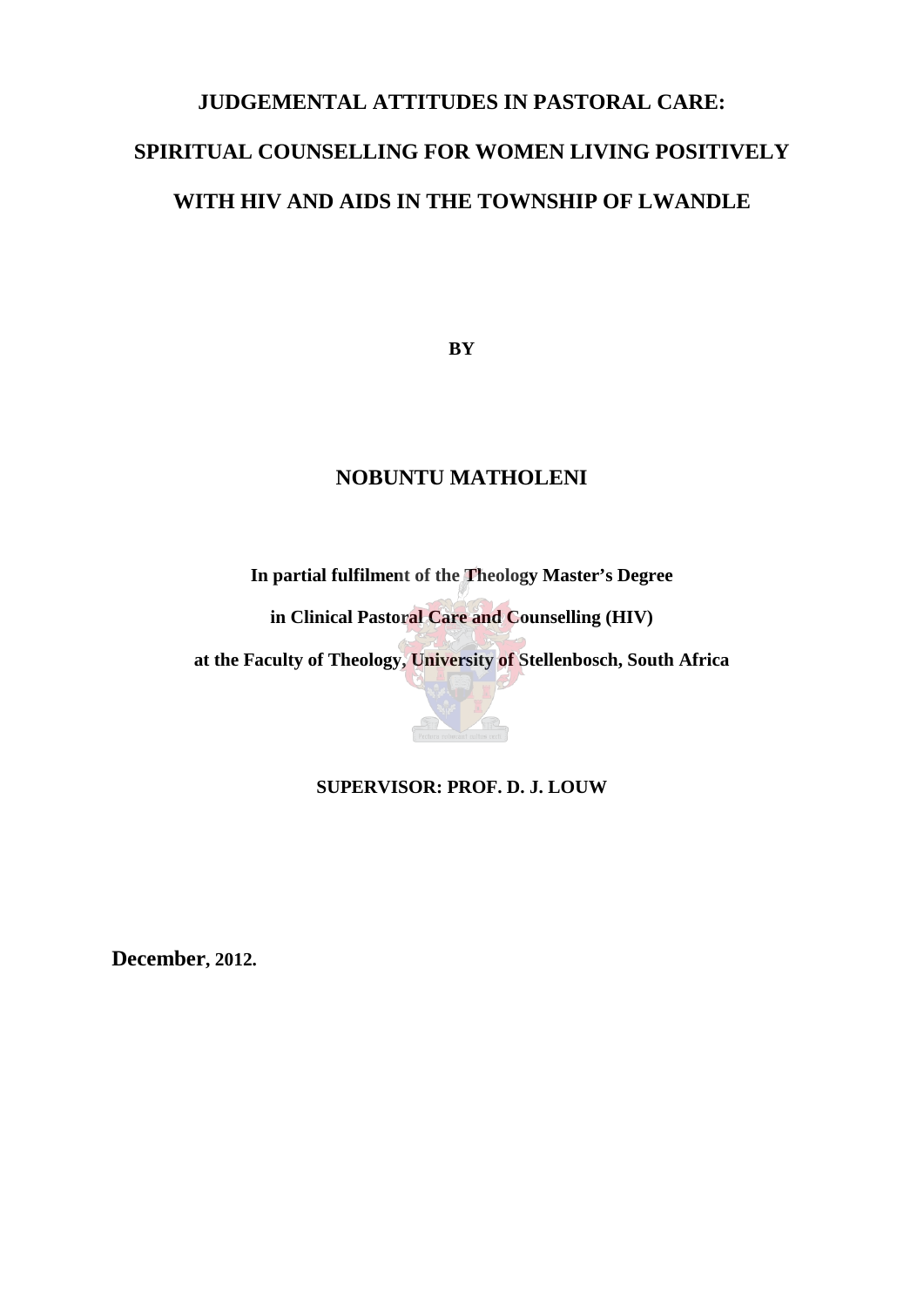## **DECLARATION**

I, the undersigned, hereby declare that the work contained in this thesis is my own original work and that I have not previously, in its entirety or in part, submitted it at any other university for a degree.

Signature:............................................ Date:.....................................................................

Copyright@2012 Stellenbosch University All rights reserved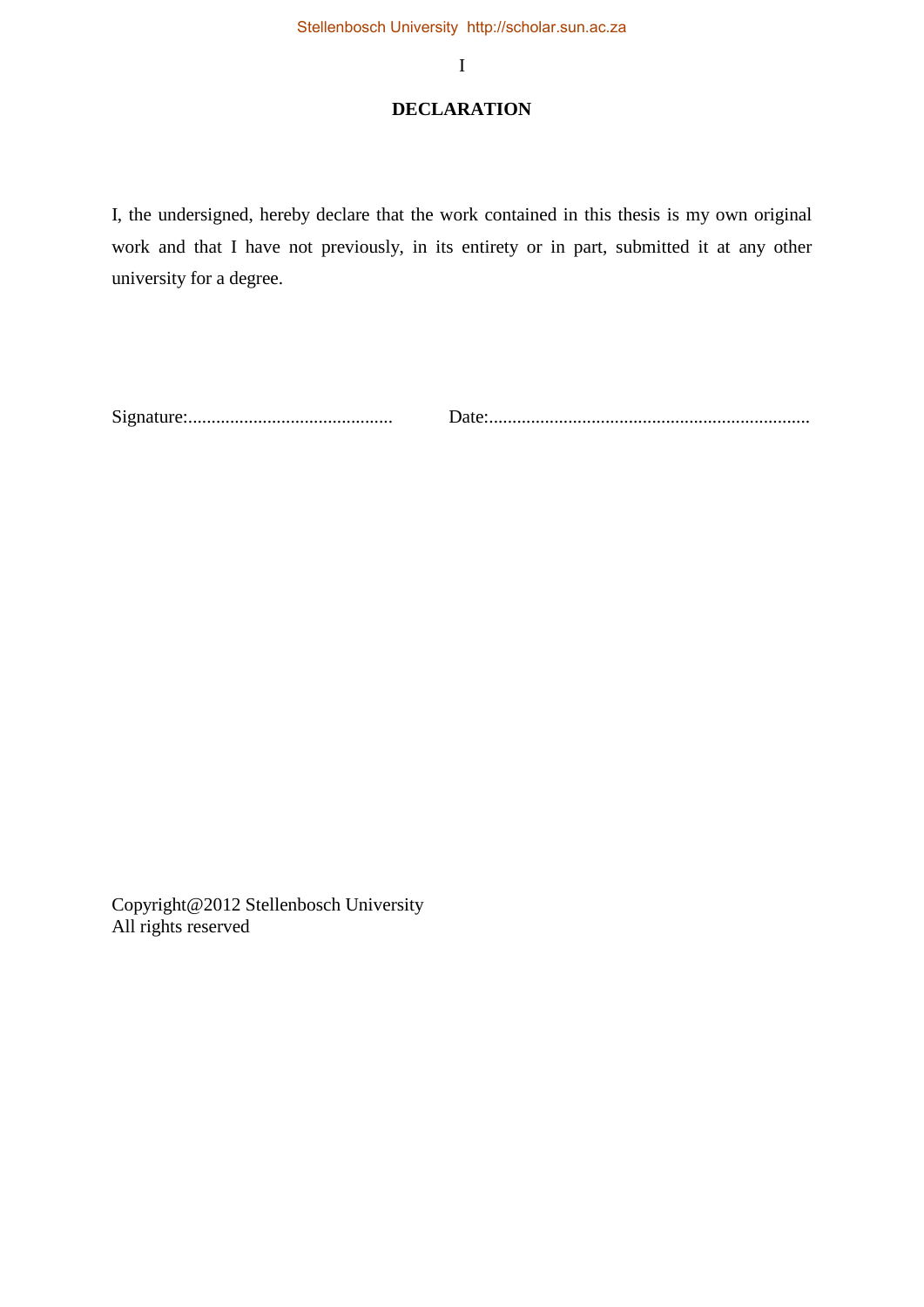II

# **DEDICATION**

I dedicate this work to my Heavenly Father and His Kingdom. For without Him,I would have not embarked on this journey,and without Him sustaining me,I would not have finished running this race.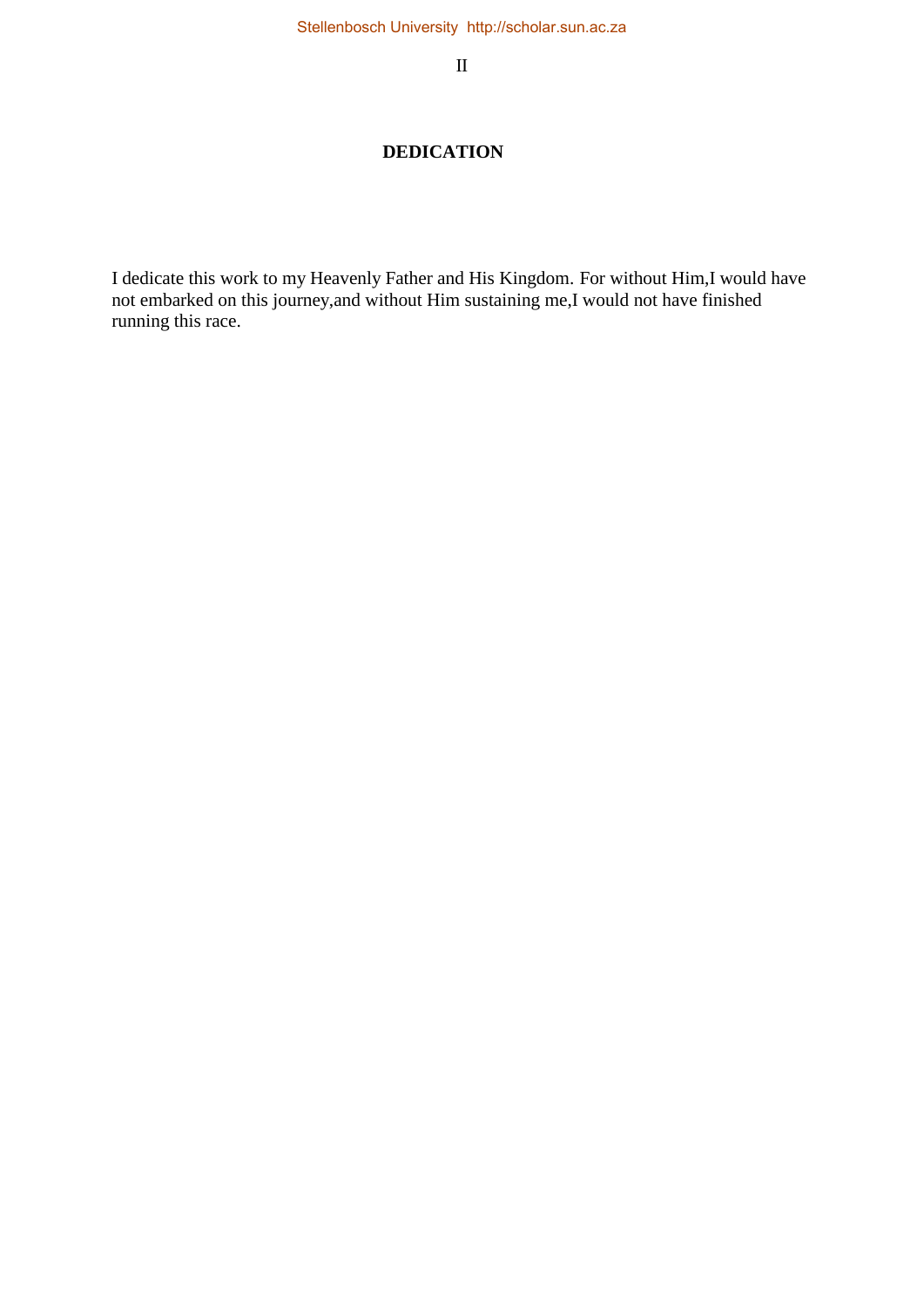III

# **ACKNOWLEDGEMENTS**

For their permission to use their sad stories, I thank the ladies of Ikhwezi clinic support group, and their support group leaders for introducing me to them.

Tumeka and Lelethu, your bravery inspired me to be open to be used by God anywhere**,** thank you for daring to hope.

Living hope community centre for igniting the passion to work with PLWHA, thank you for letting me grow God's way

Without the help and support of the following people, this thesis would not have been completed and for this I'd like to thank:

Prof. Daniel Louw, for his support, patience,understanding and belief in me and for always taking the time to ask how I was really doing. Thank you Prof, not just being a supervisor,but being what you taught me to be,a real Pastoral care giver. You demonstrated this when I needed that most.

My husband and our two beautiful girls, for taking this journey with me through all of this,and going to sleep without me most nights.

Liezl Jonker and Writing Laboratory team, for holding out hope for me when I thought all hope was lost.

Theology library: Therasa Jooste and Annemarie Egleton for going beyond the call of duty when helping me to get the books and information i needed

Martins Njha for helping me see that there is light at the end of the tunnel.

Celene Hunter,for being more than just an editor,but a partner in learning, thank you Cel.

Kate Newman, for your enthusiastic help and prayers.

Dr.Elize Morkel, for your support, help, and understanding and for standing by me and holding my hand as I experienced difficulties in the process of finishing this race.

The great clouds of witnesses who cheered me on from the sidelines as I ran this race, namely:

Brenda Johnson, Lourieke Haller, Michelle Watkinson, Neliswa Dyan, Vuyelwa Dyan,

 Nomatshawe Dyan, Karla Worley, Donna Rector, Wendy Ryan , Berly Eksteen and, Janine Aryton and Natalie Nelson Skipper

For financial support:

Stellenbosch University (Faculty of Theology), Brentwood Baptist Church, Fish Hoek Baptist Church, Swedish funding Dr. Sandy Haegert and Dr. Elize Morkel.

The glory be to my Lord Jesus Christ for sustaining me during this race and for blessing me abundantly with the beautiful people who were with me throughout my journey.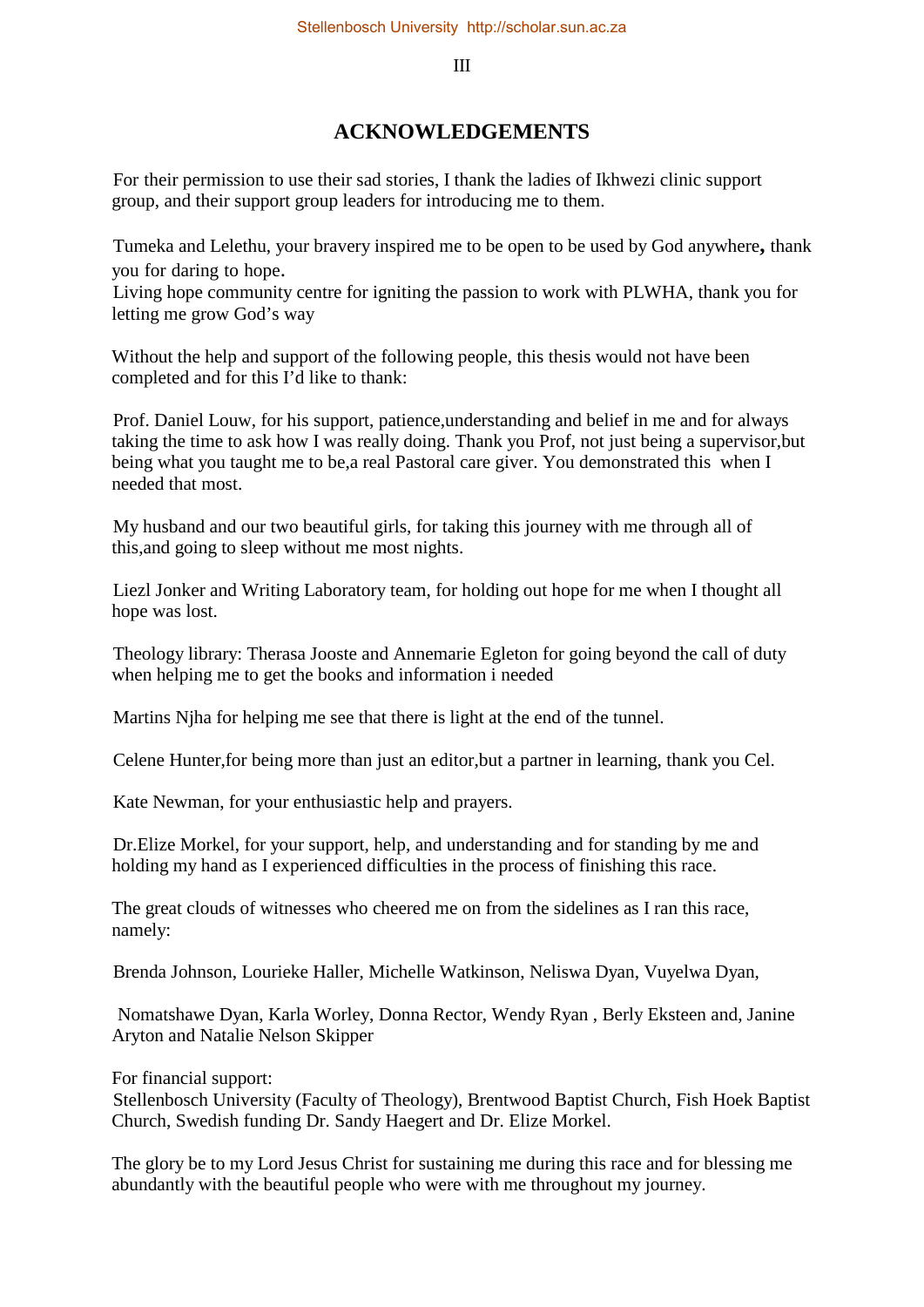${\rm IV}$ 

# **TABLE OF CONTENTS**

# **Chapter one**

# **Chapter 2**

# Judgemental attitudes and stigmatisation:

| 2.6 Judgemental attitudes within the township society |  |
|-------------------------------------------------------|--|
|                                                       |  |
| 2.7 The tension between disclosure and non-disclosure |  |
| 2.7.1 PLWHA and the interplay between attitude and    |  |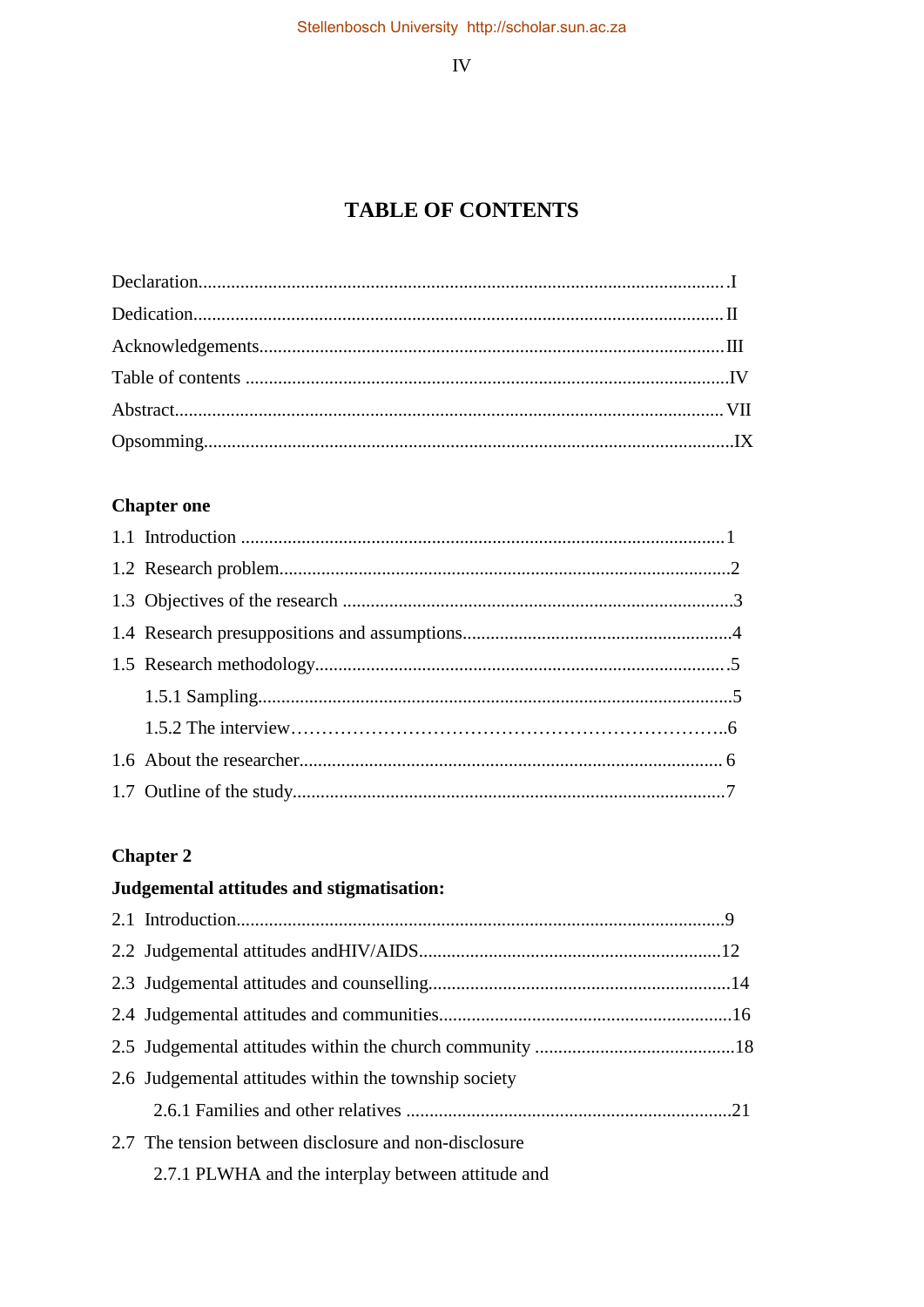# V

| 2.8 HIV/AIDS and Stigmatisation |  |
|---------------------------------|--|
|                                 |  |
|                                 |  |
|                                 |  |
|                                 |  |
|                                 |  |

# **Chapter 3**

| Judgemental attitudes: A theological reflection on the notion of God's judgement |  |
|----------------------------------------------------------------------------------|--|
|                                                                                  |  |
|                                                                                  |  |
| 3.2.1 The metaphor of God as Judge: An Old Testament perspective  44             |  |
| 3.2.1.1 Yahweh as Judge of the whole World                                       |  |
| 3.2.1.2 Yahweh as Judge of Israel                                                |  |
|                                                                                  |  |
|                                                                                  |  |
|                                                                                  |  |
|                                                                                  |  |
|                                                                                  |  |
|                                                                                  |  |

# **Chapter 4**

| The community of Lwandle: A case study |  |
|----------------------------------------|--|
|                                        |  |
|                                        |  |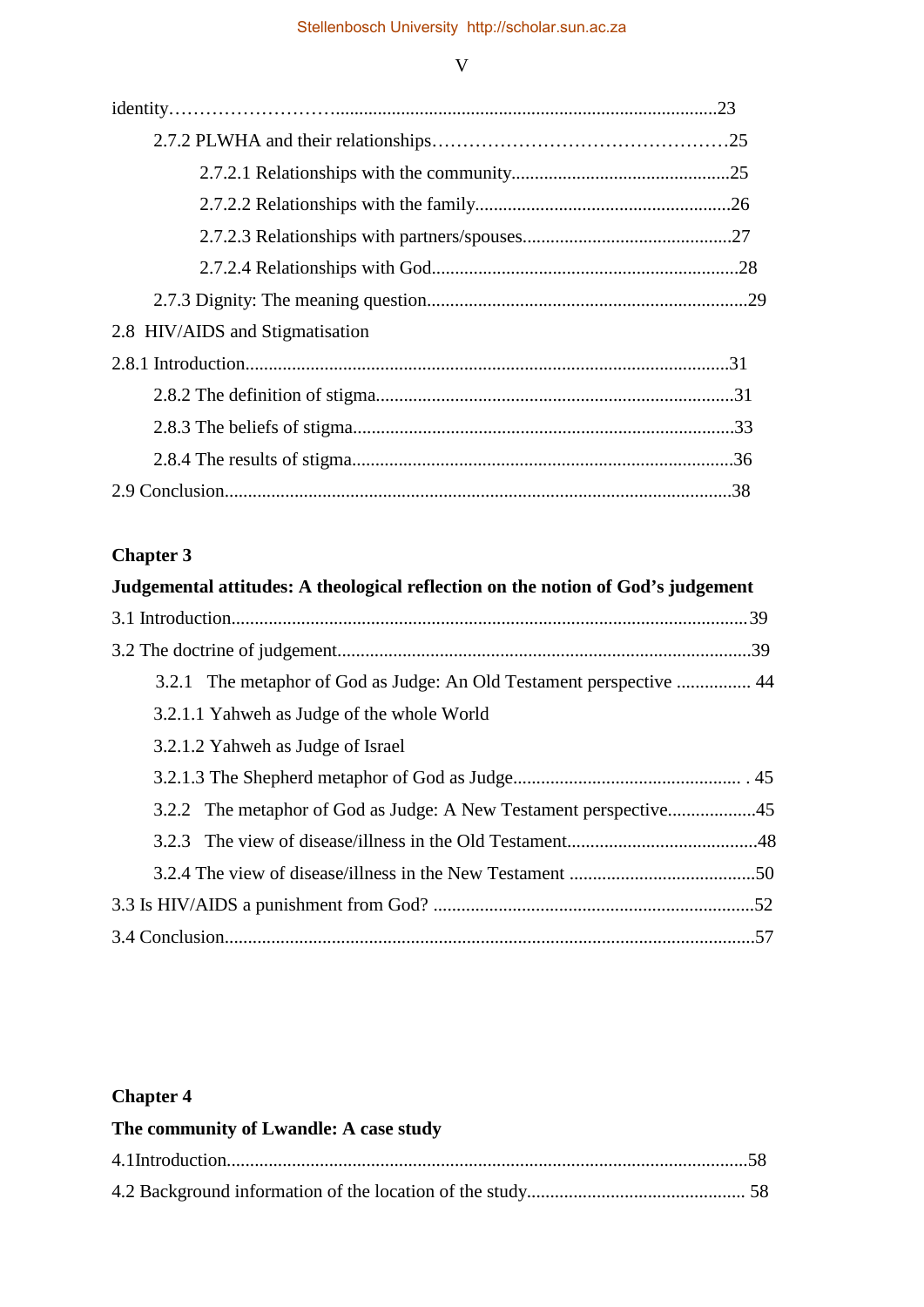VI

| 4.3.1 The study |  |
|-----------------|--|
|                 |  |
|                 |  |
|                 |  |
|                 |  |
|                 |  |

# **Chapter 5**

# **Towards a therapeutic approach: The human quest for empowerment in pastoral care and spiritual counselling**

| 5.3 Pastoral care and hope      |  |
|---------------------------------|--|
|                                 |  |
|                                 |  |
|                                 |  |
|                                 |  |
| <b>Chapter 6</b>                |  |
| <b>Findings and conclusions</b> |  |
|                                 |  |
|                                 |  |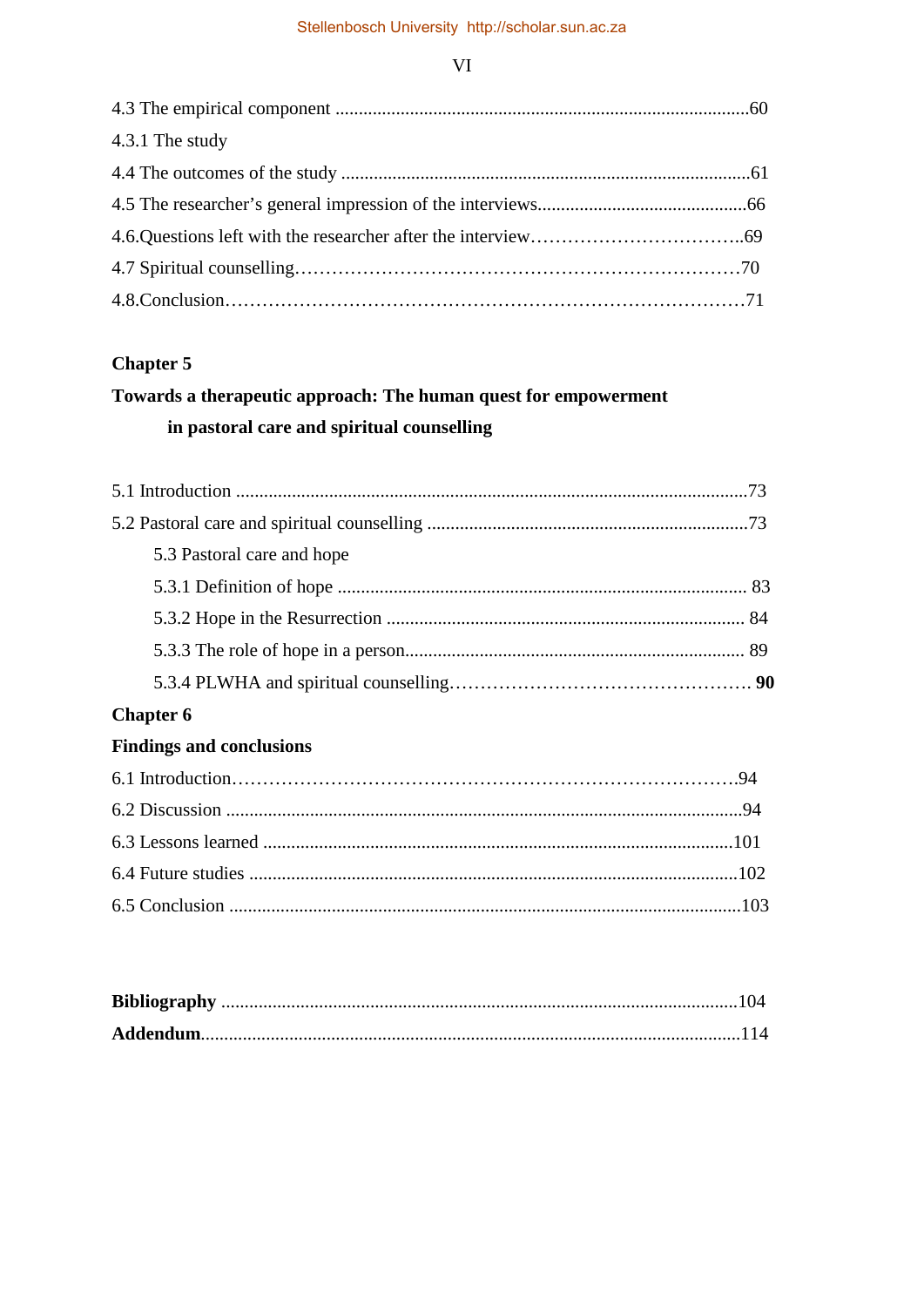#### VII

### **ABSTRACT**

*AIDS is stigma, disgrace, hatred, hardship, abandonment, isolation, exclusion, prohibition, persecution, poverty, privation. AIDS is a metaphor. It is a threat, a tragedy, a blight, a blot, a scar, a stain, a plague, a scourge, a pestilence, a demon, killer, rampant, rampaging, murderer. It is made moral. It is condemnation, deterrence, retribution, punishment, a sin, a lesson, a curse, rebuke, judgement (Pillay, 2008:21).* 

The above quotation represents societal perceptions, discourses and responses to the AIDS pandemic. Sadly, in the early days of this pandemic, some theologians and churches held the above-mentioned perception, creating the fear in sufferers of the disease that they might be judged. Communities, families and people living with HIV/AIDS (PLWHA) also still hold this view. The aim of this study is to investigate the judgemental attitudes in pastoral care and spiritual counselling for women living with HIV/AIDS.

One of the aspects that contribute to the spread of the HIV pandemic is the stigma attached to it as it is the stigma that causes the silence. This study aims to explore the definition of stigma and investigate its causes and results as well as looking into the judgemental attitudes of the community, church, society, family and counselling of the HIV/AIDS sufferer, their identity crisis and their question of meaning.

Furthermore, the study aims to investigate the theological reflection on the notion of God, through the doctrine of judge ment (how God is presented as a judge in both the Old and the New Testaments), as well as Old and New Testaments' views on illness. Using these sources, this study investigates whether or not HIV is a punishment from God. Using case studies, the resurrection of hope and the role of hope in a person was explored. This study also investigates how pastoral care and spiritual counselling can empower and bring hope and healing to PLWHA. This was done through the use of Louw's five-phase model of counselling PLWHA, an externalising method from a narrative approach.

This study seeks to determine the judgemental attitudes in pastoral care and counselling towards women living with the HI virus in the local township of Lwandle. It is said that the people most vulnerable to the HI virus and most infected are women and especially those living in the poor townships of South Africa. Their lack of education and poverty put these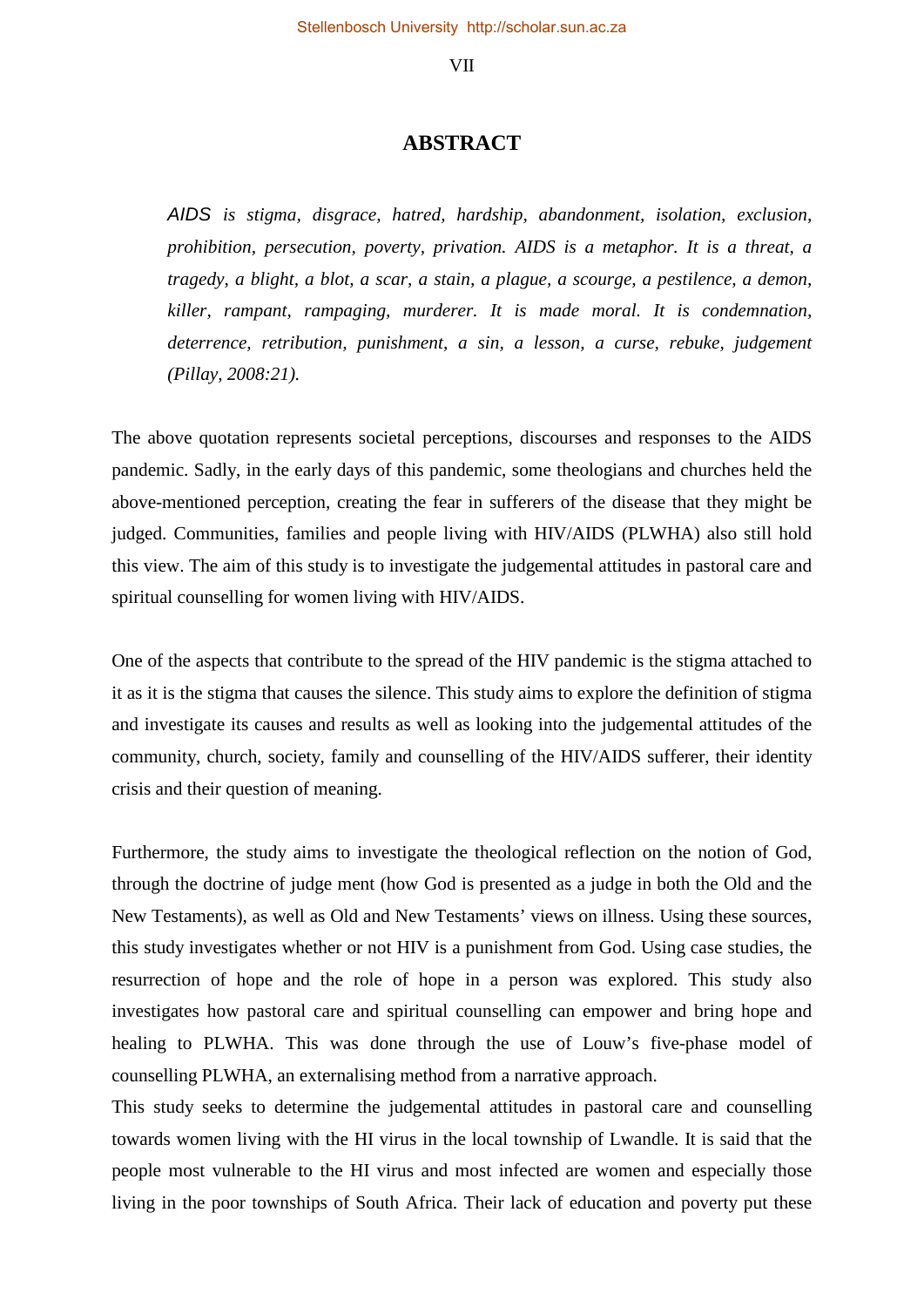### **VIII**

women in a more dangerous situation than their counterparts. In the township churches, women are in the majority. This study speculates about the role of pastoral care and counselling in empowering these women, in particular those living with HIV and AIDS and seeks to explore how the faith community, society and their families judge these women. It also investigates how pastoral care can dispute irrational and unrealistic constructs applied to the interpreta tion of the pandemic and how the Christian community can contribute to constructive pro cesses of de-stigmatisation.

In the early days of the pandemic, the church regarded intercourse as intended solely for procreation (Van Dyk 2008:318). Therefore, since it is well established that HIV and AIDS is a desease that is mostly contracted through sexual activity, those who contracted the disease were regarded as being not morally sound or upright members of society. This resulted in pastoral counsellors finding it difficult to counsel without discussing the causes of this disease as when they did so, they often appeared to be condemning the infected persons by judging them. This study focuses on the judgemental attitudes and stigmatisation, a theological reflection on the notion of God, as well as on women living with the HI virus in a specific context.

In order to determine the attitudes of pastoral care and counselling, an empirical study was done to assess the attitudes in the above-mentioned location to PLWHA in that community. The aim of the empirical research was not to create statistical evidence, but rather to reflect the stories of the women living with the virus in this community. For the study, a certain group of women was selected from the support group of women who are living with HIV/AIDS. The co-ordinator of the support group helped the researcher to access the people from the Ikhwezi clinic. A questionnaire was used for the findings. The study showed the pain, vulnerability as well as the bravery of these women. Through the case study, the researcher was able to demonstrate how hope can change the lives of PLWHA.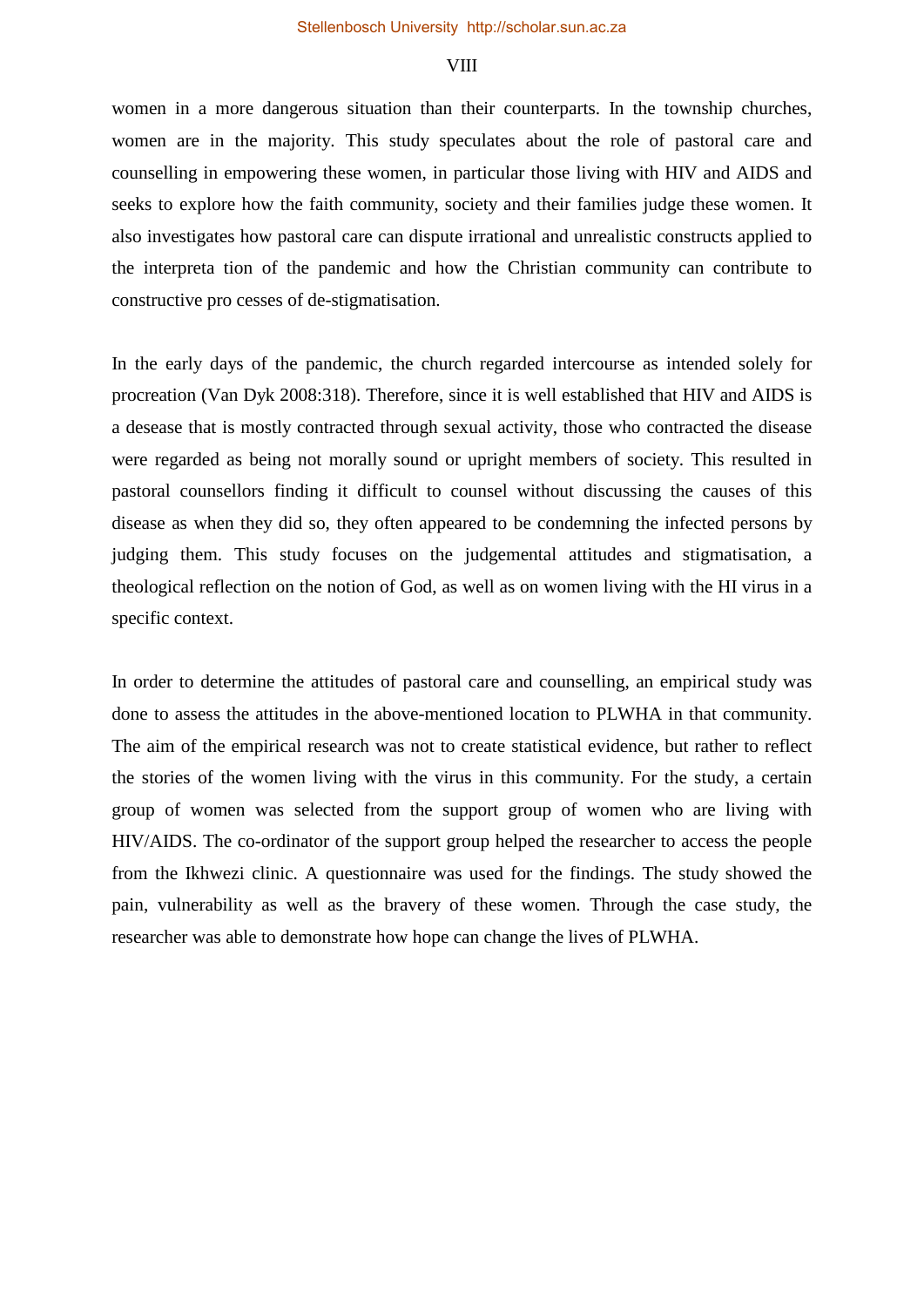#### IX

#### **OPSOMMING**

*Vigs is stigma, haat, swaarkry, verlating, isolasie, uitsluiting, verbod, vervolging, armoede, ontbering. VIGS is ? metafoor. Dit is ? bedreiging, ? tragedie, ? vloek, ? klad, ? letsel, ? vlek, ? plaag, ? kastyding, ? pestilensie, ? demoon, ? doodmaker, wild, vervloek, ? moordenaar. Dit is sedelikheid gemaak. Dit is veroordeling, afskrikking, vergelding, straf, ? sonde, ? les, ? vloek, teregwysing veroordeling (Pillay, 2008:21).* 

Bostaande aanhaling verteenwoordig sosiale persepsies, gesprekke en reaksies betreffende die VIGS pandemie. Tragies om te sê, in die begin van die pandemie was bostaande persepsie die standpunt van sommige teoloë en kerke, wat die vrees by lyers van die siekte geskep het dat hulle veroordeel sou word. Gemeenskappe, gesinne en mense wat lewe met MIV/VIGS (MWLMV) huldig nog steeds hierdie seining. Die doel van hierdie studie is om die veroordelende houdings by pastorale sorg en berading van vroue wat lewe met MIV/VIGS, te ondersoek.

Een van die kwessies wat bydrae tot die toename van die MIV- pandemie is die stigma wat daaraan kleef, omdat dat die stigma is wat die verswyging daarvan veroorsaak. Hierdie studie beoog om die definisie van sigma te verken, en om die oorsaak en die gevolg daarvan te ondersoek, asook as om 'n kykie te kry in die veroordelende houdings van die gemeenskap, die kerk, die samelewing, die familie en die berading van die MIV/VIGS-lyer, hulle identiteitskrisis en hulle soeke na betekenis.

Verder beoog die studie om die teologiese besinning oor die idee van God n.a.v., die leerstelling van oordeel (hoe God voorgestel word as Regter in sowel die Ou en Nuwe Testament), sowel as die Ou Testamentiese en Nuwe Testamentiese sienings oor siekte, te ondersoek. Deur die gebruik van hierdie bronne will hierdie studie ondersoek of MIV 'n straf deur God is. Hierdie studie ondersoek ook hoe pastorale sorg en berading kan bemagtig en hoop kan bring vir MWLMV. Dit is gedoen deur die gebruik van Louw se vyf fase beradingsmodel vir MWLMW-'n eksternaliseringsmetode vanuit 'n narratiewe benadering. Deur gebruik te maak van gevallestudies is die opwekking van hoop en die rol van hoop in 'n persoon verken.

Hierdie studie poog om die veroordelende houdings by pastorale sorg en beranding van vroue wat leef met die MI-virus in die plaaslike dorpie Lwandle, vas te stel. Daar word gesê dat die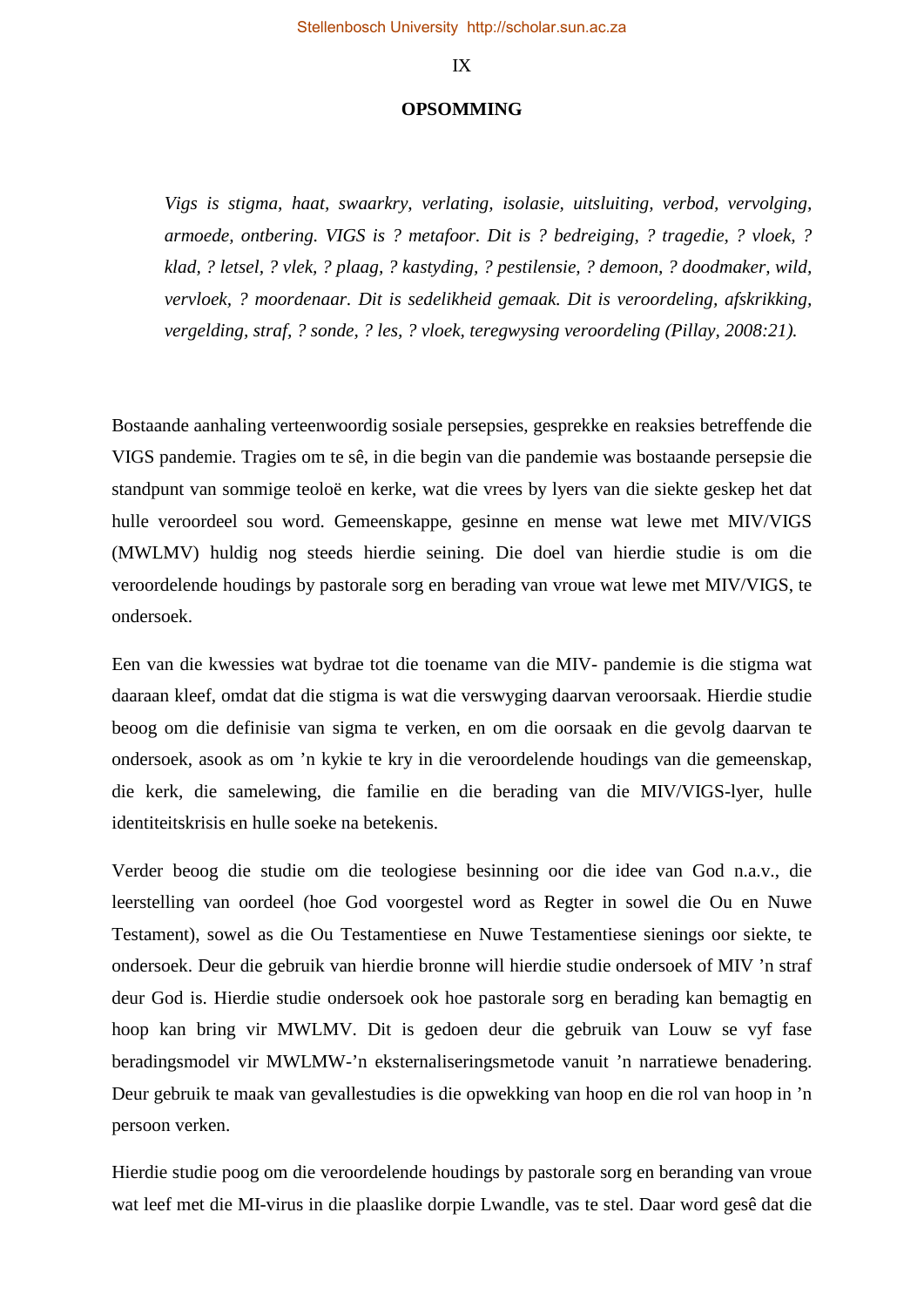X

kwesbaarste vir die MI-virus en die mees geïnfekteerde persone die vroue is, en by uitstek die wat in die arm dorpies van Suid-Afrika woon. Hulle gebrek aan geletterdheid en hulle armoede bedreig hierdie vroue meer as hulle mans. In die dorpskerke is vrouens in die meerderheid. Hierdie studie besin oor die rol van pastorale sorg en berading in die bemagtiging van hierdie vroue, in besonder hulle wat met MIV/VIGS lewe in die studie poog om te verken hoe die geloofsgemeenskap, die samelewing en hulle gene hierdie vroue beoordeel. Dit ondersoek ook hoe pastorale sorg irrasionele en onrealistiese opvattings rakende die interpretasie van die pandemie kan betwis, en hoe die Christengemeenskap kan bydrae tot 'n opbouende proses van destigmatisering.

In die vroeë dae van die pandemie het die kerk gemeenskap gesien as uitsluitlik bedoel vir voorplanting (Van Dyk 2008:318). Aangesien dit algemeen aanvaar word dat MIV en VIGS 'n siekte is wat meestal opgedoen word deur seksuele aktiwiteite, is hulle wat hierdie siekte opgedoen het, nie gesien as moreel, of as onkreukbare lede van die gemeenskap nie. Dit het daartoe gelei dat pastorale beraders dit moeilik gevind het om te beraad sonder om die oorsaak van die siektetoestand te bespreek indien hulle dit wel gedoen het, en het dit dikwels gelyk asof die geïnfekteerde persoon veroordeel is deurdat hulle geoordeel is. Hierdie studie fokus op die veroordelende houdings en stigmatisasie-op 'n teologiese besinning oor die idee van God, sowel as op die vroue wat met die MI-virus binne 'n bepaalde raamwerke leef.

Ten einde die houdings van pastorale sorg en berading teenoor MWLMV te bepaal, is 'n empiriese studie in daardie gemeenskap gedoen. Die doel met die empiriese navorsing was nie om statistiese bewyse te skep nie, maar eerder om te besin oor die verhale van die vroue wat met die virus leef in hierdie gemeenskap. Vir die studie is 'n bepaalde groep vroue geselekteer uit die ondersteuningsgroep vroue wat met MIV/VIGS leef. Die koördineerder van die ondersteuningsgroep het die navorser gehelp om die mense van die Ikhwezi kliniek te bereik. 'n Vraelys is gebruik vir die bevindinge. Die studie het die pyn, verwondbaarheid, sowel as die moed van hierdie vroue getoon. Deur die gevallestudie het die navorser aangetoon hoe hoop die lewens van MWLMV kan verander.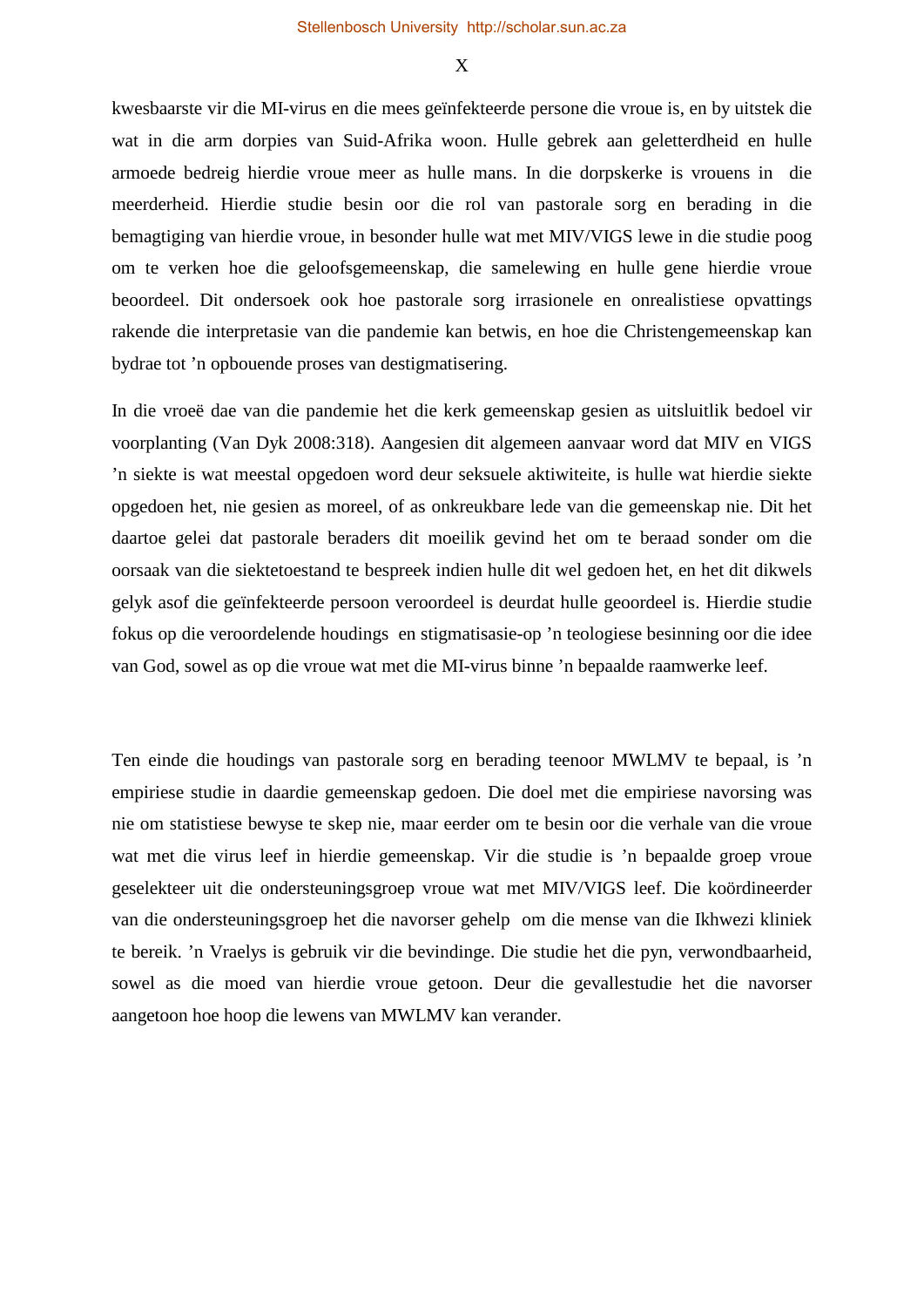# **CHAPTER 1**

### **1.1 INTRODUCTION**

Although counsellors and care givers often refer to the importance of dealing with the spiritual and religious needs of HIV positive clients and their loved ones, this nevertheless remains one of the most neglected aspects of counselling within the HIV/AIDS context. The fact that spiritual counselling has been overlooked may be the result of a combination of complicated factors and negative perceptions about religious institutions and their clergy or leaders (Van Dyk**,** 2008:318).

HIV/AIDS is predominantly a sexually-transmitted disease; this causes many complications for spiritual and religious counselling (Van Dyk, 2008:318). A rational understanding of the origin, progress and ultimate effects of HIV/AIDS is often clouded by sexual taboos, denial, superstition, stigmatisation and the irrational fears which sexuality and sexually transmitted infections evokes in many people. Similarly, in the Christian tradition, sexuality has been connected historically to marriage (Louw, 2008:351). Within this tradition, it has been consistently maintained that sexuality belongs exclusively within marriage and is primarily meant for insemination – the means for the propagation of the species. Apart from anything else, HIV also unmasks many pre suppositions regarding the meaning of human sexuality (Louw, 2008:351).

When sexuality – with all its connotations of life, fruitfulness and fecundity - is connected to death, a short-circuit occurs in the human psyche. This contradiction is surely one of the main reasons for the terrifying anxiety that accompanies the HIV diagnosis. The possible spread of the disease becomes a battlefield : it challenges us to face up to issues here that otherwise get swept under the carpet especially since many religious communities tend to judge people more harshly for sexual transgressions. Often such judgements are based on double standards and a great deal of hypocrisy and self-righteousness (Van Dyk, 2008:319).

HIV/AIDS constitutes a crisis as an illness and creates conflict at various levels which affect our being human and our search for meaning. Yet, this crisis can also be trans formed into an opportunity for growth, witnessing and a deepening of faith. People infected with HIV/AIDS have a right to human dignity. Their most profound immediate need is to be treated with respect and understanding: a suffering person needs a fellow human being who, with love,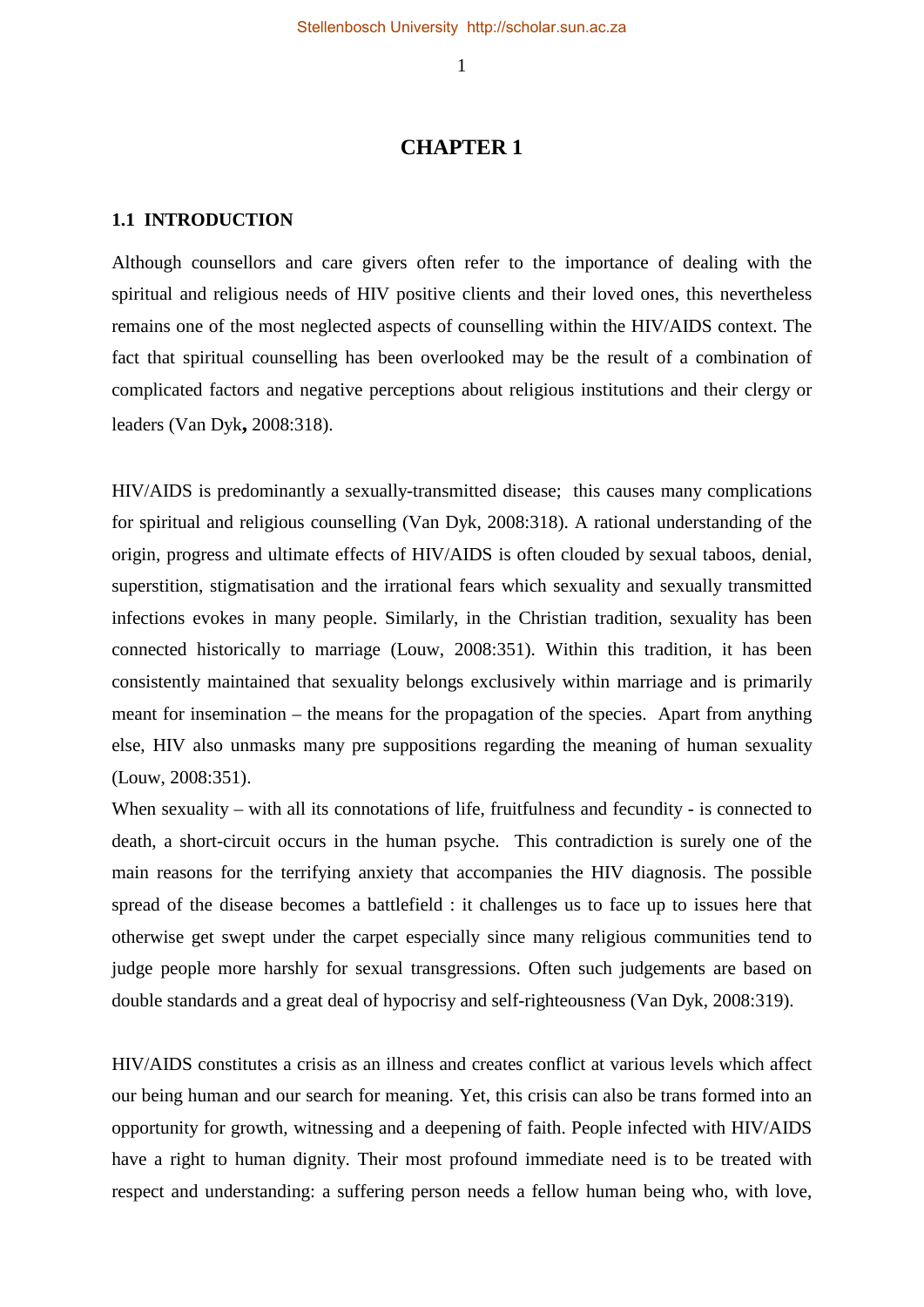sustains and understands (Louw 1994:61). For many people living with HIV/AIDS (PLWHA) such support remains a distant dream. Instead of fulfilling this need to be loved, respected and understood, PLWHA frequently become objects of scorn and curiosity as their fellow human beings speculate on attributing blame for the diagnosis. PLWHA cannot access the love and compassion they deserve because they cannot seem to escape the stigmatisation surrounding this disease.

The stigma surrounding HIV/AIDS is not unusual: stigma has also been linked to epilepsy, mental illness, cancer and other disabilities - all illnesses that allow the bearer to be regarded as potentially dangerous or no longer a valuable member of society.

The stress placed on those who are stigmatised only serves to exacerbate their existing condition. HIV-related stigma is particularly salient because of its relation to sexuality and human values. The moral discourse surrounding sexuality has perpetuated the stereotyping, separation, and discrimination of PLWHA (Scurry 2004:53). The issues of stigmatisation and stereotyping are closely related to negative attitudes towards sexuality (Van Dyk 2008:319). Although one would expect religious communities to be generally supportive and accepting of HIV-positive people, fears and unresolved complexes often override compassion and theo logical principles to bring out 'unexpected' and frequently dangerous negative reactions. (Louw,2008:425) suggests four great dangers in the religious community's reaction to PLWHA:

*1. Apathy bordering on neutrality.* 

The apathy that readily results from viewing AIDS as a 'sinner's disease' is damaging to the Christian task, as it may be accompanied by a refusal among individual Christians to view persons in the high-risk group as the proper focus of the church's mission.

*2. An attitude of smugness, hypocrisy and prejudice.* 

The 'good guys' are the hetero sexuals and the 'bad guys' are the homosexuals and drug addicts. A spirit of self-righteousness develops that considers HIV patients as part of that group of people who reap what they have sown. This judgmental attitude towards those nameless, generalized 'others' is readily transferred to persons living with HIV. Some ask: "Are they not merely receiving the just wages for their sinful lifestyle"?

*3. Isolation and exclusion approach:* Stigmatisation and labelling are synomymous with isolation. This is resulting in making HIV the leprosy of the twenty-first century. PLWHA might not be physically isolated as the leprosy,however, when the comments like, people living with HIV/AIDS should not date, let alone marry, (see chapter 4) that is isolation.

*4. Scapegoating*: Who is to be blamed or convicted? Normally,PLWHA are seen as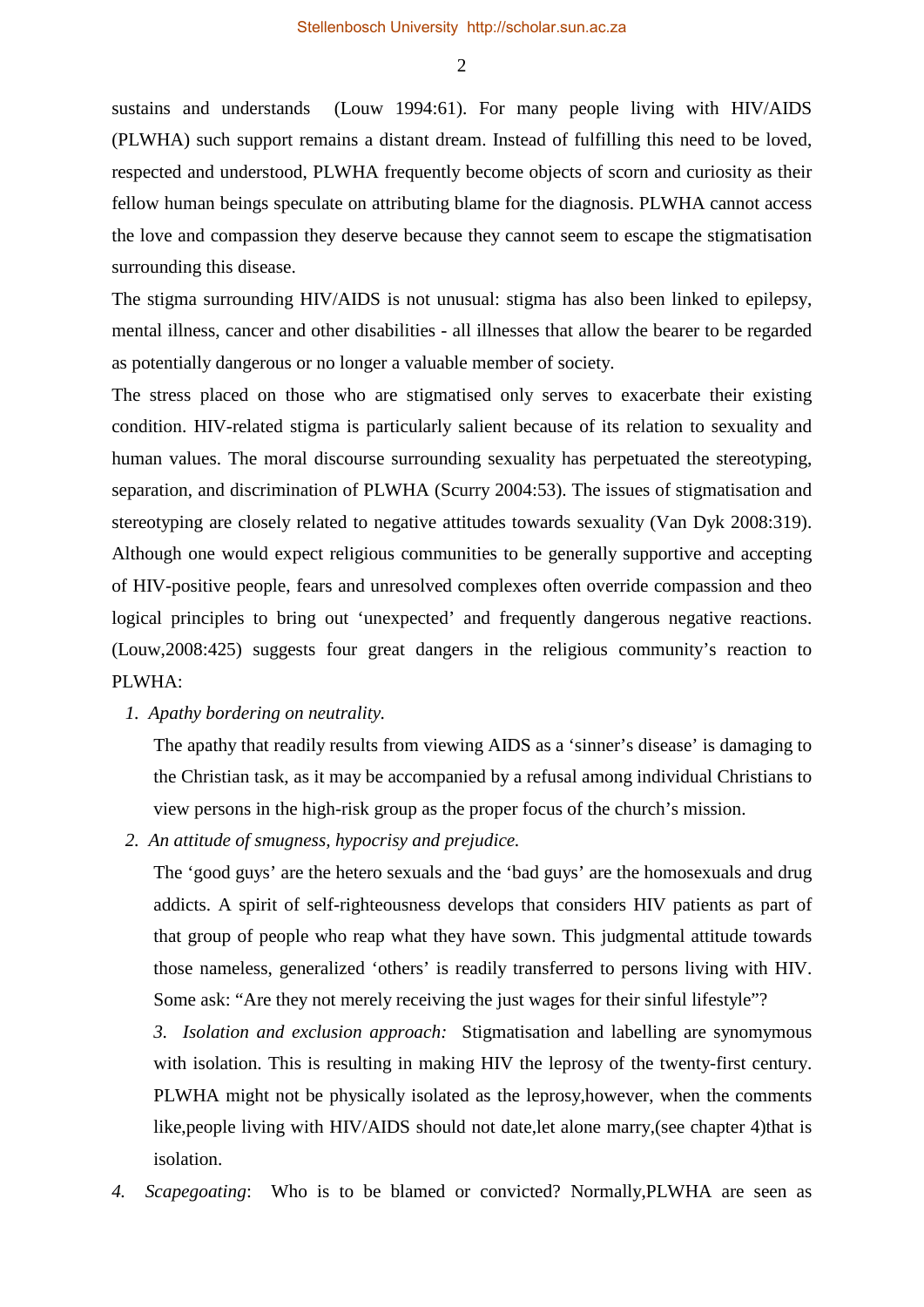promiscuous and permissive. The question now is how did he/she get infected. That question is part and parcel of stigmatisation.(Louw:2008,426)

### **1.2 RESEARCH PROBLEM**

Instead of experiencing an environment which promotes hope, people suffering from HIV/AIDS are frequently confronted by prejudice and criticism. They feel rejected, isolated and are frequently plagued by feelings and despair. This thesis aims to assess the ways in which women who are living positively with HIV/AIDS in Lwandle township are exposed to a hostile environment. The research asks the question: To what extent does the community of Lwandle respond with prejudice and a judgmental attitude? This research will attempt to address questions such as:

- Does the Lwandle community respond with a judgmental attitude more than with a compassionate stance?
- What is the interplay between God-images and judgmental attitudes within the churches in Lwandle, a predominantly Christian-oriented community?
- Does the notion that HIV/AIDS is God's chastisement for the promiscuous lifestyle of modern society exist within the Lwandle township?
- Does the Lwandle community think they have been failed by God-images closely related to God as Judge?
- What role can Spiritual counselling play in the deconstruction of biased and destructive prejudice.

Exploration of these questions will require examining the reference between social perceptions, the role of God images,theological language, and attitudes within communities of faith,within the HIV/AIDS debate. It will also aim to ascertain what stigma is all about. Stigmatisation of PLWHA manifests in various forms, including disapproval; rejection by family members, neighbors and faith communities; and condemnation by the church using Scriptural texts(Amanze *et al*., 2007:29). Social prejudice thus gains a theological status (Louw, 2008:426) and robs PLWHA further of their dignity.

One negative consequence of stigmatisation is the fear of being tested and diagnosed (Amanze, 2007:28). Once diagnosed, people are reluctant to declare their status for fear that others will pass moral judgement upon them as having incurred punishment from God because of their sexual immorality. In this way a vicious cycle is entrenched which denies people from receiving the love and compassion they need.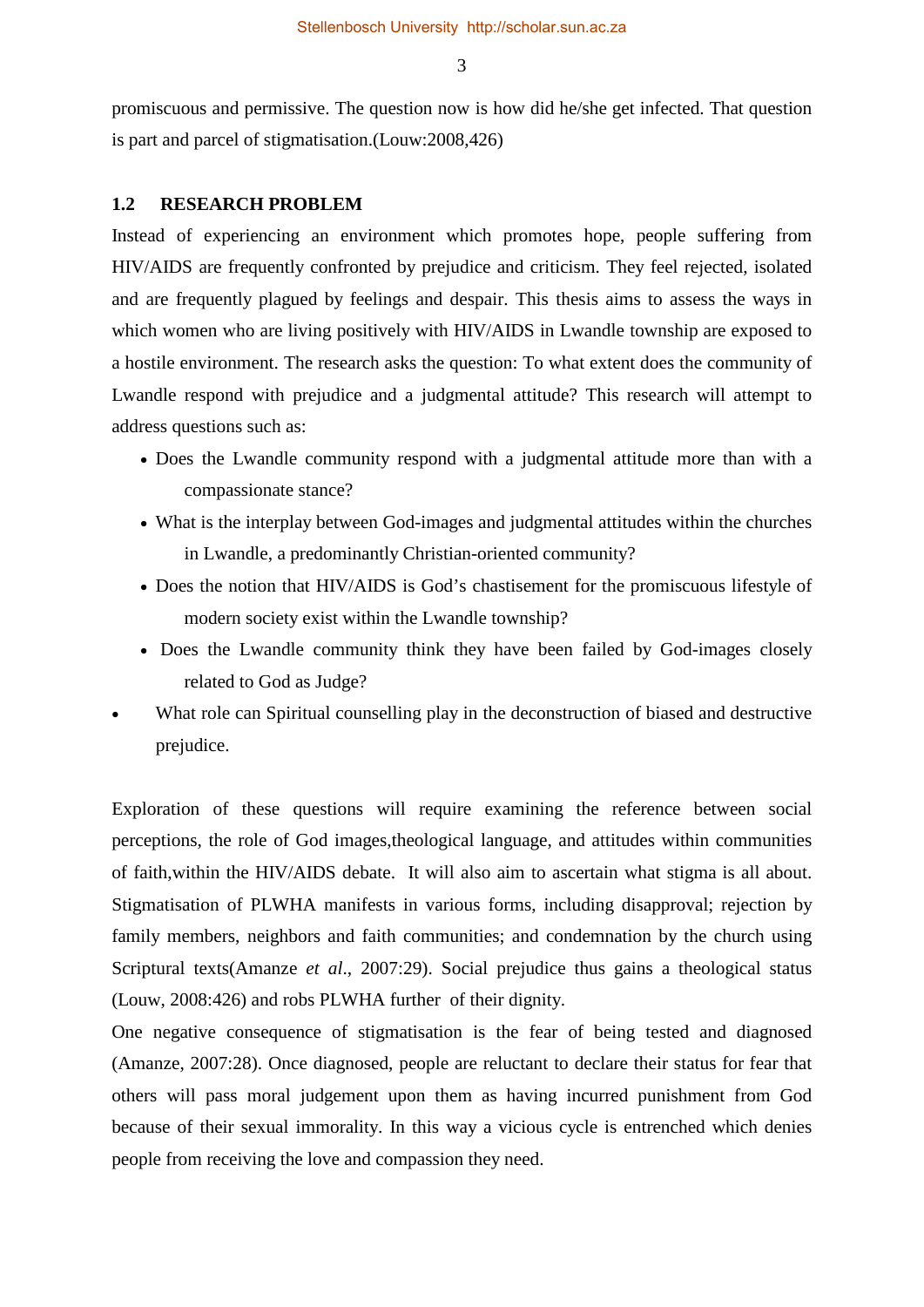#### **1.3 OBJECTIVES OF THE RESEARCH**

This research seeks to find a link between the physical processes of stigmatisation and the ability to rise above stigmatisation to access spiritual resources in the human quest for meaning. Particular attention will be paid to people's specific understanding of and perspectives on sexuality, self-esteem and stigmatisation.

Scripture does indeed refer to God as Judge. While keeping this in mind, what is the difference in the HIV/AIDS discourse between 'being judged by God' and the prejudice that arises from judgmental attitudes within faith communities?

This research intends to probe the features of a very specific cultural setting - the Lwandle township - and the interplay between culture and stigma that exists there. In order to get clarity on the interconnectedness of culture and prejudice, the researcher has decided to interview women living positively with HIV/AIDS within the Lwandle township.

The fact that the researcher lives within this community makes the choice of Lwandle for the focus group self-evident. The research will explore the most appropriate approach to pastoral counselling so as to also make it easier for PLWHA to re-integrate into the community. This requires holding in tension church doctrines on the one hand, whilst endeavoring to encourage those already-infected.

### **1.4 RESEARCH PRESUPPOSITIONS AND ASSUMPTIONS**

As HIV/AIDS is a disease with undertones of sexual activity, those in religious circles frequently regard it as a disease associated with sexual promiscuity. The church has traditionally viewed intercourse as being solely for procreation (Van Dyk, 2008:318). Since it is well established that HIV/AIDS is a disease that is most often contracted through sexual activity, it is regarded as a disease that infects those who are not morally sound or upright. Those who have contracted this disease are frequently banished to the background of the church's life. For example, one of the women interviewed told the researcher that once her HIV-positive status became known she was no longer allowed to teach Sunday school. Lack of knowledge about the disease plus the link in many peoples' minds between HIV/AIDS and promiscuity makes pastoral counselling difficult. How does a counsellor speak about the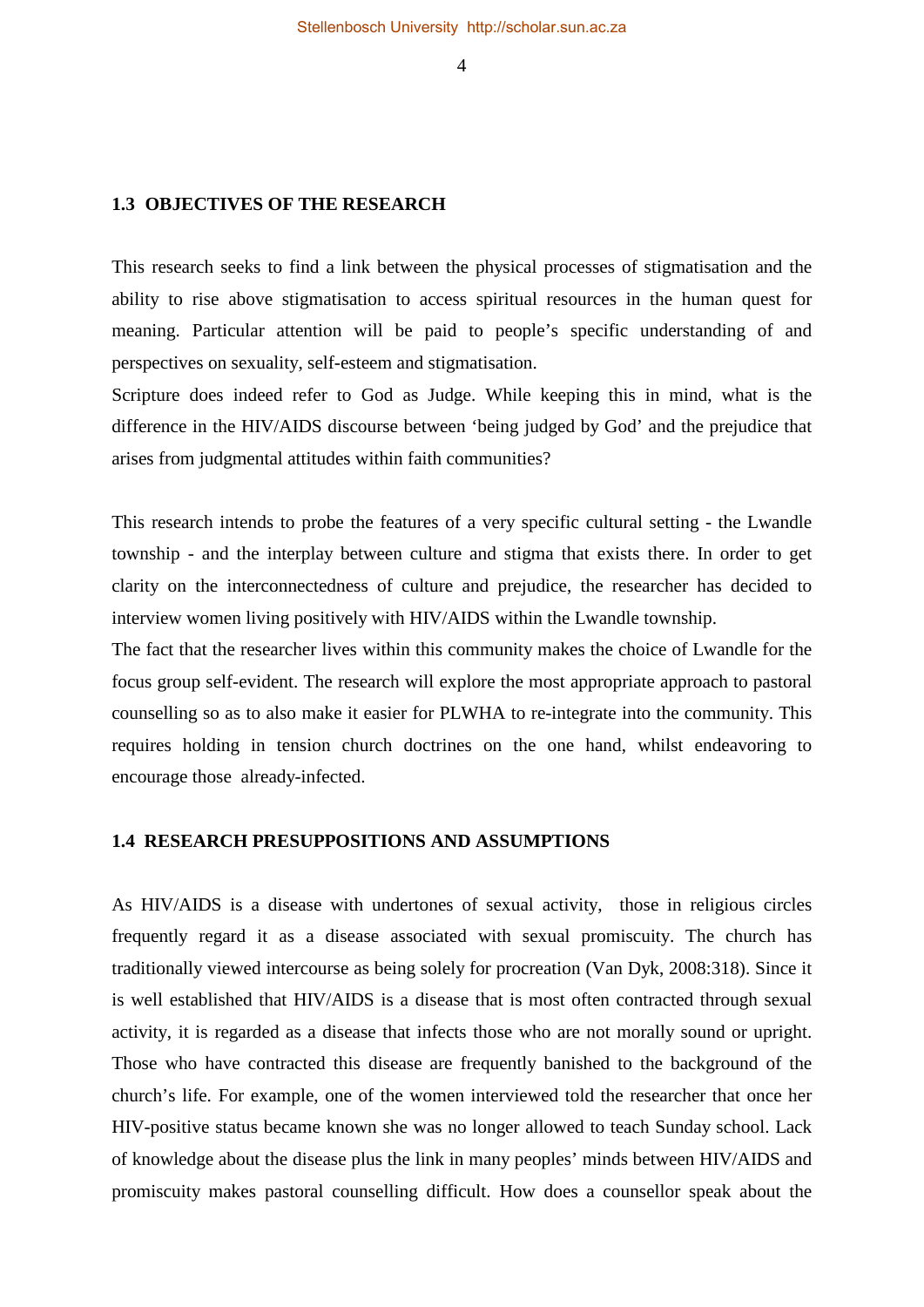causes of HIV/AIDS without appearing to condemn and judge those infected?

The way Scripture is used in church life exacerbates the difficulties in pastoral counselling. Like any other sufferer, the PLWHA expects Bible verses to identify with their experience; they find instead that the way people use Bible verses insult them. For example, one of the women in the Masiphumelele support group (where the researcher had worked before Lwandle) believed that when the story of the Samaritan woman was preached from the pulpit, emphasis was mostly placed on the number of the men the woman had been with (John 4:7) and the promiscuous lifestyle that this woman supposedly had led.

In order to change a community's perspectives concerning HIV/AIDS issues, as well as to change the skewed perceptions about HIV/AIDS, pastoral counselling should dispute all irrational and unrealistic constructs applied to the interpretation of the pandemic, particularly God-images (Louw, 2008:439) . The Christian community could contribute much to the constructive processes of de-stigmatisation if inappropriate God-images are assessed in spiritual counselling. The assumption is that the Christian perspective on God, the power of God and the fact that God is often portrayed as a Judge within the Christian community in Lwandle, could be a hampering factor in Christian spiritual life. Is such a perception of God a stumbling block in the spiritual development of PLWHA? Is it possible in spiritual counselling to link God as Judge to the Christian notion of comfort, compassion and care?

### **1.5 RESEARCH METHODOLOGY**

Various methods are used in this research: a literature study; an exploration of the extensive documented research that has already been done in pastoral care and spiritual counselling on this topic; a hermeneutical approach is applied to interpret attitudes; and a qualitative study seeks to describe the meaning which the individuals give to their lives.

(Louw,2000:3) suggests that pastoral hermeneutics is an interpretation of existential and contextual issues in a person's encounters with God. Existential issues are the very issues with which every person who is infected and affected by HIV has to wrestle. The challenge facing pastoral counsellors is to address these existential issues from the perspective of Christian faith and hope (Louw, 2000:3). This thesis will use a literature review and empirical data gleaned from the stories of women living positively with HIV/AIDS to address the hypothesis. The empirical component is used because this research seeks to analyse the present situation of women living positively with HIV/AIDS in Lwandle community.(Smith,2008:152) The ethical clearance regarding the consent is available in the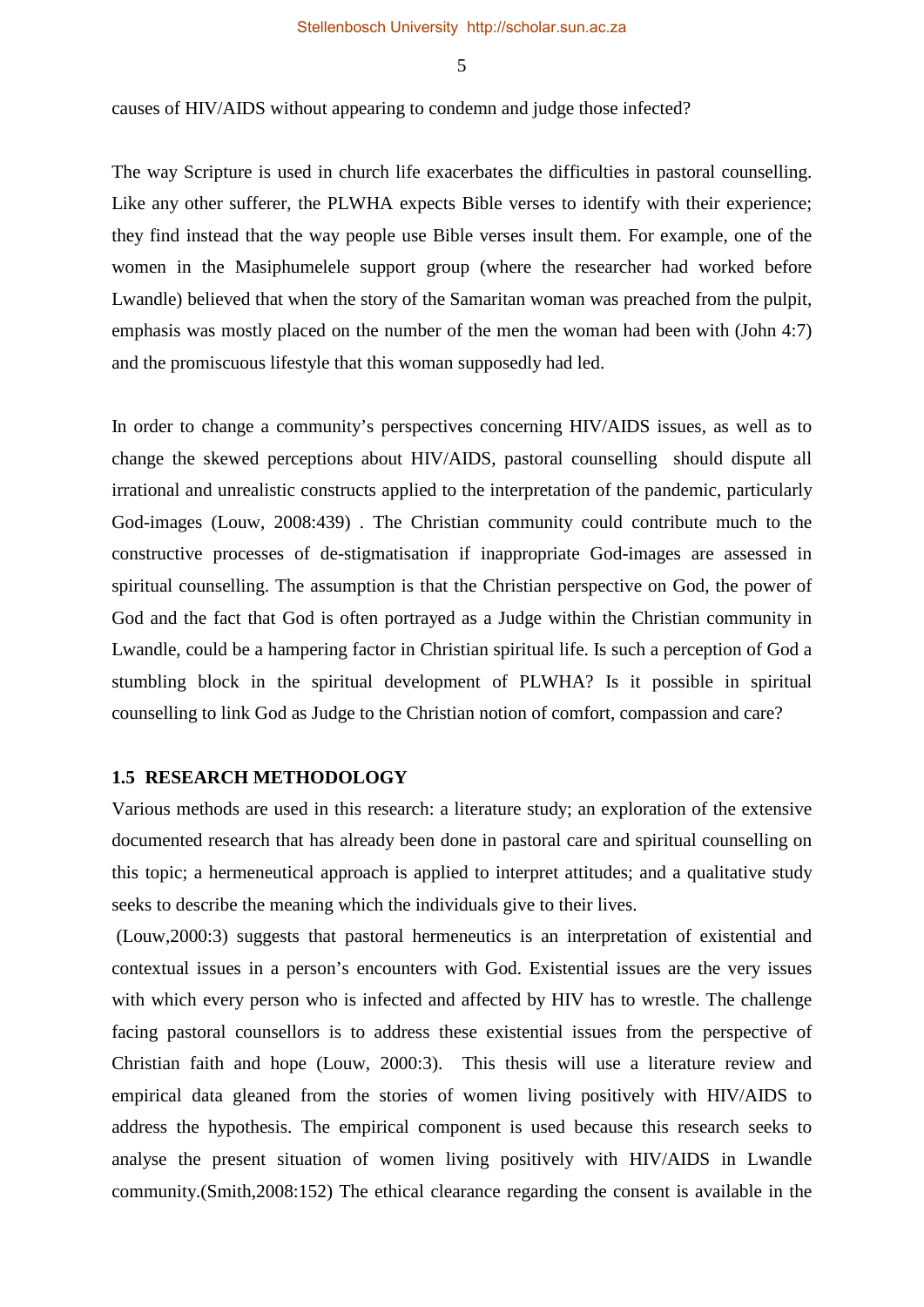Faculty of Theology

#### **WHY THE LWANDLE COMMUNITY?**

Lwandle was chosen for the following reasons:

- Lwandle lies three kilometres from the researcher's own neighborhood.
- In South Africa the rate of the HI-virus is said to be highest in the black communities; more prevalent in less educated and poorer communities; and it affects mostly women - a vulnerable gender (Scurry, 2004:21). Lwandle's socio-economic conditions makes it ideal for this research.
- Inhabitants of Lwandle were victims of the Apartheid evil which left many of them poor and vulnerable. These same people are now fighting the evils of the HI-virus. The research aims to probe the judgmental attitudes experienced by people in this setting.
- The majority of Lwandle residents are isiXhosa. The researcher is Xhosa-speaking and has lived in Lwandle.
- Lwandle has its own clinic that supplies PLWHA with treatment. This facilitates access to PLWHA for interview purposes.

### **1.5.1 Sampling**

This study researches primary evidence: it works with the stories of Lwandle women living with the HI virus. The data was obtained through a questionnaire that was drawn up and shown to the women. Its purpose was not for statistical, but to gain accurate information in order to produce better quality research (Strydom & Venter, 2002:199).

The study focuses on a certain section of the population that has a high rate of HIV: black, Xhosa-speaking women living in Lwandle, a community situated near the towns of Somerset West, Strand and Gordon's Bay, South Africa . To ensure the unbiased representation of the female population of this community, the focus group consisted of young, old, married and unmarried mothers who are also all HIV-positive (Smith, 2008:238). The fact that most women - young and old – who are living with the HI-virus go to the clinic to seek treatment, gave the researcher easy access to a cross-section of the types of women who form the majority of people who visit local government clinics to seek treatment. The criteria used for selecting the women were: any black woman who is living positively with the HI-virus, living in Lwandle and who attends the Ikhwezi clinic for treatment. Lwandle is a microcosm of the wider South African context. This study aims to be a voice for this vulnerable group of people in the church.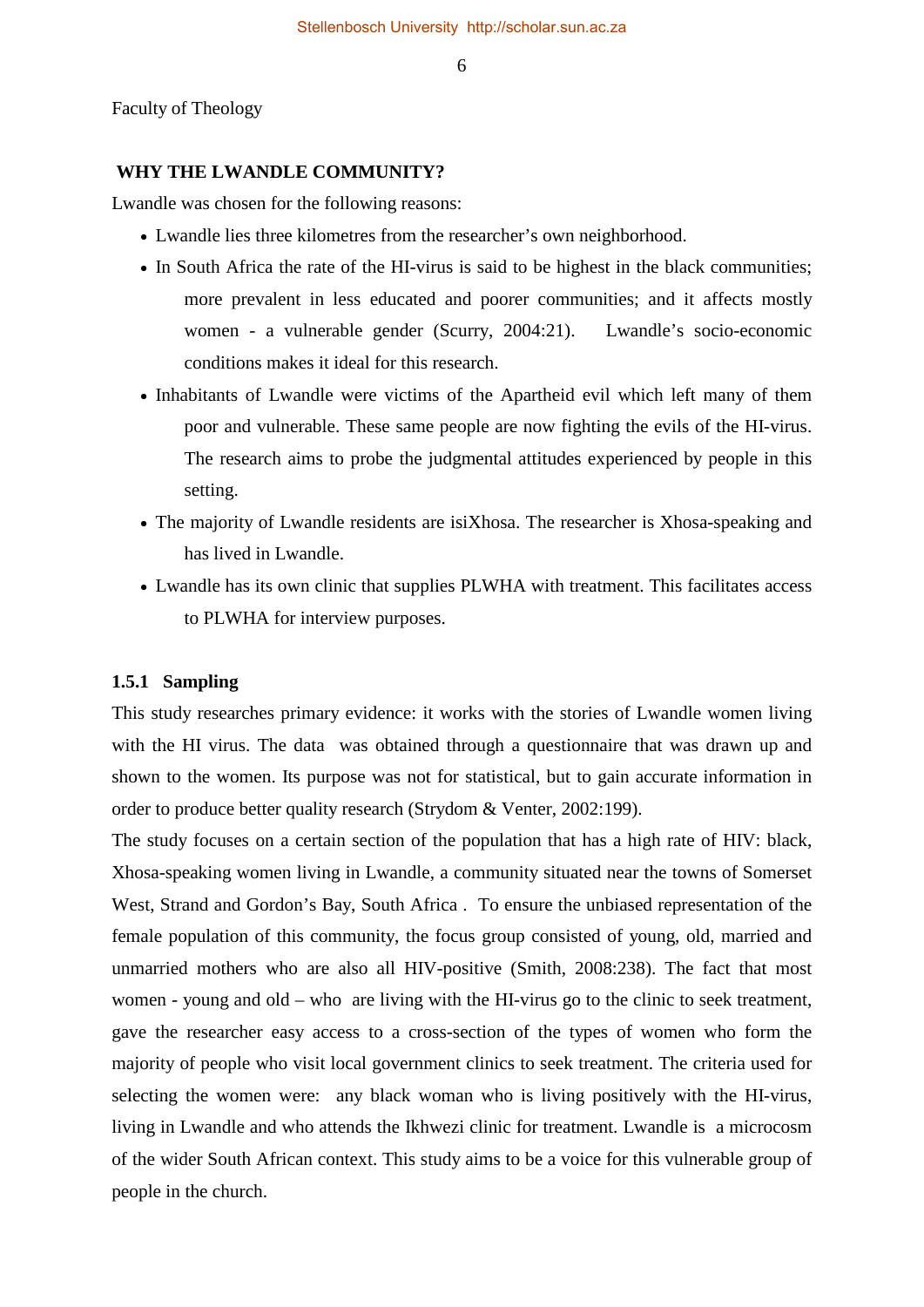The women who were interviewed for this study all belong to the PLWHA support groups, which meets at the Ikhwezi clinic, where they also go to receive their anti-retroviral treatments (ARVs). The co-ordinator of this support group where the pilot group came from, introduced the researcher to the women. The aim and purpose of the interviews was explained to them and their permission to be interviewed was asked.

No consent forms were given. The coordinator of the women's support group had warned the researcher that the women would not participate in the process if they were made to sign any consent form. Therefore, only their verbal consent was obtained,however the departmental ethics screening committee has the data collection forms and the consent form signed by the coordinator of the support group.

### **1.5.2 The interview**

There were two interview processes: a pilot study and a focus group. The pilot study consisted of approximately 15 women. These women were interviewed first and were used to test the questions. They are coming from the support group of the new mothers that are living with HIVAIDS.. The focus group comprised about five women. These women are coming from the different support group,their support group is for PLWHA, that are taking arv's (Anti-retro viral treatment) Both of these groups were required to answer the same questions. During the interviews, the pilot group were asked one question at a time, and anybody could answer. The focus group were asked questions individually and privately. They met separately from the pilot group and were not part of the pilot group. They were not part of the support group where the focus group belong. The focus group were interviewed two weeks after the pilot study.

#### **1.6 ABOUT THE RESEARCHER**

The researcher is a Xhosa-speaking woman. Like the women interviewed for this work, she came from the Eastern Cape originally, but has subsequently also lived in other South African informal settlements for many years. Like many other black South African women, she worked as a domestic worker. She has experienced the evils caused by Apartheid and has experienced physical abuse from a man.

At one time the researcher, like the women she interviewed, also felt that she had no voice. Patricia de Lille captures this vulnerability most poignantly:

A woman's struggle for a voice is often her most prolonged struggle. Sometimes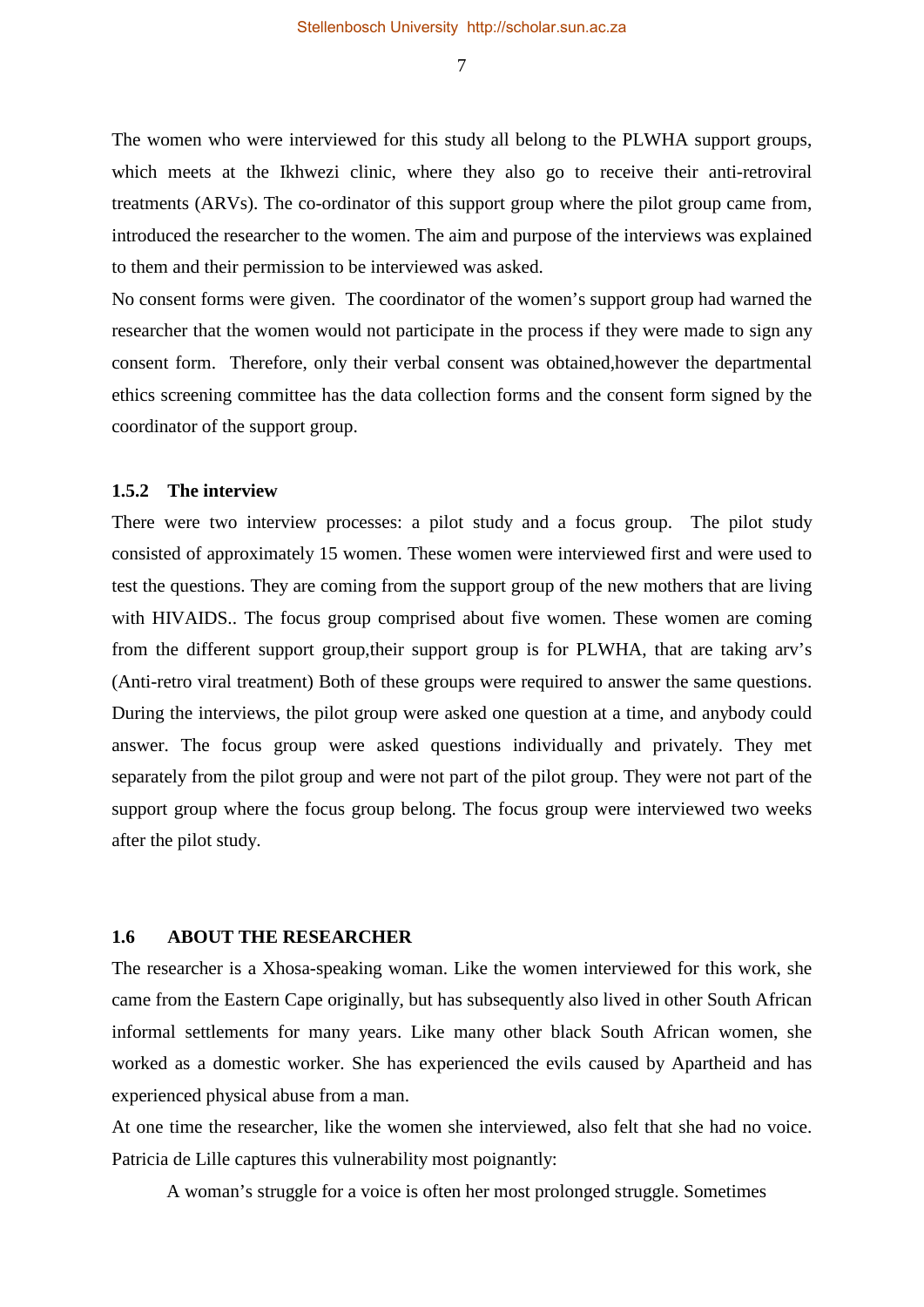words of power rise from her belly, percolate in her heart and then stick in her throat. Often she is forced to whisper the most important words, the simple, small-type words that carry bold consequences. Many times she is cowed into silence by circumstances, suppression and fear.

(in Erasmus-Kritzinger, 2003:388)

The researcher lost three older brothers to HIV/AIDS. At that stage of her life she also thought her family were bewitched. In the process of writing this study, the researcher had to help someone very close to her to come to terms with being sick through HIV/AIDS.

As a minister of the Baptist Union of Southern Africa, the researcher spent five years counselling PLWHA and their families. During this time she formed a support group for PLWHA in the community of Masiphumelele where she worked before coming to Lwandle. This group – comprising women only – was where she gleaned some of the information regarding HIV/AIDS that is supported by scientific research. The experience of working with PLWHA in Masiphumele made her decide to embark on this research journey. She personally witnessed the church closing its doors to PLWHA. Working in this ministry gave her an opportunity to witness the extent to which women within the church are suffering alone without anyone knowing their status. Because the church was unable to address their emotional and spiritual needs adequately, these women would come in wounded and leave wounded, perhaps even more wounded than they were at first. The HIV-positive person's need for spiritual comfort, consolation and understanding is thus not addressed at a stage in his or her life when these needs are most acute (Van Dyk, 2008:318).

As the researcher is affected herself in many ways by HIV/AIDS, her position is thus one of a participant observer in this study.

### **1.7 OUTLINE OF THE STUDY**

Chapter One serves as an introduction to the research. Chapter Two deals with the definition, causes and results of the stigma surrounding HIV/AIDS. This chapter will also examine judgmental attitudes towards HIV/AIDS. Particular focus will be on judgmental attitudes in the general community; within the church community; in the wider society; in pastoral counselling ; and within the families concerned. The quest for truth, the quality of relationships, the identity crisis and dignity will also all be dealt with in Chapter Two.

Chapter Three deals with judgmental attitudes from a theological perspective; more particularly, a theological reflection on the notion of God's judgement. This chapter will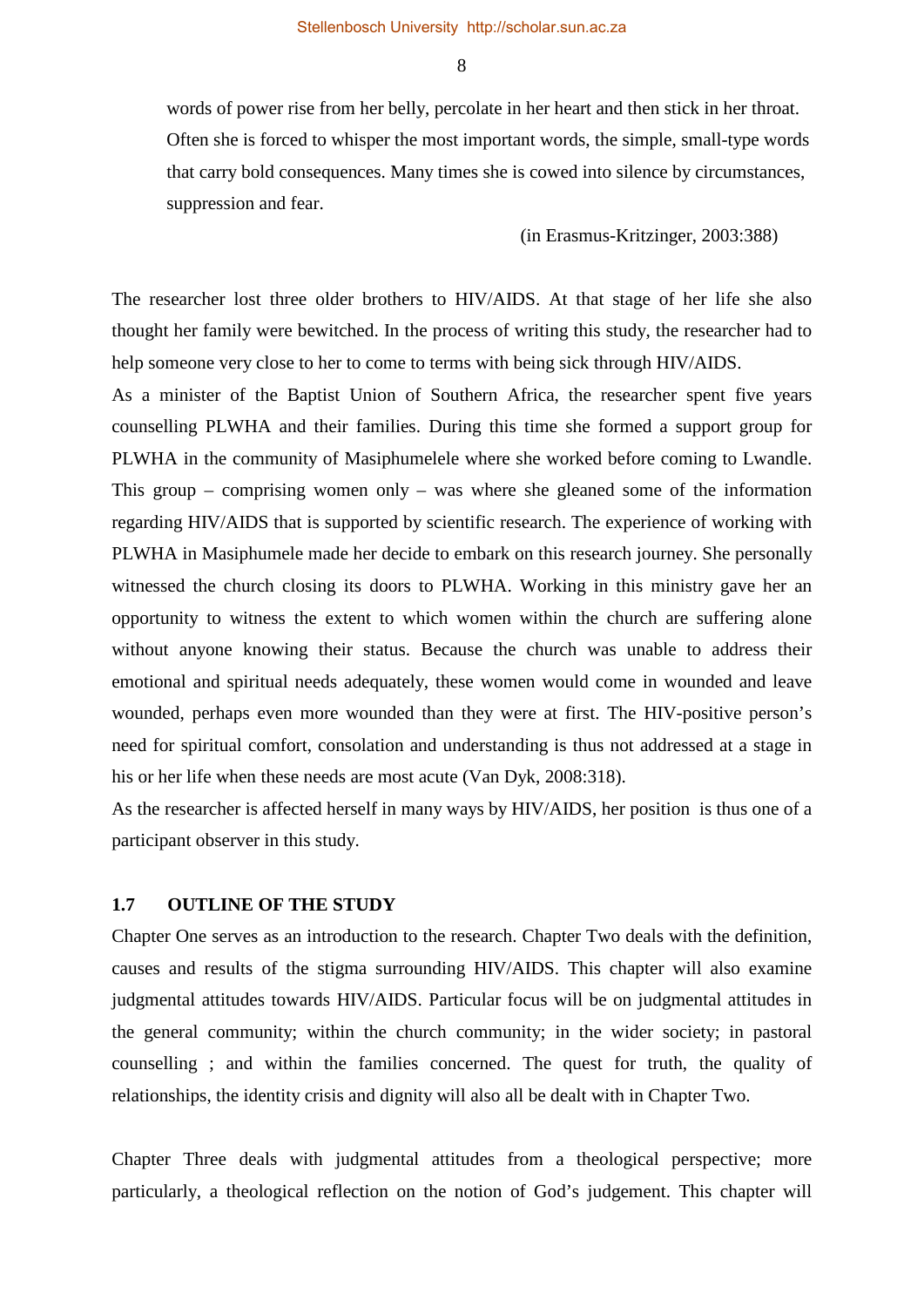examine the doctrine of judgement; God as Judge from an Old Testament perspective; and the view of illness in the Old Testament. It will then examine the notion of God as Judge from the New Testament perspective; and the view of illness in the New Testament. Using what is found in the doctrine of judgement, God as Judge in the New and Old Testaments and the view of illness in both these Testaments, this chapter will conclude with the question: "Is HIV/AIDS therefore a punishment from God?"

Chapter Four will give a voice to women living positively with HIV/AIDS. As discussed above, two groups of women were interviewed  $-$  a pilot study and a focus group. This research will look at the narratives of the women interviewed for this study and provide an interpretation of their answers.

Chapter Five deals with a therapeutic approach; the human quest for empowerment in pastoral care and spiritual counselling; pastoral care and hope: "For in sadness there can be hope. And in death there can be resurrection" (De Vries, 1989:45). We will look at a definition of hope; hope in the Resurrection; and the role of hope in a person: "Since the Resurrection is not only a new perspective, but also an historic reality, it has consequences for hope. Resurrection hope then becomes hope for a collective existence" (Louw, 2008:435). The last section of chapter 5 deals with PLWHA and spiritual counselling; Louw's fivephase model for counselling PLWHA; and a narrative approach using externalising conversations. The latter begins to disempower the effects of labelling, pathologising and diagnosing that are commonly experienced by PLWHA. Narrative conversations open up possibilities for people to describe themselves, each other and their relationships from a new rather than a problem-saturated position (Morgan, 2000:24).

The final chapter, Chapter Six, deals with the findings and the outcome of the research.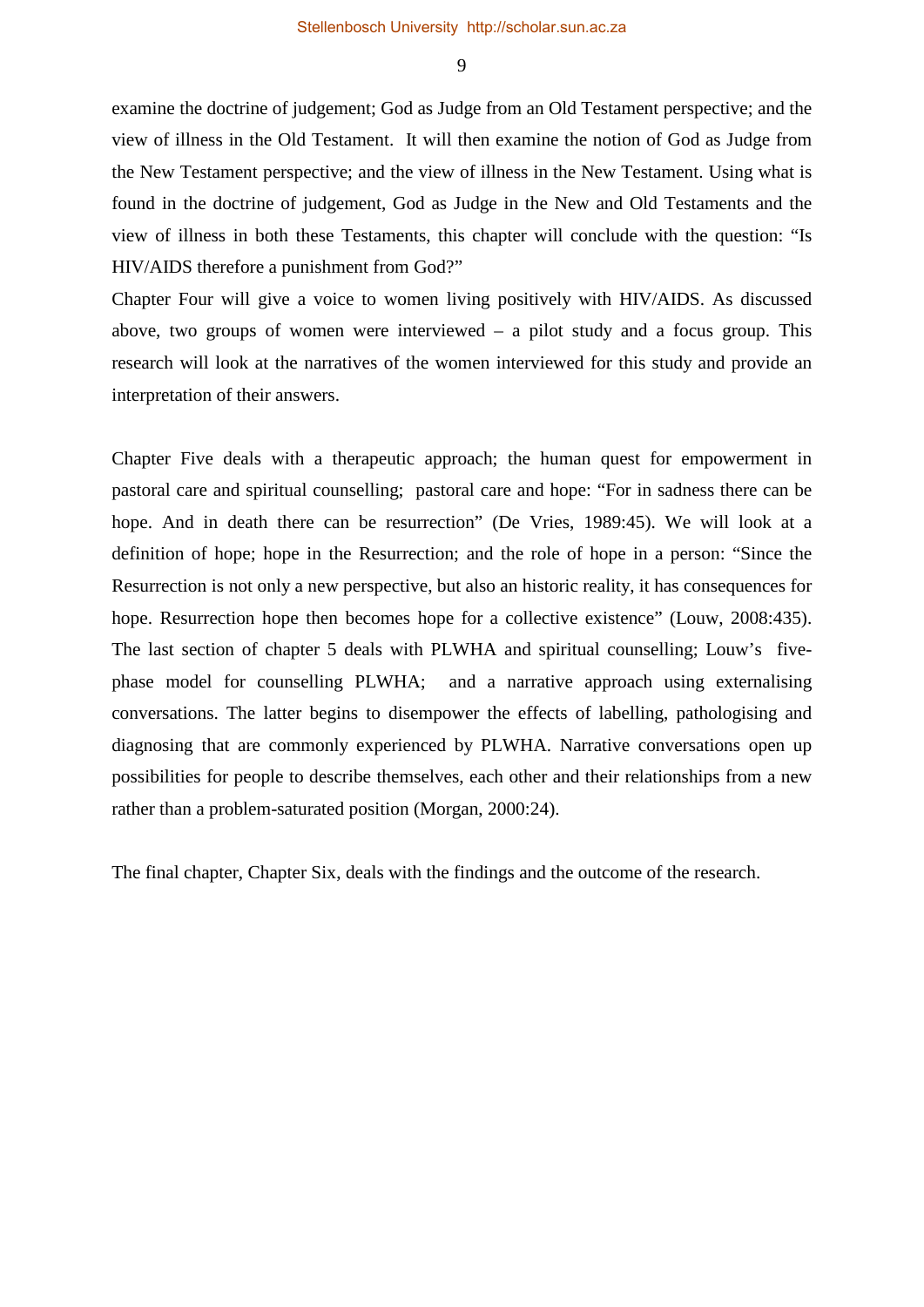### **CHAPTER 2**

# **JUDGEMENTAL ATTITUDES AND STIGMATISATION: THE QUEST FOR TRUTH**

#### **2.1 INTRODUCTION**

*A volunteer working to persuade South Africans not to discriminate against HIVinfected people was beaten to death last week by her neighbors who accused her of bringing shame on their community by revealing that she was HIV-positive. The killing scared other anti-AIDS activists, who said it proved what they have been saying for years that, although three million South Africans are infected with the virus that causes AIDS, nearly all are afraid to admit it because of the hostility they face. The slain woman, Gugu Dlamini, 36, was a volunteer field worker for the National Association of People Living with HIV/AIDS. She went public on World Aids Day, December 1, speaking out about her HIV infection on Zulu language radio and on television.* 

(*New York Times*, 28 December 1998)

Although the people of Gugu's own community killed her for disclosing her status, there is more to this act than meets the eye. Gugu's death illustrates clearly that stigma is a social ill as well as a personal experience,Scurry,( 2004:51). AIDS was perceived as bringing shame not only to Gugu as an individual, but also to her community: her disclosure thus seemed to provoke a communal response.

The researcher links this response of Gugu's community to the fact that South African black communities still do not even call HIV/AIDS by its proper name.

More recently, the (*City Press,*2012: 5 May) published news about the death of Minister Shiceka. The editorial points out how after so many deaths, so many funerals, even politicians still can't call HIV/AIDS by its proper name. It is called instead a 'long illness':

> *What did he die of? A long illness Here lies another young lion. He defined effective communication, and helped to craft the image of one of the world's greatest leaders, he was kind and*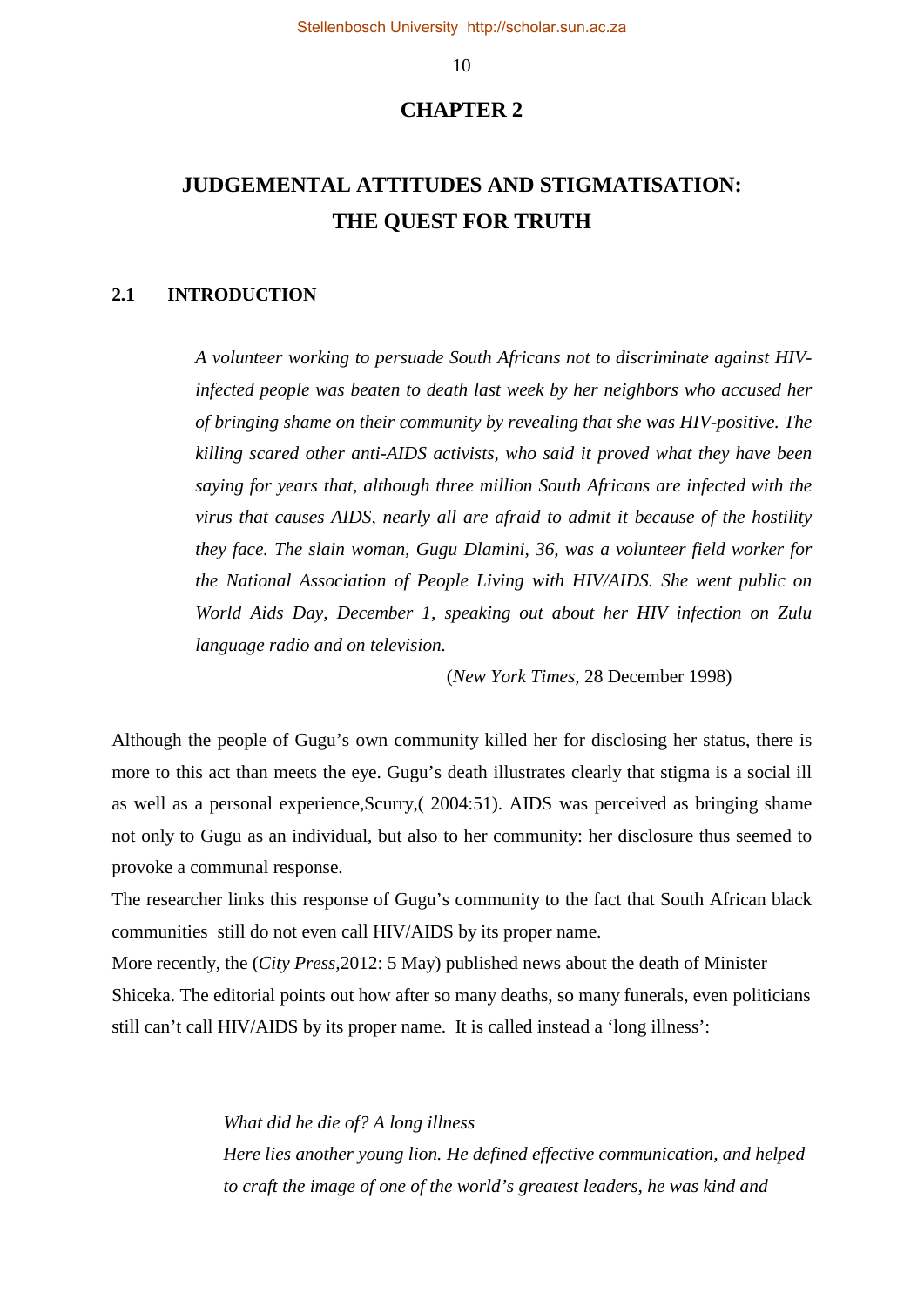*sharp, and gone too soon.* 

*What did he die of? A long illness.* 

*Here lies a wonderful trade union leader, snapped away from one of the country's best worker's organisation at the tender age of 30 something. This long illness of ours, taking our best and our brightest, turning their brains to mush, filling the grave yard too soon. This long illness of ours that has meant grannies are turned back into mothers, bringing up grandchildren and great-grandchildren. This long illness that is beatable with amazing drugs that can turn it from deadly to chronic. But first you have to say its name to know its danger, you have to acknowledge its course through the veins and into the body. First we have to accept that it is, often but not always the outcomes of choice, the choice of our imperfections, of fallibility. To say its name is to take away its power.* 

('He died of "a long illness"' *City Press,* 2012: May, 05)

One often hears about the 'long illness' in township funerals. When people explain the death of the family or community member it is very seldom that the cause of death is named as HIV/AIDS. It is this secrecy that really kills, not the disease.

When something is bad, shameful or disgraceful, the black community will pretend it either does not exist, or that it is not so bad by not actually calling it by name. This is what the researcher thinks is happening in both the City Press article and Gugu's case. Gugu's disclosure was seen as a shameful disgrace to her community, made worse by the fact that she had come out and named it publicly. Her disclosure brought fear, shame and anger to the community. A similar sense of shame was evoked when a young girl falls pregnant. This is called *waphuke ibele* in isiXhosa, literally meaning 'the breast has broken' or she is no longer a virgin. Similarly, cancer is called '*isilonda esikhulu' -* 'the big sore'. (Stein, 2003:1) suggests that when something seems too much to handle people frequently diminish, minimise or somehow make it sound less drastic by using metaphors to describe it instead of the real name itself. Calling something by its proper name can make it seem too real.

In the townships many different metaphors are used to describe HIV and AIDS. Stein, (2003:1) suggests that the invisibility of HIV makes it particularly vulnerable to different metaphors, depending on the context:

• In some areas of Khayelitsha, when someone is infected by HIV they say, '*ubambe* 

*iloto*' which means they have 'won the lottery';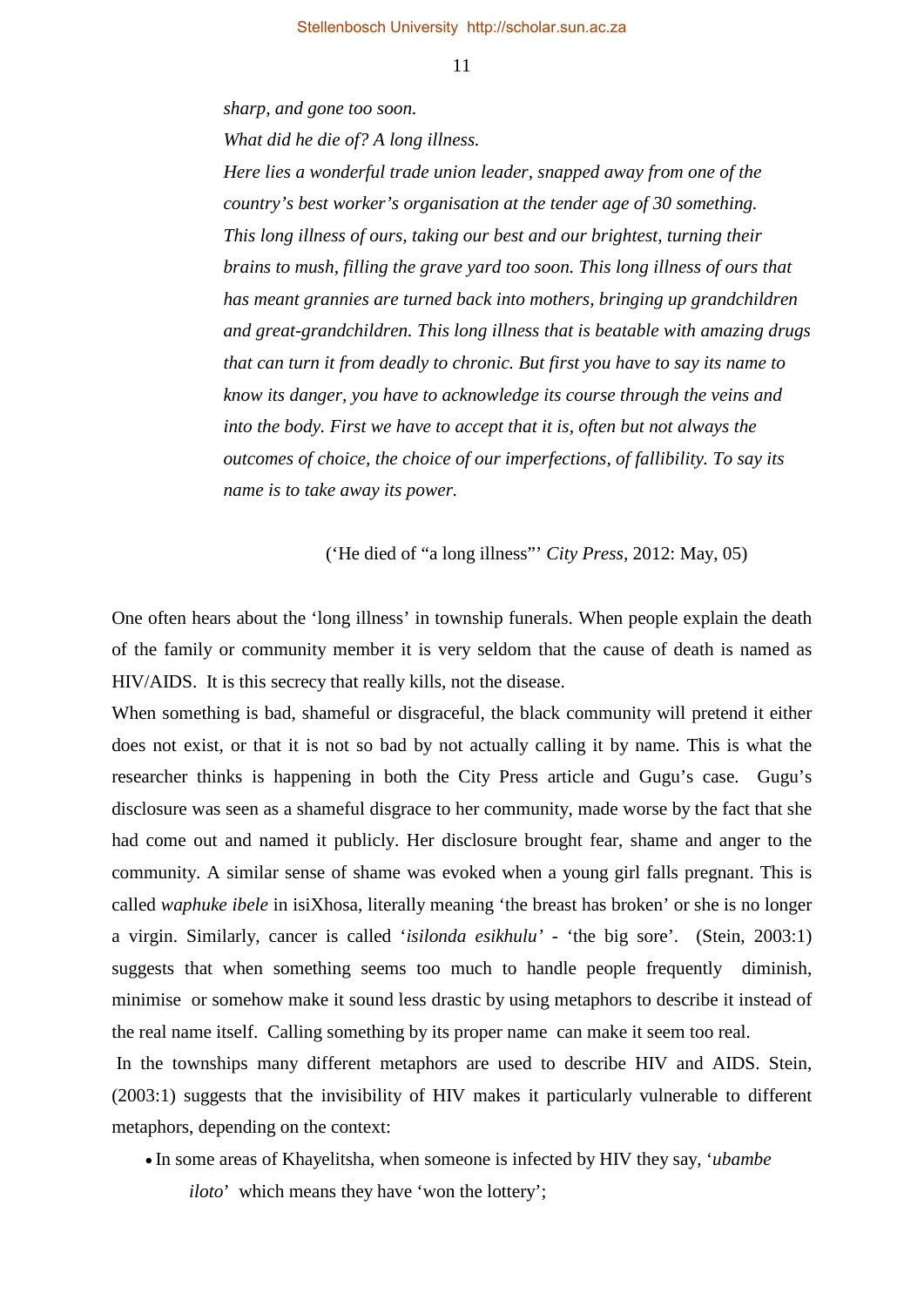- In other townships it is called '*amagama amathathu*', which literally means 'three names' (H, I and V).
- The Lwandle community calls it '*lento iphandlapha'* meaning 'this thing that is outside'.
- People living in some of Kwazulu Natal's townships call it *'ushaya abhuqe'* meaning 'catastrophe'.
- In some areas of the Eastern Cape they call it '*umbulala zwe'* meaning 'The Destroyer of the Nation'.

From the meaning of these words, one can see an element of attempting to push the seriousness of HIV aside or trying to deny its true danger/implications or even stigmatising it. For instance, '*lento iphandlapha'* describes HIV/AIDS as being 'outside' of me, and not 'inside' or 'of' me. Whereas the phrase, 'The Destroyer of the Nation' gives a sense of communal involvement with the virus: it is 'ours'. This sense of communal involvement begs the question of whether the strategy of combating HIV/AIDS should change when it comes to the townships. Instead of attacking it as individual thing (which seems to be easier to deny), perhaps it should be confronted at a community level? The use of these metaphoric names suggests that not only is HIV and AIDS perceived as a disease without a cure, but also one which is 'so stigmatized that it cannot be named' (Stein, 2003:3). 'To say something's name is to take away its power' (*City Press*, 2012). The researcher regards this naming as one of the coping mechanisms people use to deal with the disease as well as with a stigma. It is easier to confront it with a euphemism or metaphor. There is such anxiety, shame or stigma and an overwhelming fear of the disease - the black community especially find it difficult to name anything that they feel powerless to face – means these metaphors (such as 'a long illness') and euphemistic names for the virus have come about.

The need to name this disease in order to 'take away its power' is complicated by the fact that HIV is linked to sex. In traditional black culture, sex as a subject of discussion is taboo. Graca Machel in (Nolen, 2007:346) suggests that:

> It is unthinkable for a Xhosa elder to discuss matters related to sexuality in public… Everything related to sex is private. Only some aunties and uncles can speak to younger ones about sexuality, or those who go on the initiation process - the traditional rite of passage ceremony for young men in many tribes.

But HIV cuts right through this reticence: black communities are forced to consider sex whenever they deal with HIV/AIDS. It unmasks many presuppositions regarding the meaning of human sexuality and re-opens the issues – such as the meaning of human sexuality and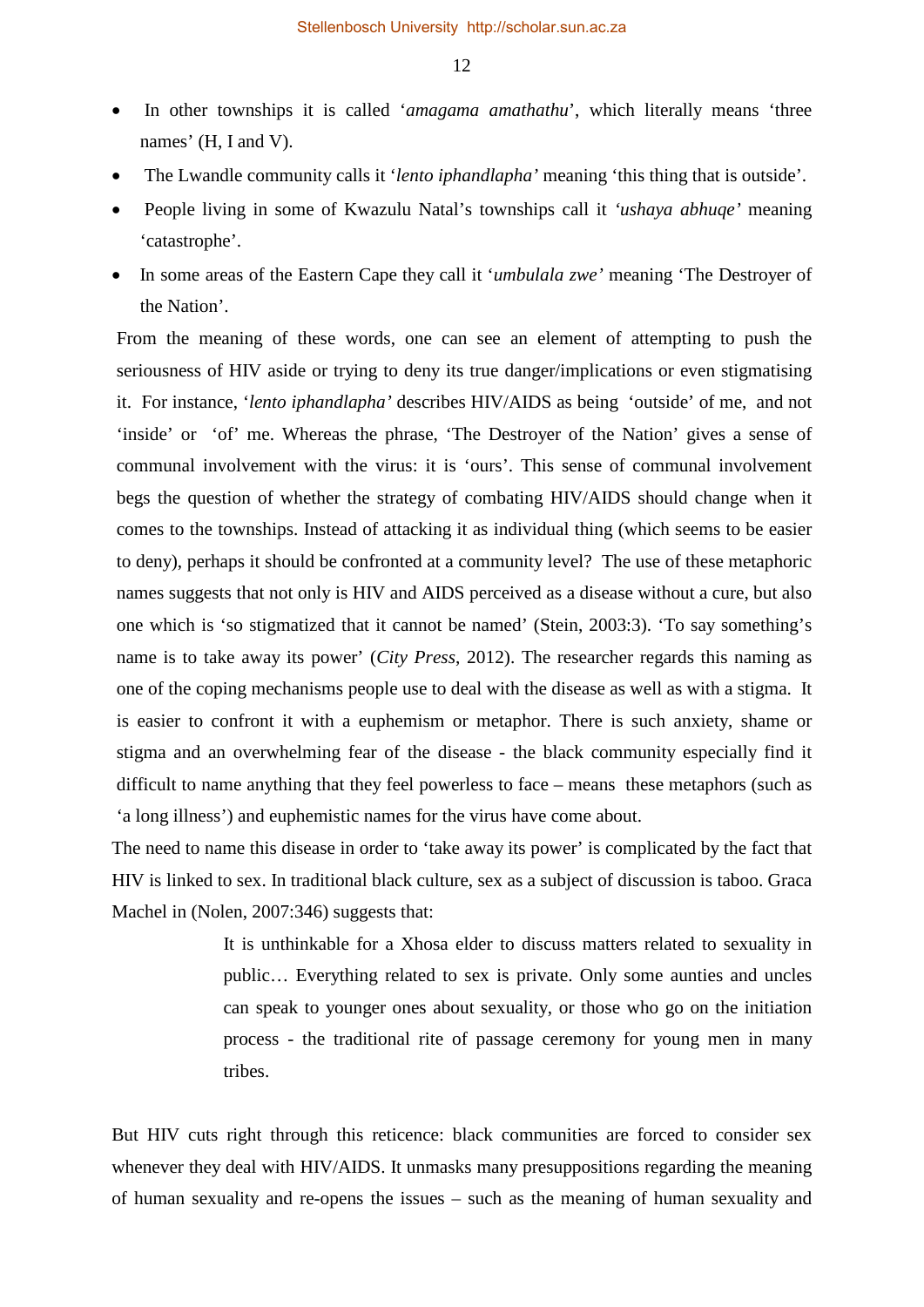how it relates to human identity, human dignity, the origin of life, marriage, family and the dynamics of human relationships - that otherwise would have been swept under the carpet or discussed only in private (Louw2008:351). In the Christian tradition, sexuality has been connected historically to marriage: it belongs exclusively within marriage and is primarily meant for insemination (Louw,2008:351). But HIV/AIDS has forced us to differentiate between marriage and human sexuality. It challenges Christian spirituality to ask the question:

'What is meant by sexuality as a unique category and an ingredient of human existence?' The following section will focus on stigma and HIV/AIDS; judgemental attitudes in counselling, community, church community, family; stigma towards self; and the quest for truth.

### **2.2 JUDGEMENTAL ATTITUDES AND HIV/AIDS**

HIV/AIDS has become one of the major problems facing African societies today. According to the demographic projections made by the Centre for Actuarial Research at the University of Cape Town, South Africa has the highest number of cases of HIV infection in the world, with the black population and poorer classes, in particular, being affected. In the case of HIV/AIDS, three structural conditions seem to play a crucial role: social inequalities, gender violence and migration. These are the people who also were affected by inequalities and migration caused by Apartheid., They have found themselves in a struggle once again, though a struggle of a different sort.

HIV/AIDS is repeating what Apartheid did previously: it marginalises a section of the population and tears families apart (Greyling, 2003:120). People who are infected and directly affected by HIV/AIDS are stigmatised and discriminated against, even by their own family members. Although HIV/AIDS does not discriminate on the basis of race, age, gender or creed, as was the case during Apartheid, nevertheless women and children bear the brunt of this disease due to their vulnerability and powerlessness to fight back. This vulnerability is further exacerbated by poverty, patriarchy and violence, which they are also powerless to do anything about.

PLWHA are stigmatised because of the disease – much as the racism of Apartheid stigmatised people. But there is a major difference between racism and the HIV/AIDS stigma. In the case of racism, a person is born with physical features that may mark them as 'black' or 'white. In the case of HIV/AIDS, the biological differentiation usually happens later in life (when HIV/AIDS is contracted) and people living in the same communities or families may not have the same HIV status, (Deacon,2005:11). Unlike race, gender or disability, the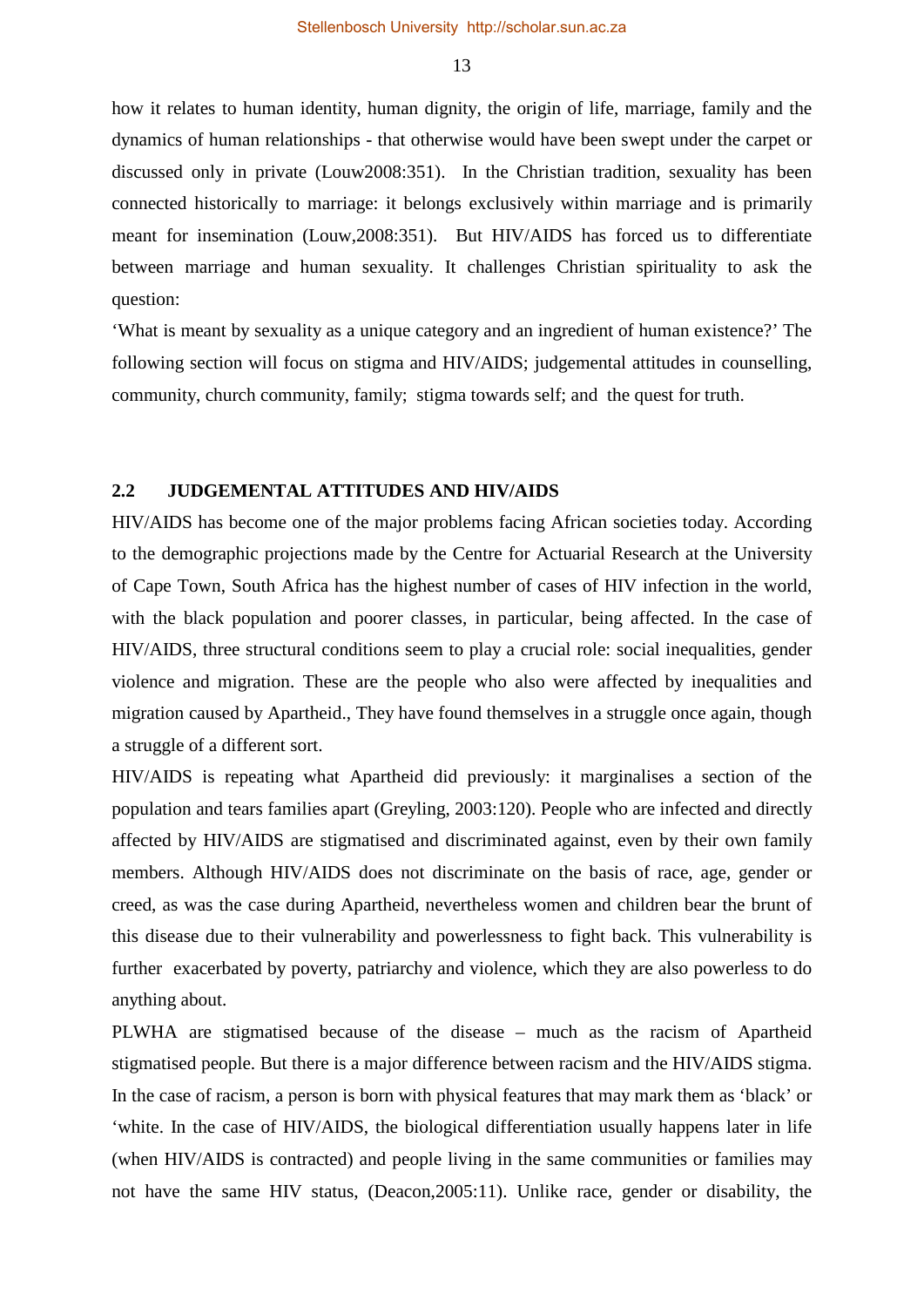physical markers of HIV/AIDS are not always visible. Even when PLWHA become sick they mostly contract other communicable diseases such as tuberculosis (TB) that are secondary markers for AIDS. This is because AIDS is not a disease in itself, but a syndrome which lowers peoples' immunity and makes PLWHA more vulnerable to contracting secondary infections. The 'invisibility' of HIV/AIDS helps PLWHA and others to deny their status even to themselves. They use the fact that they do not appear sick with HIV to avoid both stigmatisation and self-stigmatisation at a personal level. Although such denial might seem convenient in the short term, revealing a hidden stigmatising characteristic causes greater psychological distress at a later stage thus creating problems when PLWHA begin to need special treatment or care. The invisibility of HIV infection at a social level exacerbates stigmatisation and encourages people to use secondary markers - such as wasting or the onset of illnesses such as TB - to identify who has the condition. The infected encourage the idea that HIV/AIDS affects 'other people.'

This invisibility of the HI-virus makes stigmatising it very difficult to fight. Unlike the fight for liberation from Apartheid:

[which] was very hard, HIV is much more complex, because it's not an enemy where you can say, it is there, and I am here. There is no demarcation between us and the enemy this time….This goes much deeper than the struggle for liberation, because liberation was ideological, it was political. This is a terrible human struggle. Even though HIV has an individual stigma, yet it is a communal thing.

Graca Machel in( Nolen 2007:343)

Apartheid was felt in solidarity: it had the same impact on every black person. As a result, everyone could see the impact or result of Apartheid upon everyone else. Everyone who was against Apartheid had one goal: to destroy it. It was humiliating to be discriminated against because of the colour of your skin, yet it was not something those discriminated against were ashamed to fight. Everybody talked about it, it was a known fact. But with HIV/AIDS, no one owns up to it because it is shameful:

> Sometimes we wish that the enemy were just over there, so we could pick up our guns, get into position and start firing. But our worst enemy is among us. It is everywhere - between men and women, boys and girls, husbands and wives. It is in the beds of our intimacy - in the best moments of our lives. When we kiss and make love, the enemy is there. It is now in our veins, our blood, our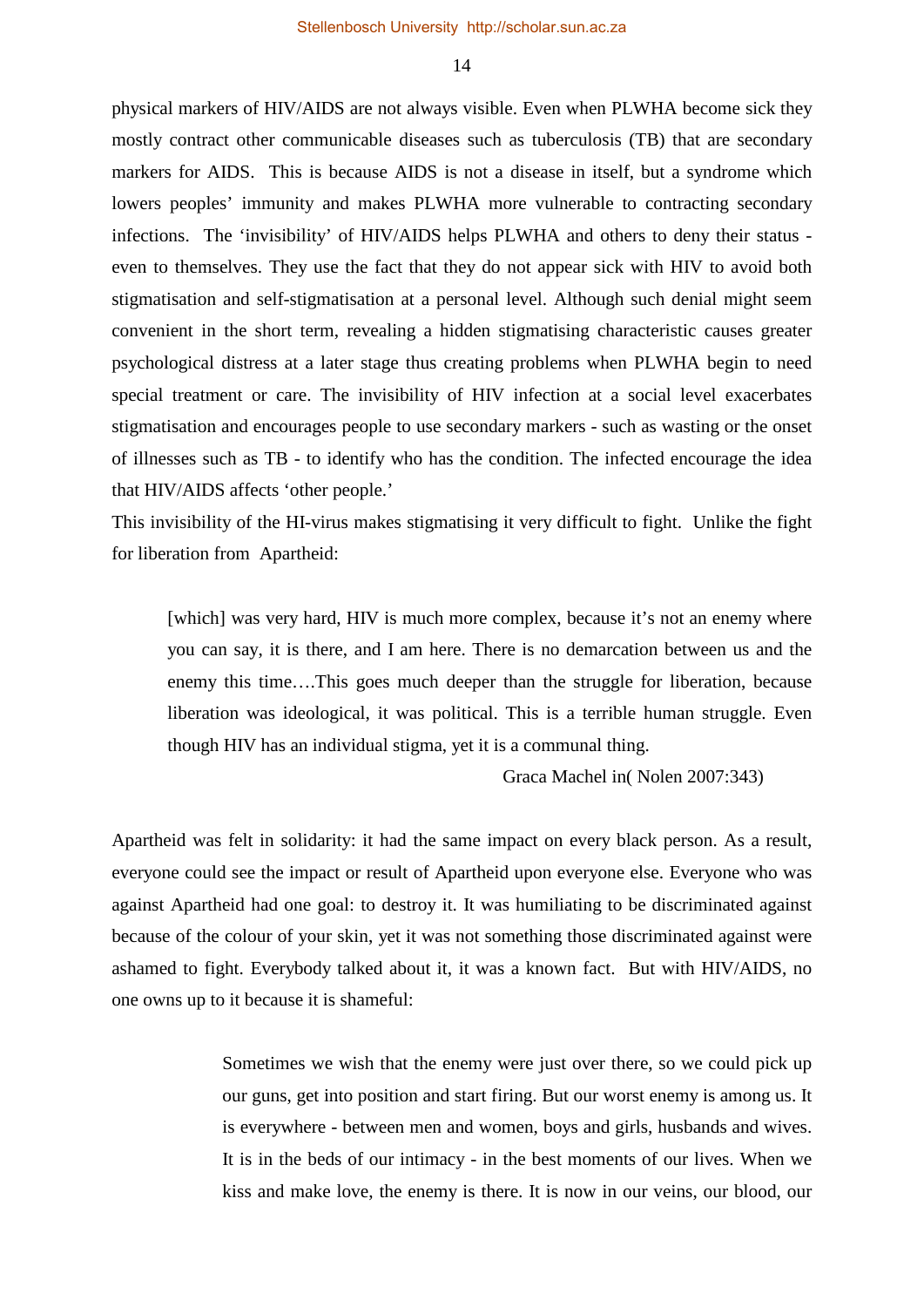cells, in our fluids, in our minds. We are back in the battlefield fighting for our liberation again. This is a sobering, a critical moment. But put your guns down. Shall we shoot at ourselves?

This is the challenge of living in the age of HIV/AIDS, we have to shoot at ourselves to win this battle. We have to look closer to home, at ourselves, and question our relationships.

(Dube, 2003:85)

But the challenge to 'look closer to home, at ourselves, and question our relationships' is perhaps the hardest challenge of all. This kind of battle is more like a civil war – 'we have to shot at ourselves' - which turns one family member against another thereby making it very difficult to fight. One does not know which weapon to use when the virus is inside our homes. It is far easier to point at it from a distance and to fight it from a distance. Moreover, the stigma surrounding the disease, frequently leaves one alone on home ground in this battle. Only when this disease is right at one's door does one begin to realise the enormity of the stigma surrounding this disease. It is the invisibility of the virus that causes the stigma making it very difficult to take a closer look at ourselves.

### **2.3 JUDGEMENTAL ATTITUDES AND COUNSELLING**

PLWHA, like most people, are very sensitive to judgemental statements or actions. This sensitivity makes them unwilling to open up until they are sure about a counsellor's attitude: When the person becomes aware of any judgement, he/she usually experiences it as pure threat. Whether positive or negative, judgement is perceived as alien, perhaps even as undeserved.

#### (Colston,1969:57)

This then means that people are naturally more wary about counselling if they think the counsellor is also going to judge them if they say too much.

Judgement has a tremendous impact on the growth potential of every person (Colston, 1969:21). Judgement is interpreted as the act of the self judging itself, the self giving and receiving judgement in relation to others and self-giving and receiving judgement in relation to God. The function of judgement in each instance is to develop the spirit of wisdom and prudence enabling one to know and to discern what is truly creative in attitude and action, to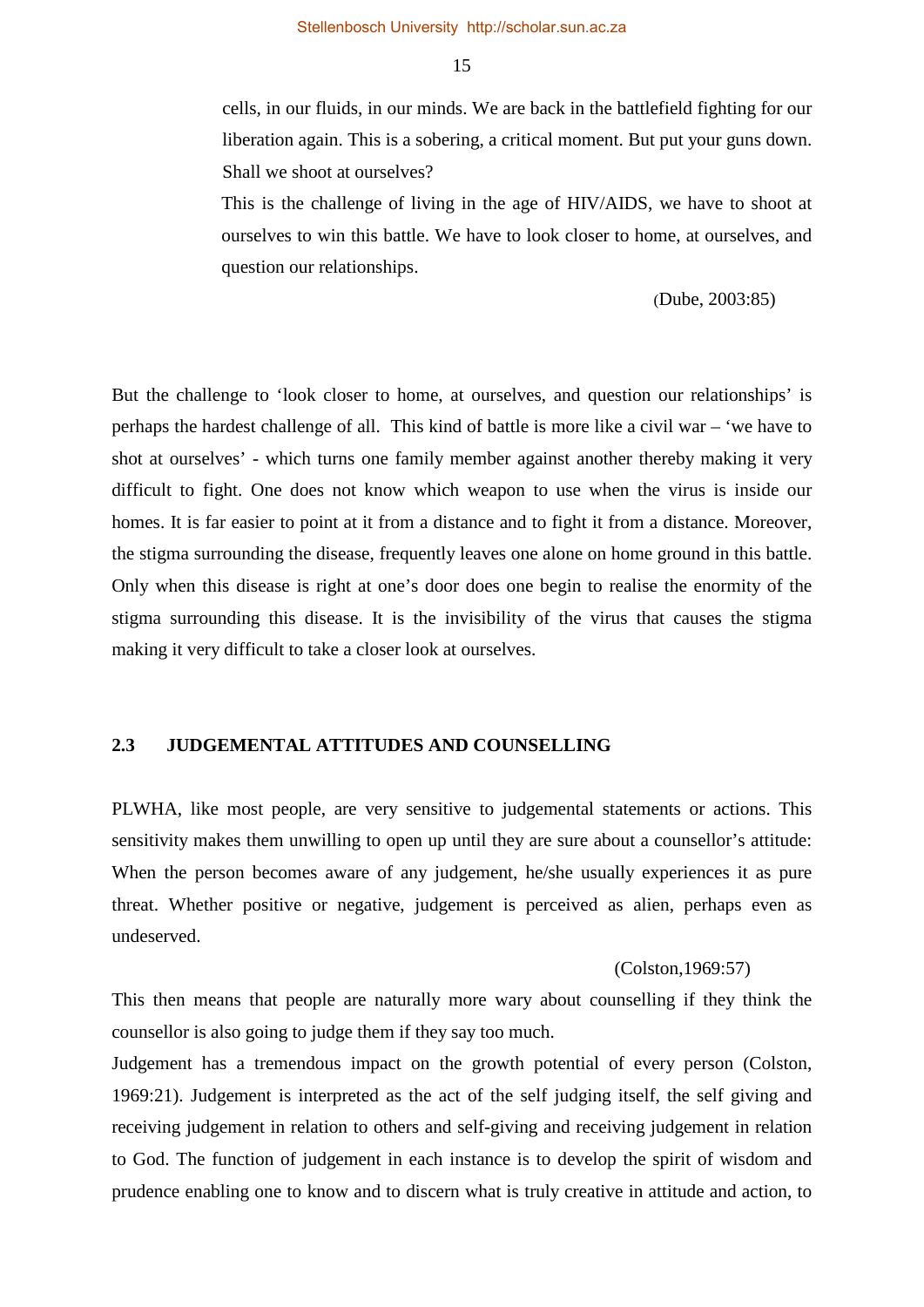become discriminating as to good and evil, right and wrong and to be directed toward what is ultimately fulfilling.

Although the task of judgement may not belong to human beings, we do indeed judge (Wise, 1966:81). This is the nature of freedom. How then do we judge? (Colston, 1969:19) suggests that any meeting of one person with another inevitably involves both persons in judgement. The degree of judgement depends upon the significance or importance of each to the other. The self-esteem and self-respect of each person hangs in the balance. This confrontation involves risk. If the positive regard of the other is highly valued, one's vulnerability to judge ment is increased and the risk to one's self-regard is greater. In this manner, one measures one's worthiness. How one is valued by a person or group of persons is crucial. How one values oneself both affects this process and is affected by it.

How will this process work if the person concerned already judges her-/himself negatively? Normally, the HIV-infected person already feels worthless and condemned. Will this type of confrontation work? The intensive encounter of one person by another is in itself an act of judgement. Whether the one encountered is a worthy opponent, a valued companion, or a rough diamond, there is a challenge in the engagement, which may be an act of moving against, or moving with, the other person. Judgement is implied in both the actions and the worthiness of the other. However, if judgement is to be not merely a prudential matter, but a totally responsible one, it will be refined by the judgement of God. The ground for any decision therefore is love under *agape (*Colston, 1969:21)*.* 

How does one go about pastoral counselling respectfully, especially with PLWHA where sensitivity towards being judged can be acute? The most obvious first step has to do with our own physical presence: the pastoral care-giver's body language needs to communicate a nonjudgemental attitude and the willingness to be with, and be part of, the journey. This caregiver needs to bring peace to the counselee's space. Care must be taken when questioning because questions – especially those which seek the reason or what/who was to 'blame' for the infection - can appear as judging. The HIV dilemma is so complicated that a person may not be able to give an honest answer for fear of being judged (Louw 1998:269). The pastoral care-giver must make ensure to ask questions with constructive effect. (Louw, 2008:446) proposes the following guidelines for counselling from a pastoral perspective:

- Establish a helping relationship based on trust (being with somebody)
- Ensure a caring system (empathetic space)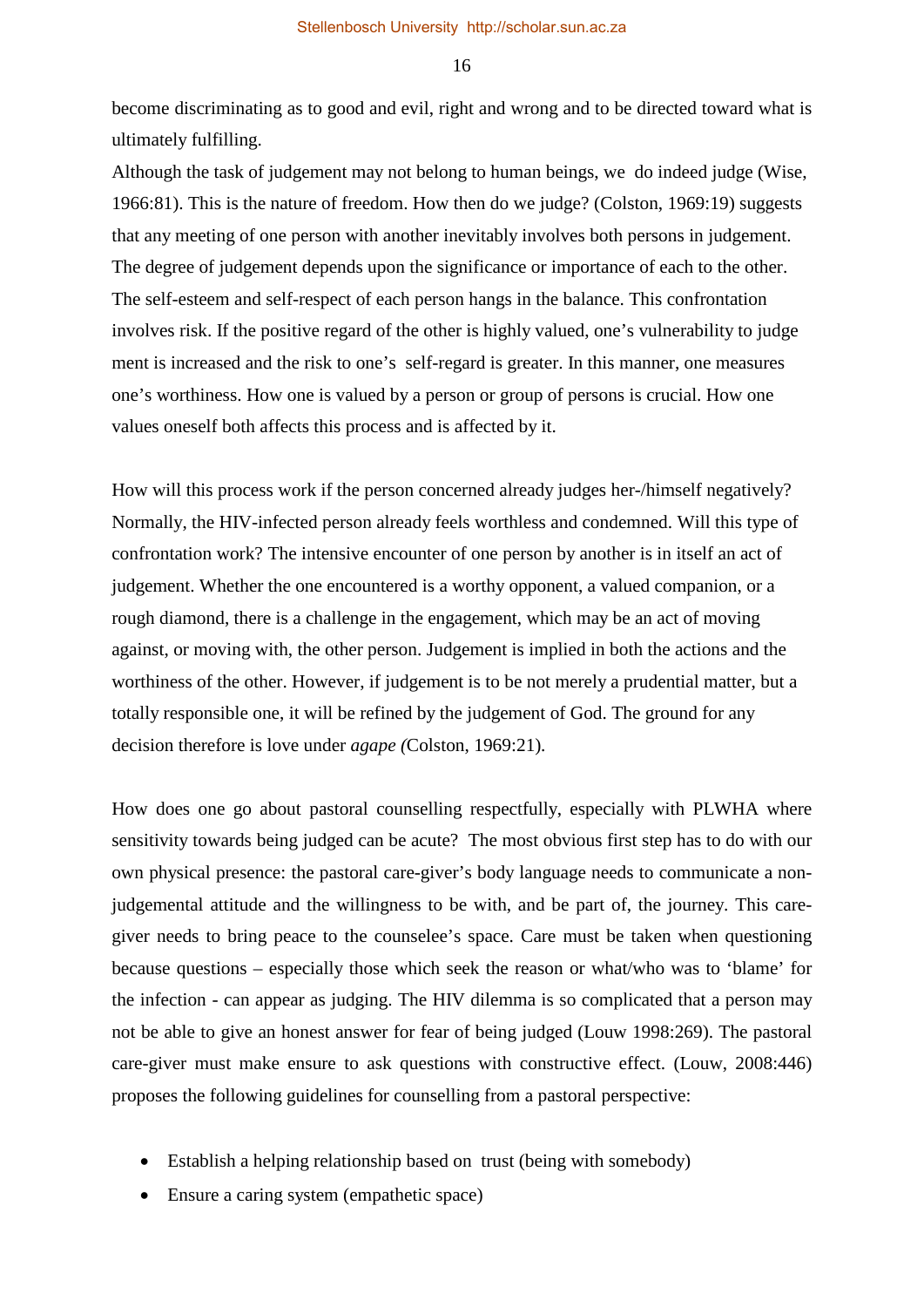- Engage in constructive or structured conversation, whether through interviews, group discussion, dialogue or one-on-one verbalisation
- Teach how to cope in a more 'meaningful' way with different life issues or problems
- Connect possible problems to more constructive attitudes, alternative options and preferred scenarios to look for solutions (the narrative approach calls this 'reauthoring conversations')
- Explore sources for appropriate and effective coping skills or management strategies
- Empower a person to take responsible decisions as well as to set goals that take action, and
- Assess and make use of appropriate God-images in the establishment of a mature, spiritual stance in life. This can promote hope and growth.

Human suffering can reveal a human being's deepest need to us (Louw, 2008:16-17). These deepest needs include: somebody to be with, empowerment, recognition, comfort, consolation and compassion. PLWHA need to have these needs addressed, even before the onset of their illness. When these needs are not met by the community or  $-$  worse still, when the person experiences judgement and ostracism rather than acceptance - it is painful especially to an African as they know what it is to be supported by the community.

# **2.4 JUDGEMENTAL ATTITUDES AND COMMUNITIES**

Families and communities have been so profoundly affected by the HIV/AIDS pandemic that the usual ways of African communities coping with sorrow have broken down or are inadequate:

> One of the most remarkable and tangible dimensions of African Spirituality relates to the unique notion of communality and collective solidarity that the African society exhibits in all spheres of life. There is a profound sense of interdependence, from the extended family to the entire community. In a very real sense, everybody is interrelated, including relations between the living and those who have departed.

> > (Mthethwa,1996:24)

Why is this not the case with HIV and AIDS? Where is *ubuntu*? During the time of Apartheid, South Africans demonstrated this communality and collective solidarity – the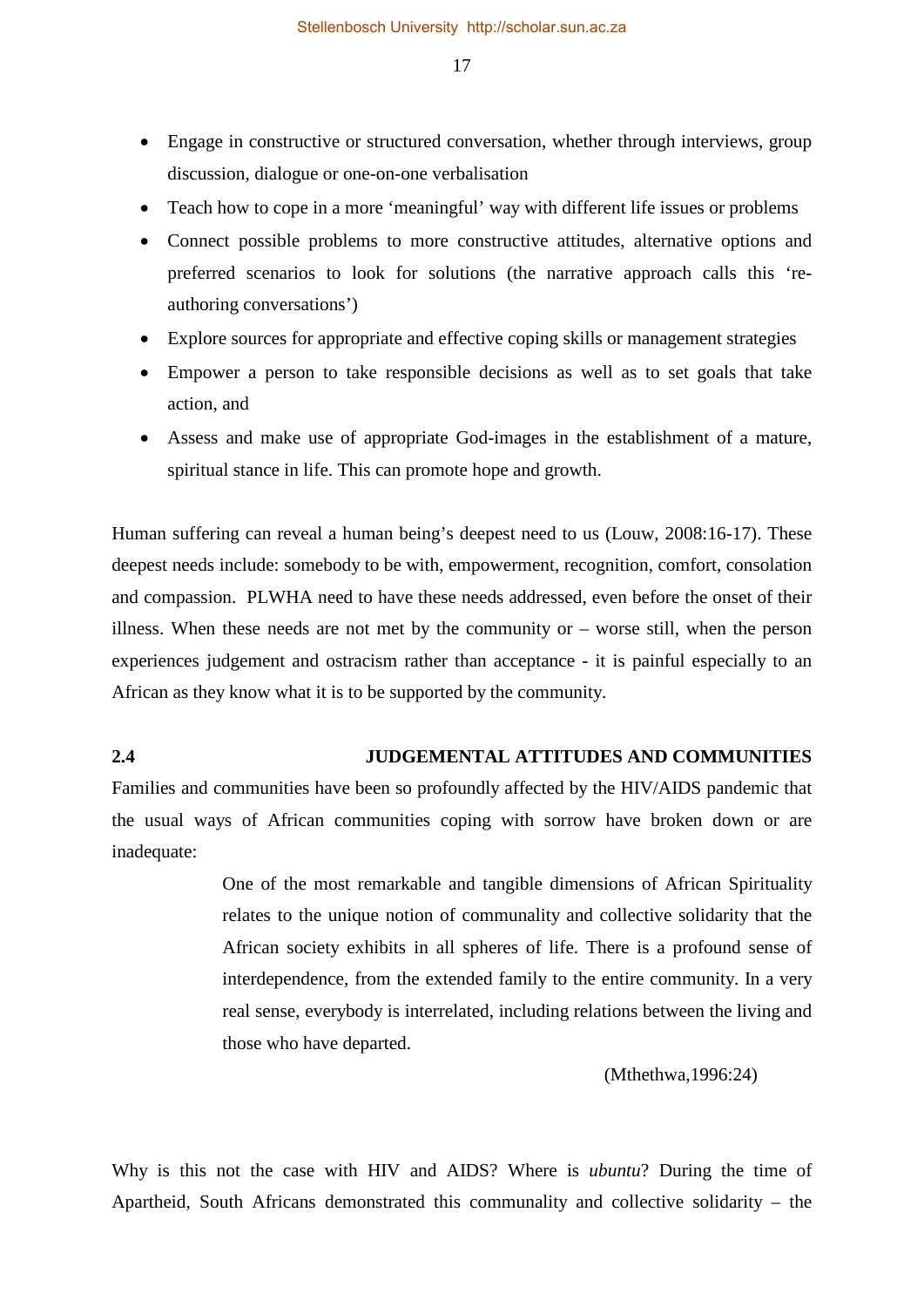'profound sense of interdependence' that Mthethwa writes about. It seems as if the stigma associated with HIV has removed that interrelatedness. People no longer feel safe in their own communities. The community used to be a refuge where everybody knew and protected one other. One could always approach one of the Elders for solace and advice. Sadly, this is no longer the case. People are afraid to let it be known by anybody in the community that they are HIV-positive or that they have been infected by the disease, even if they do not have fullblown AIDS.

One of the women who was interviewed for this study told the researcher that she cannot go home to the Eastern Cape because she is so thin and, if her community see her like this, they might know that she is HIV-positive. A similar fear is expressed by one of (Ndhlovu's 2008:175) interviewees:

What wears me down is that my role in society has changed. It is no longer easy to meet up, with friends especially, in the same way as before. I am aware that they are thinking about me being infected. I feel that I can live with my HIV by withdrawing. From this statement, it is not HIV itself that I am suffering from. It's people that make me suffer.

The HIV itself is not a threat. It is the judgement from the communities in which the sufferer lives that makes it worse. Another of the women who was interviewed for this research mentioned, off the record, that she had fallen one day and was bleeding. The people coming from work walked right past her. Nobody asked why she was lying there or offered to help her up. What is the cause of this neglect? Is it HIV that has made people so insensitive? What has happened to these structures of society who used to be pillars of strength for the residents? It looks as if HIV/AIDS has alienated the black community from itself and families – instead of being 'pillars of strength'- have become eroded:

> HIV has had a major impact on individuals and on community structures such as the families. Family has traditionally been the fundamental unit of any society but as the epidemic progresses this structure is being steadily eroded.

> > (Karim & Karim, 2005:351)

One of the most obvious changes has been in the increase in single-parent households. In the past, due largely to the widespread practice of migrant labour in the South African economy, women have often effectively been single parents as fathers/husbands have worked away from home. Although this practice still continues 'skipped generation households' - households headed by a grandmother because the mother has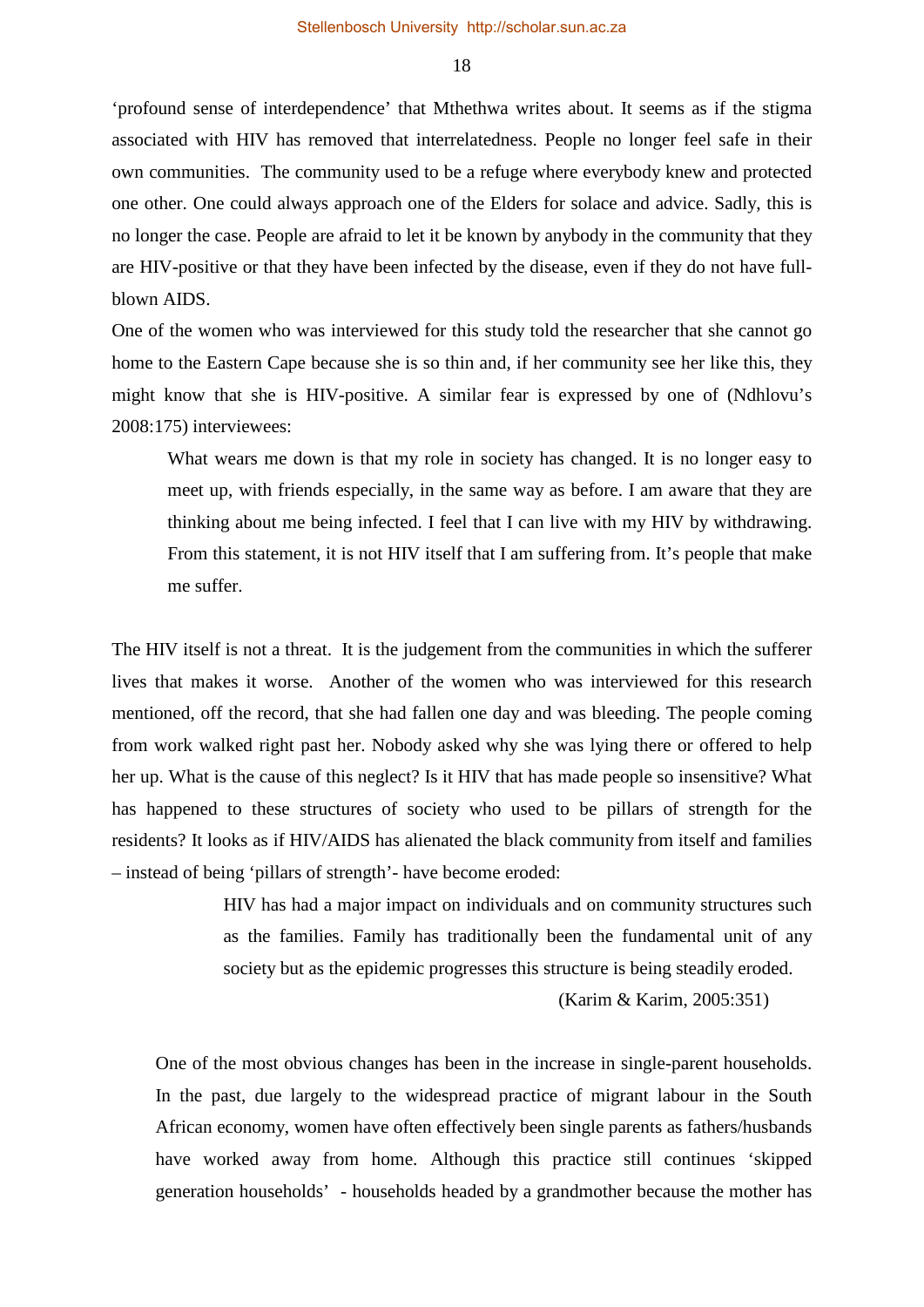died - are becoming increasingly common.

# **2.5 JUDGEMENTAL ATTITUDES WITHIN THE CHURCH AND COMMUNITIES OF FAITH**

The average church leader's work on the African continent has doubled since the outbreak of HIV/AIDS. There are more sick people who need to be visited and prayed for, there are more grieving relatives who need to be visited and encouraged and there are an increasing number of orphans who cannot be absorbed by their overburdened extended families and who, in turn, need to be comforted, cared for, guided, loved and educated in day-care centres (Dube, 2004:1).

Sadly, there are also more funerals to attend. Any individual who lives in a black township in Cape Town knows that each Friday mini-bus taxis transport the body of someone's daughter/son/uncle/brother/sister to be buried in the Eastern Cape, where funerals take place every weekend. The church bears the burden of comforting the families during the time of death and burial. But are the church leaders/pastors aware of the cause of these deaths of mostly young people? And, if they are, what are they doing about it? Or is it because of 'the long illness' – the disease that people cannot bear to name?

To what extent is the church community a place of refuge for PLWHA? In the past the church and faith communities have played a critical role in the developing and fostering of communities of women in South Africa (Haddad,2003:16). Networks of religious women continue to be a key site of survival practice and a place where poor and marginalised women are taking control of their lives. Given this history of care it would seem that the church would be a site of spiritual support and survival for women living with HIV/AIDS (Scurry, 2004:78). But the women whom Scurry interviewed suggest that in fact there is something in the church community *per se* that makes it especially difficult to go to in order to disclose one's status. Noluthando, one of the womenwhom (Scurry, 2004:79) interviewed, said she fears judgement at church and believes that people from the church in whom she may confide will regard her as promiscuous. Scurry wonders if the judgement they fear comes from God or from the church community. (Vahakangas, 2005:54) suggests that the church communities seem only to increase the stigma of PLWHA, rather than minimising it. She relates the story of an HIV-positive person who went to her pastor and told him about her HIV-positive status. Afterwards she found that the pastor's wife had spread her story to others.

The woman had trusted the pastor which is why she had told him the truth and confided in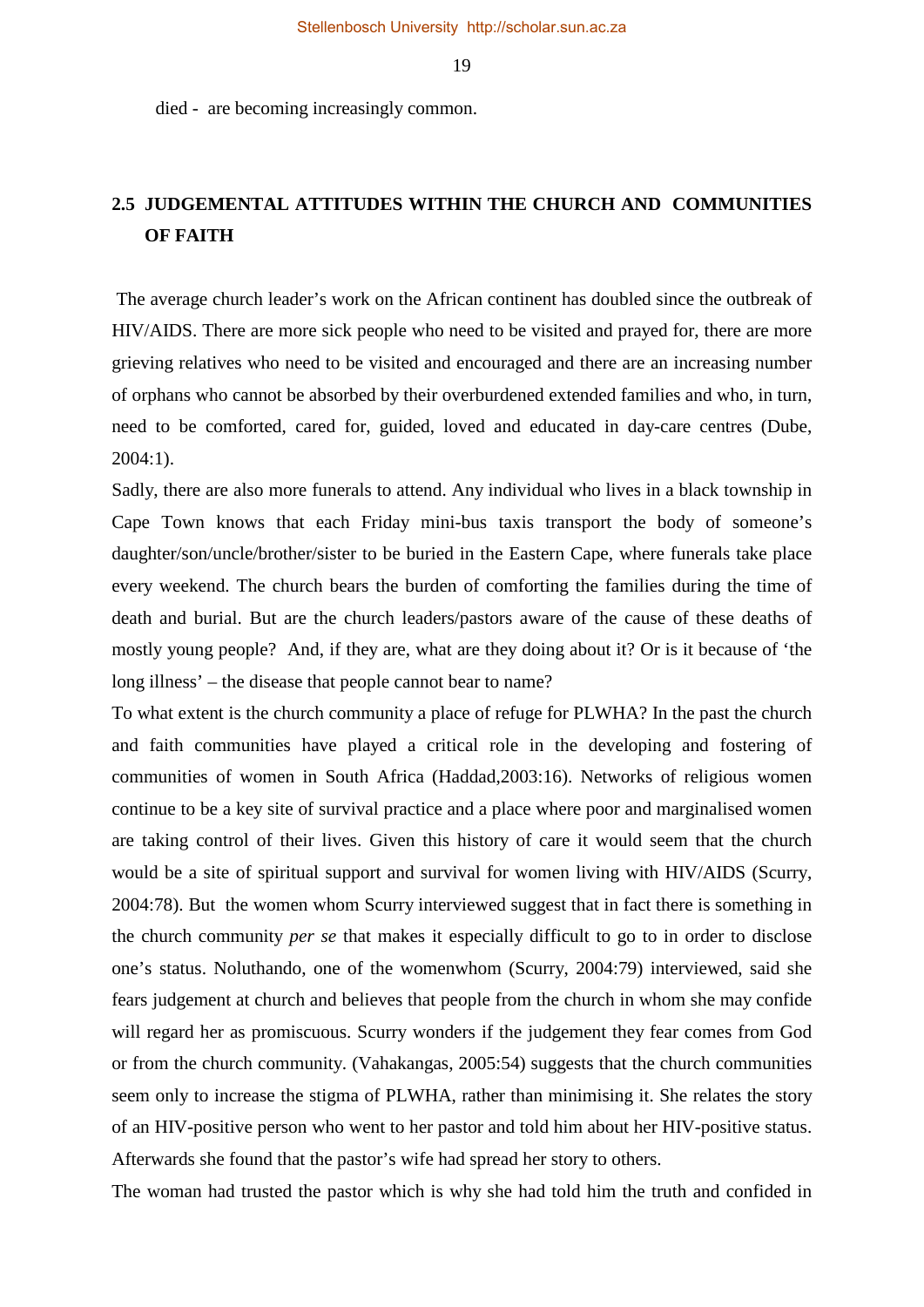him, believing there would be confidentiality. But the subsequent gossip about her story to others stigmatised her. (Chauke 2000:137) also interviewed women living with HIV/AIDS. She made the following observations about church communities:

- 1. The church has separated itself from the people who need it.
- 2. Although the church will visit the sick and the bereaved from time to time, the church is so busy with its programmes that it does not take time enough to listen to the hurting.
- 3. The women she interviewed said very little about the church's involvement.
- 4. They needed someone to listen to them.
- 5. The women had many difficult questions.
- 6. In their struggle to find meaning in this confusion, women raised questions about the reality of God as well as questions about God's attitude towards those affected and infected by HIV and AIDS.
- 7. HIV/AIDS has exposed some oppressive cultural practices against women.
- 8. The church, along with its leaders, are reluctant to involve themselves because some church leaders regard HIV and AIDS as God's punishment for sin.
- 9. The church has forgotten that it is meant to be a messenger of God's grace to the needy in times of struggle, strife and pain.

It is a sad indictment when the church is too busy concentrating on other programmes rather than focusing on pastoral care for PLWHA. It is even sadder when the church is busy with other programmes on 1 December, International World AIDS day.

(Dube 2004:1) argues that church leaders/pastors who are serving now cannot be expected to automatically have the skills to deal with HIV/AIDS. She argues that they are faced with the challenge of having to learn a whole new way of doing ministry in an HIV/AIDS context. The answers (Chauke 2000:139) received from the pastors whom she interviewed are evidence of how challenging it is to minister in an HIV/AIDS era:

- One pastor believed that the Bible was clear on the matter. Quoting the stories of Noah as well as Sodom and Gomorrah, he concluded that God is judging the world because of the sin of immorality. For him the focus of the church's ministry must be preaching against the sin following Paul's recommendation to: 'Preach the Word; be prepared in season and out of season, correct, rebuke, and encourage with great patience and careful instruction' (2 Timothy 4:2).
- Another pastor says that some people regard AIDS as God's punishment for an evil society.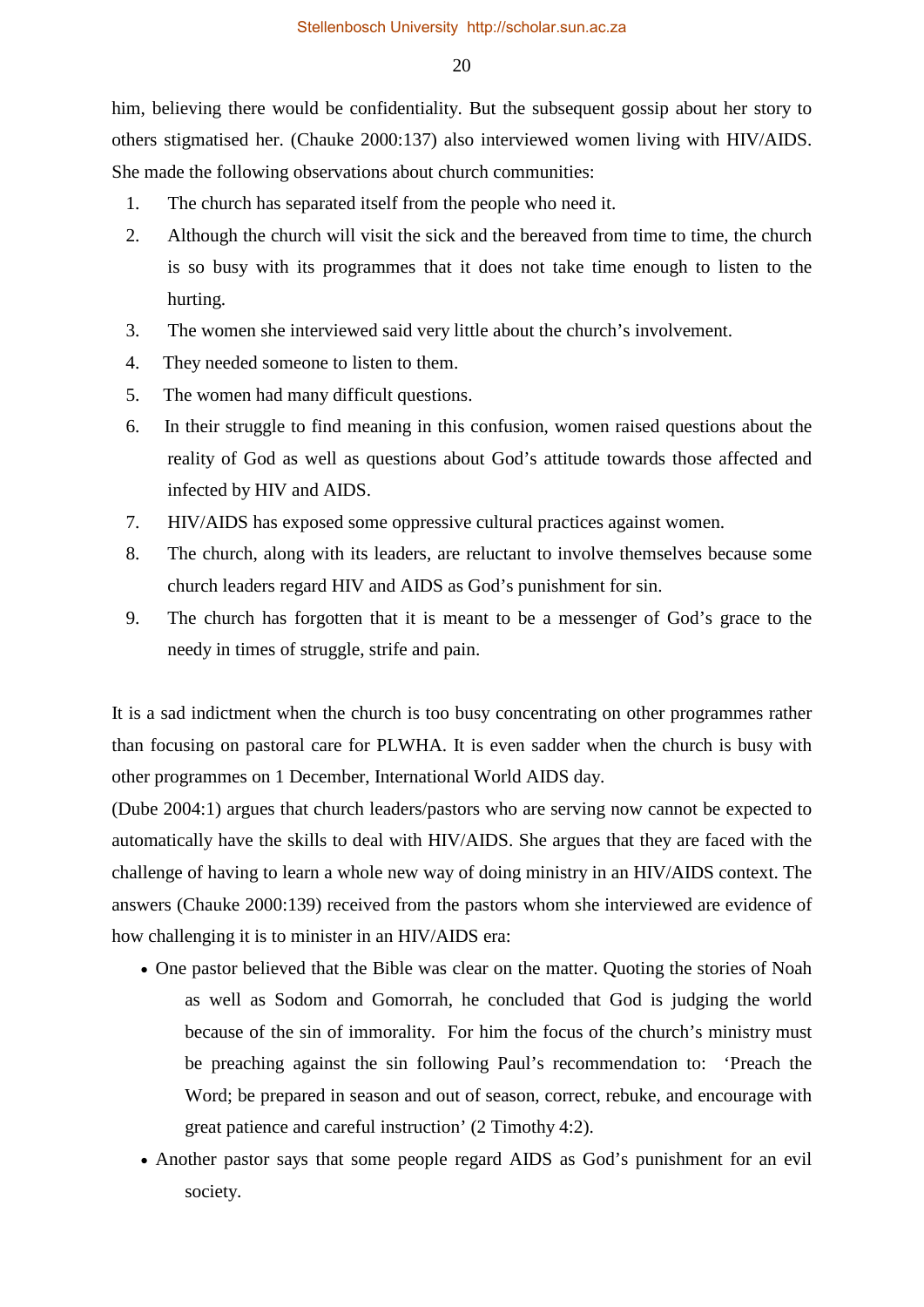- Still others say viruses and diseases like HIV are the result of witchcraft. Because women are female women are consequently to blame for the pandemic.
- Pastors' reading and understanding of the Bible is still influenced by their culture which, in certain aspects, remains indifferent to women's well-being.
- There are pastors who believe that the church need not concern itself at all with people who choose to disobey the law. Just as the Lord punished the people of the Old Testament, so He is punishing people today for their lawlessness. Chauke comments that the unfortunate thing about this pastor's beliefs is that all he sees is God's wrath over their sin but not His love for the sinner. He does not seem to understand that, whilst God hates to see us sin, He still loves us because we are all His children whom he created in His own image.
- In their sermons pastors frequently neglect the opportunity to minister to people's need for forgiveness. (Ibrahim 2006:10 )observes that, in the Sunday services, there are two elements that many people view as important. The first is 'confession', and the second is 'preaching.' In the confession, people are set free from sin before hearing the preaching of the Word of God that is meant to sustain and empower them. They believe that, by going to church, they will feel at peace in their hearts, because in the name of Jesus, a welcome is extended to those who are weary and heavily burdened (Matthew.12:28). In contrast, PLWHA experience stigma in the judgemental sermons that are frequently preached against HIV and AIDS. Their burdens are increased after hearing the sermon, rather than being helped and uplifted. In preparing a sermon on HIV and AIDS, pastors need to choose appropriate forms of expressing themselves. Pastors must be aware that they have a responsibility to many people in the church, including those who are infected and affected by HIV and AIDS: their words must be chosen carefully indeed. In addition to 'preaching', space must be made for 'confession' and absolution: this – rather than judgement – will bring comfort rather than further condemnation.

Many churches have failed to provide a supportive community for PLWHA to accompany them through their illness and to deal with the stigma they may face in their society (Scurry, 2004:110). They have not provided a space where people are encouraged to share their suffering. PLWHA have felt excluded rather than embraced. The experiences of the women interviewed suggest that HIV/AIDS is facing churches with a new challenge: ministering in this context calls for a theology of inclusion. Churches should be sanctuaries, refuges for people living with HIV and AIDS. The stigmatisation of PLWHA calls on the church to ask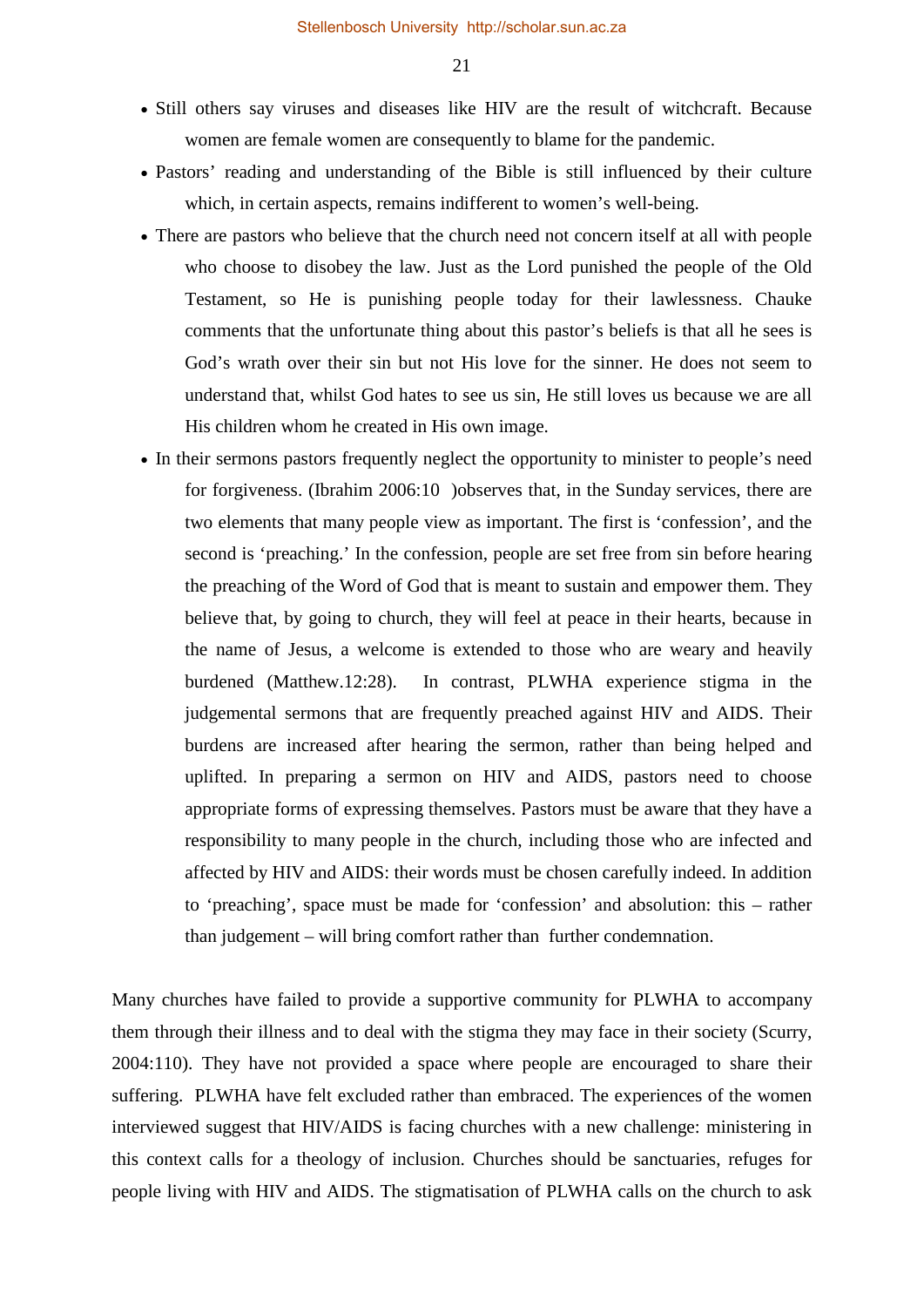itself what it means in our time to be the inclusive community that Jesus proclaimed it to be. The theology of inclusion does not merely portray an image of a 'kinder, gentler God,' it also portrays an aggressively inclusive God: Jesus' ministry was inclusive to the point of scandalising religious authorities and so-called respectable people who judged others.

### **2.6 JUDGEMENTAL ATTITUDES WITHIN TOWNSHIP SOCIETIES**

### **2.6.1 Families and other relatives**

Some of the women who were interviewed for this research have family members who also are infected by the virus. Frequently their experience was one of being rejected and ostracised by their siblings:

It still shames me to think that in my family, one that I considered highly educated and informed, my own brother had to suffer the indignity of having his utensils and laundry separated from everyone else's.

Mboyi in (Karim & Karim, 2005:33)

This is how PLWHA suffer judgement in their own homes. One often hears about cases like this. The researcher remembers vividly the story of a single mother with two daughters who was chased out of the house by her step-mother when she disclosed her status to the family. Because of that brutal and forceful rejection, the whole township knew her status. (Mboyi's 2005:34) autobiography testifies to a similar story. She met a man who fell in love with her. When Mboyi disclosed her status to this man, he was stressed for some hours mulling over facts and then seemed to accept it. In spite of the fact that Mboyi had taken her time to explain her circumstances to him, he seemed to keep forgetting that they needed to use condoms and she had to continually remind him to do so. As a result, he started to become abusive to, and angry with Mboyi because of her status. During their conversations he made it sound as though she had forced him into a relationship with her. He would force anal sex without a condom as he believed he could not contract HIV in that way. Mboyi felt violated and abused and, simultaneously, she felt powerless because she had disclosed her status in what she thought was a safe environment. She learnt firsthand from this experience the personal vulnerability that emanates from selective disclosure. After breaking up with this man, Mboyi then met another man and also disclosed her status to him. He then went to be tested and, although he returned with a HIV-negative result, he became obsessed with protection and went to the extreme. He would constantly check her to see if she had any cuts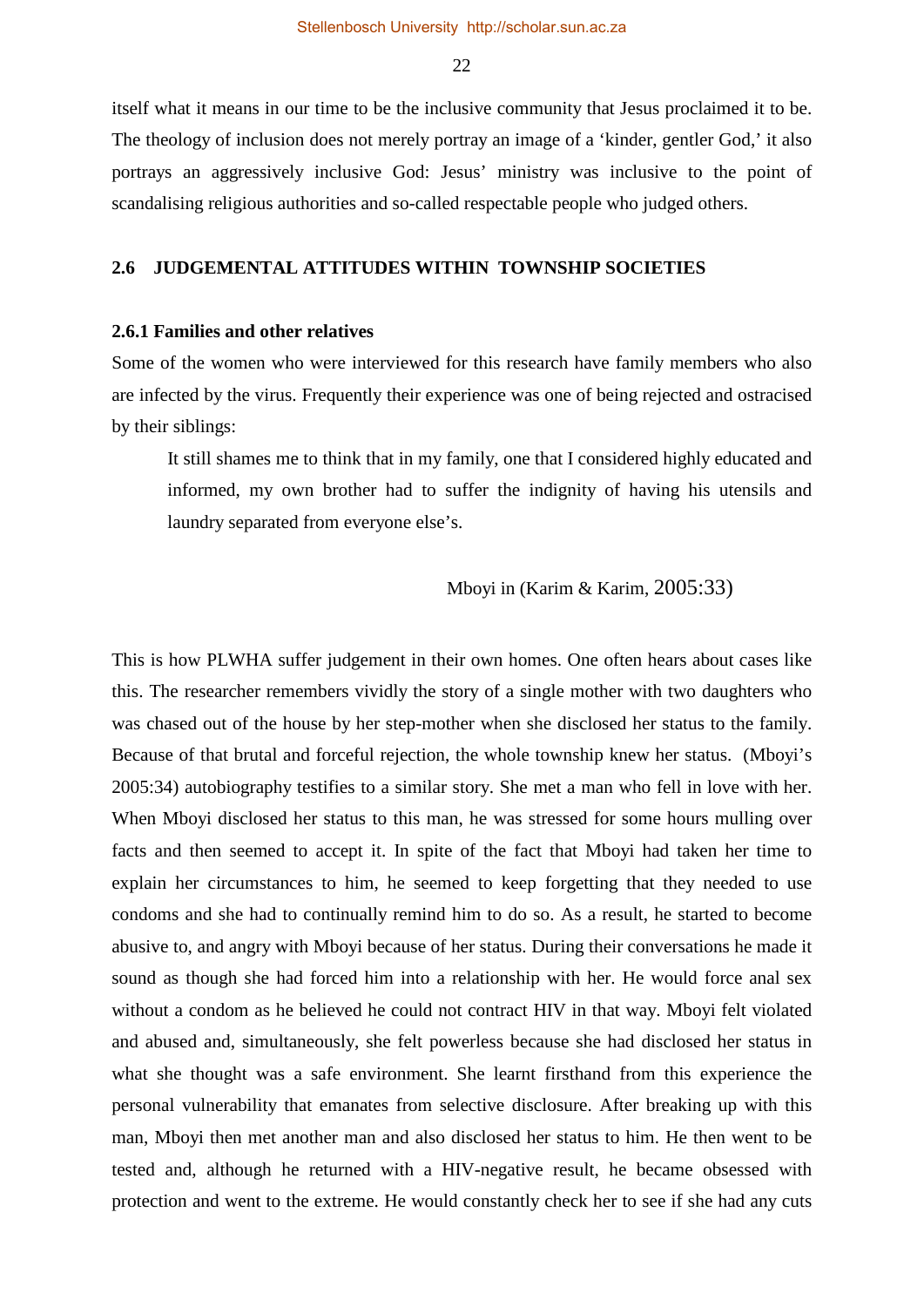or open sores anywhere on her body.Before and after sexual intercourse he would scrub his hands and genital area with disinfectant. This made Mboyi feel dirty and diseased.

Mboyi's experience is not unusual. One of the women interviewed for this study also bore the brunt of abusive and controlling behaviour from a man. The reason she stayed and took the abuse was that she did not have to explain her status to him: this man was also living with the HI-virus and she wouldn't have to worry about having to go out and meet another man who may judge her in the future.

For many women, the fact that they have to deal with the possibility of being rejected at home, by their partners, as well as by their society becomes just too much. The lack of sufficient health care in some townships places the burden of care for the infected on women as the perceived care-givers. A survey conducted by (Barnet *et al.* 2002:185), revealed that, in households affected by HIV and AIDS in South Africa, 68% of care-givers are women and/or girls. In more than 40% of the households, the primary care-giver must take time off from formal or informal employment or schooling to take care of AIDS patients, adding to the loss of household income and the girls' lack of schooling. Care-givers thus tend to suffer from emotional as well as financial strain. Mboyi, while infected herself also had to care for her sick brother.Not only was she coping with her own destiny – with little time left over to grieve for her lost healthy future – but what resources she had were also spent caring for her brother. Mboyi's experience is shared by many other women:

> When the society blames these women, they internalise these fears. The stress of blame and stigma not only compromises their emotional capacity to cope with the illness, but also affects their immune system and accelerates the course of the disease.

> > (Link *et al.* 2003:118)

Some women and girls in these townships go elsewhere to be tested because of their fear of being rejected by their own societies. They presume that, because most of the clinic employees are from the township in which they themselves live, these employees will tell their community. The researcher heard about women who had to go to other areas to be tested. They would also go to the other clinic where nobody knew them to take the ARV treatment. Stigma discourages these women from disclosing their status to their partners, families or their communities. The researcher recalls the story of a young girl whom she approached to disclose her status on video for marketing purposes. The girl had no problem with this, on condition that the video would not be seen by anyone in her community. The researcher came across the same thing four years later. The women she interviewed for this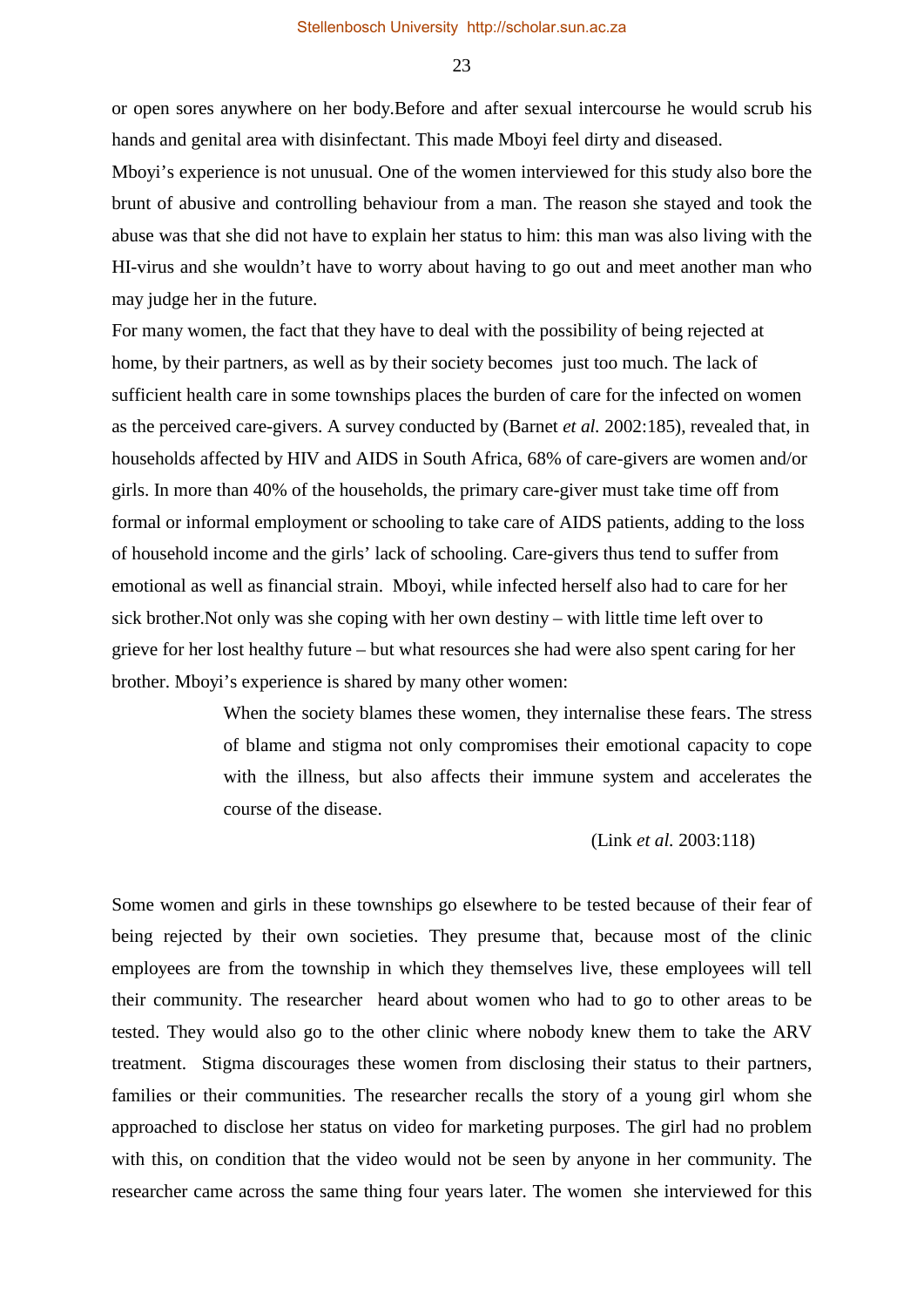research (see Chapter Four) said that she may record their interview only on condition that it would not be shown in their community, and as long as the The researcher came across the same thing four years later. The women she interviewed for this research (see Chapter Four) said that she may record their interview only on condition that it would not be shown in their community, and as long as the researcher was not a member of that community. The researcher's other advantage was that she, in fact, does not live in that community.

Stigma has created a widespread fear of testing and disclosure because people fear that they will become isolated and segregated from the rest of society (Nyblade, 2003:25).

(Scurry (2004:61) interviewed a woman who said that she had lost eight friends whom she suspected had all died of AIDS because of the symptoms that she had recognised in them. Despite some of them knowing about her own HIV-positive status, none of her friends confided their own status to her. This silence not only denied them emotional and physical support when they really needed it, but may also have put their partners at greater risk of infection or re-infection.

Most of these women found it very difficult to tell their families of their status. This silence perpetuates denial as it allows some of them to behave as if AIDS does not exist.

Women are not alone in the difficulties they share. (Nolen,2007:368) interviewed a young man from Kwazulu Natal who had disclosed his status to his girlfriends and to his colleagues. His disclosure was met with silence, but after he left they scrutinised him, looking for the signs of a sick person. When he disclosed his status to his friends, some never called again and some said that this could not be true because he still looked so well. These kinds of comments create a struggle with identification.

### **2.7 THE TENSION BETWEEN DISCLOSURE AND NON-DISCLOSURE**

#### **2.7.1 PLWHA and the interplay between attitude and identity**

We define identity in terms of bearing the image of God. We believe that any definition of human identity that does not take the image of God as a basic point of reference fails to fully portray that Biblical view of human identity (Van der Walt, 1998:105). In a theological anthropology, (Louw,2000:208) defines identity as being when people discover that God calls them to respond to their destiny, to love God and their fellow human beings. People display the quality of their responsibility and the genuineness and sincerity of their obedience to God in the way that they love. Identity is about people being called - the principle of vocation.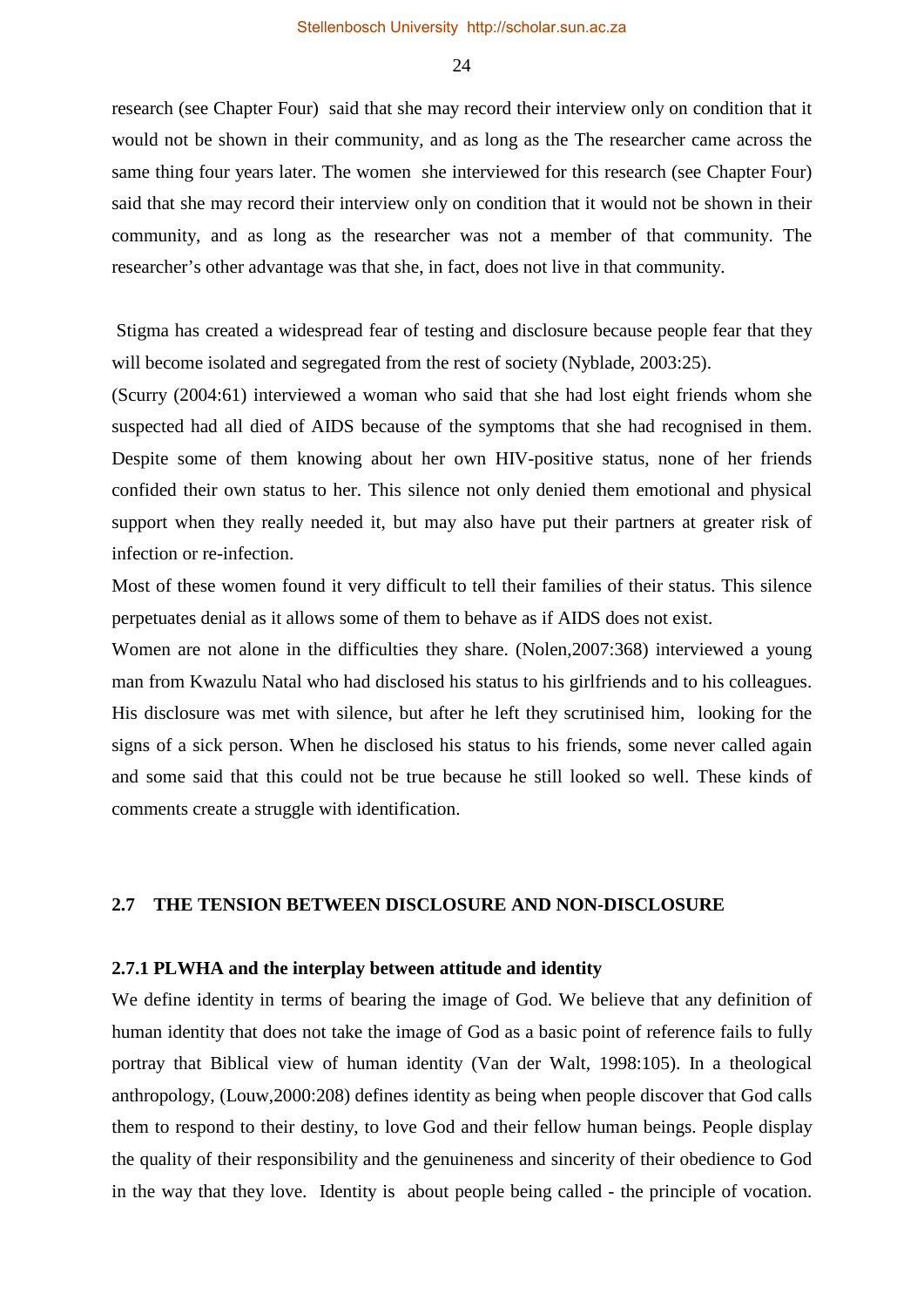Identity also requires a sense of consistency: the congruence between the human I and the self. With HIV/AIDS, identity is the crucial aspect and causes conflict at many different levels in a person living with the HI-virus (Louw,2005:21).

(Louw,2008:119,168,445) suggests the following levels of conflict which illness causes within one's self:

• *The illness causes conflict within the environment.* 

People become 'patients' and come into conflict with their environment. The familiar world becomes foreign, a hospital ward and a sick bed replace familiar surroundings like the bedroom. The world of medical practitioners and nurses is alien territory. Even relatives are placed in a new role. Where harmony and peace previously prevailed, tension now sets in.

• *The illness causes conflict within the community*

Community and identity are inseparable for African people. Personhood is linked to kinship, the extended family, clan and tribe. Thus alienation from the family community can be described as an identity crisis and a form of 'death.' It implies a loss of meaning and personal identity. Moreover, the human being (*umuntu*) anthropology needs to be understood from a theocentric perspective. Human beings are naturally attuned to a transcendent cosmic force, which can be called God. *Umuntu* shares in Divine qualities and is therefore fundamentally a religious and spiritual entity. To be fully *muntu* means to participate in Divine qualities, but at the same time to participate in the communality of life.

Illness and health have a communal dimension. Illness disrupts the concept of order, balance and harmony. When dealing with illness in the African community the requirement is not for a precise diagnosis, but rather an answer to the question: 'Who disturbed the societal order and why?'

• *The illness causes conflict with spirituality and with a person's quest for meaning* 

A person's sense of meaning is linked to belief systems, convictions, life views and a sense of destiny. As a qualitative term, meaning refers to a specific state of being directed by life goals, determined by a sense of hopefulness and shaped by convictions, values and virtues. (Louw,2005:98-99) identifies four basic existential issues that threaten the quest for meaning: anxiety, guilt, despair and hopelessness. PLWHA are confronted on each of these issues. Whereas before faith was possibly taken for granted; now faith is no longer a given. Questions also arise about God's justice and omni potence. Hostile feelings can be projected onto God and He is blamed for the situation. Some people, however, can develop an even greater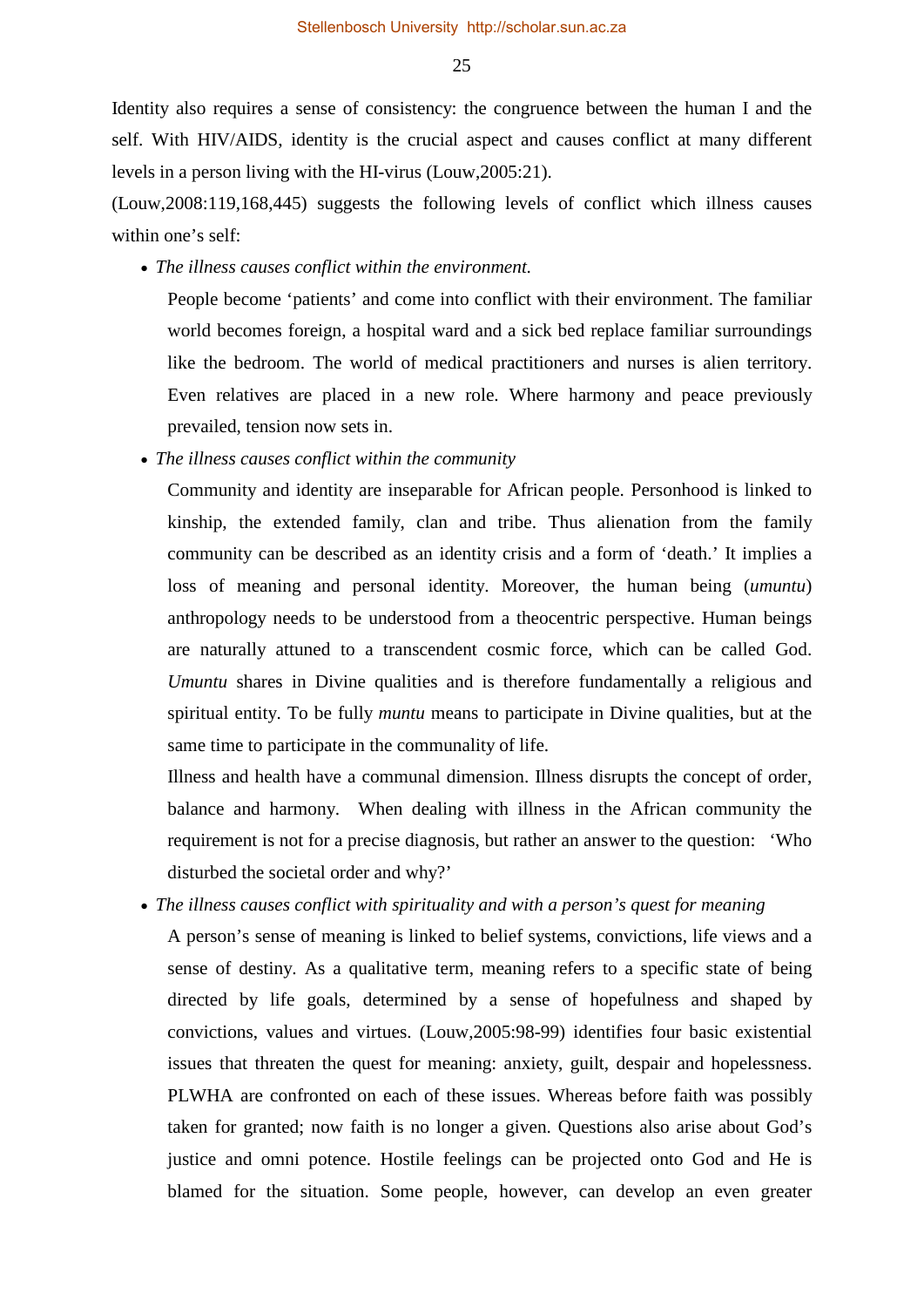dependence on God. Either rejection of God, or increased dependence on God on the part of the patient can provoke conflict in church communities. In addition to guilt feelings, PLWHA are overtaken by feelings of anxiety, despair and hopelessness. They are confronted by questions such as: 'Does this situation have any meaning?'; and 'Do I still want to live or would euthanasia be a possible way out?' People who have been affected through promiscuous sexual relations may struggle with the question, 'Does anybody still love me?' Some of the questions of meaning also involve the struggle with fate, such as 'Why did this happen to me?' or 'Why must I die when I don't want to die?'

## • *The illness causes conflict within oneself*

For many people, illness presents a crisis to their human self-image which often leads to an identity crisis, something PLWHA often struggle with. PLWHA ask themselves questions such as: 'Who am I?'; 'Am I still the same person despite my status?'; 'Will I still be accepted by my people, especially my relatives?'; 'Must I disclose and tell others and, if so, who do I tell?' The crisis of meaning impacts profoundly: one is faced with the need to reorient oneself regarding one's identity and value; uncertainty about the future creates confusion; one's sense of purpose is eroded as what one would normally wish to do is now impossible; one's reasoning becomes distorted. As one tries to orientate oneself rationally with the new situation, one's sense of self is plagued by questions such as: 'What are my chances of recovery?'; 'Who or what caused this illness?'

At the same time, the emotional world is disturbed. Emotionally, a person with HIV may feel confused, depressed, helpless, vulnerable and weak. Loneliness and negative thoughts predominate in the mind and alter the person's perceptions on life. Worries and uncertainty lead to a loss of self-confidence.

HIV/AIDS is not solely a personal thing: the different conflicts that PLWHA experience both internal and external - affect their relationships profoundly as well as all aspects of their lives: cultural, spiritual, economic, political, social and psychological (Dube, 2003:1).

#### **2.7.2 PLWHA and their relationships**

## *2.7.2.1 Relationship with the community*

The decision of whether or not to disclose one's status and to whom continually confronts PLWHA. The stigma that still surrounds the disease contributes to the dilemma. If one remains silent, one distances oneself from possible support by neighbours and the wider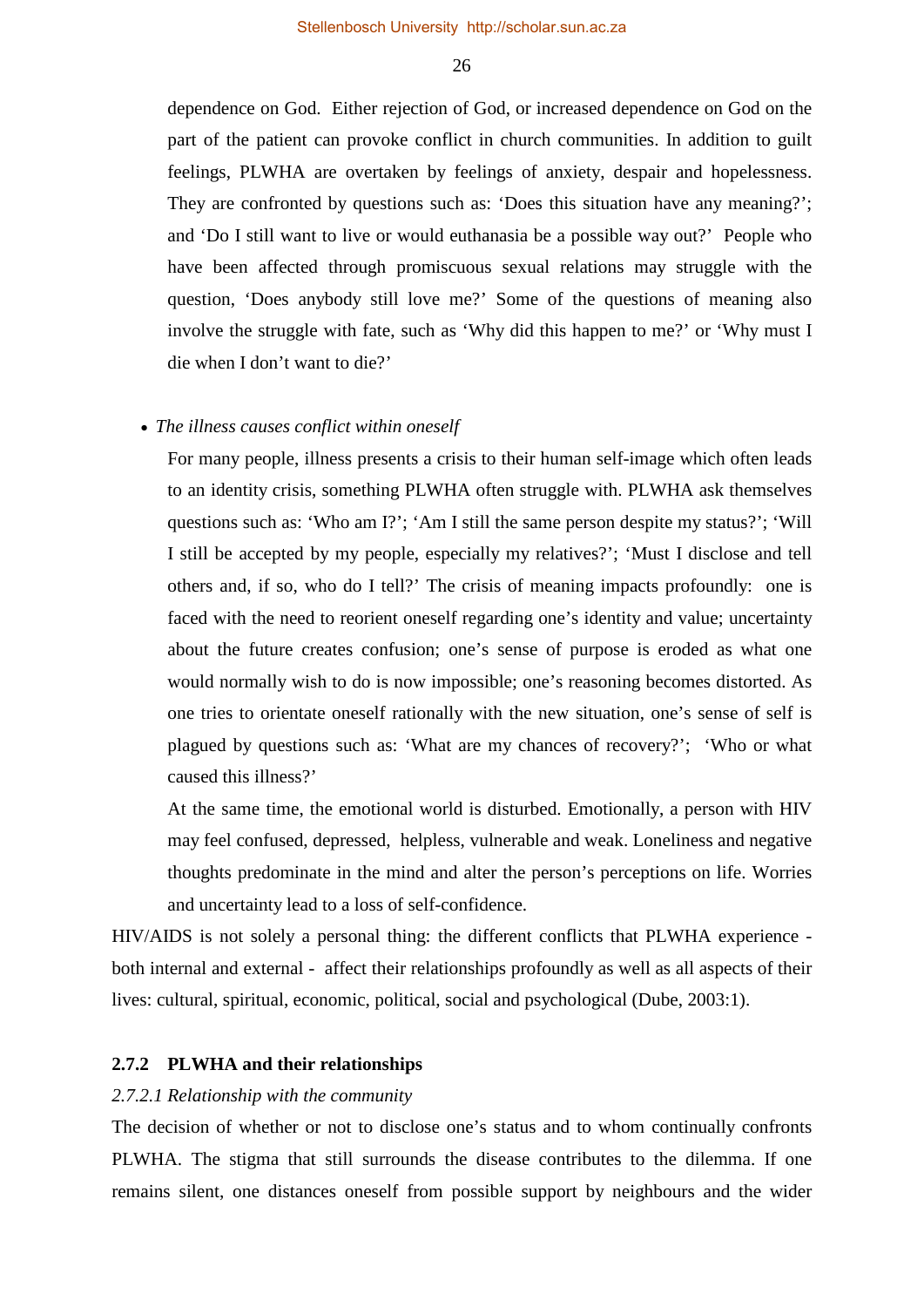community; but if one discloses one's status one runs the risk of greater isolation and ostracism. (Van Dyk's 2007) study relates many stories about repulsing attitudes held by people towards others with AIDS and endorsement of social sanctions against them. This dilemma is clearly evident in the choice facing infected lactating mothers. Since it is widely known that infected mothers do not breast-feed their babies, but receive formula from the clinics, many infected mothers choose to continue breastfeeding to avoid the immediate assumption in the community that they are HIV positive. Non-disclosure is thus a double blow for PLWHA: not only does it create a barrier preventing them from accessing necessary support, but it also might reflect that these mother have internalised the societal stigma surrounding HIV/AIDS (Smyth, 2004:167).

Although the women interviewed in (Smyth's 2004:167) research might have felt isolated and ostracised from the community at large, many of them found refuge in the community of individuals living with HIV/AIDS. The HIV support group (as they call it) became the place where they could be themselves and speak openly and honestly about their real feelings. When they discovered that they are not the only ones living with HIV, they enabled one another to think about living positively with HIV, instead of having feelings of loneliness, loss of hope and loss of future. Interacting with others who are HIV positive gave participants hope and a sense that they could be brave and strong despite their HIV status. In place of isolation and ostracism, there was a sense of universalism and belonging in realising that they were not alone in their experience with HIV. In addition, being able to tell their stories to one another emerged as a constituent aspect of the lived experience of shared social support. They could tell their stories without fear of being judged, and discovered the amazing freedom that comes from being able to the truth about who they are and face it with solidarity (Smyth, 2004:168).

## *2.7.2.2 Relationship with the family*

As with other diseases, the family is expected to provide support for people living with HIV/AIDS when they become ill. However, the stigma associated with this disease and the possible risk of transmission challenge the family unit. HIV can have an impact on choice of partners, availability of support, relationships with children and psychological well-being of family and friends (Bor & Elford,1998:30).

Once again, HIV-positive individuals are frequently confronted with the question of who to tell. Some people decide to share the information with a selected few family members who will keep it confidential, others decide to keep their HIV-positive status a secret from all (Van Dyk, 2008:261). This discrepancy reflects the sensitivity which still surrounds AIDS-related issues (Bor & Elford, 1998:22). Research done with HIV-positive adults in Tanzania revealed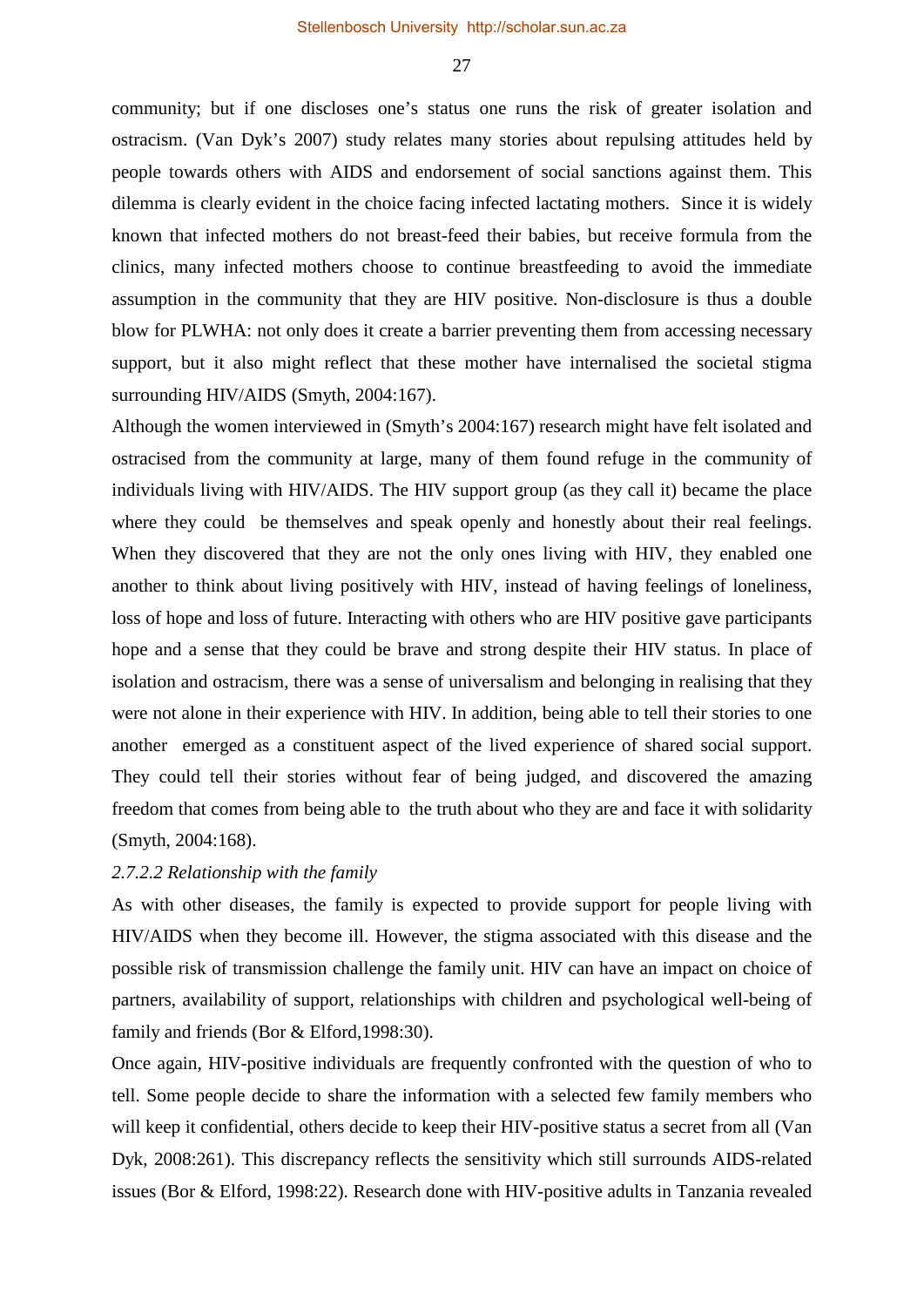that PLWHA generally did not disclose their HIV status to their spouse or partner, but were more likely to tell somebody within the extended family to whom they were close. This puts a strain on the relationship. Some chose to remain silent because they felt they did not deserve the shame and blame associated with the disease. Others feared that they will be rejected. Others want to keep the secret in the belief that they should not burden their family with the knowledge that they are going to die from such a stigmatised disease. There were some – a minority – who could not think of anyone to whom they wanted to disclose (Bor  $&$  Elford, (1998:22).

The decision whether or not to disclose is costly – emotionally, psychologically and physiologically. Those who live with the fear of rejection live under constant psychological stress, a condition which may contribute to the deterioration of their health. Those who want to keep their status a secret from even their closest family members may put others in dangerous situations for HIV transmission, whether intentional or not (Bor & Elford, 1998:24).

Secrecy can have other very negative consequences: it may isolate and alienate clients from the support systems that they so desperately need (Van Dyk, 2008:261). Some people fear alienation of another kind. (Pillay, 2008:171) tells how John found it very difficult to disclose his HIV-positive status to his brother who was responsible for paying for his tuition at university. John felt ashamed because his status meant that he had been a 'bad person'; and he feared 'punishment' from his brother in the form of the withdrawal of his financial support. The kind of social support generally given to families with terminally ill members cannot be given openly to families who keep the HIV diagnosis a secret. Bereavement may ultimately also be very difficult to handle in these families because bereavement will be the culmination of a long process of denial. Clearly, the decision about whether or not to disclose their status is not something that PLWHA take lightly. It is an extremely difficult choice to make, with a wide range of inherent risks.

## *2.7.2.3 Relationships with partners/spouses*

AIDS is about relationships. It is about intimacy, sexuality, vulnerability, pain, suffering, death and stigma (Pillay,2008:164). PLWHA are affected by the all of the above-mentioned dynamics. Their sex lives have to be negotiated and that is not easy, especially for women, whose intimate sexual relationships is frequently defined by a culture of silence and submission (Smyth,2004:16). 'Good' women are expected to fulfil their partners' needs and wishes, satisfy their male partners' urge for sexual pleasure, and remain ignorant about sex. 'Good' women are also expected to be passive in sexual interactions: it therefore becomes impossible for some women to negotiate for safe sex In addition, many women live in a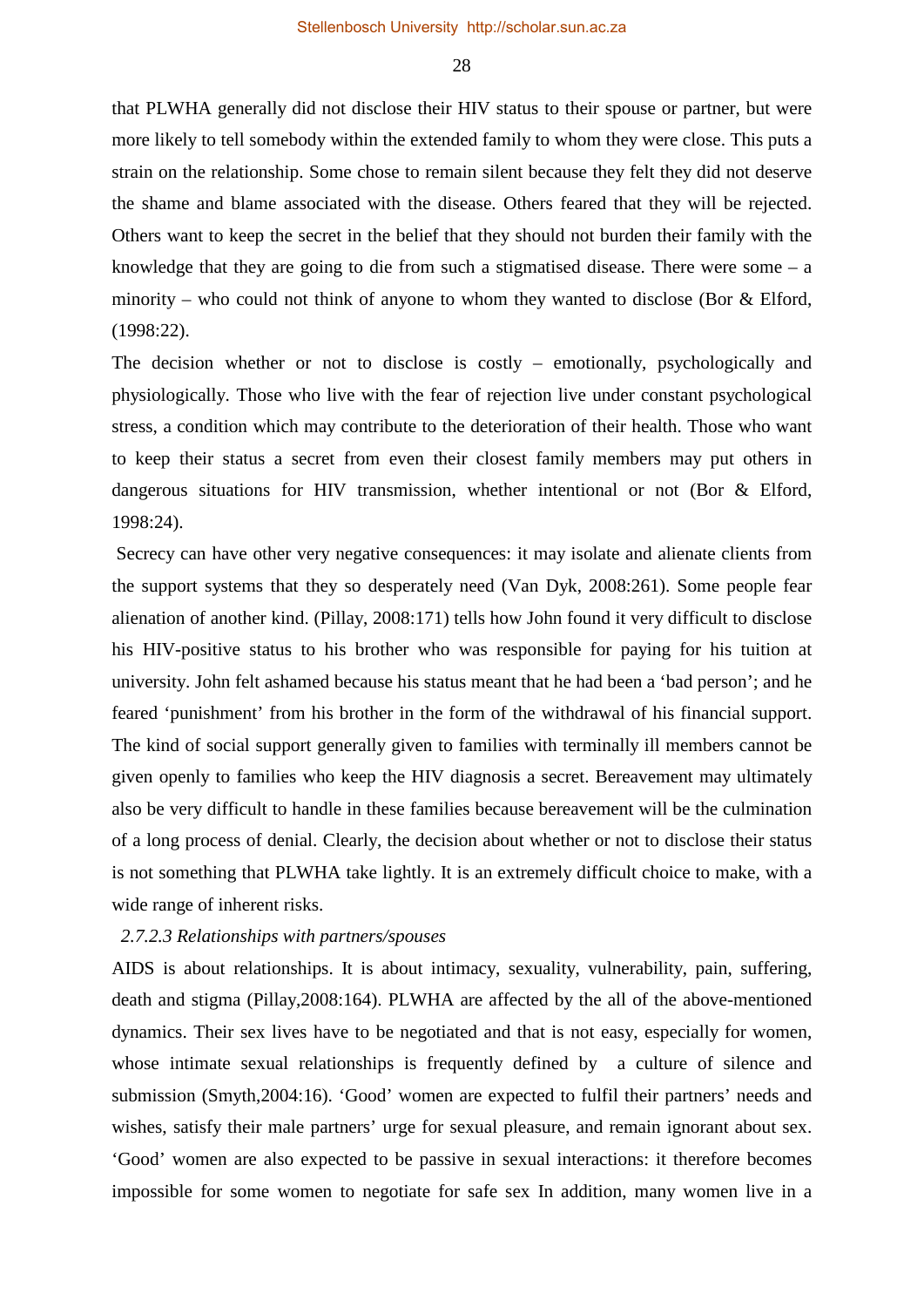context of physical and emotional abuse: this makes negotiation for condom use virtually impossible for many women (Scurry,2004:32). Condoms have come to imply a level of distrust or suspicion. If a woman wants to use a condom, her partner assumes that she must have betrayed him, or feels that she is unsure of his sexual fidelity. (Pillay 2008:166) tells Beaulah's story. When Beaulah became pregnant, she was asked to what extent the health of her sexual partner was an issue in her decision to have unprotected sex. Beaulah said that while it was not her intention to have unprotected sex, when her partner refused to use a condom, she accepted that he was prepared to take the risk, since he was unaware of her status. At that stage she was not ready to disclose her HIV-positive status to her partner for fear of being judged; she also suspected that he might also have been HIV positive. Beaulah's story reveals the complexities of human sexuality in general and for HIV-positive women in particular (Pillay,2008:167).

In contrast, Nosandiso, disclosed her HIV-positive status to her husband, who then accused her of bringing the virus home as she was the one who tested first Scurry, (2004:34). A different challenge confronts women who have disclosed and whose partners are also tested HIV-positive. Because they are both HIV-positive, they run the risk of re-infecting each other repeatedly with the virus, thus accelerating the course of the disease. These and other complexities that are experienced by women living with HIV/AIDS change the quality of their relationships. They are forced to lie to their partners because of the fear of being rejected and/or of being accused for bringing the disease home. Because HIV/AIDS has been identified as a behavioural disease, the issue of making choices is important when considering the challenge that human sexuality presents in the context of HIV/AIDS. The issue of decision-making and the ranking of choices involve first acknowledging the problem - and this is what people frequently are loath to do (Pillay, 2008:169).

## *2.7.2.4 Relationships with God*

The truth of God's Word is basically relational in character. Rather than being an analysis of a system of transcendent divine mysteries, the truth of the Word is the visibility of God's eternal covenantal relationship with humankind, embodied and enfleshed in the incarnation of Christ (Louw,2004:126). In the Old Testament, knowledge was not an intellectual game, but a relationship with God based on trusting faith. (Scurry's2004:75-6) research revealed that many women who are infected and affected with HIV/AIDS, do not regard God as some distant, complicated and theological notion, but rather a personal Provider. Their notion of God – which had in fact strengthened since they became HIV-positive – added meaning and purpose to their daily life. (Scurry 2004:73) observed that when stigma places a massive blanket of silence over HIV/AIDS and creates an environment in which people living with the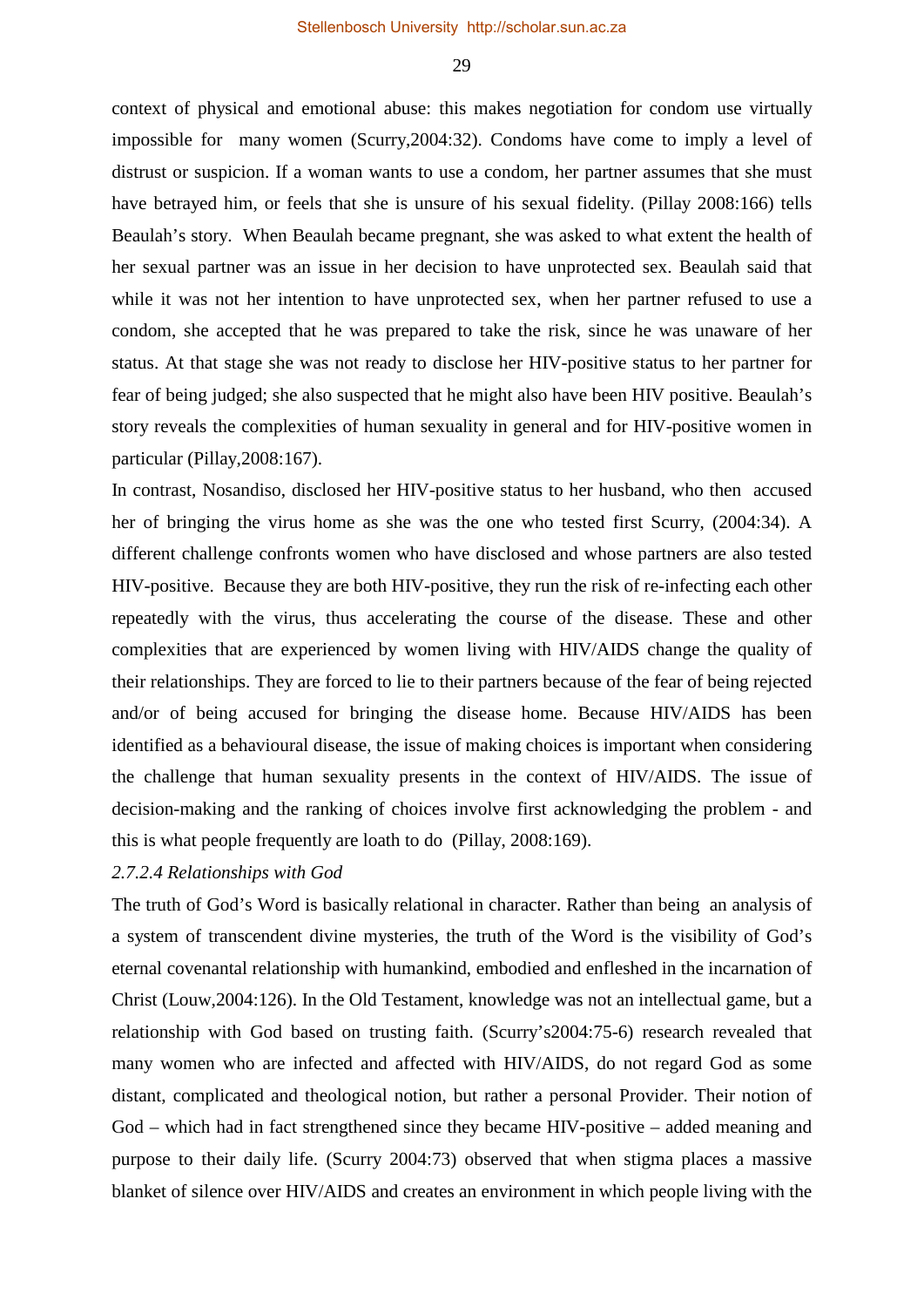disease cannot share their trials and tribulations, prayer offers the women whom she interviewed an opportunity to speak openly, and feel that they are heard. They would not reveal their anger to those around them, and certainly not to those who hurt them, but they could release their emotions before God. The notion of God served as protection for many of the women.

The impact of the HIV/AIDS diagnosis on women's relationship with God varied for those women interviewed for this study. Some acknowledged that their relationship with God had become stronger. Nontando said: "I came to the knowledge of Jesus after my HIV diagnosis." For others it created distance. One woman, who had just received news of her HIV-positive diagnosis the previous month, said that she was distancing herself from God because she could not understand how, after she had tried to be 'a good girl', her first encounter with a man brought her this deadly disease. She was angry with God. Thus the crisis precipitated by the diagnoses affected women differently: some found consolation from their faith and others did not.

## **2.7.3 Dignity: The meaning question**

(Louw,2005:98) suggests that the search for meaning is not a physical 'thing'; rather, it a direction - a route - to be taken in the light of a sense of purposefulness, significance and alignment. One can only pose the 'For what purpose?' question if one is aware of the most basic existential issues that threaten the quest for meaning.(Louw,2005:99-100) lists these existential threats as follows, and suggests how they can be replaced by 'existential brightness':

• Anxiety:

Anxiety reflects loss; intimacy represents our basic existential need to be accepted unconditionally without the fear of rejection and isolation. Intimacy fulfils the need for acceptance, comfort and security.

• Guilt:

Guilt reflects bondage to the past; our basic existential need is to be set free. Meaning has to do with an experience of liberation, freedom, forgiveness and reconciliation.

• Despair:

Despair robs a soul of its future. Hope represents purposefulness and anticipation for the future.

• Helplessness:

Helplessness (with its concomitant feelings of being overwhelmed and hopeless) is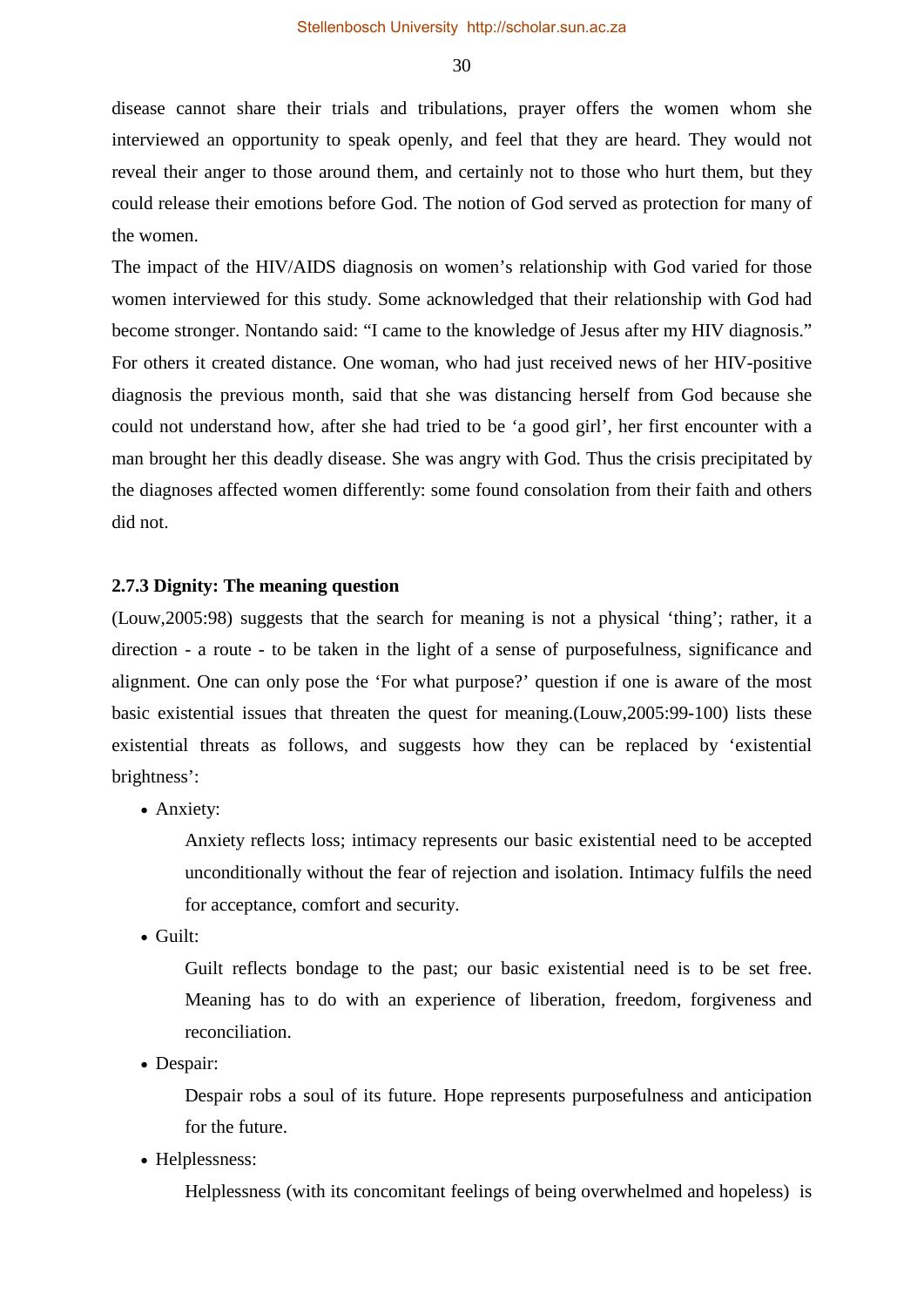replaced by care. It refers to the need for support systems and somebody who can act as a 'soul guard.'

(Louw 2008:432) suggests that once the person has accepted some meaning in suffering, the question is no longer 'Why?' and 'For what purpose?' Instead, out of God's mercy and faithfulnes the person discovers answers to more future orientated questions, such as 'Where to from here?'; and 'To what purpose does my life lead?'

In addition to facing the existential issues of anxiety; guilt; despair( Louw,2004: 119) the meaningful acceptance of human dignity is one of the most fundamental issues in soulfulness and our human quest for meaning. Human dignity embodies the value and quality of the human soul within the dynamic network of social relationships. An important aspect of enhancing the quality of life for PLWHA is linked to the fostering of human dignity.

## *2.7.3.1 The issue of human dignity in community development*

The aim of community development is to create a society in which human dignity can be cultivated: it means fostering of a culture of human rights in order to safeguard human dignity and to empower humans by means of personal validation, education and sustainable development. Following Louw (2004:120), human dignity involves the following aspects:

## 1. *Human dignity is relational*

2. *Human dignity is not something which is found in isolation.* It is embedded within the dynamic network of social relationships. The value and quality of the human soul is nurtured within relationships.

## 3. *Human dignity involves mutuality and ethics*

Human dignity is not something external to our being: it is an essential part of the quality of human relationships as embedded in the processes of mutual sharing. There is an ethical dimension of our being human.

*4. Human dignity and unconditional love* 

Dignity is the outcome of an experience that one is accepted unconditionally without fear of isolation and rejection. Human dignity entails identity and maturity directed as unconditional love towards the well-being and advantage of the other.

*5 .Human dignity and cultural identity:* 

Human dignity is linked to cultural identity, social customs and traditions as well as to the society's network of values and norms.

*6. Human dignity involves co-existence and morality*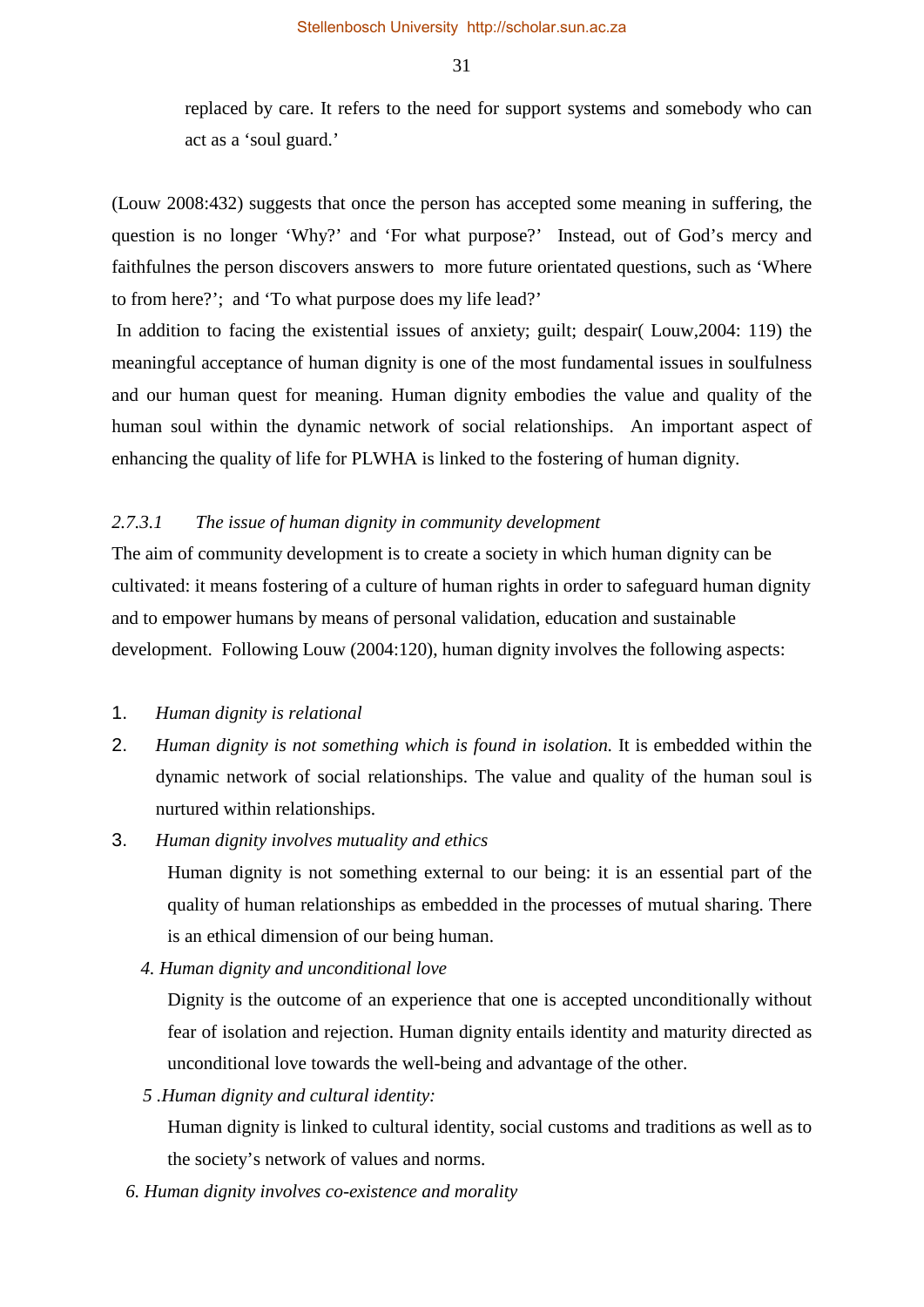Human dignity largely determined by the quality and morality of co-existence - a person's interrelatedness and interconnectedness with others.

The relational, interconnected, and unconditional qualities that undergird human dignity are essential components determining the quality of human relationships. The secrecy and the stigma that surrounds HIV makes it so difficult to have the kind of mutual sharing and support which is so necessary to PLWHA .

# **2.8 HIV/AIDS AND STIGMATISATION 2.8.1 INTRODUCTION:**

The stigma that surrounds HI virus deprived PLWHA the benefit of sharing the pain with the church community. (Smyth 2004:30) observed that stigma has a major implications for social support. Being HIV positive determines that social support is needed to enable coping with mounting HIV illness stressors,however as a results of the social unacceptability of an HIV diagnosis at the time social support is most needed least may experience. This section seeks to explore the definition of stigma the belief that cause stigma and the results of stigma.

#### 2.8.2 Definition of stigma.

Stigmatisation has been identified as a major issue in addressing the multiple and complex challenges presented by the AIDS pandemic(Pillay,( 2008:164). Dube (2004:125) defines stigma as a condition that causes one to be shunned, discriminated against and even persecuted, for perceived moral, ethnic, gender, health, economic, physical, religious, class or social impropriety. The 'condition' is viewed as a threat to the community in some way; this threat can come in various forms, for instance, those who are HIV-positive and publicly confess to it, young women pregnant out of wedlock, the disabled or physically challenged. Some people are shunned and scorned for their cultural practices, for example the uncircumcised in cultures where circumcision is common practice. Stigma brings with it devastating mental, social, spiritual and economic consequences and suffering for the stigmatised person.

The stigma surrounding PLWHA is particularly complex. There are a number of different factors - for example, class position, gender, education or HIV status - that can heighten the level of discrimination experienced. Nevertheless, despite the link between stigmatising attitudes and discriminatory actions, in the field of HIV/AIDS stigma is often treated as seamless. Consequently, discrimination against PLWHA - or any other failure to access treatment - is frequently attributed to HIV/AIDS stigma without actually investigating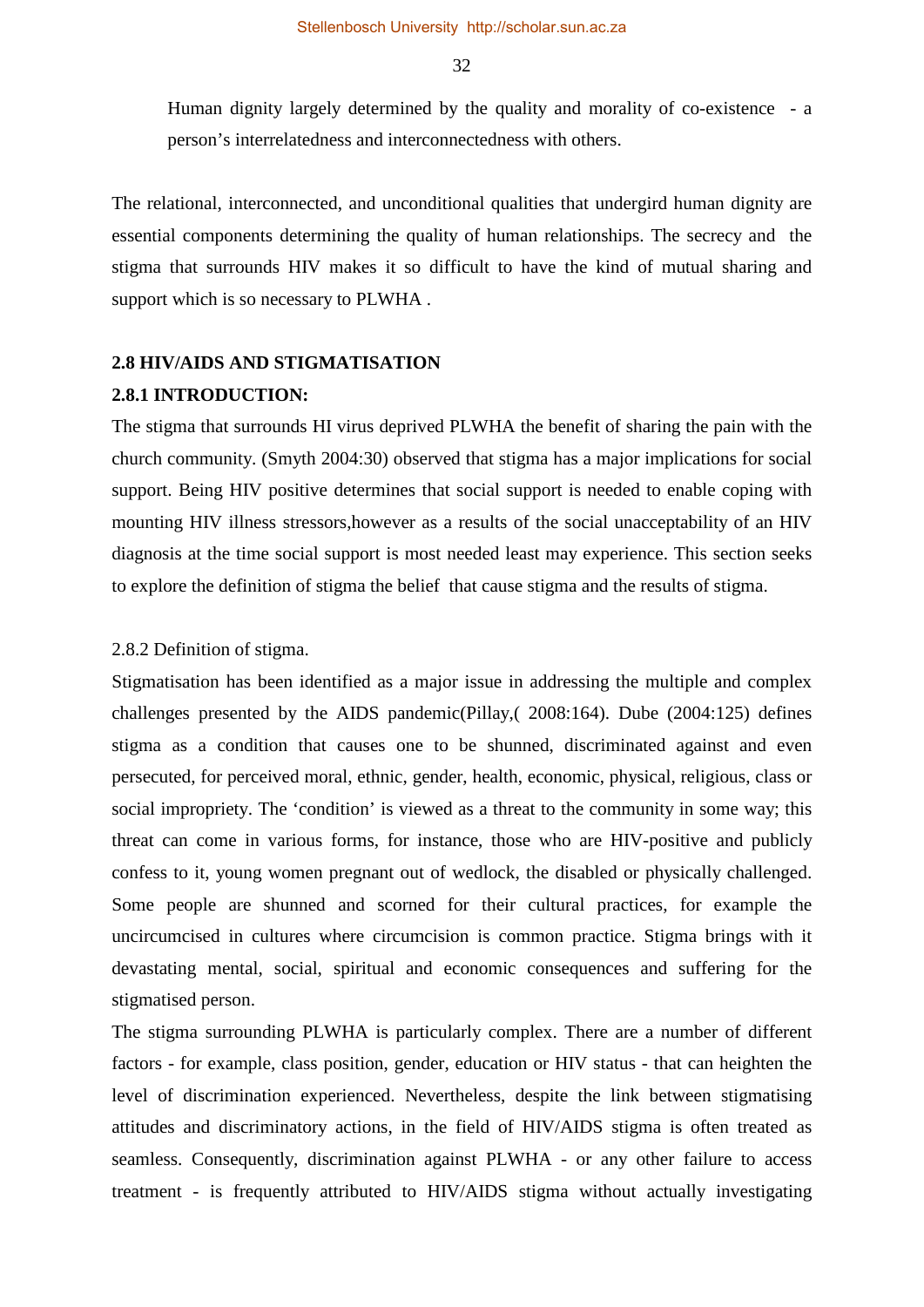whether this is the case. It would seem that relatively little research has been done to determine the relative importance of HIV/AIDS stigma in comparison to other barriers to treatment and care, or other sources of discrimination (Deacon *et.al.* 2005:19 & 23). The following two definitions of the stigma surrounding disease (Deacon *et.al.* 2005:20) might help us here:

1. Disease stigma can be defined as an ideology that claims that people with a specific disease are different from 'normal' society, more than simply through their infection with a disease agent. This ideology links the presence of a biological disease agent (or any physical signs of a disease) to negatively defined behaviours or groups in society. Disease stigma is thus negative social 'baggage' associated with a disease: a person is regarded as 'abnormal' in some way as result of the disease.

2. Disease stigmatisation can be defined as a social process by which people use shared social representations to distance themselves and their in-group from the risk of contracting a disease by:

- constructing it as preventable or controllable
- identifying, 'immoral' behaviours that cause the disease
- associating these behaviours with 'carriers' of the disease in other groups
- thus blaming certain people for their own infection
- and justifying punitive action against them.

(Deacon,*et.al.*, 2005:23) differentiates further between these two definitions by calling the second definition a 'stigmatisation process'. The first defines stigma as those negative meanings associated with disease. This definition fails to address *why* and *how* stigmatisation occurs; the relationship between stigmatisation, discrimination and social power relations; what the role of the individual is; and whether it matters who stigmatises whom. In contrast, the second definition helps us to distinguish causes, functions and effects of stigma more easily. It also shows how significant variations in the content of stigma occur. This definition helps us to create a sense of control and immunity from danger at an individual and group level, as it distances people (and their in-groups) emotionally from risk.

Since the choice of who is identified as the out-group depends on personal identities and historical power relations, it is thus highly variable. For example, some black South Africans blame Western scientists for HIV/AIDS, while some white heterosexual British men blame black Africans for it:

Stigmatization is entirely contingent on access to social, economic and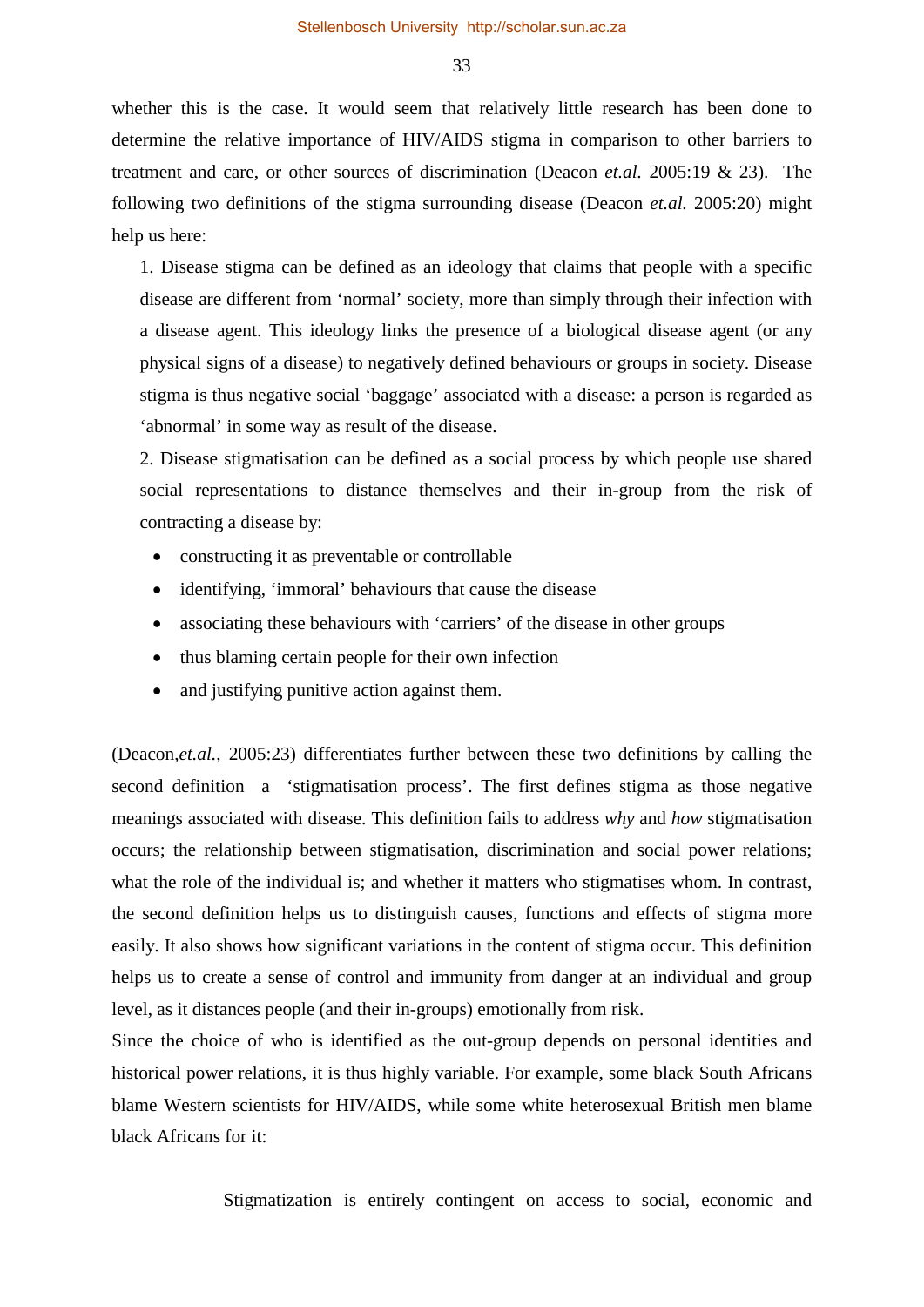political power that allows the identification of differentness, the construction of stereotypes, the separation of labelled persons into distinct categories and the full execution of disapproval, rejection, exclusion and discrimination.

(Link & Phelan,2004:2)

(Deacon *et al* 2005:22) suggests using the word 'discrimination' to describe what happens the stigmatization process. The term 'discrimination' is preferable because it directs attention to the power relations present between perpetrators of discrimination and their victims. Discrimination involves distinguishing (discriminating) between human differences, conferring negative value on some types of differences and treating people unjustly as a result, by drawing on social and economic power.

(Louw,2008:426) links the establishment of stigma to social settings. The routines of social intercourse in established settings and first appearances enable us to anticipate a person's 'social identity.' It is easy to transform how we anticipate someone's identity into expectations and demands that are normative. These demands, in turn, create a virtual social identity. When this identity is assessed as negative, bad, dangerous, weak, even sinful, we reduce their differentness to something 'wrong' or 'evil' and the person is reduced to a tainted, discounted individual. Such an attribute becomes a stigma, especially when its discrediting effect is very extensive. Sometimes, it is called a failing, a shortcoming, a handicap. It constitutes a special discrepancy between virtual and actual social identity.

(Deacon,*et. al.*, 2005:16) disagrees with Louw's explanation; he suggests that it is not clear how stigma specifically contributes to the reproduction of social inequalities because, even without stig matisation, the HIV/AIDS pandemic would exacerbate existing inequalities. The social inequality that already exists in South Africa has contributed towards the spread of HIV and the pandemic, in turn, has widened the division in society between rich and poor, white and black. Not only has HIV taken advantage of entrenched fault lines in South African society – the existing inequities and inequalities - but it has also made these fault lines far, far wider. This is very apparent in 'post-Apartheid' South Africa, where those who have access to advanced medical care (including anti-retroviral medicines) are predominantly white and where those who have access to sub-standard care are black. In this way HIV widens the divisions that already exist. But here one must be careful: stigmatising beliefs do not always follow the fault lines of existing social inequalities, nor does stigmatisation always perpetuate inequalities. Some stigma does not lead to discrimination by others, but can instead lead to other negative effects, such as self-stigmatisation. Some discrimination is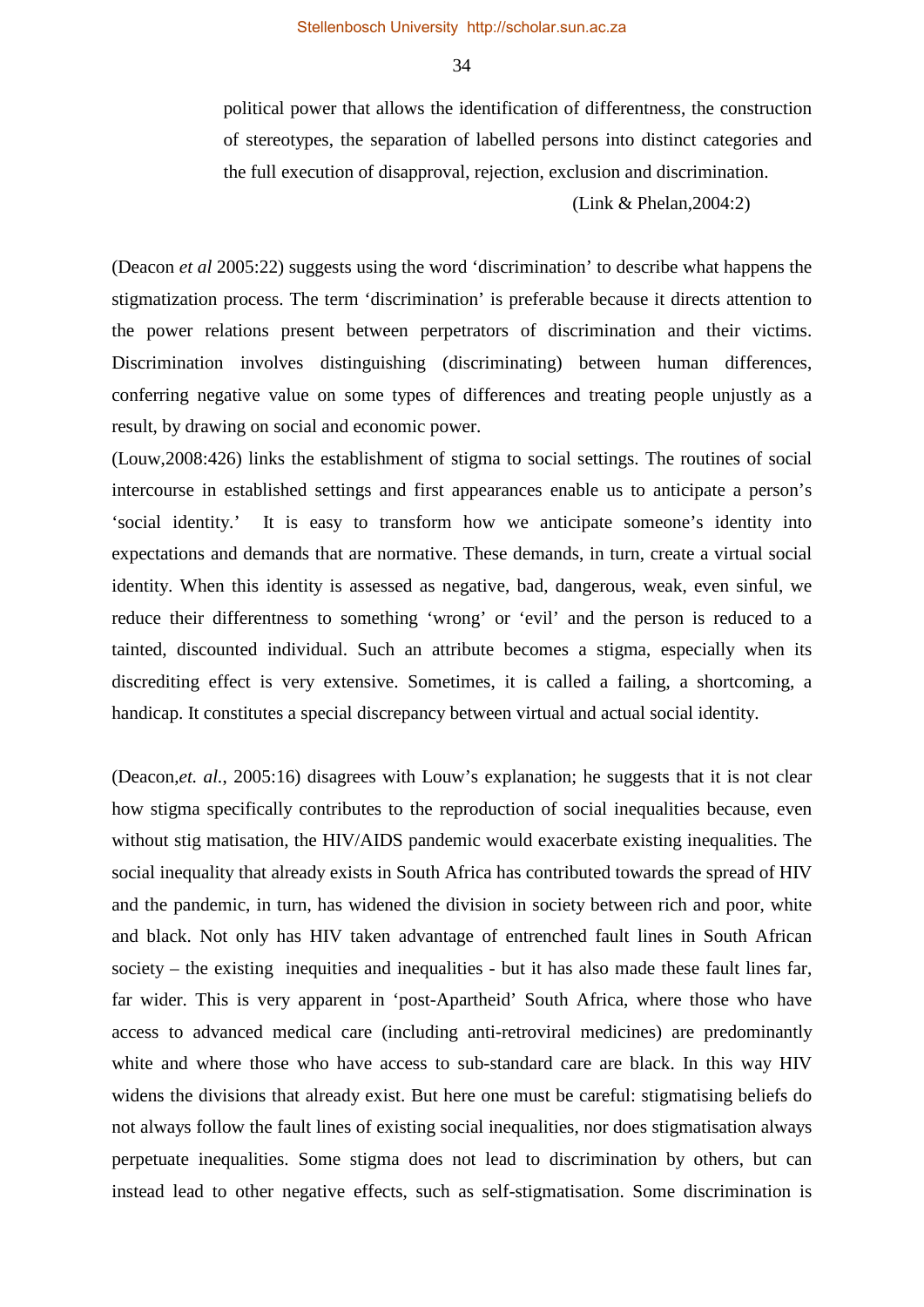caused by other factors and not solely by the disease; and not all stigma or discrimination actually supports the status quo. Stigmatisation could, for example, form a springboard for activism.

#### **2.8.3 The beliefs that cause of stigma**

There are certain beliefs that fuel the HIV stigma (Deacon *et al*., 2005:26). The religious belief - that HIV is a punishment for sin - will be expanded upon in Chapter Three. Here it suffices to list the following:

- The use of condoms are a sign of promiscuity:
	- Cultural taboos regarding the use of condoms challenge cultural norms about procreation. One of the women who was interviewed for this work told about the reaction of the youth group when they saw condoms in her shack. They came to the conclusion that she sleeps around!
- HIV/AIDS is automatically a death sentence.
- HIV is only found in particular groups for example, gay men or with behaviours already labelled as deviant because they transgress moral codes, such as homosexuality, female promiscuity and unfaithfulness in marriage.
- HIV is associated with other historically stigmatised diseases, such as syphilis, leprosy or tuberculosis.
- The individual is responsible/blamed for contracting HIV. Controllability, responsibility and blame exist in an attribution hierarchy in which blame is the final step.
- HIV is viewed through the lens of 'disease biology': this includes mediated assessments of the biological nature of the progress, aesthetic effects, and contagiousness of a specific disease.
- HIV is viewed as an 'epidemic': culturally mediated assessment of the epidemiological nature of a specific epidemic (origin identified in certain groups, its differential prevalence in certain groups and its severity).
- HIV is surrounded by 'mystery': there are limits to medical knowledge, the degree of uncertainly, level of knowledge and efficacy of treatments associated with the disease in lay and medical contexts.
- HIV is viewed differently in different contexts depending on the person's social status and the distribution of power. The social acceptability of expressing stigmatising beliefs towards a PWLHA is determined by certain cultural or community norms, as well as mass-media, politicians and other social and religious leaders.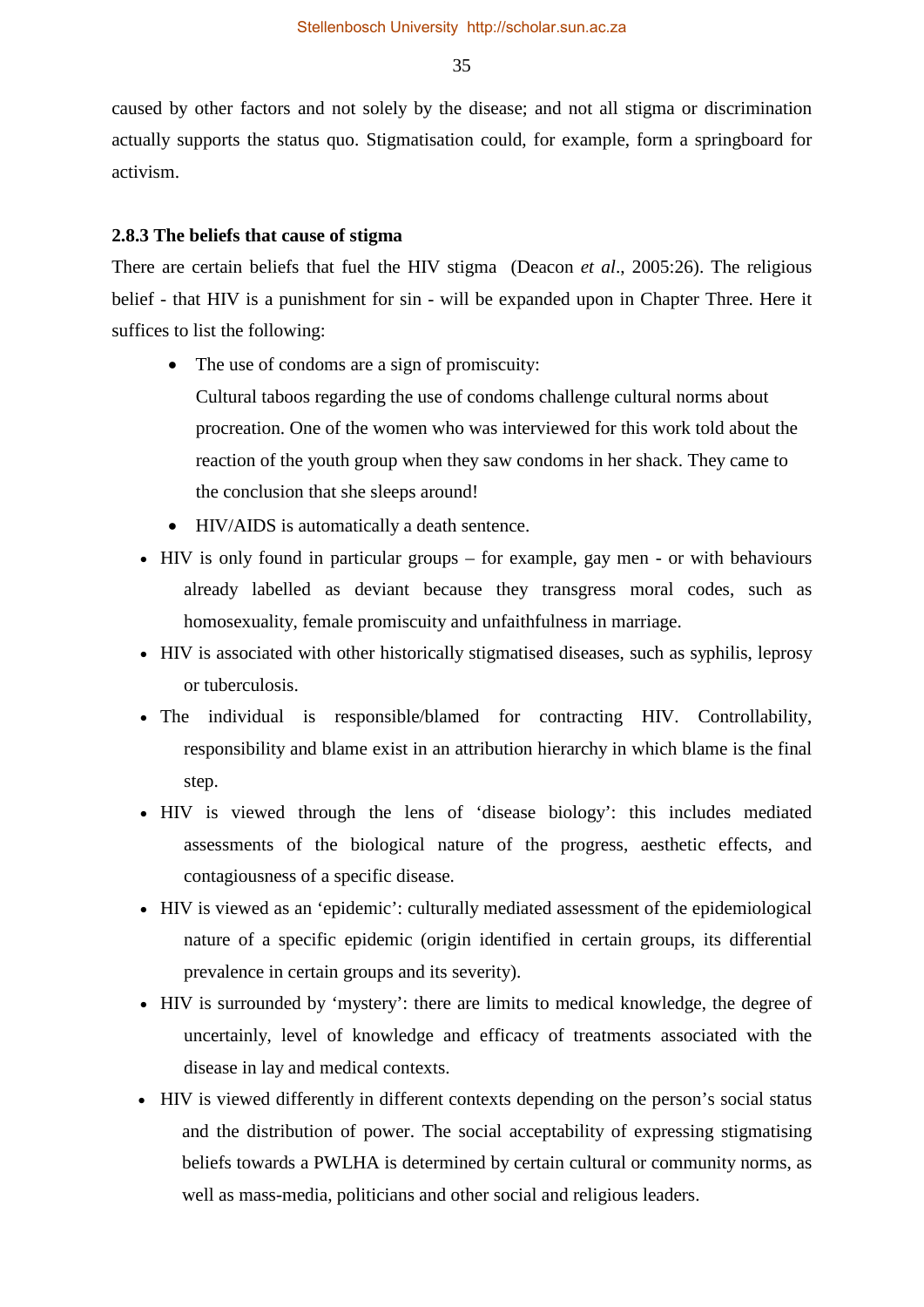- Legal rights: even where implementation of the law is not the norm, legal recognition of the rights of PLWHA and the extent of knowledge about this will affect which public reactions are considered acceptable.
- Socio-economic context: in certain resource-poor contexts where there is little state support, some beliefs about PLWHA will have greater impact (e.g. they will be a drain on resources) and create more of a focus for stigmatising ideology.

For the purposes of this research, stigma exists when the following interrelated components converge:

- 1. People distinguish and label human differences.
- 2. Dominant cultural beliefs link labelled persons to undesirable characteristics - to negative stereotypes.
- 3. Labelled persons are placed in distinct categories so as to accomplish some degree of separation of 'us' and 'them'.
- 4. Labelled people experience status loss and discrimination that lead to unequal outcomes.

(Richter,2001:11) suggests that fear, ignorance and an inability to accept any deviance from the norm constitute the main reasons for prejudice or stigma against people living with HIV. She (Richter,2001:14-18) lists some of the factors that have contributed to fuelling stigma with regards to HIV:

- Ignorance and a lack of knowledge have led to fear and irrational behaviour; the disease is viewed as a punishment for immoral behaviour from which one should disassociate oneself.
- Self interest: this includes a desire to create a chasm between healthy and 'un-healthy' people so as to reduce the possibility of personal vulnerability to HIV, and
- Media images of defenselessness and a dichotomy between those who are innocent (e.g. children infected through vertical transmission from mother to child) and those guilty (e.g. those infected through sexual intercourse).

For (Brown,2004:74) the stigma surrounding HIV and AIDS is relatively easy to explain in the African context 'because it involves sex, and sex is a no go area.' The researcher further upholds this point of view with the knowledge of her indigenous African traditional beliefs, which also tie in with the Christian ideological and doctrinal beliefs that sex is sacred and meant for marriage only. It is worth noting that, even within marriage, sexual discussions are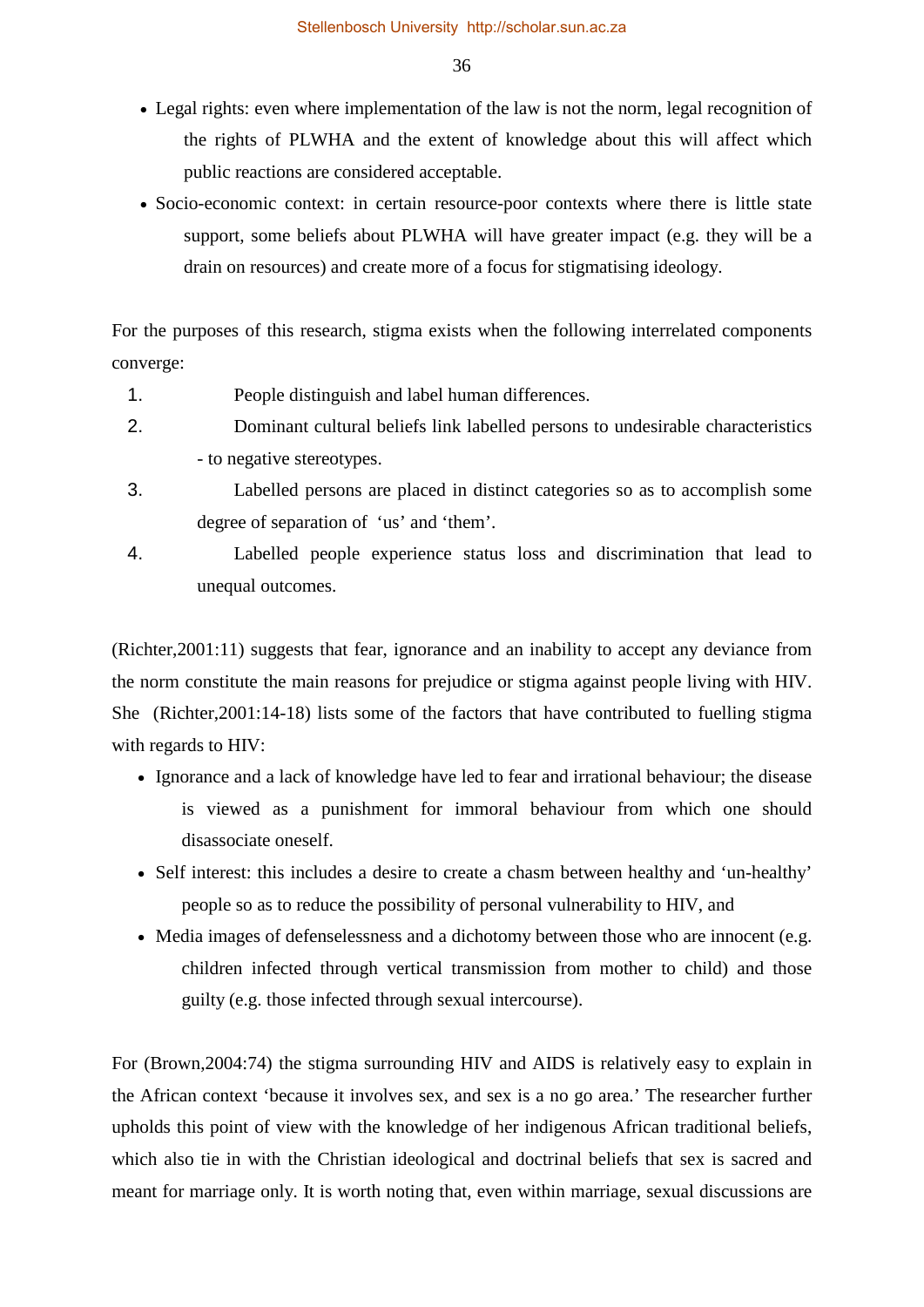considered taboo:

 There are many reasons for this blatant denial of the problem, not the least of which has to do with the fact that AIDS is a sexually transmitted disease. Therefore, in order to bring it to the surface for discussion is not culturally appropriate in most African cultures, particularly in groups containing both men and women. Although sex obviously is happening, if one were to judge from the discussions being held by Africans, it simply does not exist. The vast majority of Africa considers sex a very private, and off limits topic for casual conversation.

(Brown 2004:75)

#### **2.8.4 The results of stigma**

Because of stigmatisation, there has been much fear amongst societies, beginning from the core of inner family life to traditional circles, right through to small religious groupings. Due to this fear of stigmatisation, many people refrain from presenting their true health status. (Louw 2008:425) describes the stigmatisation as an 'attitude of smugness, hypocrisy and prejudice: ... a spirit of self-righteousness develops that considers HIV patients as part of that group of people who reap what they have sown. They deserve HIV.' This judgemental attitude towards those nameless 'others' is readily transferred to persons living with HIV.

As a result of this attitude, PLWHA have suffered from rejection by society:

Aids-related stigma and discrimination remain the greatest obstacles to people living with HIV infection or AIDS. Stigma and discrimination increase people's vulnerability, isolate them, deprive them of their basic human rights, care and support, and worsen the impact of infection. Stigma and concerns about discrimination are the main reasons why people do not come forward to have an HIV test.

(Van Dyk 2008:131)

Stigma influences the choices that PLWHA make (Pillay,2008:171). Stigma also fuels the flames of the spread of the HI-virus, as people who are HIV-positive are reluctant to disclose their status to their sexual partners. Although the choice of both sexual partners to risk infecting and/or re-infecting each other cannot be condoned regardless of what forms of stigma these individuals might have experienced, it is clear, however, that individual/personal choices cannot be understood or challenged outside of the realities of life that give rise to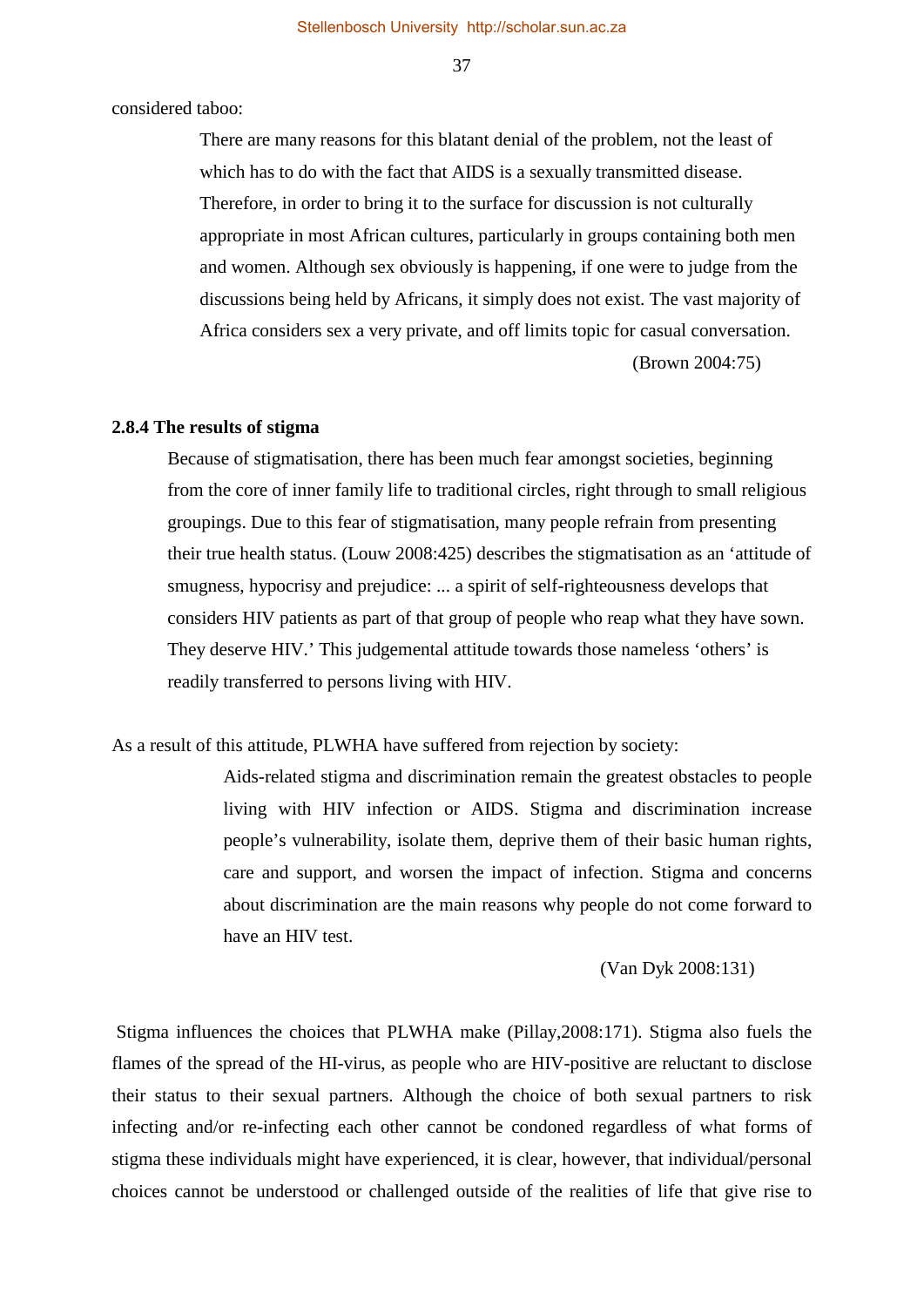them – and, in this instance, the realities of stigma are stark:

 In the U.S, and Western Europe, the focus on 'risk group' reverberated in discourse about risk and responsibility. Once placed in a risk category, individuals are separated from other sources of identity, henceforward stigmatized and degraded by definition. Creation of alterity or 'otherness' allows those in power to dehumanize, to scapegoat, to blame, and thus to avoid responsibility for sufferers. Accused witches, lepers and other people who are assigned the status of dangerous others, in various times and places, are believed to be morally contagious and often sexually polluting. The results are broadly similar: such people may be consigned to limbo and to social or corporeal death. The struggles of people with HIV and AIDS to resist this 'othering' process were charted from the beginning of ethnographic research on AIDS.

(Kalipeni *et al.* 2004:19)

Stigma not only retards the prevention campaigns, but also fosters social isolation Kalipeni *et al.(*2004:19). Infected people are more scared of isolation and rejection by society than the disease itself with its inherent effect on health. This social ostracism – and its concomitant economic consequences - have added to the suffering endured by sick people and their families:

> It was only months later as I wallowed in depression that I pinned the pieces of the puzzle together, I suspect that I was fired from my job for a suspected HIV sero-conversation. Initially my manager had been quite concerned when I became ill at the beginning of the year; she had arranged for me to see the medical staff at the clinic in case I needed support to cope with my illness. Innocently I had kept her informed about my illness and that my HIV test had been negative, although I was not obliged to show her my test results. I suspect that since the organization in question did not have an AIDS policy at the time, it was easier to terminate my employment contract with them, rather than be burdened with expensive claims in the case of me getting full-blown AIDS and dying. To date I still wrestle with the pain and humiliation of my job loss because it was immediately followed by a positive HIV diagnosis.

> > Mboyi's autobiography in(Karim & Karim, 2005:325-326)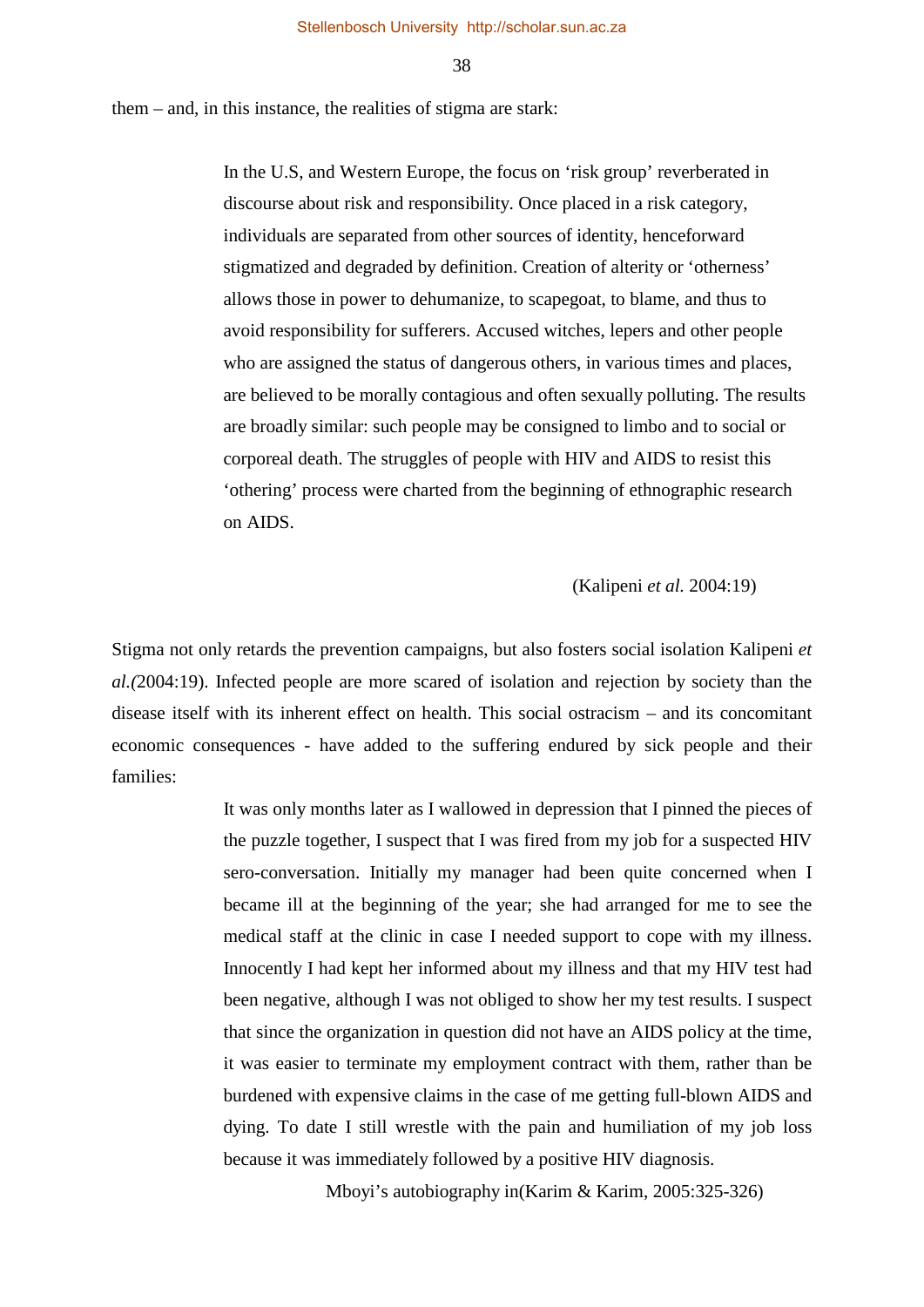Stellenbosch University http://scholar.sun.ac.za

39

HIV and AIDS have been described as 'the ultimate biopsychosocial phenomenon' Schider in (Lindegger & Wood, (1995:8). HIV/AIDS affects the person living with the illness at so many different levels. This multidimensional impact results in the shrinking of the person's territory of identity and that feeling of losing touch with that valued sense of who they are (White 2007:9). The stigma surrounding HIV/AIDS is similarly multifaceted:

> AIDS stigma is both a personal phenomenon, reflecting a potential threat to physical well being (that is, to one's identity as a healthy person) and a social phenomenon, reflecting a threat to core social values involving sexual behaviour, morality and religion. Indeed, rarely has any stigma had the capacity to simultaneously threaten so many core social identities.

> > (White,2007:145)

Many people have died, not because of AIDS, but as a result of the fear of being judged. They have died in silence, and they have died 'alone' – they have felt alone although there were many people around them. They were alone in this battle of living with HIV/AIDS. Few people dared to even try and understand what they were feeling: 'Beyond the shame of her diagnosis, Siphiwe was full of fear, remembering her sister's painful, lonely death' (Nolene, 2007:26). Perhaps the biggest burden that the PLWHA carry is not the illness itself, but the fear of being judged, rejected and isolated.

While the multifaceted nature of the disease – and the stigma surrounding the disease –adds to the complexity of understanding HIV/AIDS, the response of infected people to the news of their status is perhaps more understandable. They are now suddenly faced with the task of making sense of what this news means for them as individuals, for their families, for their work, for their health and for all the hopes and dreams they hold for their future. Their biggest challenge, therefore, is how to live with the virus and not be overwhelmed by the multidimensional nature of the challenges that living with HIV and AIDS present.

## **2.9 CONCLUSION**

This chapter explored the judgemental attitudes towards HIV and AIDS. These judgemental attitudes lead to stigmatisation. Stigmatisation was defined, as well as it's causes and the impact of the stigma on the stigmatised person. . Judgmental attitudes take place within communities, within faith communities, within families and within a township society. This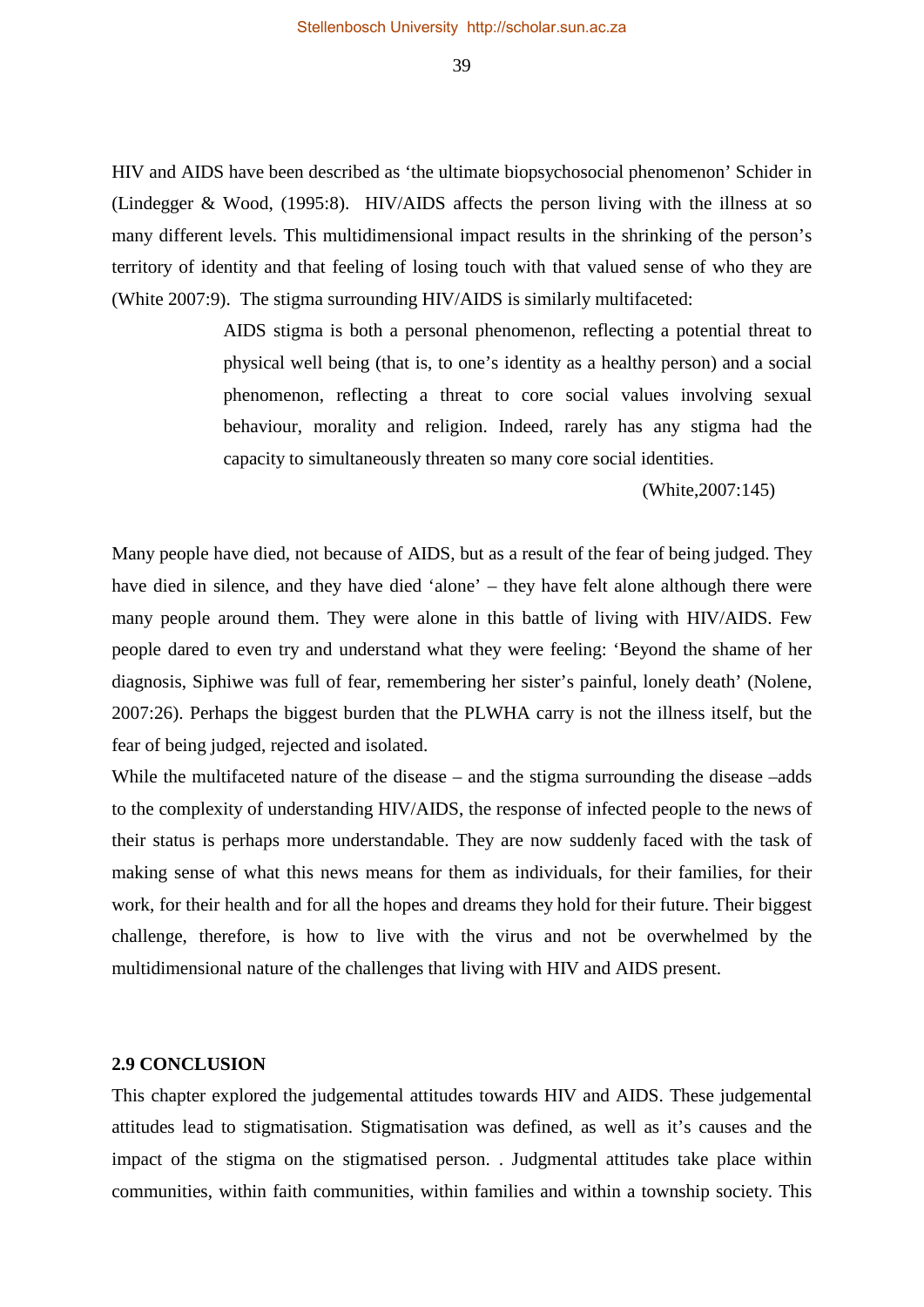chapter focused on what is happening and what should be happening in churches, what the impact of HIV and AIDS is within the families and the impact of HIV and AIDS within our township societies. Judgemental attitudes and stigmatisation have paralysed PLWHA to such a degree that disclosure of status is affected. The judgement and stigmatisation of PLWHA affects who they are, therefore this chapter also examined the identity issues and the meaning question. The following chapter investigates the theological perspective of these judgemental attitudes.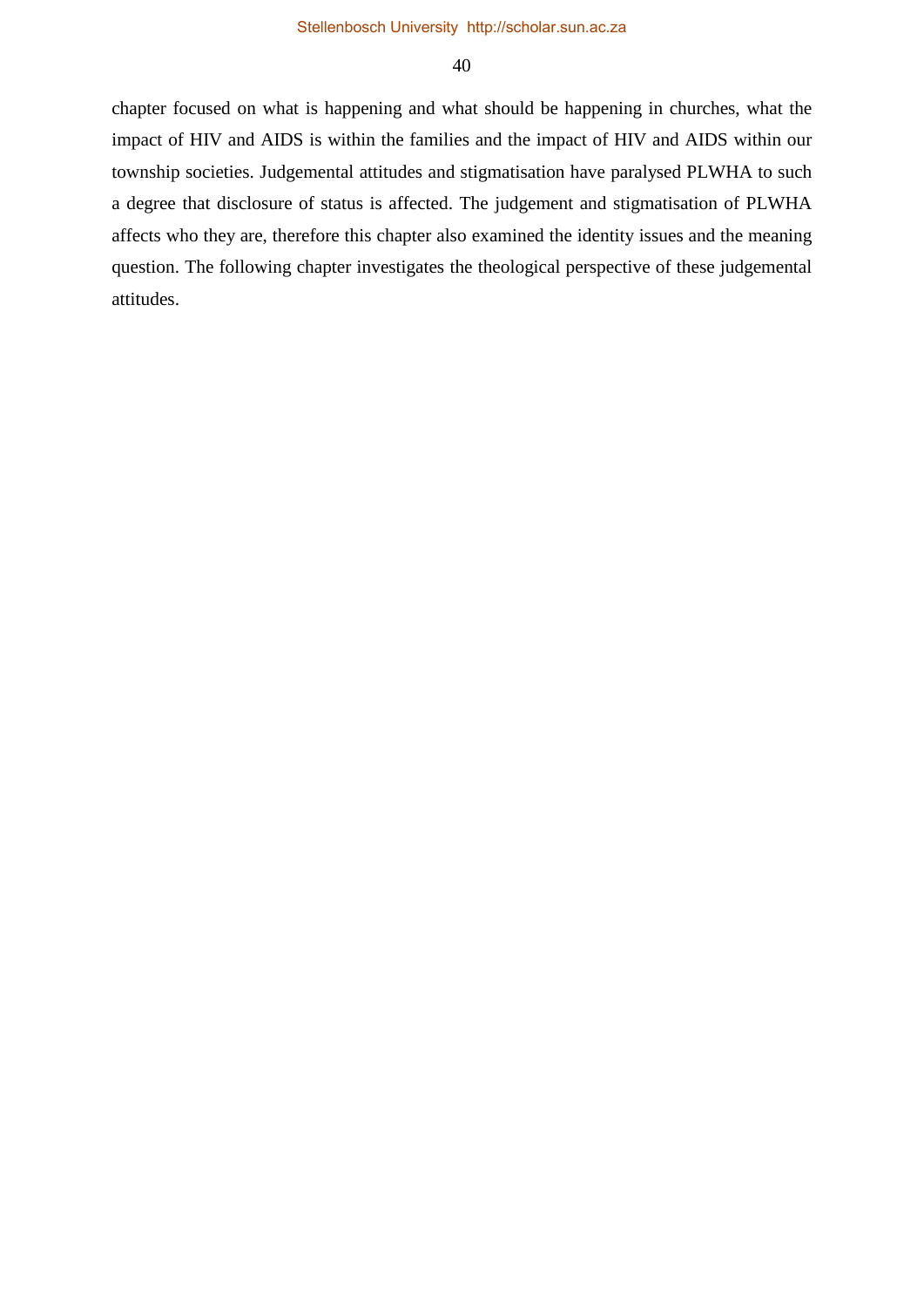# **CHAPTER 3**

# **JUDGEMENTAL ATTITUDES: A THEOLOGICAL REFLECTION ON THE NOTION OF GOD'S JUDGEMENT**

#### **3.1 INTRODUCTION**

In the early years of the HIV/AIDS pandemic, some churches were not only dead silent but, when they did speak about the pandemic, they were also quite judgemental. The spiritual counselling of HIV-positive people and their loved ones raises difficult theological issues such as: 'Is HIV a punishment from God?'; 'Am I a bad person because I am HIV-positive?'; and 'Will my HIV status therefore negatively influence my karma?' (Van Dyk, 2008:322). There are Scriptures - such as Numbers 12:14 and Numbers 21:2-9 - that can be used to justify these theological positions.

This chapter focuses on getting clarity on what is meant by the notion of God's judgment. Since HIV is seen as a disease that predominantly affects those who lead promiscuous lives and is thus also seen by many as punishment from God, how to understand the link between the judgment of God and HIV.Furthermore HIV/AIDS challenges current understanding of sickness and disease. The question arise,"when is one sick, and from a spiritual and Biblical perspective what is the sickness in the HIV/AIDS pandemic. Attention will also be paid to the doctrine of judgment; the metaphors of God as Judge; and the view of illness in both Old and New Testaments. The rationale behind this approach is twofold. First, we need to hear what the Bible (both Old and New Testaments) says about God the judge; second, since HIV is seen as punishment from God, the view of illness in both Testaments will bring balance to the argument. This chapter will conclude with an examination of the question: 'Is HIV/AIDS therefore a punishment from God?'

## **3.2 THE DOCTRINE OF JUDGEMENT**

(Parker 1973:125) argues that many people do not believe in a god who acts as our Judge. In general, people prefer to hear about God as our Father, Friend and Helper, and of a God who loves us despite all our weakness, folly and sin. If one mentions the image of God as judge, one is greeted by frowns and the shaking of heads. Scripture nevertheless does indeed contain images of God as Judge. For instance,(Genesis 19) when Abraham was interceding for Sodom, God was about to destroy the city. Adam and Eve were judged: they were expelled from the garden and curses were pronounced on their future earthly life (Gen 3). God judged the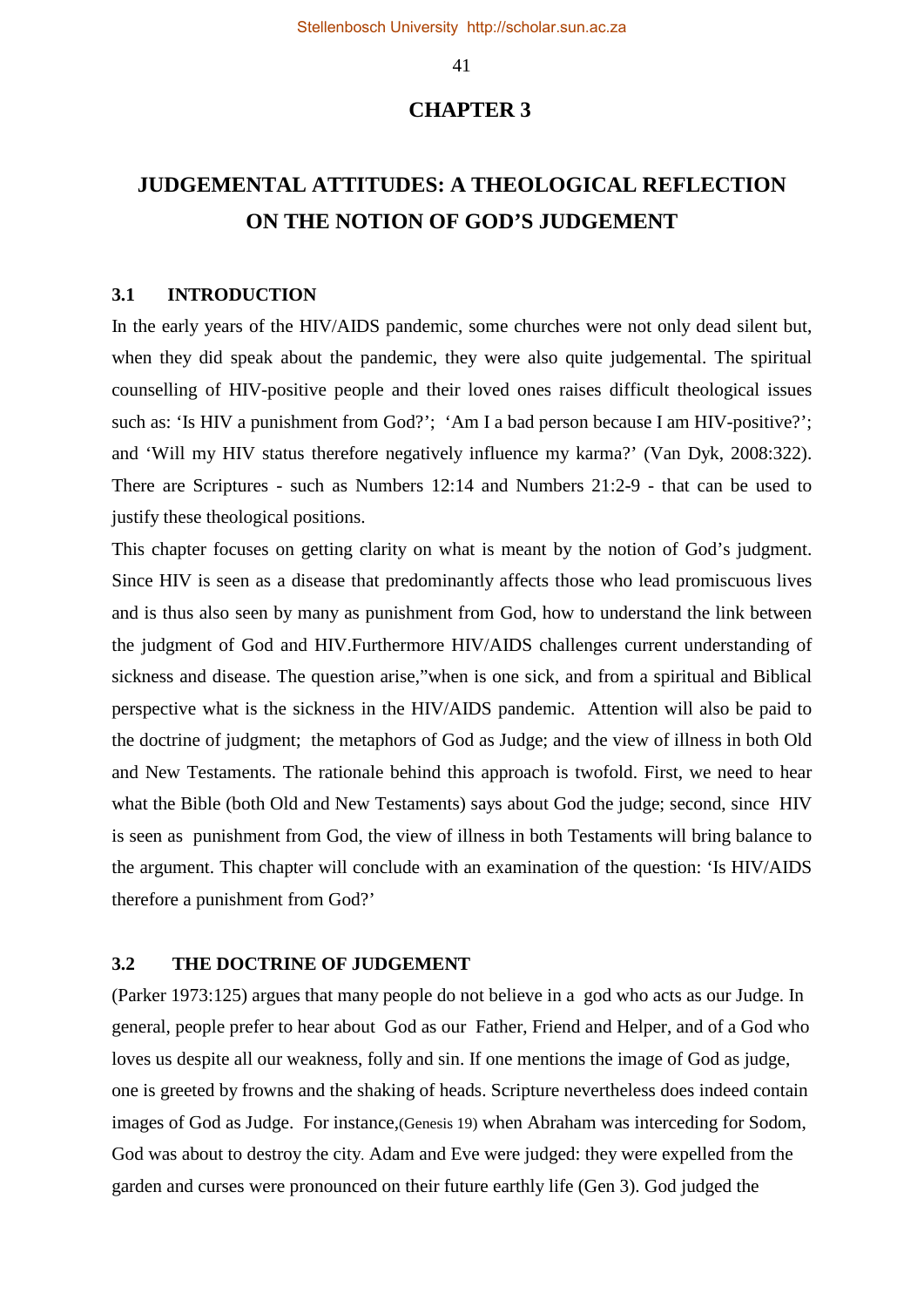corrupt world of Noah by sending a flood to destroy mankind (Gen 6-8). God judged the Israelites for their unfaithfulness to Him, after their entry into Canaan,(Chronicles 21) before falling under the dominion of other nations. In Babylon, God judged both Nebuchadnezzar and Belshazzar for their impiety.(Daniel 15:18-25)

(Packer 1973:127) suggests four reasons why God (and /or Jesus) is a Judge:

• *The judge is a person with authority* 

In the biblical world, the king was always the supreme judge: he was the supreme ruling authority. On that basis, according to the Bible, God is the judge of his world. As our maker, He owns us, and as our Owner, He has a right to dispose of us. He therefore, has the right to make laws for us, and to reward us according to whether or not we keep them. God is both the Lawgiver and the Judge.

## • *The judge is a person identified with what is good and right*

The modern idea that a judge should be cold and dispassionate has no place in the Bible. The Biblical judge is expected to love justice and fair play and to loathe all ill-treatment of one person by another. An unjust judge is one who has no interest in seeing right triumph over wrong and is, by biblical standards, a monstrosity. The Bible leaves us in no doubt that God loves righteousness and hates iniquity and that the ideal of a judge wholly identified with what is good and right, is perfectly fulfilled in Him.

• *The judge is a person of wisdom and able to discern truth* 

In the biblical world, the judge's first task is to ascertain the facts of the case before him. There is no jury: it is his responsibility - and his alone - to question, cross-examine, detect lies, to pierce through evasions and establish how matters really stand. When the Bible pictures God judging, it emphasizes His omniscience and wisdom as the searcher of hearts and the finder of facts. Nothing can escape Him; nobody can fool God. He knows everybody and judges everybody as they really are. When Abraham met the Lord in human form at the oaks of Mamre, God gave Abraham to understand that He was on the way to Sodom to establish the truth about the moral situation there:

The Lord said, because the cry of Sodom and Gomorrah is great, and because their sin is very grievous, I will go down now, and see whether they have done altogether according the cry of it, which is come unto me, and if not I will know.

(Gen 18-

20)

Whatever happens, God will know. Moreover, His judgment is according to truth: factual truth as well as moral truth.

• *The judge is a person of power and able to execute sentence*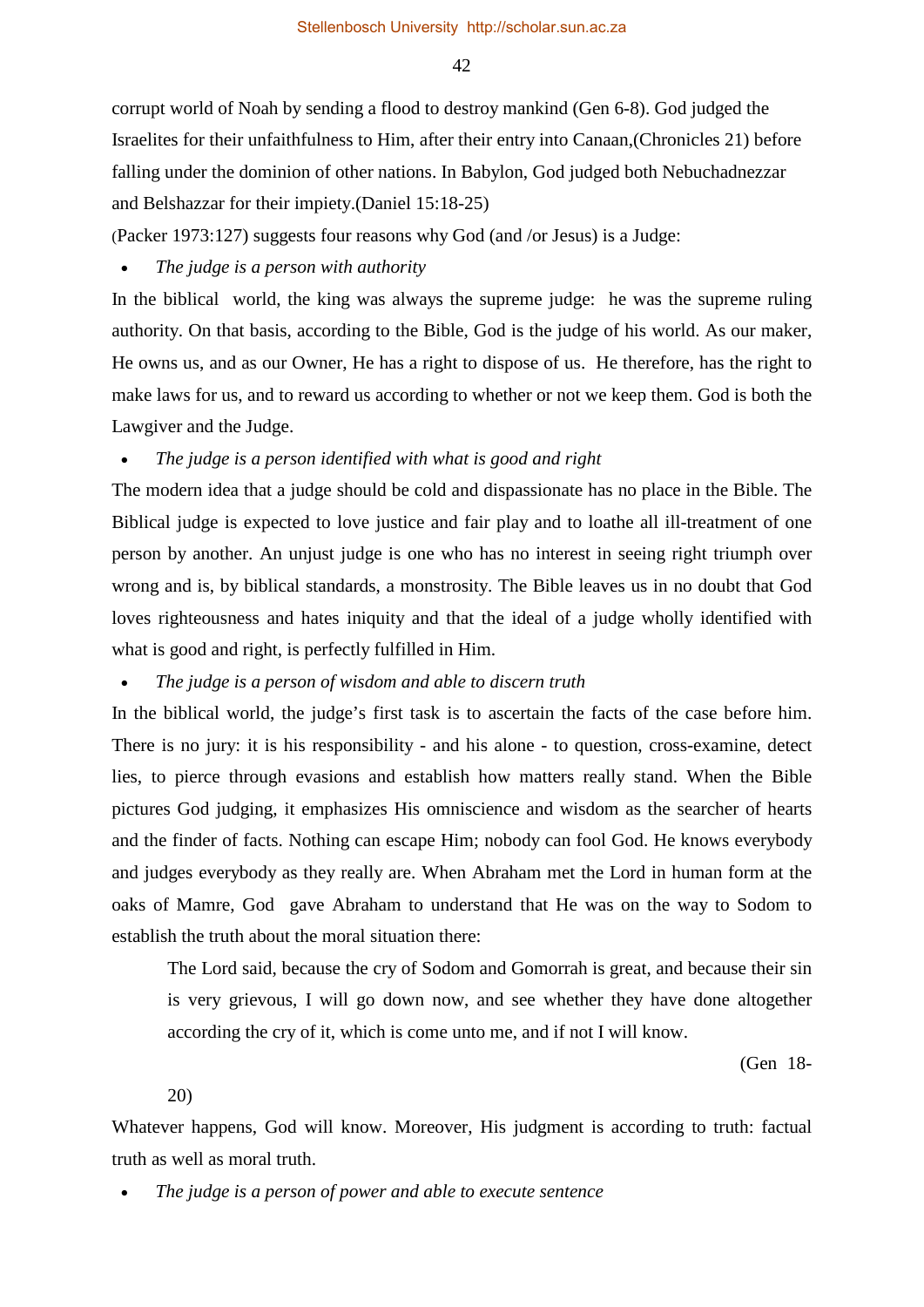The modern judge does no more than pronounce the sentence; another department of the judicial system then carries it out. In contrast, God is His own executioner. As He legislates and sentences, so He punishes. All judicial functions coalesce in Him.

The belief that God passes judgement on the lives of his human creatures is important for Christianity, as well as for most of the world's religious traditions (*New Dictionary of Theology,* 1988: 358). In the Old Testament, Divine judgement commonly takes the form of earthly blessing (harvest). It is based on a national response to God's commands and disobedience is punished (plague, earthquake and exile).(Leviticus Chapter 26 14-46) The New Testament, however, presupposes the belief - developed further in apocalyptic literature - in a great judgment at the end of history.

In the New Testament a doctrine of judgement is based on the following elements: (Furguson,Packer,Sinclair and Wright 1998:358, in New Dictionary of Theology ),

• *All people will be judged*

This includes both the living and the dead (Acts 10:42); and Christian and non-Christian (Rom14:10-12). This future judgement relates to Christ's final coming (Mk 8:38; 1 Cor 4:5; Thes 1:5-10).

- *Judgement will be meted out by God according to works performed by His people*. This idea is clear in texts such as Mt 16:27; Rom 2:6; and Rev 22:12. This judgement does not conflict with justification by grace through faith. Although justification is a gift of God's free grace, it involves the obligation to work out our new status in practice. Thus, at the final judgment, a person's work will be evidence of the reality of the faith through which that person will be saved.
- *The Final Judgement will be a moment of division between those who are revealed to truly belong to Christ and those who do not.* The Final Judgement will not be arbitrarily imposed from on high. Rather, the verdict of the Final Judgement will underline and make known the self-judgement that men and women choose during their present lives.
- *People bring judgement upon themselves by the choices people make and by the way they respond when confronted by Christ and His Gospel*. This idea of a present self-judgement is especially prominent in John's Gospel (Jn 3:19-20).
- *Salvation and condemnation are best understood in terms of relationship or nonrelationship to God*.

The criterion by which people's destinies will be determined is twofold: first, their failure to worship and serve the God revealed in the created order; second, their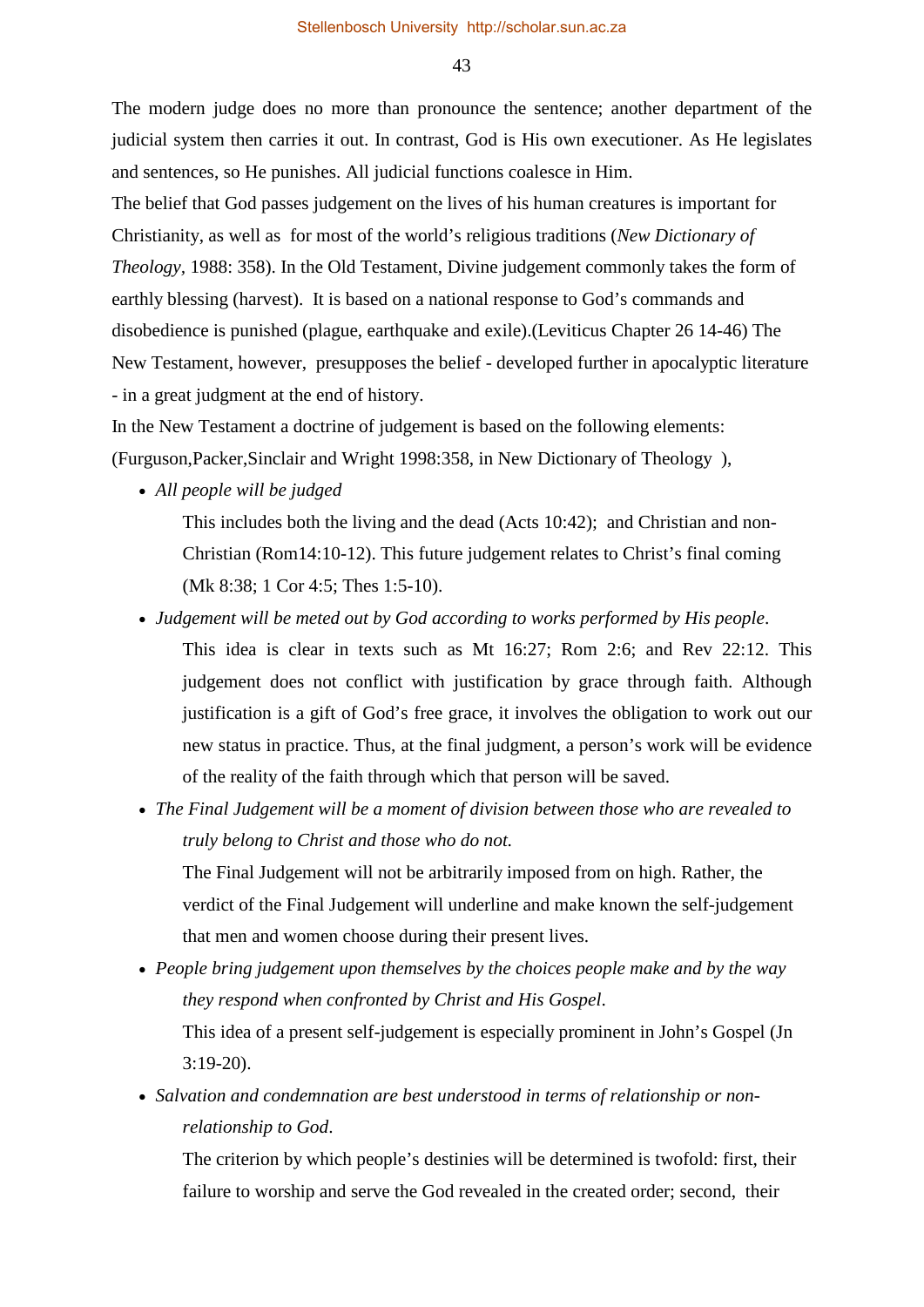attitude to Christ and their relationship to Him, of which their deeds are evidence. People's ultimate destinies consist in being either in God's presence or excluded from God's presence.

(Guthrie 1981: 848) suggests that although the idea of judgement is prominent in the Old Testament, it is judgement on earth in the present life of the nations. There is little awareness of judgement after death and, where it occurs, it is restricted to Israel.

In the intertestamental period there is evidence of a development towards a more individual approach, although the collective approach is still as dominant as it was in the Old Testament. In the book of Enoch there are frequent references to judgement and the judgement day.Yet neither in the Old Testament nor in the intertestamental literature is there any specific reference to the Messiah in the office of judge, unless the passage in Daniel 7:13ff is understood in this way. In the New Testament, the gospels make a distinctive contribution to the theme of judgement in their strong teaching about individual accountability and in the way in which they portray Jesus as judge."

The motif of God as judge is thus woven throughout the Scriptures:

God discriminates between right and wrong among men and angels according to the criterion of his own law, and pronounces a verdict issuing in eternal weal or woe.

(Shepherd 1973:

357)

In the ultimate sense, God alone is lawgiver and judge (Ja 4:12; Ps 50:6). God searches the hearts (Jer 17:10); weighs people's actions (1 Sam 2:3); avenges wrong (Heb 10:30); and rewards the righteous (Mk 10:30). The scope of judgement is such that only the omniscience of deity is adequate to it. God's love of righteousness guarantees that judgement will be according to truth (Gen 18:25; Ps 96:13; Rom 2:2). Although God the Father is the Judge (1Pet 1:17), He exercises this judgement through the Son, in continuity with the promises and threats that He made during his earthly ministry and brings his mediatorial reign to a successful completion. Jesus' advent was for salvation (Jn 3:17-19), but since redemption is inseparable from condemnation of the wicked, Jesus is also said to have come for judgement (Jn 9:39). Angels and saints are associated with Christ in the Final Judgement (Mt 25:31; 1 Cor 6:2 -3). All people without exception will be judged. When the Judge appears, every eye shall see Him (Rev 1:17) and all must appear before Christ's judgment seat (2 Cor 5:10). For this purpose, the earth and the sea will give up their dead (Rev 20:13).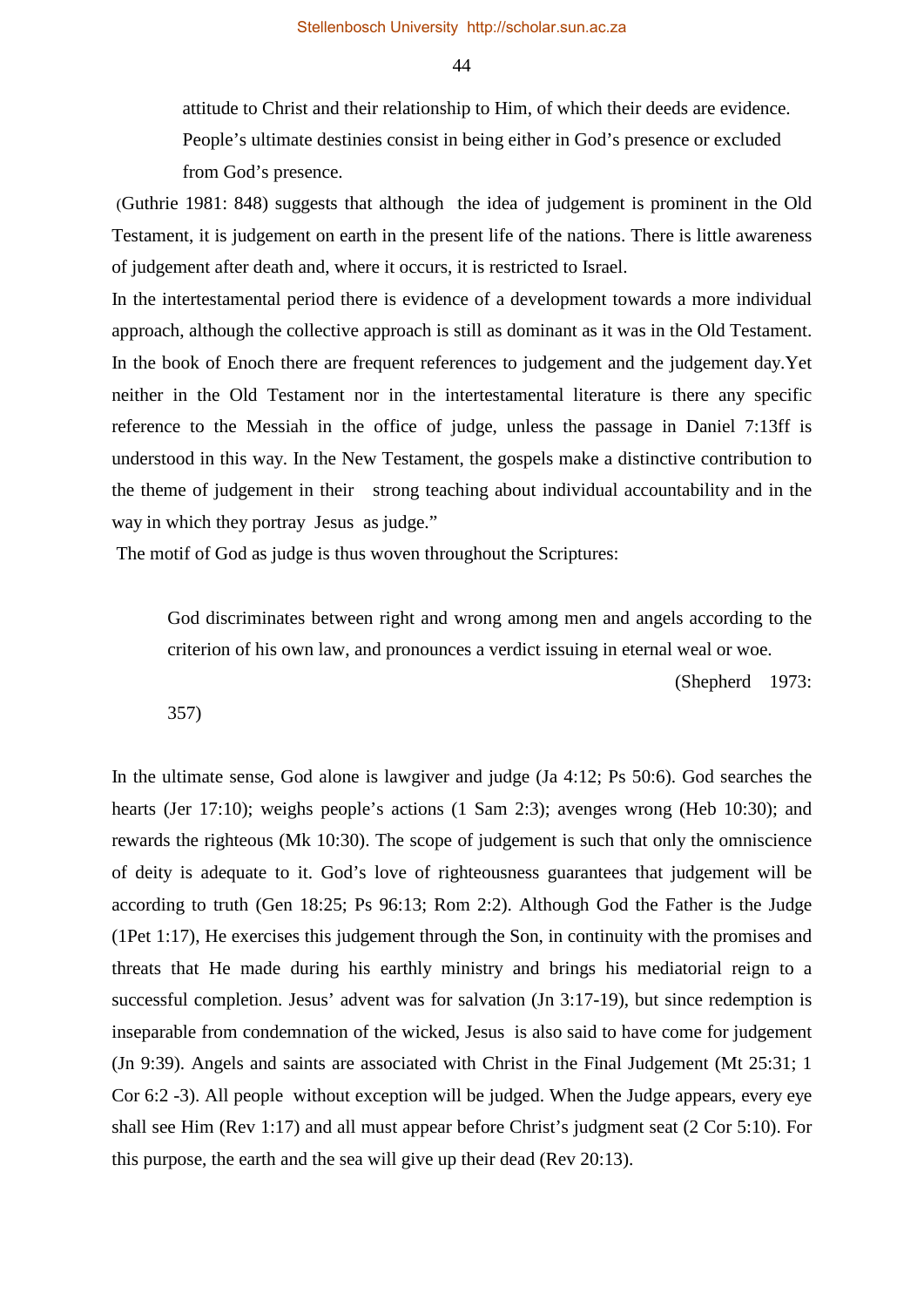Since God is no respecter of persons (1 Pt 1:17), there will be no preference based on social, economic, or ethnic considerations. Distinction will be made only in view of works done in the body, whether good or bad (2 Cor 5:10). For this reason, the eternal destiny of the individual is fixed at death and does not change in the intermediate state before the final judgement. And finally, both human beings and preternatural beings are subject to this judgement (2 Pt 2:4).

## • *Certainty and the public promotion of judgement*

There are anticipations in this present life of the judgement to come. The Father's discipline provides an escape from the final condemnation (1 Cor 1:32). Christ's discipline, administered through the office-bearers of the church, serves similar ends (1 Cor. 5:3-5).

People receive rewards and punishments that are not be construed simply as the natural consequences of good or evil behaviour, although this Divine providence serves the purposes of moral order. God gives the wicked up to a degenerate mind (Rom 1:28), while granting prosperity with the promise of eternal life to Christ's disciples (Mk 10:30). The perplexing discrepancies observable in this life are removed in the Final Judgement. More profoundly, believers already enjoy eternal life together with peace of conscience, while the wrath of God and hardening in sin rest upon the reprobate (Jn 3:36).

As the time of Final Judgement in absolute terms is unknown (Mt 24:36), it is not a present immanent process, but takes place on a day appointed by God (Acts 17:31) at the end of calendar history. The simultaneous redemption of God's covenant and destruction of their enemies was evident in the time of Noah, Moses and the restoration of Israel in the Old Testament point to the simultaneity of the Final Judgment of the just and the unjust in the New (Jn 5:29). For believers, resurrection is public vindication of their justification secured in the resurrection of Christ (Rom 4:25). The Resurrection is coincident with the return of Jesus from heaven to visit destruction on the disobedient and for the obedient and good to be glorified together with His Saints (2 Thes 1:7-10). The appointed Day of Judgement (1 Jn 4:17) is a day of wrath (Rom 2:5) and redemption (Eph 4:30). The certainty of judgement to come (Heb 9:27) gives rise to the urgency of the call to repentance.

The Final Judgement is not to be internalised but is public; it corresponds to the public revelation of Christ, the resurrection and the cosmic cataclysm. The purpose of the Final Judgement is not to ascertain the future state of humankind but to ratify the judgement determined at death and to display the glory of God in righteousness and holiness.

Guthrie (1981: 859) draws distinctions between non-believers and believers in relation to judg ement. God's judgement of the ungodly is more widely accepted and almost axiomatic.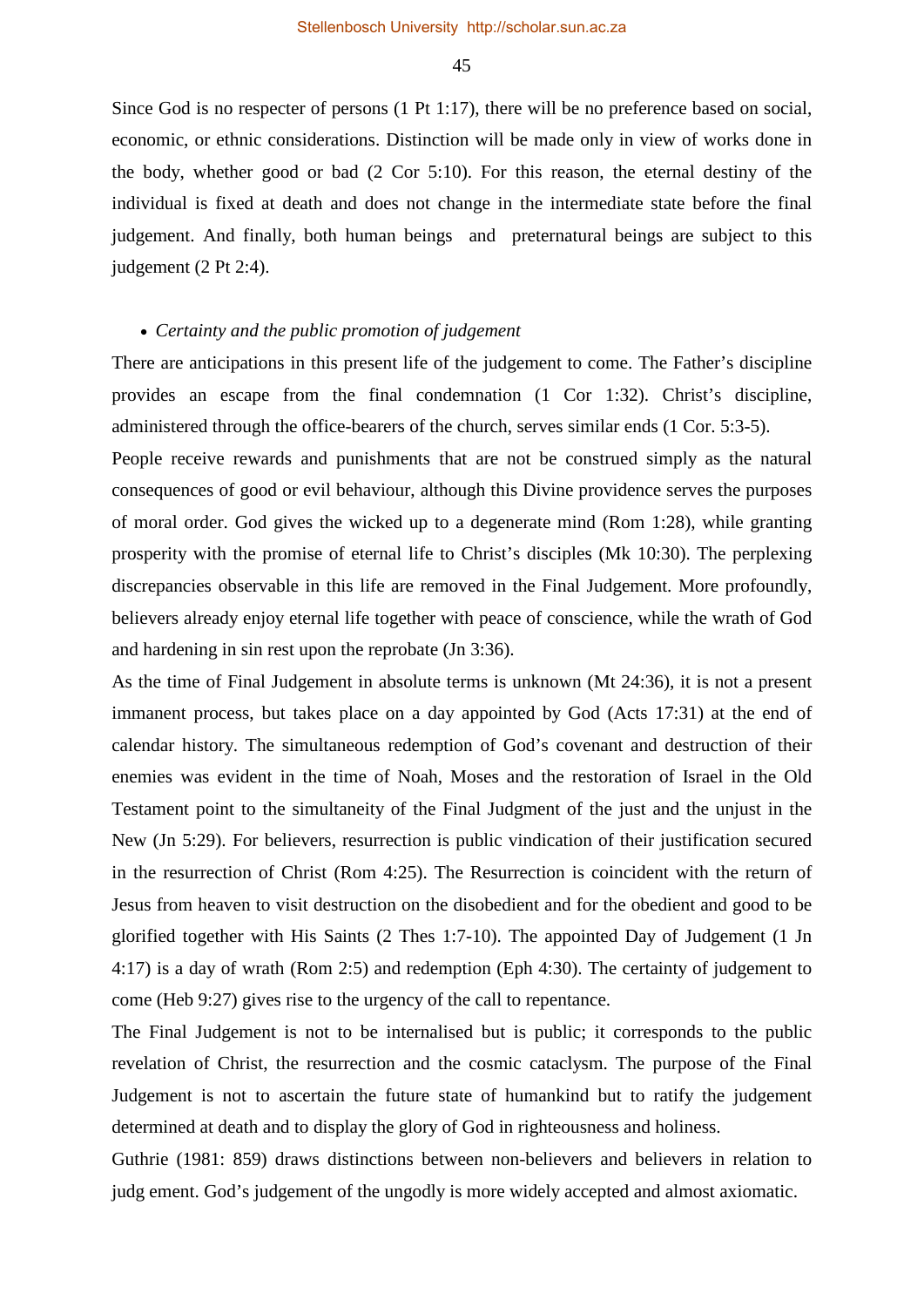If we look specifically at Paul's writings, we see that the majority of references to judgement are in relation to believers, and the minority to non-be lievers. Paul dwells on the certainty of retribution than upon the details of judgement. Although judgement may be seen to be already at work in this life, Paul never suggests that it is completed in this life. For this reason, Paul concen trates his attention on the Final Judgement. In a few cases, Paul may have regarded death itself as a punishment but, since death is universal, he evidently recognises death and judgement as separate concepts. Paul regards the judgement day as the focal point of God's judgement on sin and sinners. He says very little on the nature of judgement facing nonbelievers, although his teaching has been interpreted to point to annihilation or to universal salvation or to eternal punishment. What we may deduce in a general sense about the nature of the judgement of non-believers is that it involves both loss of worthwhile existence (especially in separation from God) and positive punishment, although Paul says little about the latter.

(Brown 2004:361) suggests that it is sometimes necessary to examine whether or not human behaviour conforms to a certain standard. Such examination, together with the ultimate assessment and, if necessary, condemnation, is expressed in the New Testament by the extensive word-group connected with *krino,* to judge.

How then is God viewed as Judge in the Old Testament?

## **3.2.1The metaphor of God as Judge: An Old Testament perspective**

(Brueggemann 1997:234-238) observes that the metaphor of Yahweh as Judge is predominant in Israel's life and speech. Yahweh as committed to a rule of just law; Yahweh is one who can be counted on to intervene on behalf of those who are treated unjustly, or against what is regarded as inequitable treatment according to Israel's radical notions of justice, which stand against the exploitative 'realism' of much self-serving, self-aggrandising justice.

#### 3.2.1.1*Yahweh as Judge of the whole world*

Yahweh's sphere of judicial administration extends to all nations. In the end, all nations are subject to Yahweh's justice. Yahweh exercises judicial control over the affairs of the nations and metes out judgement according to His own passionate justice (Amos 1-2; Is 13-23; Jer 46-51; Ez 25-32).

#### 3.2.1.2 *Yahweh the Judge of Israel*

Israel relies heavily on the role of Yahweh as Judge. The law - which informs Yahweh's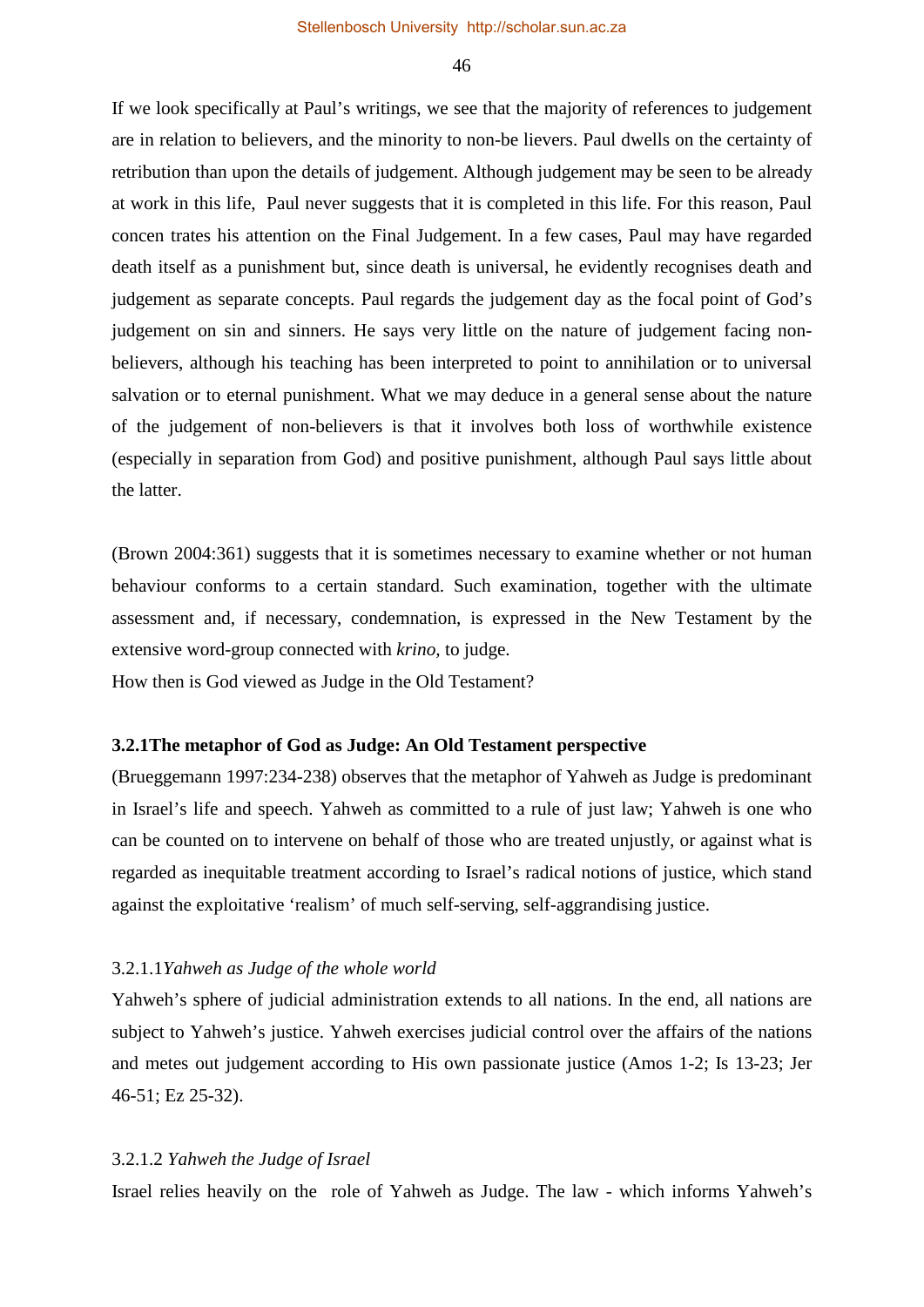judgment - is a law of well-being for all, which Yahweh enforces. Yahweh's equity does not simply mete out 'just desserts'; it includes active intervention for those who are weak and powerless (see Psalm 96:10, 13) . Yahweh's judgement has a severe side. Sometimes Yahweh is deeply affronted by injustice and will strike back at those who affront his passionate commitment to justice. Moreover, Israel's testimony regarding Yahweh's justice contains an element of danger: on occasions, Yahweh's response appears to be disproportionate to the affront. In the context of Genesis 18-19, Abraham had to intervene (Gen 18:25). The recognition that the righteous may be destroyed with the wicked indicates Israel's awareness of potential disproportion in Yahweh's severity as Judge.

#### 3.2.1.3 *The shepherd metaphor of Judge*

The grounds for intimate personal appeal are also grounds for Israel's belief that this Judge will call to account large social forces that practice exploitation (Ez 34:17-22). Yahweh will act as a good Shepherd of his flock, Israel.

## **3.2.2 The metaphor of God as Judge: A New Testament perspective**

Many people have the erroneous belief that the Old Testament reveals a God of wrath, whereas the New Testament reveals solely a God of love. God is a God of justice, and this is evident in both the Old and New Testaments. God's goodness and severity are both revealed in the Old and New Testaments. These two attributes cannot in fact be separated: God's love demands his wrath. God does indeed care; He is humankind's true God and He has called us into fellowship with Himself. Thus, our rejection of that fellowship is leads to ruin. Jesus, as the proclaimer of the words of eternal life, reveals God's wrath. Jesus - as John the Baptist had done before Him - calls us to repent in view of the inevitable wrath to come, which would fall upon the unrepentant.

There are many other instances in the New Testament of God as Judge. For example, in 1 Peter 1:17 God is portrayed as Father, but at the same time the writer also emphasises God's as Judge before whom men must live in fear. Hebrews 12:29, echoing the words of Deuteronomy 4:24, speaks of 'Our God [meaning the God whom we Christians worship] is a consuming fire. Herod Agrippa - the murderer of the apostle James and the persecutor of the apostle Peter - so gloried in the outward apparel of his royalty and was so corrupted by human pride - was struck suddenly by a devastating mortal disease (Acts 12:22-23). Similarly, Ananias and Sapphira are punished by sudden death for tempting the spirit of the Lord, just as the Israelites had tempted God in the wilderness and were destroyed by serpents (Acts 5:9; 1 Cor 10:9).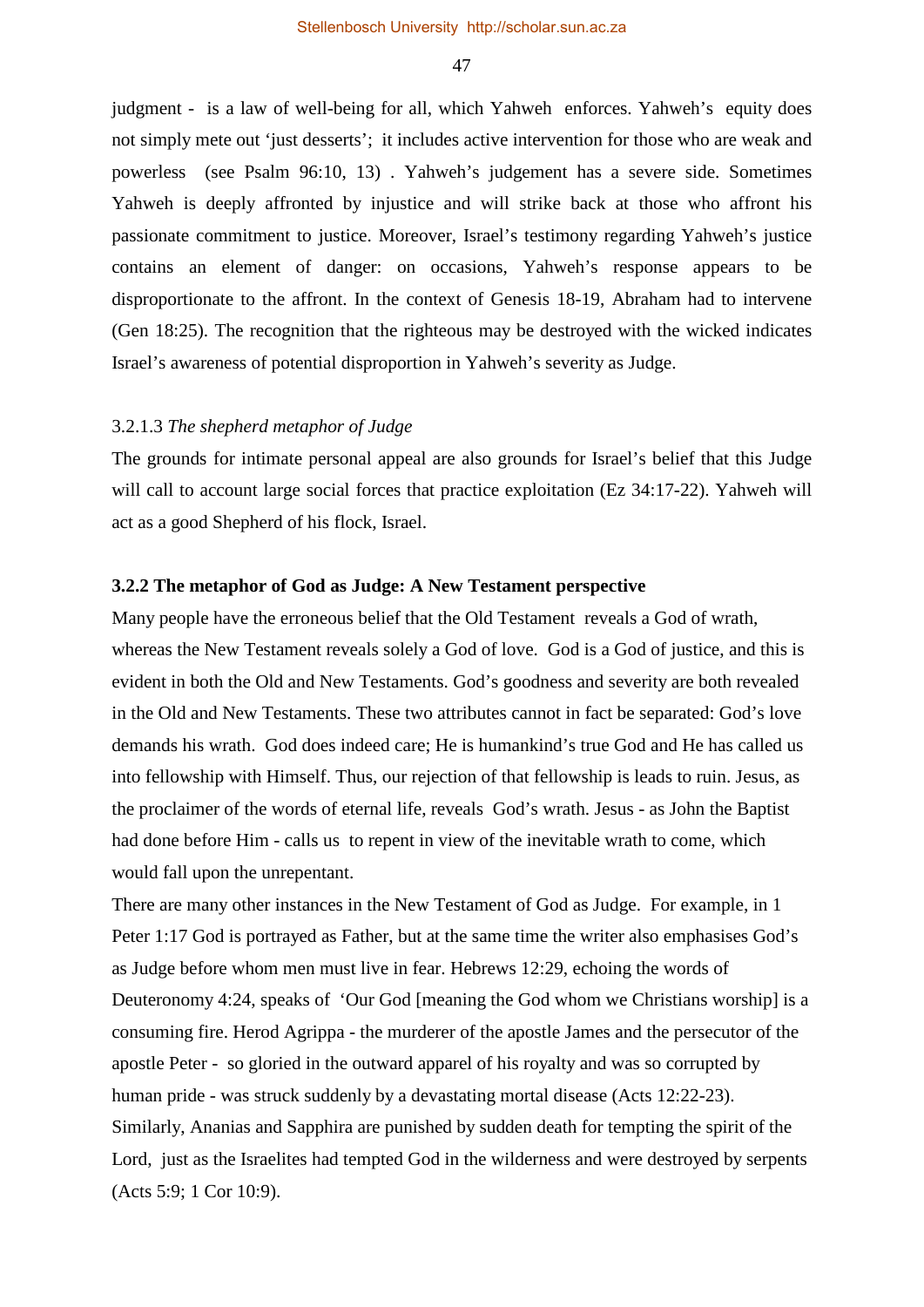The New Testament thus contains sayings and deeds of terrible severity. These are just as much part of God's revelation made known in Christ Jesus as those sayings and deeds of Jesus that so conspicuously display God's love and mercy. If we concentrate our attention only upon passages of the Gospel where the Divine Fatherhood is proclaimed, we preach a debilitated Christianity one which does not, and cannot, do what Christ came into the world to do: namely, to save humankind from the wrath to come. If we eliminate the wrath or disgrace of God, we also eliminate His grace. Where there is no fear, there can be no rescue. Where there is no condemnation, there can be no acquittal. Love must be based on justice, or else it degenerates into mere affection or sentimentality.

The certainty of God's judgement was a major assumption behind the sternness of John the Baptist's preaching (Mt 3:7ff; Lk 3:7ff), although absent from Mark's account. Jesus makes the same assumption when He alludes to God's future judging activity. (Mt. 7:1,2, 11:22-24). There has been a tendency to play down this aspect of Jesus' view of God, but the importance of it cannot be assessed purely on the number of times the theme occurs. In one of his parables, Jesus contrasted an unjust judge with God's vindicating judgement (Lk 18:7). Moreover, in John's gospel, he positively associated himself with God's judging activity (Jn 8:16). Similarly, for Paul, the idea of God as Judge was an integral part of his gospel (Rom 2:16). Indeed, there was no doubt in his mind that God would judge the world (Rom 3:6). Paul speaks positively about God's judgement seat (Rom 14:10) and uses it as a basis for his condemnation of Christians who were judging their brethren.

Thus in the New Testament, no questions were raised over this judgement theme, for the idea of God as Judge was assumed everywhere. But true sovereignty would be unintelligible apart from some provision for the accountability of the subjects to the king. The king concept is closely allied to that of judge (Guthrie 1981:81). It is assumed as right and proper in the New Testament that the Divine King should exercise His prerogative of judgement. Admittedly, there is a certain element of severity about this aspect of God (Pet 2, 4ff). Paul, who admits God's severe side, is nevertheless careful to link it with his kindness (Rom 11:22).

In the Apocalypse, it is God who passes judgement against the symbolic Babylon. Indeed, throughout the book it is the One on the throne who subdues all rebellious elements.

In Revelation 19:11-22, one finds various broad themes intertwined, namely:

## *Christ as an Agent of God as Judge*

In terms of imagery, one immediately notes that in Revelation 19: 11-16, two images are brought forward from the 'inaugural vision' of Revelation 1: 14-16, having been underlined once already as to their judgemental significance in the letters to the churches at Pergamum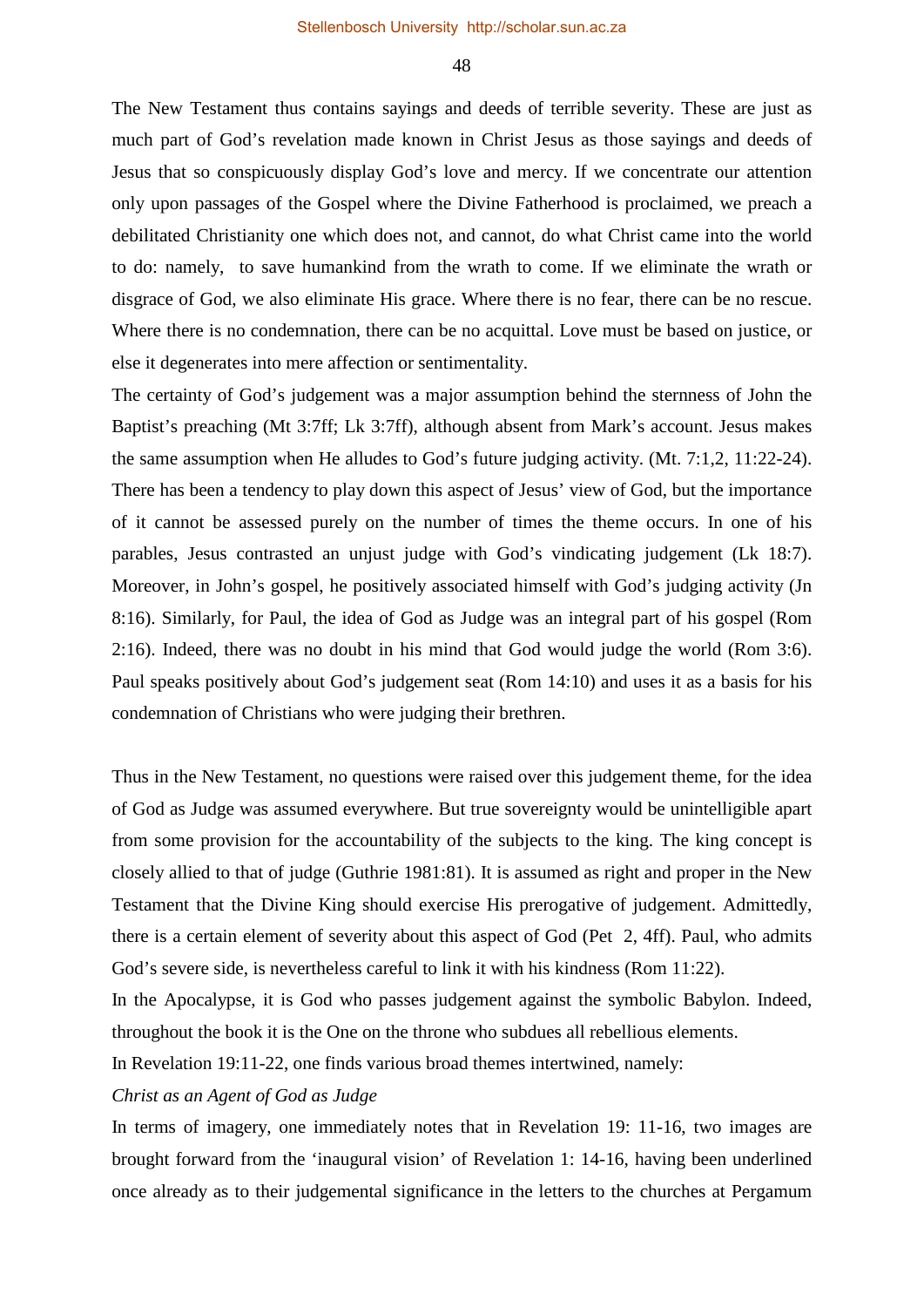and Thyatira. These images are the sharp sword seen coming out of Christ's mouth and his eyes 'like a flame of fire.' Similarly, in Revelation 1:14-15, as in Revelation 19, Christ's fiery eyes are given prominence in the description of His appearance. This imagery is clearly to be interpreted as an indication of the searching gaze of the omniscient Christ: 'I am He who searches the minds and hearts' (Rev 2:23). These two elements in the description of the returning Christ are to be linked with a key Christological motif in the book of Revelation. This motif develops Christ's role as the witness whose testimony before God is instrumental

in convicting the guilty. In Revelation 5, on the basis of his sacrificial death, Christ receives the authority from God to reveal the contents of the seven-sealed document in the heavenly courtroom.

The central theme of Revelation 5-6 is that judgement is God's sovereign activity of bringing into the open (through Christ) the true character and disposition of human beings, which clearly stands as common ground between Revelation and the fourth gospel (Jn. 3:19, 9:39).

## *The objects of judgement*

(Mealy 1992: 65-74)divided this title into two contexts:

1. The *parousia* as Judgement on Babylon

The following statements can be made about the destruction of Babylon. It will be associated with the judgemental aspect of the *parousia*, it will be at the hands of the treacherous beast and certain hostile kings (Rev. 17:16), and the 'kings of the earth' will survive both to witness and regret Babylon's destruction at their hands.

2. *parousia* as judgement on humanity at large.

In Revelation 1:5, Christ is named 'The First Born of the Dead, and The Ruler of the Kings of the Earth.' The Kings of the Earth head the list of ranks and classes of humankind who are terrified in the presence of the Enthroned One and the Lamb.

The first representation of the *parousia* as judgement assures the readers that God and the Lamb will come again and that humanity's overdrawn account of hidden sin will be revealed. This overview of the metaphor of God as Judge as evident in both the Old and New Testament should demonstrate how easily this can lead to the assumption that PLWHA are being 'punished' by God. This notion gives rise to specific theological questions for PLWHA and their immediate families. Since HIV/AIDS is an illness that is seen by many as the result of a promiscuous lifestyle, two theological questions immediately arise: 'Is HIV a punishment from God?' and 'Am I a bad person? (Van Dyk, 2008:322) Just as an understanding of the metaphor of God as Judge was necessary, so too it is appropriate here to look at the Biblical perspective of illness/disease from both the New and the Old Testaments. Is there sufficient evidence in the Old and New Testaments to support the belief that HIV is a punishment from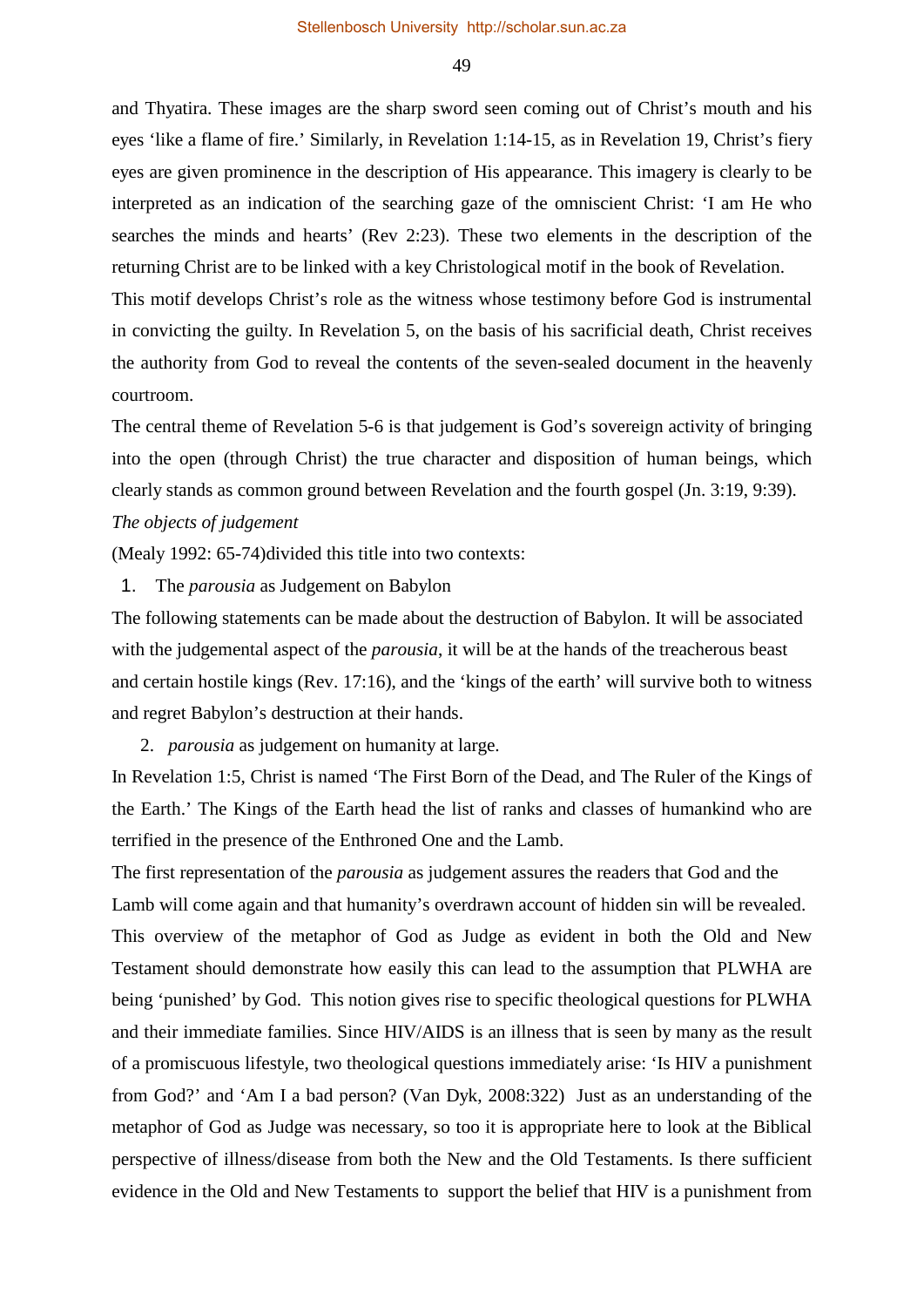#### God?

#### **3.2.3The view of disease/illness in the Old Testament**

Although sickness and disease were as much a part of Biblical life as they are today, the language used to describe these conditions was different from current medical terminology. Biblical description and archaeology nevertheless do enable identification of some of the diseases that afflicted the ancient Israelites (Arnold & Williamson, 2005:895).

#### 1. *Views of sickness and disease*

The Hebrew root word most commonly used in the Old Testament for sickness and disease is *hlh*, which carries a broad range of meanings. It can refer to standard medical conditions of ill-health, but also to states of weakness, tiredness and pain. Similarly, the historical books of the Old Testament use a Hebrew term for healing *(rp)* that refers to restoration or making whole in a variety of contexts, including healing a sick body (2 Ki 20:5), repairing a broken altar (1 Ki 18:30) and restoring infertile land (2 Ki 2:19-22). Thus, healing may be needed for various problems, deficiencies or imbalances. Unlike the modern situation, in which sickness sometimes is assumed to have only physical or possibly mental origins, the Old Testament concept of sickness was holistic: it recognised that it could also be of moral, spiritual or relational origin.

As such, sickness and disease were viewed as being interconnected with all aspects of life and health. For instance, Amnon is described as distraught to the point of illness and visibly haggard because of his lust for his sister Tamar (2 Sam 13:1-4). Modern medicine has sometimes forgotten the psychosomatic aspects of illness and has rejected spiritual aspects, but the Old Testament perspective on illness and disease is multifaceted and holistic. This understanding must be kept in mind when we examine specific instances of sickness and disease in the historical books of the Old Testament.

#### *2. Sickness and disease as punishment*

The Pentateuch was clear that sickness and disease could be God's punishment on Israel. God declared:

> But if you will not listen to me and carry out all these commands, and if you reject my decrees and abhor my laws and fail to carry out all my commands and so violate my covenant, then I will do this to you: I will bring upon you sudden terror, wasting diseases and fever that will destroy your sight and drain away your life.

> > (Lev. 26:14-16; Deut. 29:22)

The historical books of the Old Testament record many instances of these curses being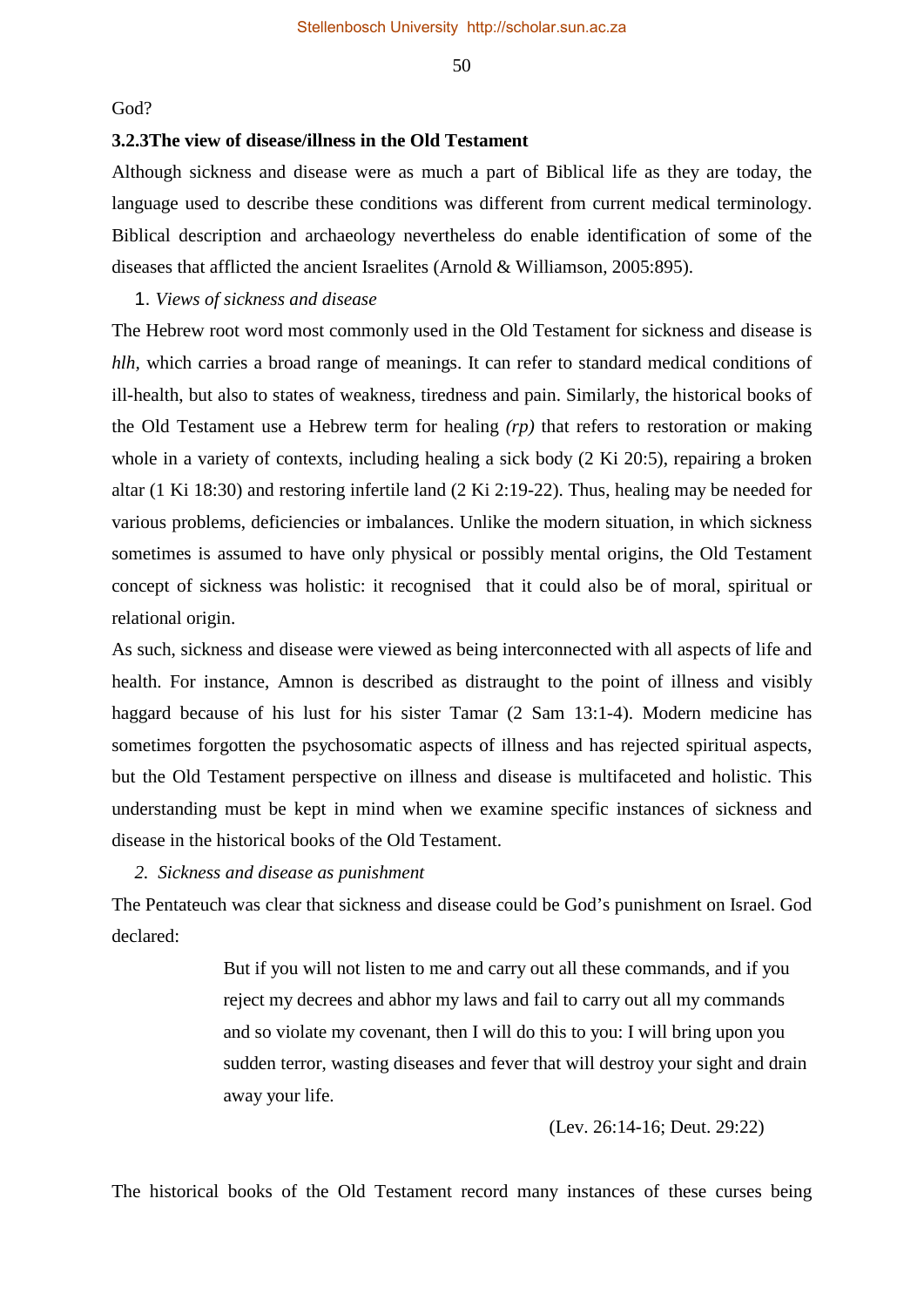fulfilled through God's affliction of the righteous. The Sovereign God of Israel was in control of sickness and health: 'The Lord brings death and makes alive, he brings down to the grave and raises up' (1 Sam 2:6).

There are many other instances of sickness and healing in the Old Testament. Joshua's farewell address reminded Israel of these curses and blessings (Josh 23:15-16; 24:20). David's sin with Bathsheba led to God afflicting his son with an illness that led to death (2) Sam 12:13-15). When King Jeroboam stretched out his hand against the prophet, God shrivelled it up, and then restored it when the king asked for healing (1 Ki 13:4-6). Other cultures also were punished. The Philistines were afflicted with tumours because they had seized God's ark (1 Sam 5:6-12). Although the cultures around ancient Israel saw health and disease arising out of a cosmic battle between good and evil spirits, Israel held that God alone had the power to heal (Ex. 15:26). For instance, when Naaman of Aram brought his request for healing from leprosy to the king of Judah, the king replied: 'Am I God? Can I kill and bring back to life?' (2 Ki 5:7). Thus throughout the Old Testament, God's power over nature extended to God's ability to inflict sickness and disease on those – both Israelite and Gentile who transgressed His ways.

#### *3. Sickness and disease as part of life*

Although the historical books record that sickness can be a punishment for evil deeds and that health can be a reward for righteousness, they do not lend themselves to rigidly applying this principle. Such application did indeed occur in Israel, as is reflected in the book of Job and later in the Gospels (Lk 13:2,4; Jn 9:2). Many accounts in the historical books note that sickness and death occurred without any hint of censure, thus could scarcely be seen as any form of 'punishment' from God. Eli became frail and blind as he aged (2 Sam 3:2). Hearing that Israel had been defeated in battle, his sons killed, and God's ark captured, Eli fell over, broke his neck and died (1 Sam 4:14-18). The passage notes that Eli was an old man and heavy, but it does not suggest that his death was a result of Divine Judgement. Similarly, his daughter-in-law dies in labour, apparently brought on by her grief, not by God. Later, we learn that Jonathan's son, Mephibosheth, was lame in both feet due to an accidental fall (2 Sam 4:4). This misfortune is not blamed on anyone's sin - not his, or his father's or his caretaker's - it just happened. Similarly, Naomi's husband and two sons are simply reported as having died prematurely, with no mention of God's involvement (Ru 1:3-5). As David grew old, he became frail and sickly (1 Ki 1:1). Facing death, he told Solomon: 'I am about to go the way of all the earth' (1 Ki 2:2). Elisha was not under God's judgement when we read that he was suffering from the illness from which he died (2 Ki 13:14).

Just as sickness, disease and death are not always signs of unrighteousness, so also good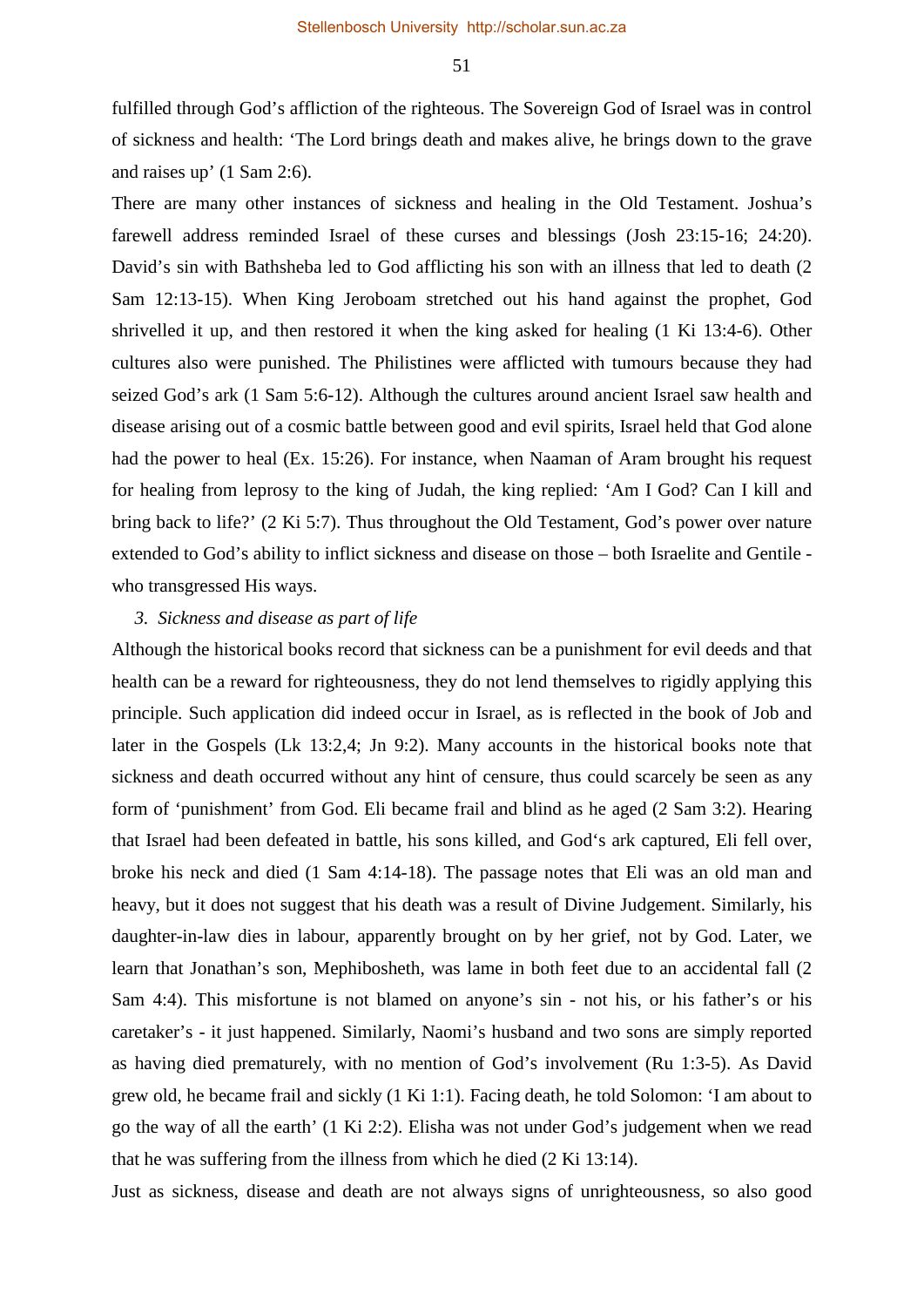health and long life are not always signs of righteousness. The lack of a simple connection between sin and sickness is more fully explored in the books of Job and Ecclesiastes, but its foundation is laid in the narratives of the historical books. The lack of a simple connection between sin and sickness in the Scriptures – both Old and New Testaments – lead (Arnold and Williamson 2005: 897) to conclude:

> God's grace, faithfulness and mercy led to His actions, not a simple rule of cause and effect. Sometimes as Jesus later stated explicitly, injury and death result from living in a fallen world and being in the wrong place at the wrong time (Lk. 13:1-5).

#### **3.2.3 The view of disease/illness in the New Testament**

(Thomas 2002: 297)suggests that the New Testament identifies three primary causes of illness and/or infirmity: God, the sin, and the devil and/or demons. For the purpose of this study, this work will only examine God and the sin,because HIV is seen as a disease that is caused by immoral lifestyle, and God is punishing that lifestyle through HIV.

#### • **God**

God is described as the direct or indirect source of infirmity by the majority of writers in the New Testament, with the exception of Mark and Matthew (Thomas 1998: 297).. The latter two writers present God as a pedagogical device, an instrument of punishment, a source of sanctification, a means of spreading the Gospel or an instrument of salvation.

Johannine literature appears comfortable assigning the origin of certain illnesses to God. Jesus attributed the condition of a man to God when he said: "Neither this man nor his parents sinned" (Jn. 9:3). Paul and James also assign illness to God: for them, some illnesses function as pedagogical chastisement of those believers who are guilty of specific sinful behaviour. Similarly, Divine intervention in the form of illness sometimes occurs in order that the Gospel might be proclaimed. For instance, , the purpose of the thorn in Paul's flesh was to aid him in his struggle against becoming arrogant on the basis of the extraordinary heavenly revelations that he received. Luke is also not reluctant to attribute an infirmity to God. In fact, the first infirmity attributed to any source in the Gospel is attributed to God. The message that Luke sends to his readers is that God has the ability and willingness to afflict. Unbelief in response to a (prophetic) word from God is the reason for the affliction that God sends upon Zechariah, an otherwise upright individual. That such a devout person could be punished in this way cautions the reader to be very careful to respond to a word from God in an appropriate manner. The book of Acts, like the other New Testament narratives, is not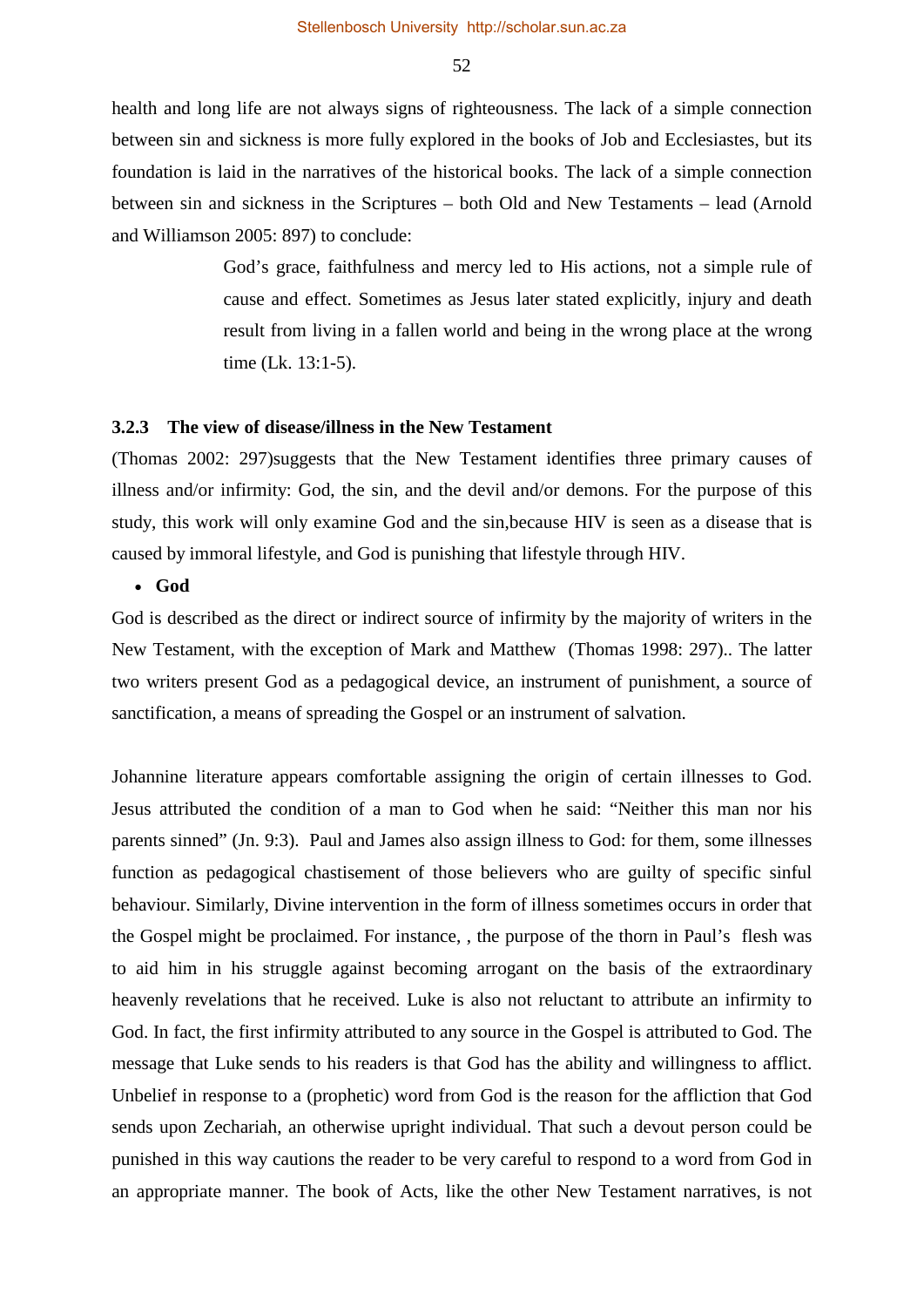Stellenbosch University http://scholar.sun.ac.za

53

reluctant to attribute the death or an infirmity to God. Saul and Elymas are blinded as a result of an encounter with God. The reasons for afflictions sent by God include an attempt to counterfeit the activity of the Holy Spirit (in Ananias and Sapphira, Acts 5) while Herod, Elymas and Saul opposed the Gospel (Acts 9)

(Thomas 2002: 298-) lists three ways in which God becomes the source of illness and death in the New Testament:

#### *1. Infirmity and death is used as a pedagogical device*

On more than one occasion, and by more than one writer, God is described as sending an illness or death in an attempt to teach those identified as part of the Christian community that sin must not be tolerated but dealt with appropriately. On these occasions, the affliction appears as God's way of calling the believer's attention to their sins. While these situations might indicate a causal relationship exists between sin and affliction, there is no suggestion that the affliction is inherent in the sin. Rather, it is either implied or stated explicitly that the affliction comes directly from God Himself as a result of the sin. The affliction's pedagogical purpose is to draw the attention of the individual or community to the sin in question and the need for repentance.

#### *2. Infirmity and death as punishment*

In cases where illness or death is the result of God's punishment, they are said to have resulted in relation to a variety of reasons. John 5:14 indicates that the infirmity of the man at the pool of Bethesda is the result of sin and the continuation of sin might result in a worse physical calamity. While Jesus' warning about "something worseUnsupported field" might serve a pedagogical function, there is no suggestion that the previous infirmity played such a role.

## *3. Affliction and the spread of the Gospel*

God is presented, not only as one who sends affliction as a teaching or punitive device, but also as one who can use affliction to further the spread of the Gospel. Two New Testament texts present God as using infirmity in precisely this manner. Both the blind man in John 9, as well as Paul, who suffers from a weakness in the flesh in Galatians 4, experience infirmity in order that God might accomplish his purpose through the revelation of his message. With the blind man, the reader is told that his condition exists in order that the works of God might be revealed.

## • **Sin**

Sin is depicted in several New Testament documents as an origin of illness. On each occasion (Ja 5,1; Cor 11; Jn 5), the clear assumption is expressed that the individual who suffers an infirmity owing to sin would know of the presence of sin and its nature. Despite the fact that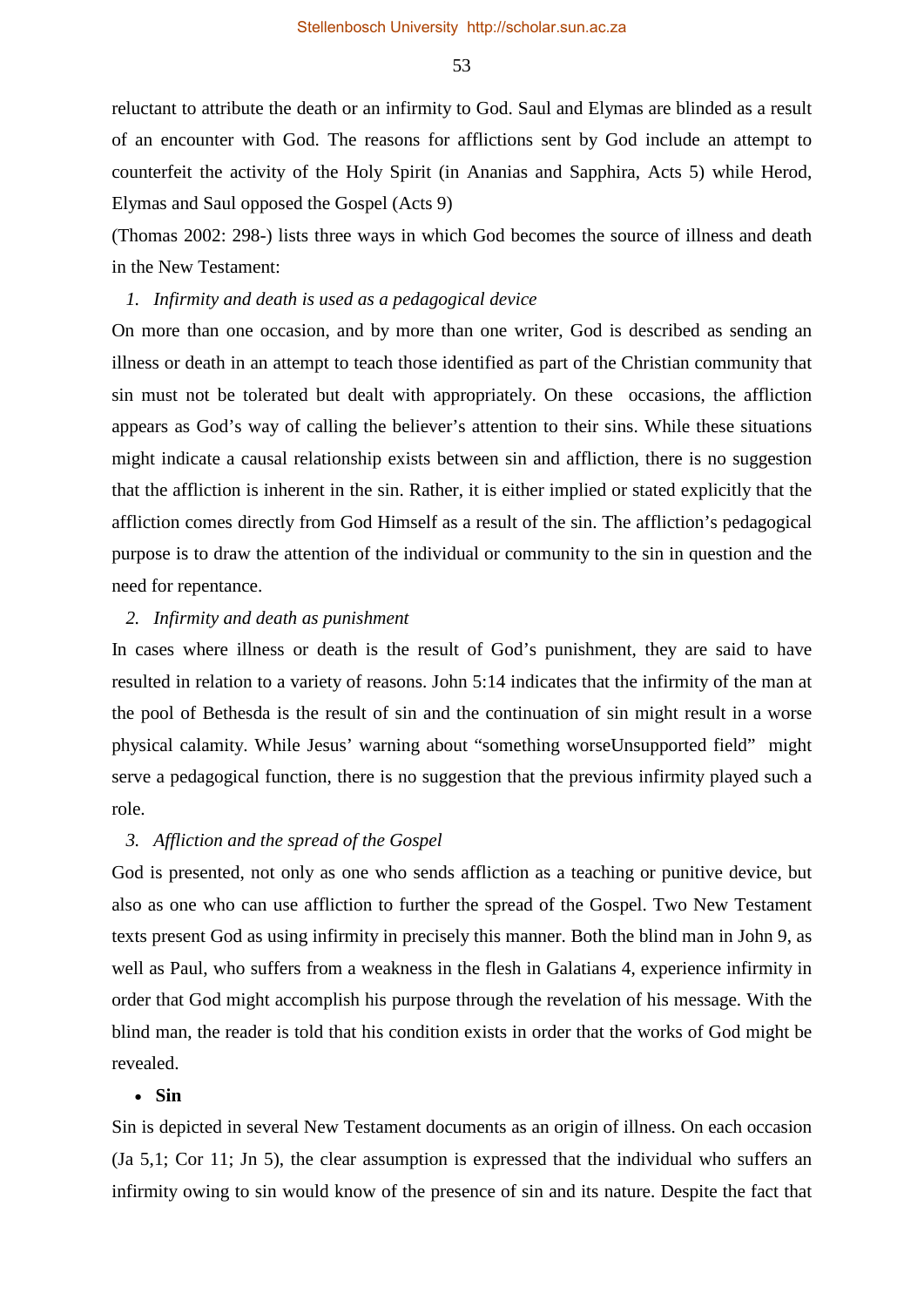someone else (a leader of some sort) indicates a knowledge of the presence of sin, none of the texts examined suggests that the sufferer would be unaware of the sin or be surprised by such an identification. The individual who bears the infirmity would appear to know full well the nature of the sin and, consequently, would play a crucial role in the discernment process. Thus, the admonitions of James to 'confess', of Paul to 'examine', and of Jesus to 'stop sinning', reveal that the believer's first step in discerning the origin of an illness is to examine self to discern whether sin may be the origin of a particular infirmity. For instance, Jesus attributed the condition of the blind man to sin and warned of an additional (worse) illness if the man continued to sin: 'He said to the man at the pool: See you are well again. Stop sinning or something worse may happen to you' (Jn 5:14). Similarly, James 5:14-16 makes very clear that some illnesses are a direct result of sin. In the cases where sickness and sin are linked, the confession of that sin is required. Paul sees the connection between sinful behaviour and sickness or death.

In the light of the evidence from Old and New Testaments regarding the link between illness, sin and punishment and given that many people regard HIV/AIDS as a result of promiscuity or having lived a 'sinful life', can we conclude that HIV/AIDS is a punishment from God? Or, as (Louw 2008:428) puts it: 'Is HIV God's chastisement for the promiscuous lifestyles so evident in modern society?'

## **3.3 IS HIV/AIDS A PUNISHMENT FROM GOD?**

The attempt to answer this question forces the entire debate back to the question of our concept of God. Who is God? (Louw 2008:428). Richards, answers the question: 'Who is God?' by pointing out that 'God is a judge, who is now judging people for their sexual immorality' (Richards 2000:340, ). According to Richards, who regards the HIV pandemic as a punishment from God , Christian doctors and ministers have yielded to social pressure by attempting to leave all moral considerations outside their consulting rooms. He believes that faithful application of Biblical principles to such an epidemic will have many God-honouring benefits, whereas being blind to the spiritual implications of the epidemic has prevented our society from removing the scourge from its midst. Richards regards both heterosexual and homosexual immorality as a mark of God's judgment. Richards uses Romans 1:24-26 as evidence that HIV is punishment from God., As men and women reject God's authority over their lives, God releases them from these beneficial controls ('giving up') so that they do 'what is against the nature' (v. 26), using their bodies in shameful ways (v. 27) for which they were not designed.

(MacFague 1997:117-118) disagrees. For her, God's primarily involvement is not in the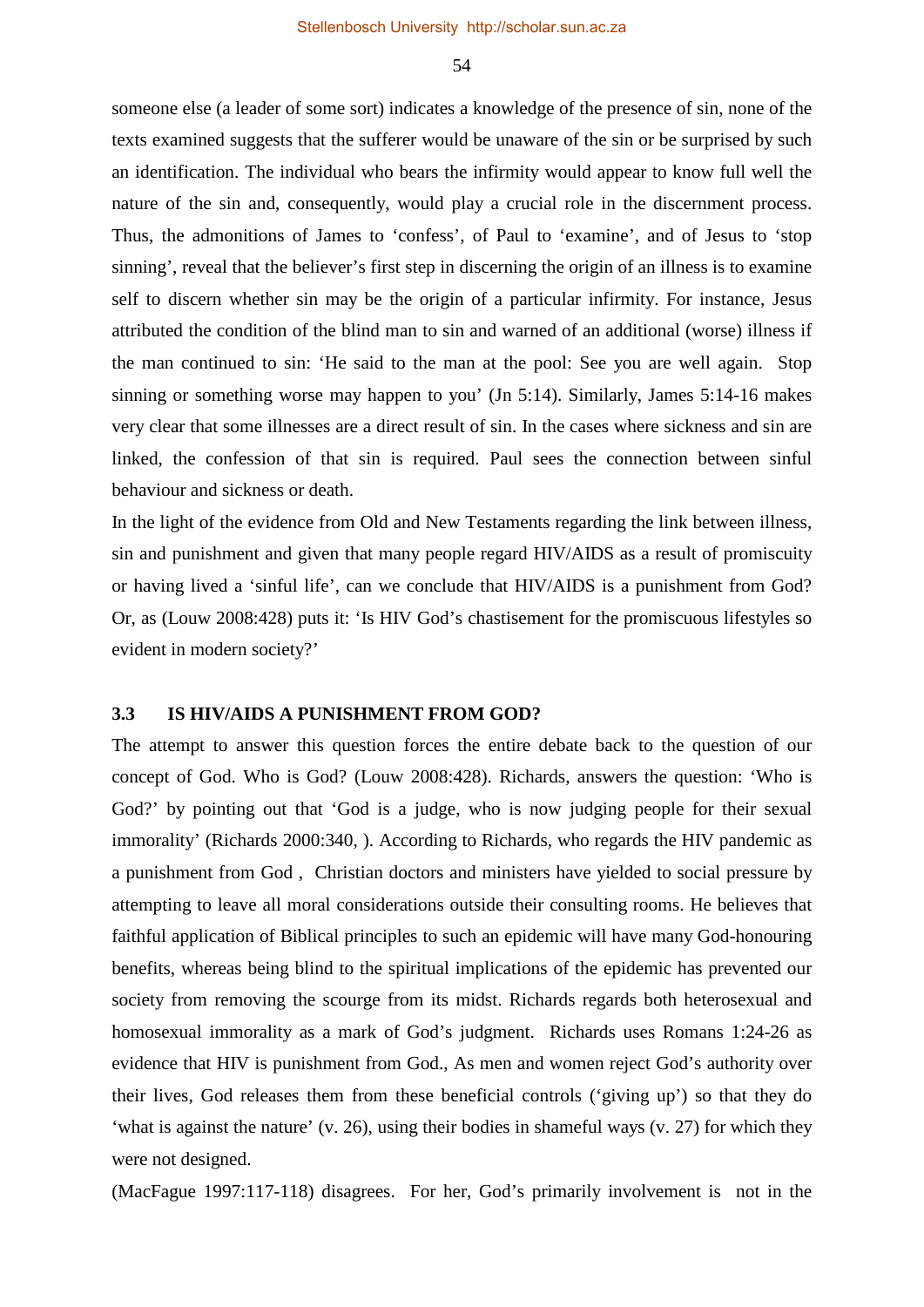negative business of judging wayward individuals but in the positive business of creating, with our help, a just ecological economy for the well-being of all Her (God's) creatures. God is the one who establishes justice, not the one who hands out sentences. She (God) is concerned with establishing justice now, not with condemning in the future.

(Chilton 1987:207) regards the appearance of HIV/AIDS 'a disease that is both selective in terms of abominable actions and has the demonstrated capacity to flow out into the population at large, it is a manifest signal that Someone (God) is knocking on the cosmic door.' Chilton suggests that when people reach a certain level of immorality, punishment ceases to be particular and becomes national. When the civil order has lost its ability to act for God, God then acts against that order:

> We are watching an eschatological development take place in our midst, as history progresses, blessing and cursing becomes more pronounced and less common….God is God, the All-Controller, He can turn a specific judgement into a general judgement on the whole social order, if He wishes, all it will take is a sneeze…. Wherever a society refuses to exact the required death penalty, there God exacts the death penalty on that society. Societies have fallen in great numbers for their defiance of God, and they shall continue to fall as long as their violation of God's order continues.

> > (Chilton 1987:43)

Both Richard's and Chilton's stance call for what (Louw 2008:428), calls a 'causal explanatory model. In this model, God is automatically the callous despot who treats people like hostages. God has a computer, where everything is programmed according to the law of providence and prediction. This kind of God is one who always has a stick in His hand, waiting for somebody to make a mistake, and whose only interest is to punish.

We need to make an important distinction between punishment for an action and the consequences of an action. Consequences are the natural outcomes of certain actions - the end result - to which several factors will have contributed. The outcomes may be good or bad for the person or persons involved, but everything will have happened within the way the world goes, and in the freedom that God gave it. But to speak of an event as 'punishment' from God attributes to God a requirement for retribution - as if divine morality were based on 'an eye for an eye and a tooth for tooth' principle, and thus ready to pursue retribution by disrupting or intervening in human or natural life.

The following case study (WCC study document, 2004: 27) tries to explain the way in which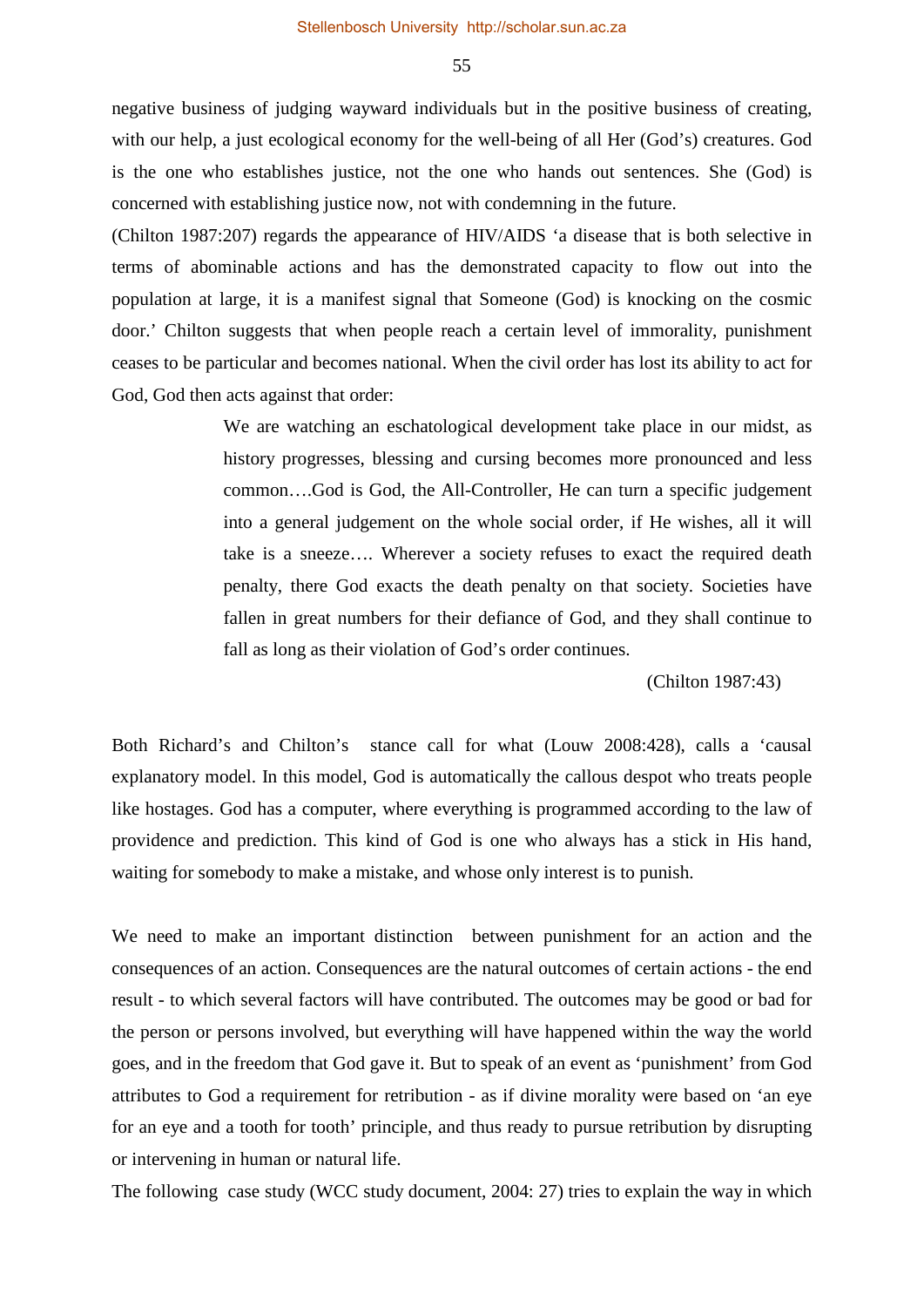actual events always involve a complex constellation of causes and consequences, rather than a single cause and effect, and thus underscores the problems and limitations involved in labelling consequences as 'punishment':

*A girl from the hill tribes of Northern Thailand leaves her family to find a job in the big city of Bangkok. Her parents urge her to do so, because - as subsistence farmers whose produce commands a very low price - they cannot survive without additional income. In Bangkok, the girl is put into a brothel where many girls are held in captivity by the wealthy owner. Most of the money from the clients goes to him, but the young girl does manage to send small amounts of money to her family at home. The brothel is regularly visited by rich men from Bangkok and by sex tourists from abroad who abuse the girls for their personal pleasure. The HIV infection rate among the girls is very high, as many of the clients are HIV-infected and pass the virus on to them - and they, in turn, pass it on to other clients.* 

Clearly, there are many factors at work here; it is not a simple process of cause and effect. Sinful structures in society are involved: economic conditions - which virtually force the parents to sell their daughters into slavery - and sinful behaviour on the part of many people, including the brothel owner, clients and tourists, who regard the girls as commodities or objects rather than as human beings. At each point in the story, relationships are broken and disrespected. This shows why it is socially, ethically and theologically impossible to link sin directly with punishment. If the girl were infected with HIV by a tourist looking for sex, that would be a consequence, albeit a bad one but, given the circumstances of her background, it cannot be regarded as 'punishment' for being a prostitute. On the other hand, if the tourist who was out looking for sex caught the infection from the girl, that would again be a consequence of the encounter. But what circumstances have led to his behaviour, or have discouraged him from living out his sexuality in a responsible way in a mutually faithful relationship? While this is not to say that some actions are better than others, or that, to some degree, people are always responsible for what they do, but it does suggest that once the background and all the circumstances of an individual are understood - as God does - then labelling certain consequences as 'punishment' for certain action is inappropriate (WCC study document 2004: 28).

It was a common inference in Jewish though that misfortunes are always the direct results of sin (Job 47), but Jesus challenges this notion. In John 9:3, Jesus' disciples tried to link the disability of a blind man with sin. Jesus replied: 'neither this man nor his parents sinned, but that the works of God should be revealed in him.' In stark contrast to condemnation of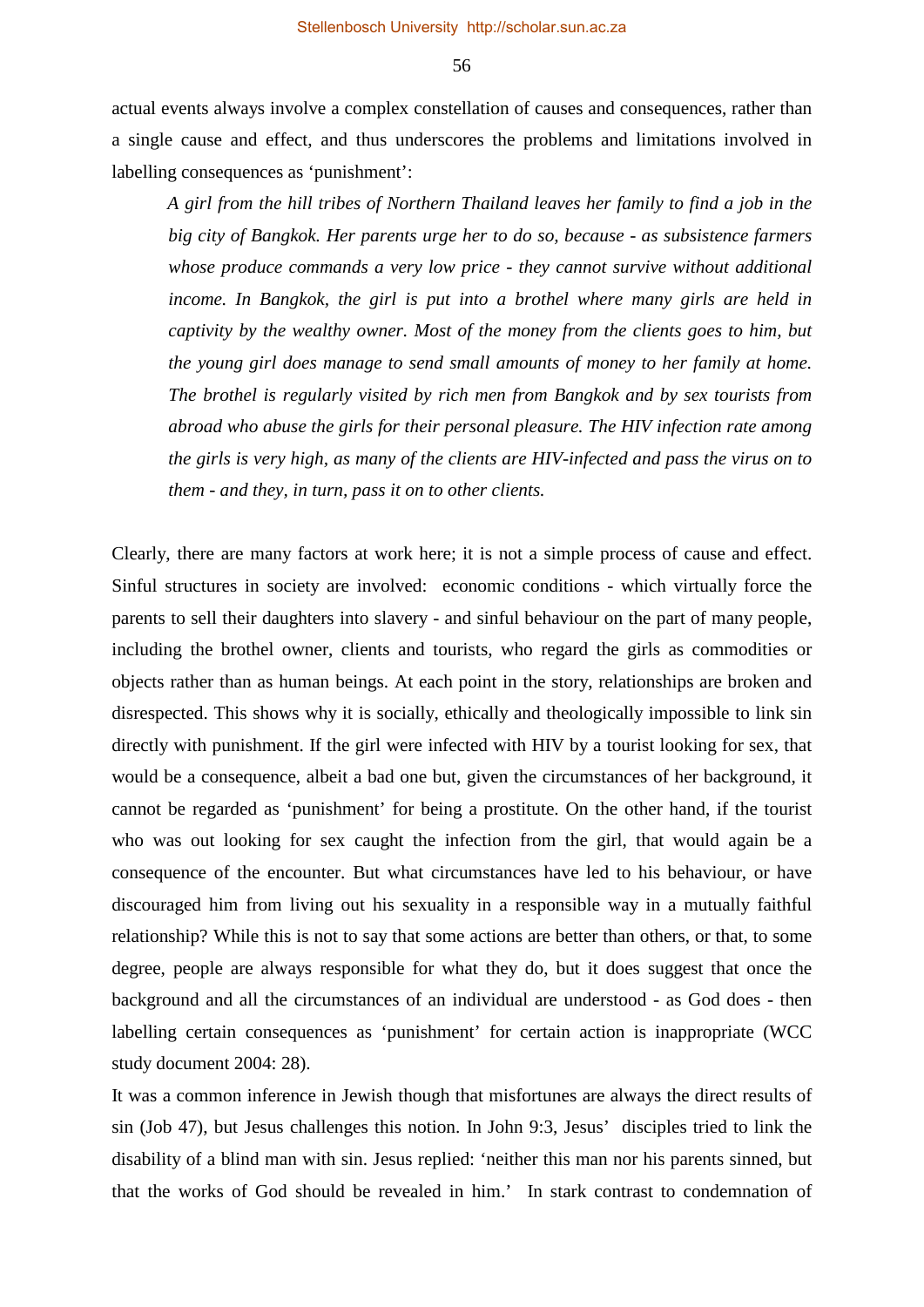sinners, Jesus was often seen with 'sinners': he came to save and proclaim the forgiveness of their sins. In John 8: 1-11, where a woman was 'caught in adultery', the scribes and Pharisees pointed to the law of Moses whereas Jesus points to introspection: let he who is without sin judge her. And when none did, Jesus answered: 'I do not condemn you either, go and sin no more.' (Chilton 1987:90) regards this as denying the 'sinners' the need to repent. His concern is that when the churches in San Francisco were telling the homosexuals, who were turning to the churches, not to worry, these churches were treating gay people as 'sinless', thus denying them the need for repentance. Chilton asserts that in doing so, the church has failed to speak the truth about HIV and AIDS that convicts the world of sin, and of righteousness and judgement. Instead, we have been silent about the demands of God's law over every area of life. But if we look more closely at John 8 we see that Jesus did not treat the woman as a sinner: He treated her with dignity, and, without condemning her, gently said: 'Go and sin no more.'

We nevertheless still cannot rule out the fact that God is a Judge (Louw, 2008: 431). Human beings should somehow be held responsible for their actions as there are inevitably consequences in every action. In some cases, HIV is indeed related to irresponsible and sinful behaviour. The notions of guilt and sin thus cannot be left out of the HIV discourse. For instance, when promiscuity and rape are the issue, the notion of punishment does surface and becomes vital for a theological and ethical discussion. God is indeed a Judge and, when one talks about God as judge, this brings with it the fear of being punished. (Louw, 2004: 344). But one should not 'fear' God in the sense of trepidation; rather the 'fear of God' means that at all times one should take Him into account and have awe and respect for Him. The knowledge that human behaviour is determined by God's norms and is assessed in the light of scriptural values, means that people are moral beings. Fear of God leads to responsible behaviour and an ability to discern right and wrong. God as judge means that people have received the stewardship for which they are accountable. God as judge also guarantees God's justice.

(Louw 2008:415) suggests that a market-driven culture and a theological approach that is based on cheap triumphalism is inadequate to address or cope with the HIV/AIDS pandemic. He urges us to rethink our theological paradigms. (Louw 2008: 428) suggests that, as a theological problem, HIV offers the church two possibilities:

#### 1. *The causal explanatory model*

God is a despot who treats people like hostages. God's computer has programmed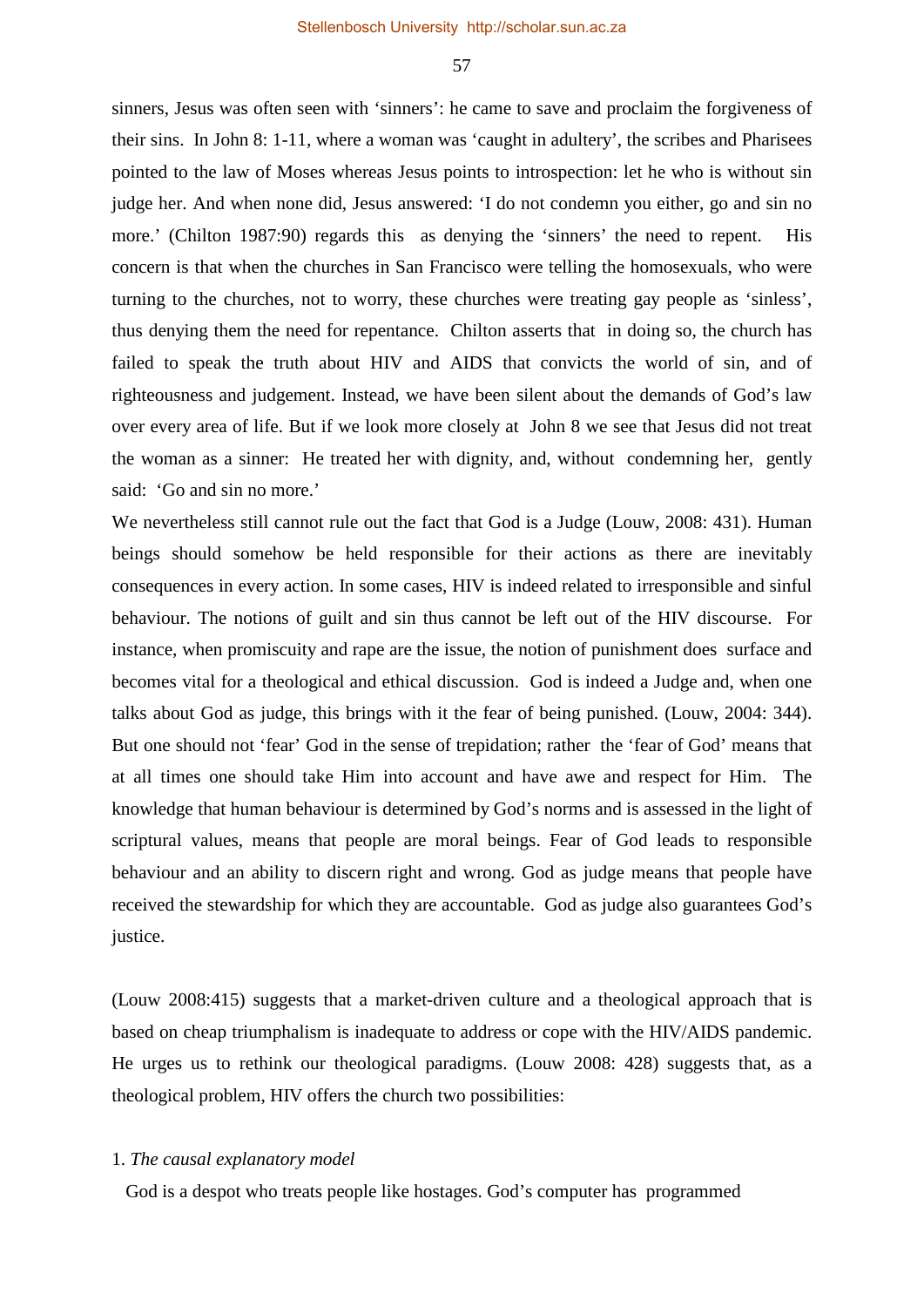everything according to the law of providence and prediction (Louw 2008:429)

#### 2. *The hermeneutical, interpretive model*

What is at stake here is the essence and quality of an encounter with God in terms of the human quest for meaning in suffering. The problem does not revolve primarily around sin, but around life and its meaning. It poses questions about God's relatedness and engagement with human suffering. In this case, the fundamental theological questions to be posed are: 'How and where is God in this drama of the HIV pandemic?'; 'Is punishment the last theological word in the debate or should we move to categories of empowerment and life rather than discreditation?'; and 'Does a sin and judgemental approach reflect the fundamental understanding of God in Scripture?'

These questions raise the notion of an adequate theological anthropology. Louw (2008: 429) suggests exploring the following possibilities:

*The creational paradigm: the relational Creator and the notion of acceptance*

The WCC Study Document (in Louw, 2008: 429) argues that, within the theology of creation, human beings have the capacity for relationships and freedom. Within this relational model, God is not only open to the joy and flourishing of creation, but its viciousness and disasters also make God vulnerable to pain. The emphasis now switches from interpretations of God's punishment to God's creative involvement and embracing providence. If we accept the paradigm that creation and the world are the body of God, this should help the church to respond to the HIV/AIDS pandemic with acceptance rather than with stigmatisation. Acceptance moves from simple avoidance of being judgemental to embracing who we are individually. But such a paradigm is inadequate because it still leaves us with the notion that God somehow is the instigator of the problem. The creation paradigm still confronts us with question such as: 'If God is indeed the Creator, is He not, in the final analysis, still responsible for creating the virus?' and 'How do we know that the virus is not indeed the will of God?'

#### *The theopaschitic paradigm: the compassionate and suffering God*

(Louw 2008: 430) suggests that the creational approach needs to be combined with an emphasis on incarnational theology with its emphasis on God's presence. Presence embodies grace, and hence pastoral approach towards the HIV/AIDS pandemic should therefore be rooted in an incarnational theology, more particularly, the theology of the cross (*theologia crucis*). In Christ, God identifies Himself with our human suffering and becomes our Cosufferer. A theopaschitic paradigm moves the theological discussion in the direction of passion and compassion. All suffering - the HIV pandemic included is viewed as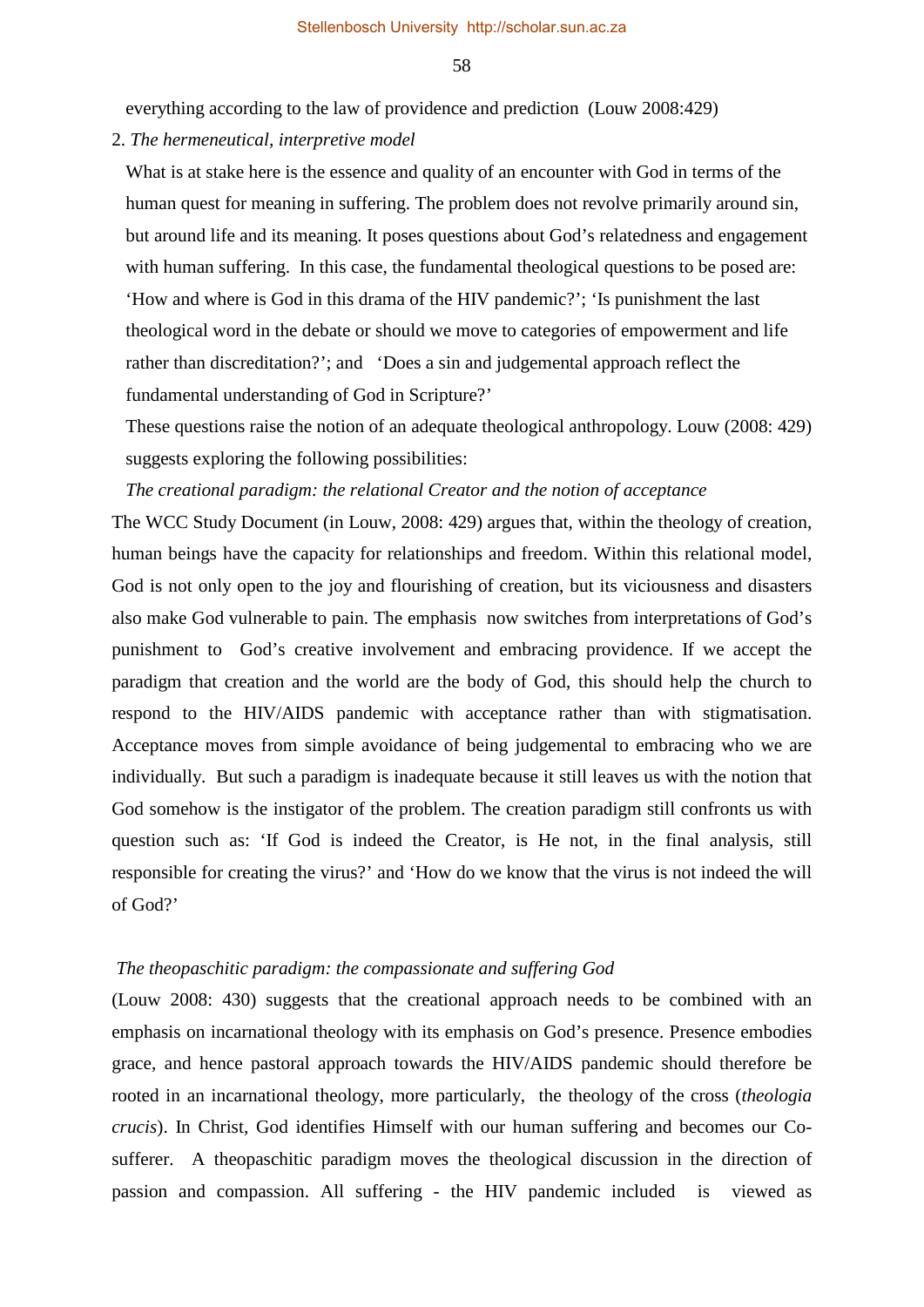fundamentally against God's will. The God-image that guides suffering people is a revealing Presence – a Companion – and thus the church should reflect this God-image as God-with-us (Louw, 2008:430).

## **3.4 CONCLUSION**

This chapter has given an overview of the scriptures – in both Old and New Testaments – that are frequently used to judge PLWHA. Particular attention was paid to the doctrine of judgement and how the metaphor of God as Judge is viewed both in the Old and New Testaments. The suggestion that the HIV/AID pandemic can be viewed as punishment from God, led us to examine the views of sickness and disease from the Old and New Testaments. In the Old Testament, God's covenant relationship with Israel meant that God's judgement was based on guiding the covenantal relationship. The New Testament – where God's covenant expresses God's incarnational Presence especially (God-in-Christ) seems to suggest the need for a hermeneutical, interpretive model instead of a causal one. Here the question is more about the essence and quality of an encounter with God in terms of the human quest for meaning in suffering.(Louw 2008:429). The next chapter will reflect on the lived experience of the women interviewed in this research and will grapple with the question: ' Do they see God as a judge, or a Partner – a Companion - for life?'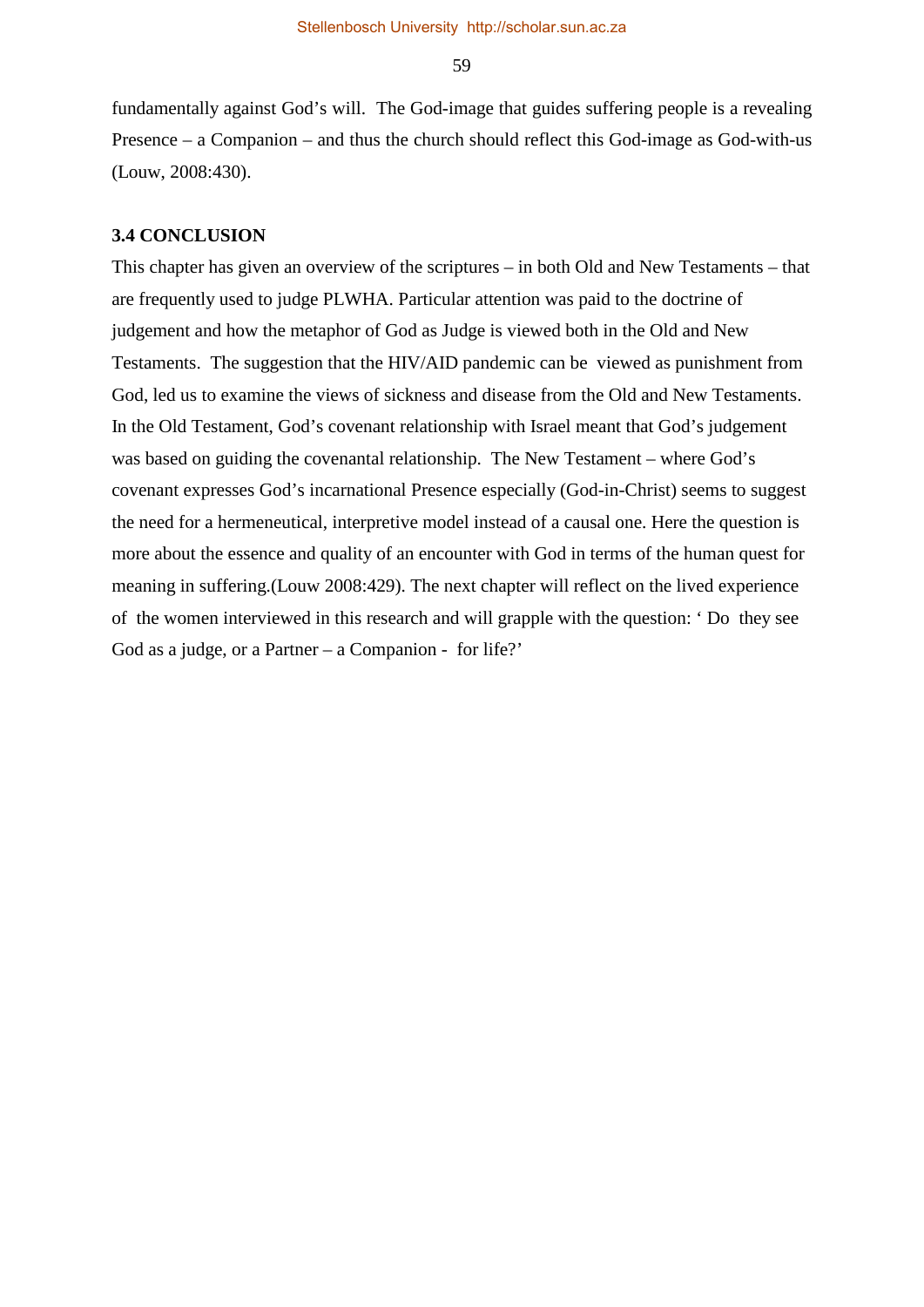## **CHAPTER 4**

# **THE COMMUNITY OF LWANDLE: A CASE STUDY**

## **4.1 INTRODUCTION**

HIV/AIDS poses an enormous challenge to many South African structures: to the government, to churches, to business and industry, to non-governmental and community organisations (Nieuwmeyer, 2002:2). It is even more challenging to PLWHA, who carry a secret every day of their lives for fear of being judged. This chapter reflects the perceptions of women living with HIV/AIDS in the Lwandle community and records their narratives. We will explore questions such as: 'Are the women trying to seek in the support group the acceptance which they cannot find in the Lwandle township's church community?' and 'Is the Lwandle community really judging PLWHA – or do the judgments emanate from their own sense of guilt and shame?' In addition to the evidence gathered from work done in Lwandle, the research will draw from the participatory research that the researcher did at Living Hope community centre as well as similar research done in other townships in South Africa. This chapter shows that women living with HIV/AIDS can indeed live positively in spite of rejection and stigma. A forum was created for the women to speak for themselves. But before we explore their stories, we need to describe the context in which they live – Lwandle – so as to obtain a better understanding of the circumstances and challenges facing them.

## **4.2 BACKGROUND INFORMATION ON LWANDLE**

The informal settlement of Lwandle is 40 kilometres from Cape Town, near the towns of Somerset West, Strand and Gordon's Bay. Unlike Langa, Gugulethu and Nyanga – the three large townships bordering Cape Town - Lwandle was not established as a township originally, but was designed solely to provide hostel accommodation for black male migrant workers in the Helderberg basin. As the majority of people living in the hostels were originally from the Eastern Cape, a significant proportion of the Lwandle population originates from the Transkei and Ciskei, and oscillates between rural bases there. The dominant language spoken there is Xhosa (Ramphele, 1993:31).

Living conditions in migrant hostels were appalling:

Our beds were made of concrete. We were sleeping side by side. There was no way you could bring your family here. We used a foam mattress on top of the concrete bed to cover the cement. Sixteen to eighteen men sleeping in one room.

(Zithobile Quwe, Lwandle Migrant Museum Archives)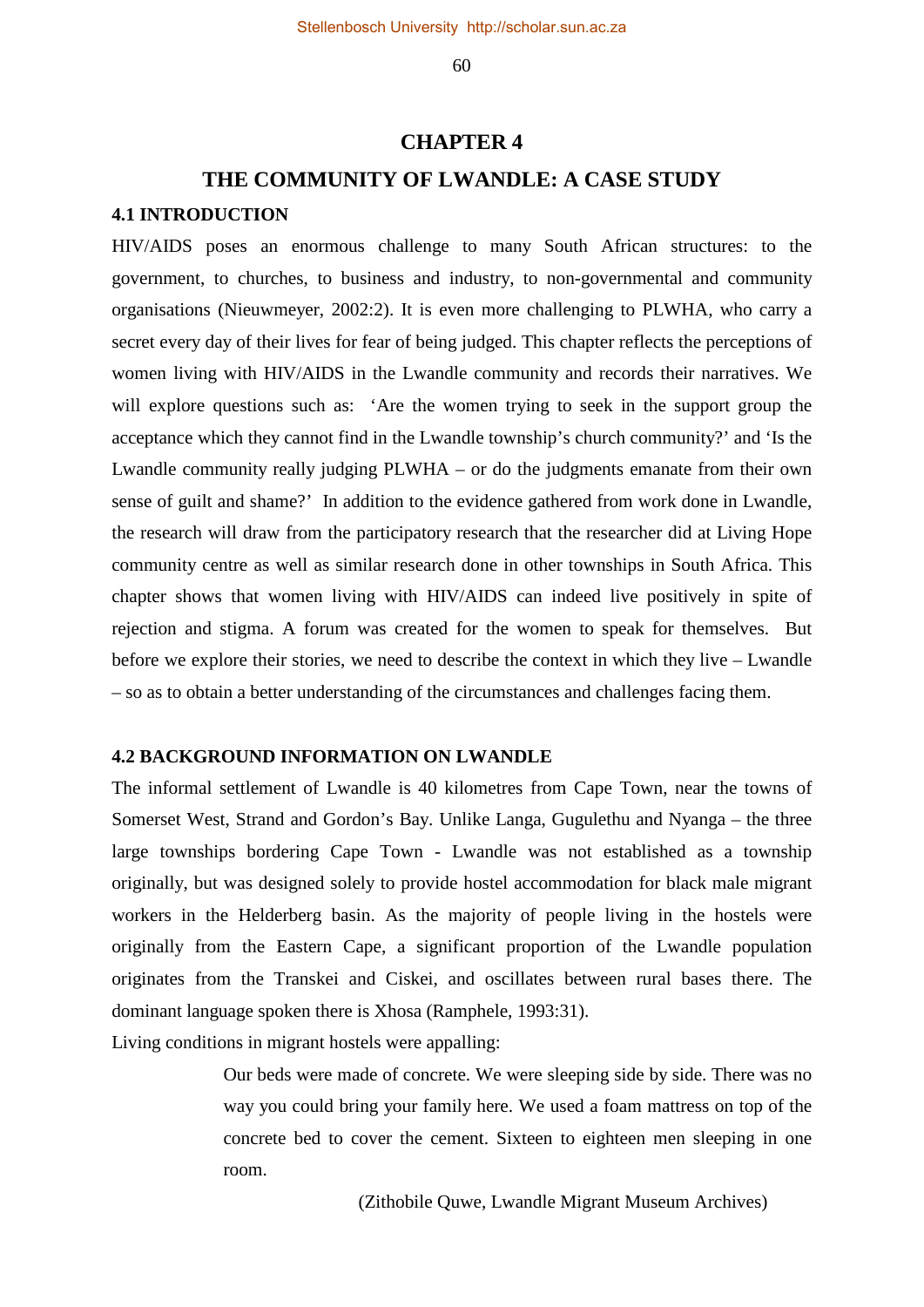Although Lwandle was established and regulated as a place for men only, women (and children) lived there unofficially from the 1960s. Conditions were cramped, and the threat of police raids and deportation back to the homelands of Transkei and Ciskei was daily reality:

> We had to cook, wash, pray and do everything in such a small, crowded space. Some people slept under beds, or in passages. There was no privacy.

> > (Nontobeko Galada, Lwandle Museum Archives)

The migrant labour system placed the traditional Xhosa family unit under severe strain. The regulations governing migrant hostels clearly stated that residence in the hostels was open only to male Bantus over the age of 18 years (SA Institute of Race Relations, 1977:52). Many men soon found themselves living dual lives - they supported a wife and family in the homelands and a mistress in Lwandle. Wives were not allowed to visit their spouses officially, but gradually women began to risk joining their men and children were born in these hostels. One of the women who were interviewed by the Lwandle Migrant Museum said that she had to come to her husband as she could not have children because of her separation from her husband. Life was not easy for women in the hostels. When the wives eventually joined their husbands in the hostels, they were frequently met by a cold, indifferent and sometimes openly hostile reception by the mistress – sometimes even their husbands viewed them as intruders.

Thuli's story typifies that of many other women:

Thuli's marriage collapsed under the burden of separation. She had been married young and had supportive in-laws. Her husband stopped communicating with her after the first few happy years of marriage. In 1972 she was encouraged by her in-laws to come to Cape Town to find him and renew the relationship. She discovered that he was living with another woman in Nyanga hostel and he gave her a cold welcome. She would be left alone, while her husband went out with his girlfriend.

(Ramphele, 1993:73)

The majority of Lwandle residents are employed in the Helderberg basin, largely within the building industry, although as many as 60% are still unemployed (Lwandle website).

As Lwandle was originally designed solely for migrant labourers, no provision was made for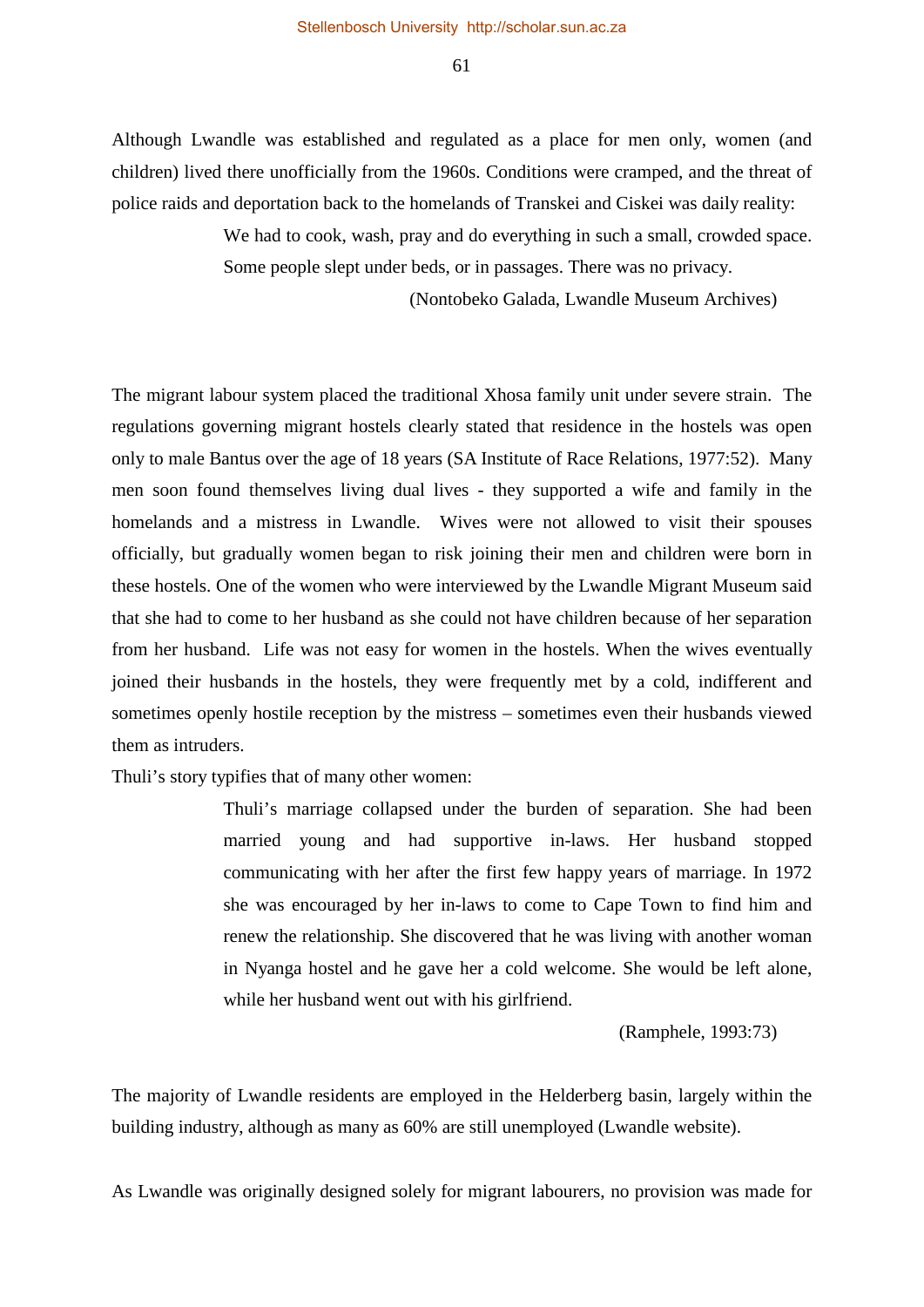schools. Khanyolwethu High School was only built in 2005. The Betheli Pre-school was formerly a kitchen for migrant workers (Lwandle website). In 1993, the 'hostel to home' project was initiated: plans were drawn up to upgrade the hostels and develop family accommodation. Most of the women interviewed for this research live in Wag-'n-Bietjie, an area in Lwandle where hostels have been turned into homes as part of the 'hostel to home' project. This area has no electricity, no water and no toilets. Areas such as these are called '*ezimbacwini*,' literally meaning 'places of refuge'. The women interviewed for this work come from this background and are descendants of the hostel dwellers - the women who had to remain in the Eastern Cape while their husbands were working here. Some of them were conceived and born in the hostels. Most of the women interviewed for this work are illiterate and have never worked before.

## **4.3 THE EMPIRICAL COMPONENT**

#### **4.3.1 The study**

This study consisted of two groups,namely: The pilot and focus groups. The pilot group is the group that was selected to test the questions. The aim was to check if the questions will give the researcher what she is looking for. This group is made by mothers that are fetching the milk formula from the clinic. These women are living with HI virus. Their support group focuses on teaching them about how to live healthily as HIV positive mothers. Their support group is run by the clinic staff, and it takes place inside the clinic.

The interviews for the pilot study took place two weeks before the focus group. The women interviewed for pilot study were not part of the focus group.

The focus group was the group of women belong to the support group of people that are taking Anti-retroval treatment (ARV's). In this group the questions were discussed individually and privately.

#### The pilot group

The study consisted of two groups – a pilot study and a focus group.

The pilot study comprised about 15 women - aged between 20 to 38 years old - who had come to the clinic either to fetch their treatment and/or to fetch milk formula for their babies. They were either pregnant or new mothers. The researcher was invited into a room where all the women living with HIV/AIDS gather for their support group meetings. These 'support groups' give education about sexual transmitted diseases, breast feeding and the importance of continuing to use condoms. The room where the support group meet was over-crowded. It was also very noisy: it was also used for other purposes, such as storing patients' files. There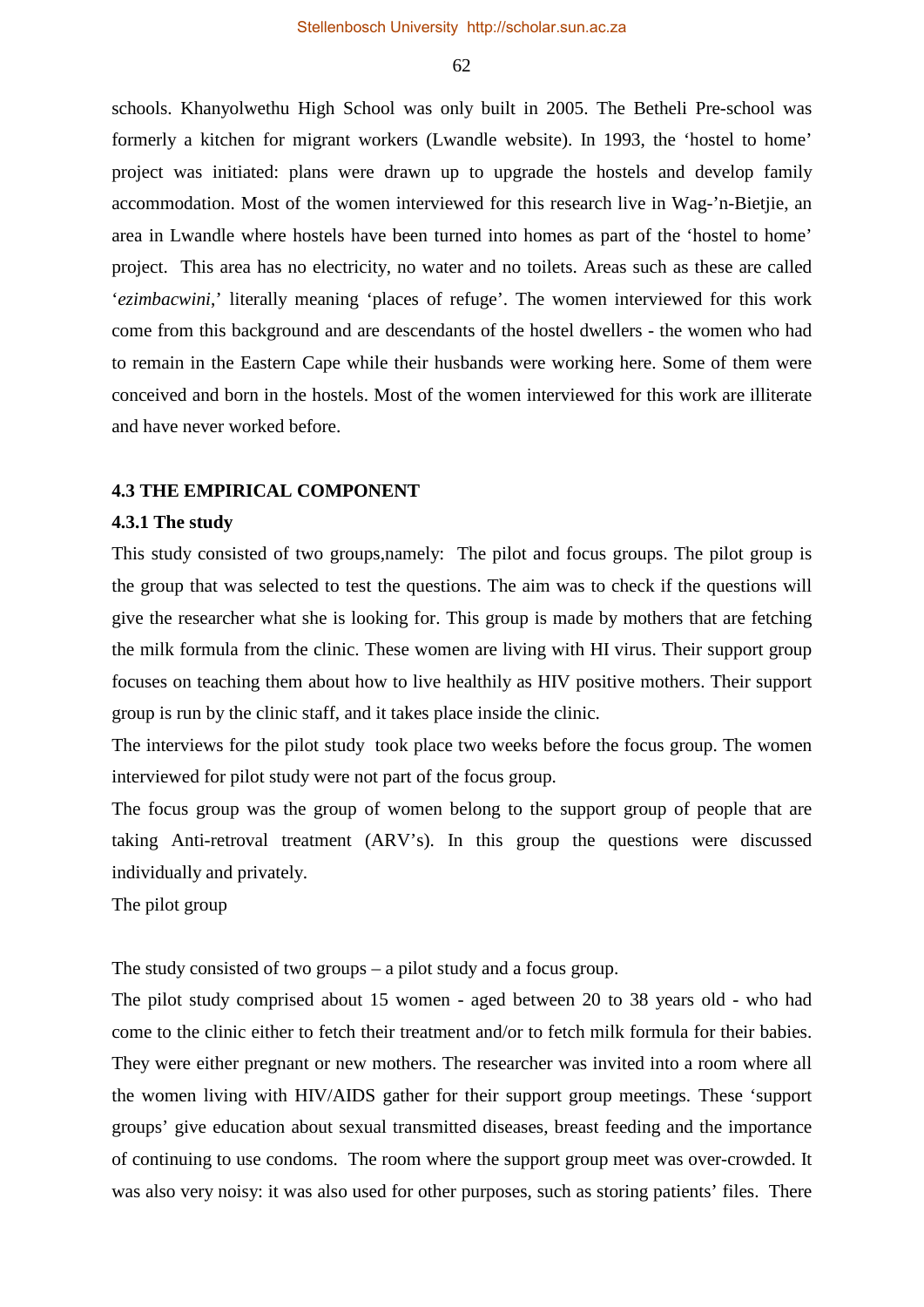was a lot of bustling in and out from the staff members; the women themselves moved in and out as periodically they would be called to be seen by the sister. The particular day on which the interviews took place was considered as the most suitable. Some of the women were accompanied by their children who ranged from one month old to three years old. Our conversations were punctuated frequently by the children crying for a feed or asking to go to the toilet. The researcher had already obtained the women's verbal consent to be interviewed at the introductory meeting. The interview took a longer time than expected because the tape had to be stopped every time someone came into or left the room or one of the children cried. There was also no privacy at all. This did not seem to concern the women – as long as the interruptions were by the clinic staff. But, even though the researcher knew that there would be little privacy afforded to her in the clinic, it nevertheless made the interviewing process very difficult indeed.

The researcher asked the questions in Xhosa, one question at a time. The goal of testing the questions with this pilot study was not achieved. Because of the constant interruption – the clinic staff were continually taking the women from the group to attend to their medical needs – it made it very difficult for the researcher to test the validity of each question. Some women missed some questions; others missed parts of questions; and very few had an opportunity to answer all the questions without interruption. The interrupted and fragmented nature of the interview process made it difficult for the researcher to judge which questions needed to be adjusted, or which questions did not give her the answers she was looking for. The pilot study did reveal one aspect very clearly indeed: the researcher would definitely need a separate room in which to interview the focus group.

#### **The focus group**

The focus group was selected from a group of women who belonged to an organisation called Yabonga, which means 'Thankful.' This organisation helped PLWHA who were on treatment and encouraged them to take their treatment regularly. It operates in a two roomed bungalow at the back of the Ikhwezi clinic. Although this room was much better than the clinic – it was more spacious with a private room where the researcher could do the one-on-one interviews there were some educational classes taking place in the adjacent room, so the room she was given was not completely quiet. As with the pilot study, the researcher obtained verbal consent for these interviews at the introductory meeting.

Only five women were selected from the support group for the focus group. These women ranged in age from the late teens to thirty-five-years-old. Two of the five ladies were employees of the Yabonga organisation – they are also living with HIV/AIDS. The other three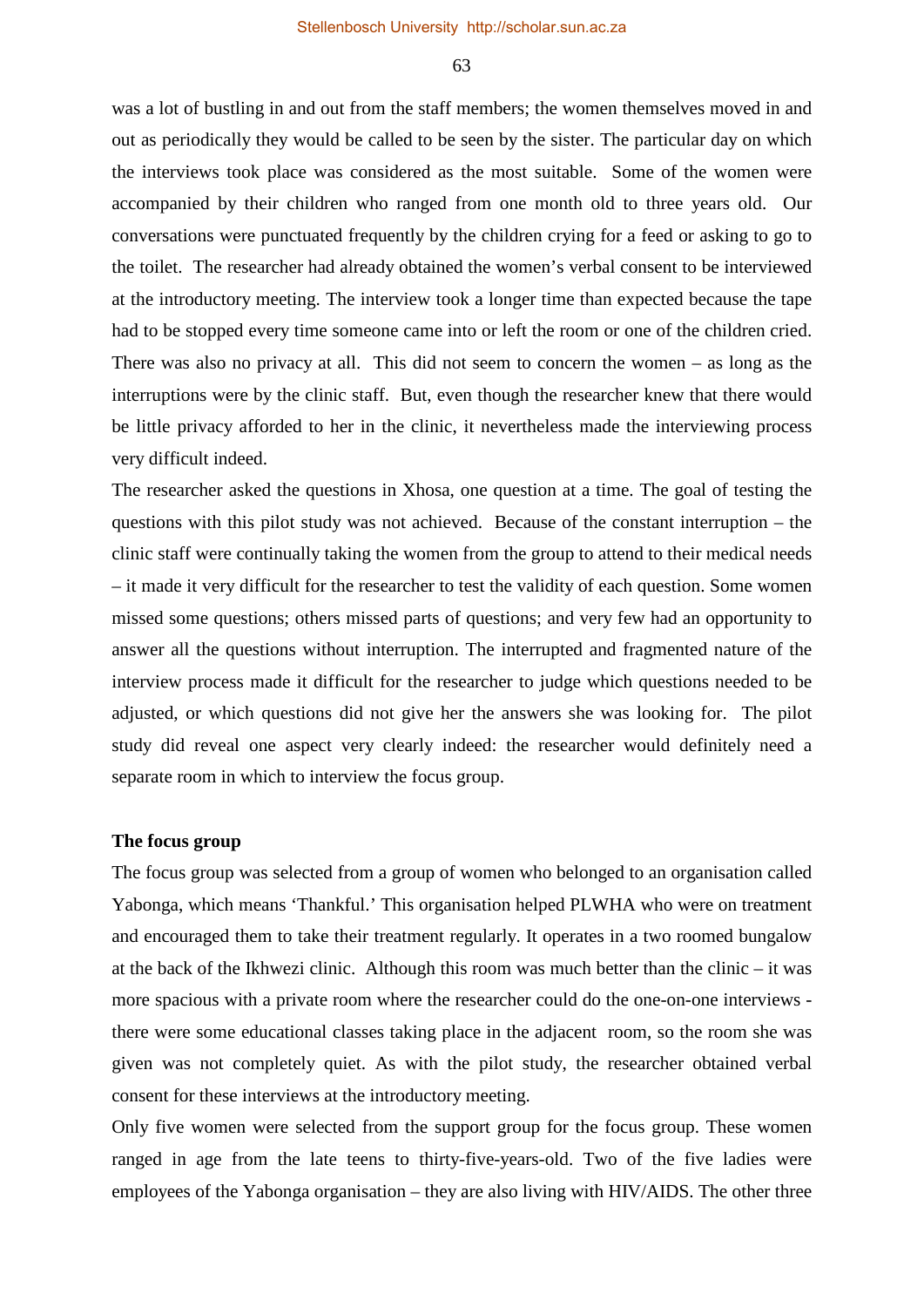women are the members of this particular support group. The focus of this particular support group is on encouraging people to take the Anti-retroviral (ARV) treatment.

The researcher used the same questions which she had used with the pilot group; there was also only one questionnaire that was prepared for both groups. This interview took place two weeks after the pilot study

#### **4.4. THE OUTCOMES OF THE STUDY**

The outcomes of this study will be discussed under the following headings:

#### • *Disclosure and judgemental attitudes*

It is of interest to note that all of the participants – young, old and in both the pilot study and the focus group - had experienced problems with disclosure. None of them had found it easy to disclose and those who had chosen to disclose tended to disclose to either their sisters and/or their mothers. A survey of households affected by HIV/AIDS in South Africa found that 68% of caregivers in the households surveyed are women or girls (Scurry, 2004:26). When asked why they chose to disclose to other women, most of the women interviewed in the focus group believed that women are the caregivers because they are more compassionate than men.

(Nolen 2007:26) narrates the story of Simphiwe, a Zimbabwean woman, who also nursed her sister who eventually died of AIDS-related illnesses. Her dying sister did not know what she was suffering from: the doctor had only told Simphiwe, and she could not bear to tell her sick sister. Simphiwe bore this burden for her sister. Simphiwe's mother was also HIV-positive. These two women had to share this heavy and painful burden alone. Perhaps they were faced with questions such as: 'Who will nurse or care for whom first?' and 'Who – mother or sister - will die first?' When Nolen asked what sort of support they had received from the church community, none of the women she interviewed had sought refuge in the church as they feared being judged:

I am going to die. What about the church people? What will they say? What about my parents and my neighbours?

(Nolen, 2007:60)

As much as they longed to be comforted by the family of God, they could not risk being judged. (Scurry 2004:78) suggests that there is something unique to the church as church *per se*, that makes it especially difficult to disclose there. One of the women in the focus group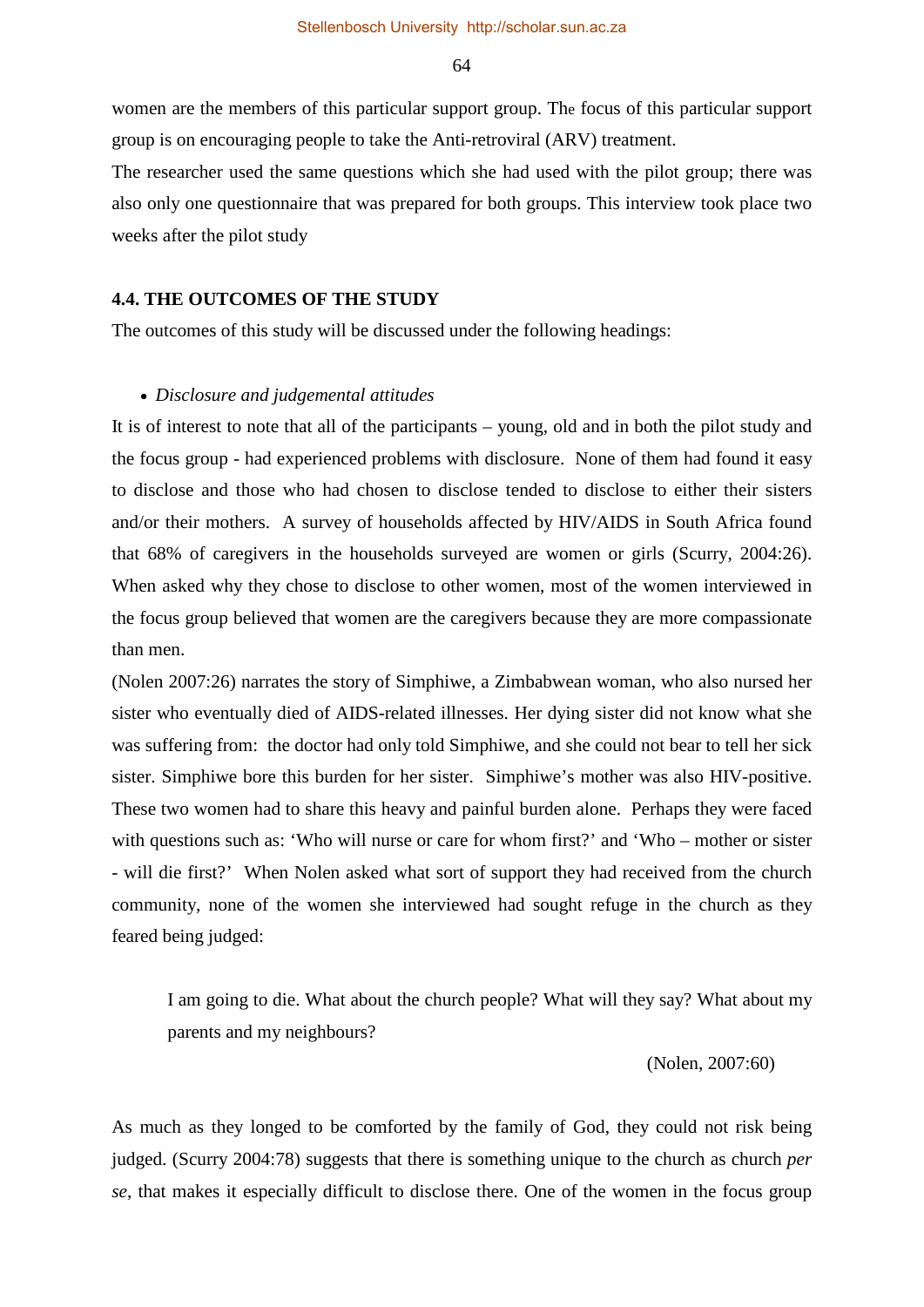told the researcher after the interview that the church had removed her from the duties she was performing because 'they saw condoms in my house when my cell group visited me and assumed that I was promiscuous.' They said that she was defiling the church. She narrated this story to the researcher with great pain – even more pain than when she had first been diagnosed. According to her church, PLWHA should not date, let alone marry. They were being deprived of God's blessings. Although she has not found the church as a place of refuge, other Christians living with HIV/AIDS have found in her a confidant: 'There are a lot of people from my church who come and disclose to me; some of them I see here in the clinic.'

• Most of the women interviewed spoke of having to carry the burden of their disease alone: most of their relatives could not be trusted with this secret. When they answered question three, the majority of these women wondered what would be the reaction of their spouses, families, community and, unfortunately, the church. *Spouses' responses* 

Patriarchy in a society rests authority in the hands of men. In Xhosa culture, men are the decision-makers in the household and women are subordinate (Miles, 1997:487). Living under the authority of men makes it hard for women to protect themselves sexually from the HI-virus since they do not have the power to negotiate condom use or abstinence (Nieuwmeyer, 2002:41). This lack of power in sexual relations also means that women have little hope of influencing their partners to use condoms. Men decide if they need to take seriously the HIV-positive danger, or just ignore it, as they decide when, how often, with whom and in what position they will have sex (Nieuwmeyer, 2002:41). This power imbalance makes it impossible for women to negotiate for safe sex.

The participants in this research shared similar experiences with regard to their spouses.

Those who had chosen to disclose to their spouses/partners were mostly met with blame or denial. Others chose not to disclose to their spouses, because they would either blame them or tell the whole community when they are drunk:

> Even when women were taken into account, it was typically via discourses of blame. They have characteristically been viewed as responsible for transmitting the virus, whether as prostitutes infecting their clients or mothers infecting their children or something along the lines of... women being treated variously as vaginas or uteruses, as whores or mothers, and as vectors or vessels.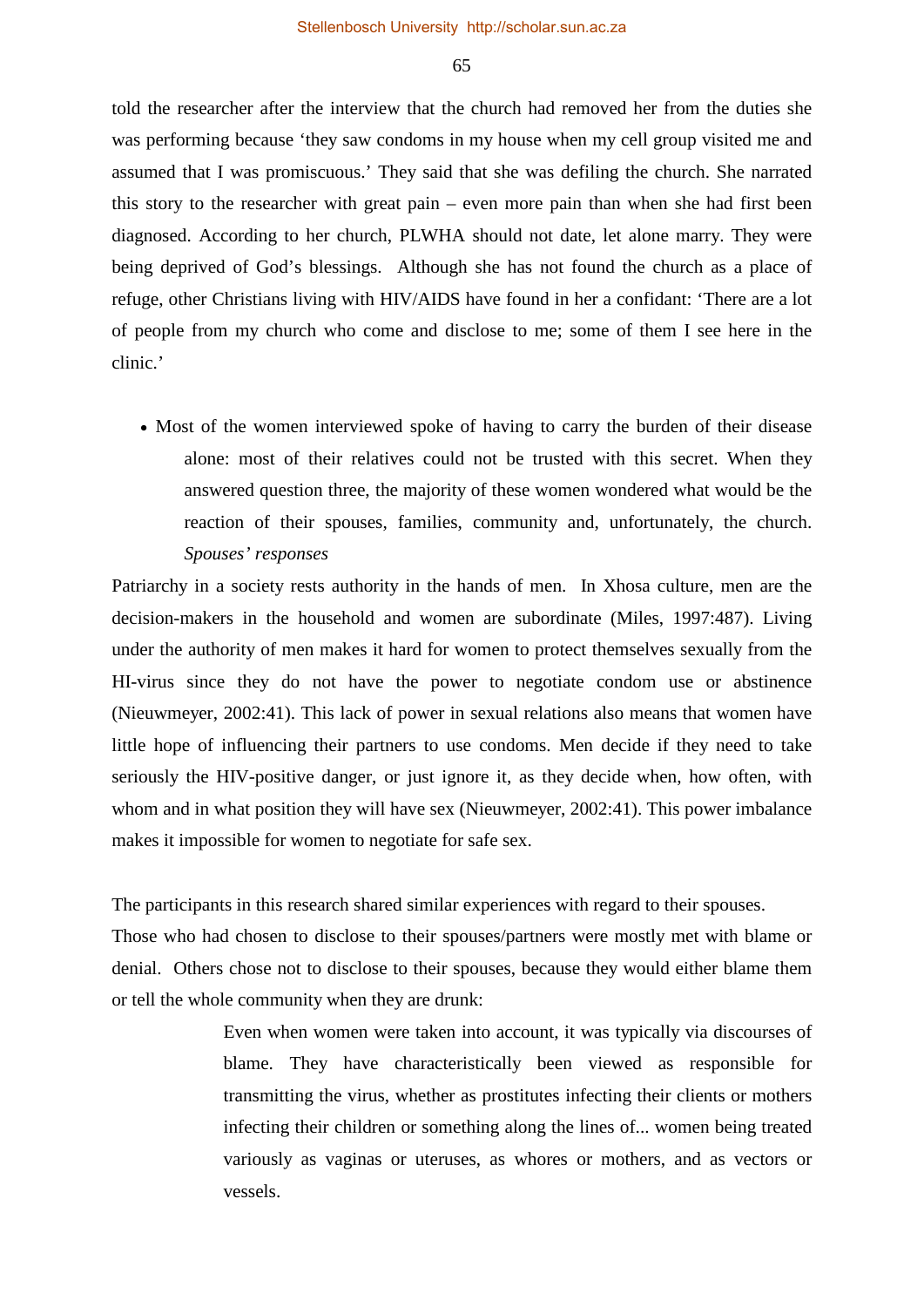(Baylies, 2000:4)

Most responses of the participants' partners were either denial or blame. Women tend to experience stigma more than men. For example, when Prisca finally got the news that both she and their daughter were HIV-positive, she was devastated. When she eventually told her husband:

> He laughed. Up until now, I can hear him laugh. He said, "There is nothing like AIDS, there is nothing of that sort, AIDS is a white man's disease.'"

> > (Nolen, 2007:59)

The women interviewed for this research shared similar experiences. When one woman told her husband she was HIV he accused her of lying. When she received news that their child was HIV negative, he became even more adamant in his denial. He did not even try to understand how the child could be HIV-negative. Her spouse's adamant denial eventually persuaded her to enter into denial too. Denial as a response to disclosure by PLWHA serves to perpetuate the spread of HIV/AIDS. A climate of denial and ignorance encourages risky sexual practices: If that man was sleeping around, he would not stop. The level of denial/ignorance amongst the spouses of the focus group was shocking. Not a single husband/partner of the women interviewed for this work had volunteered to check his status after they heard of their partner's diagnoses. This is puzzling. Is it because they already know that they are HIV-positive, but do not wish to tell their partners? Or is it because they think that this virus will disappear if they do not confront it? Would they care if they became infected? One of the women from the pilot group said that her husband was not tested until he became ill. And, even when he knew his status, he did not tell her. When one of the clinic nurses told her his status in his presence he never said a word. Such denial is costly: they had infected their daughter who is now eight years old. Another woman told of how she had asked her partner to be tested, but he refused. When she asked him: "What if we are HIV-positive?" her partner answered, "*Ayisosifo sezinja*," which means, 'This is not a dog's disease, we will live with it.' One woman's partner left her and their child when he learnt about his boy's positive status. How does this culture of denial leave women in the community? If the men – who hold so much power – respond to disclosure in this way, where will these disempowered women end up?

• *The role of faith*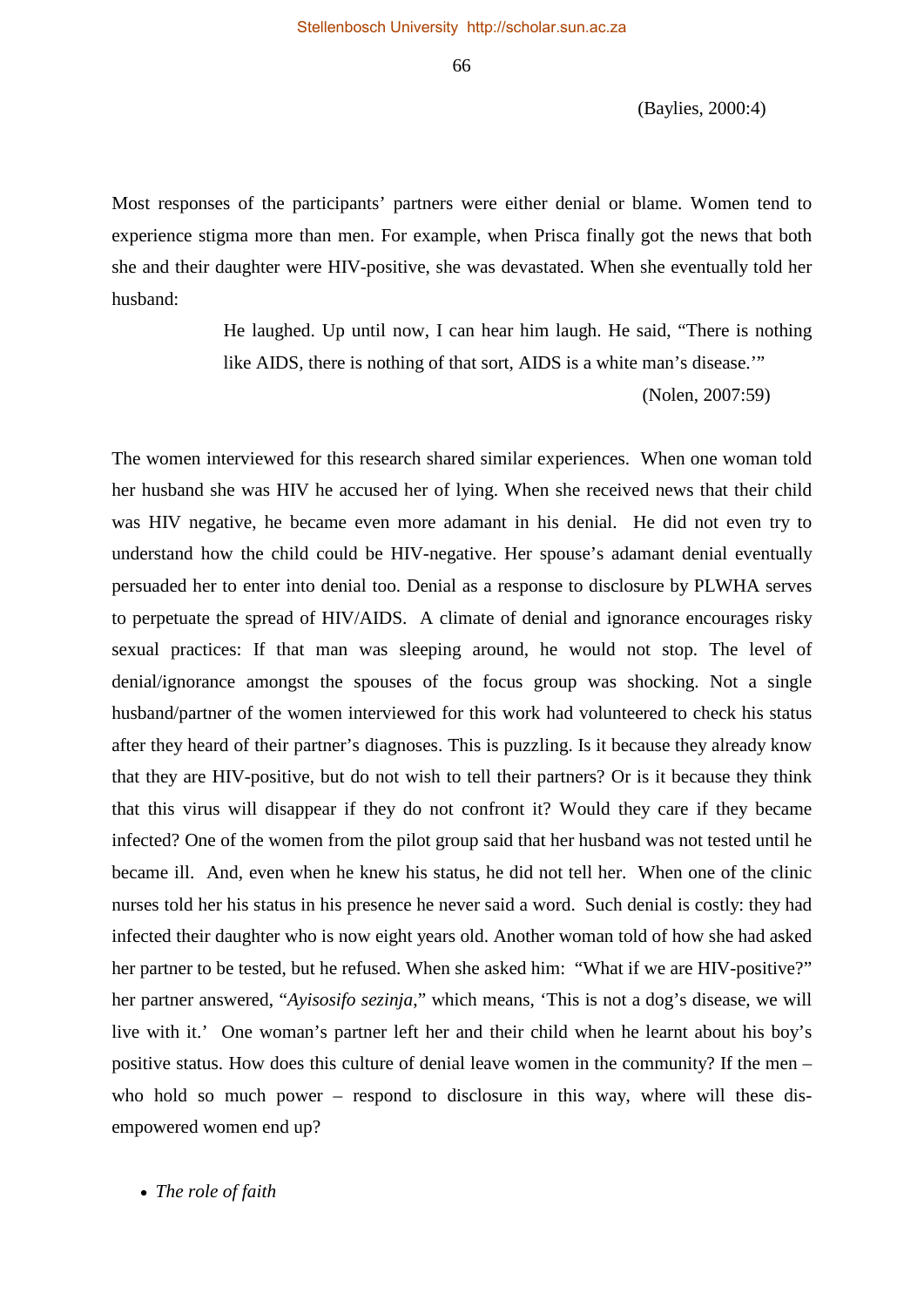Faith can play a major role in the lives of PLWHA. Believing in God, going to church, and praying were all manifestations of this critical facet of social support (Smyth, 2004: 126). All of the participants in this research - whether or not they know God or go to church - said that faith in God was their source of strength. The majority expected to receive strength from God; they saw Him as a Giver of life. They acknowledged that now, more than ever, the longevity of their lives depends on God's grace. They trusted the strength from God to enable them to live longer so they can see their children grow up. Is this not any mother's deepest heart's desire?

The helplessness of being HIV-positive had led some of these women to seek out a Higher Power. Some confirmed that, since their diagnosis, they had come closer to God, or had started to attend church. It became clear during the interviews that these women were survivors rather than victims. They demonstrate what Haddad (2001:16) calls 'survival faith.' They saw their religion literally as a means of surviving, and attributed their survival and any relative good health to God alone (Scurry, 2004:73).

'Survival faith' does not distinguish between physical and spiritual needs (Scurry, 2004:74). Does the lack of distinction between these needs demonstrate a radical dependence on God? These women know that God is a Healer, but they expected and anticipated many kinds of healing. For instance, one woman acknowledged that God could decide to heal her emotionally and spiritually, but not necessarily cure her of HIV. Another said that when she prays that God will make the virus 'disappear', she does not necessarily ask to be cured, but that the virus will be undetectable in her blood. Many of the women are realistic and patient: 'Their descriptions of prayer revealed patience and trust, as they expected their prayers to be answered, but not "tomorrow"' (Scurry,2004:74).

For many of the women, prayer was used as a means to vent or offload onto God, in addition to praising, supplicating and thanking God. God was the only One who would listen to their prayers and not say a word. In their relationship with God the women experienced unconditional acceptance, a sense of belonging and protection (Smyth, 2004:128). This very real form of spirituality enabled participants to think more positively about life and not to lose hope. None of the researcher's participants experienced God as judging them. In the researcher's opinion, they seemed to see God as their Refuge and Strength (Psalm 46:1). They all seemed to have a very positive image of God. Moreover all the women, with the exception of one, did not experience the church community as judging them either.

#### • *Acceptance*

The women's longing for acceptance increased their fear of disclosure. They feared that if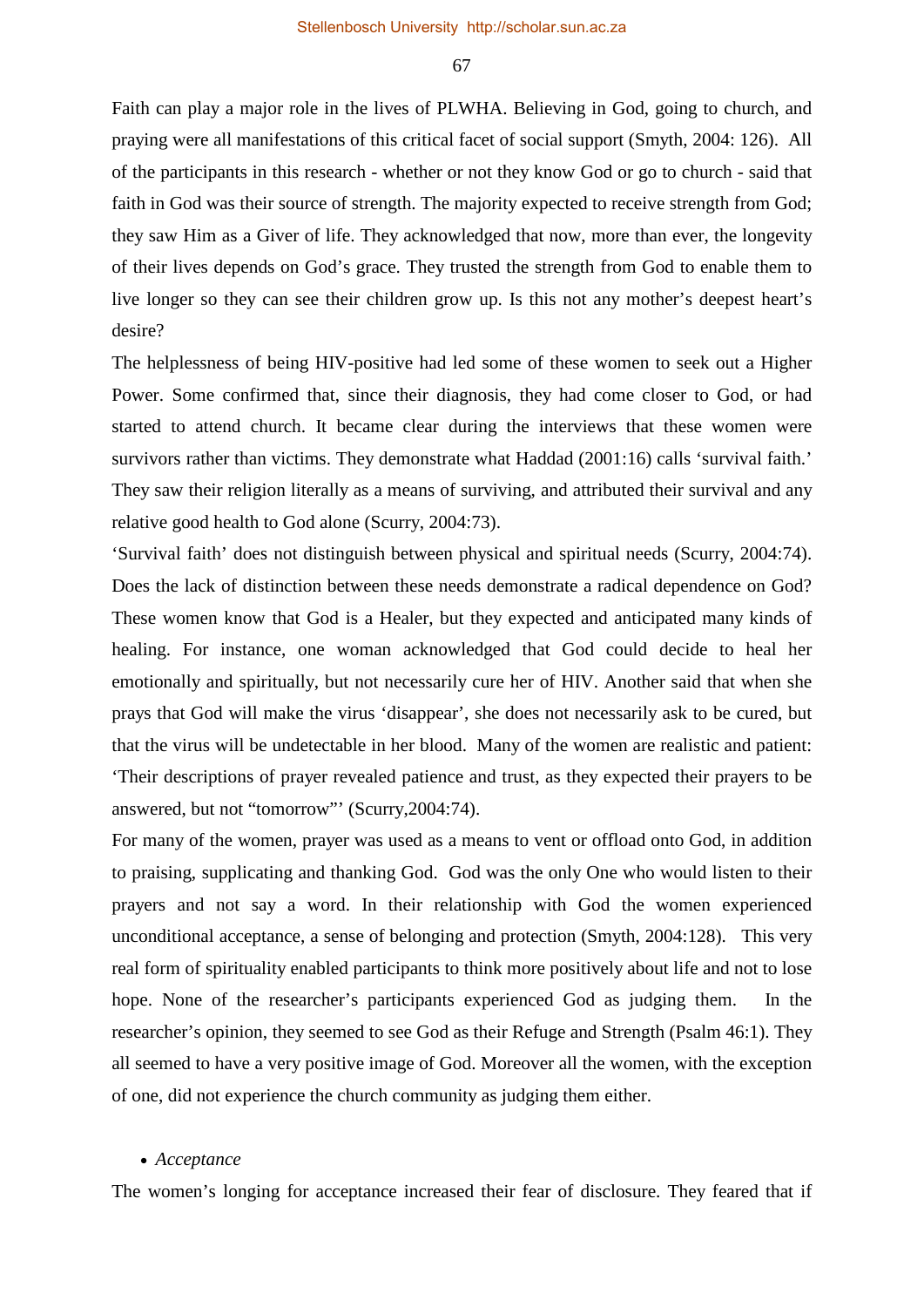they disclosed, there was a very real chance that they will not be accepted. In contrast, they had found it easy to disclose to other PLWHA because they know they will be accepted. Louw (2008:446) suggests that the reluctance to disclose for fear of rejection by friends and loved ones precipitates a 'relational crisis':

> The biggest disease today is not leprosy or tuberculosis but the feeling of being unwanted, uncared for and deserted by everybody.

#### (Mother Teresa in Nicol, 2006:31)

The need for acceptance is extremely important to PLWHA. One of the women told the researcher after the recorder was switched off that she was involved with an older man who was very controlling: 'Under normal circumstances, this is not the kind of man I would date, but I don't have a choice. After I disclosed to him he said, "I want you with the HI virus."' Even though being linked to this controlling man forced her to eventually turn against everything she stood for, "ever since being diagnosed I longed for this: to be accepted just as I am." She settled for less, just to satisfy her need to be accepted.

How can PLWHA accept their status if they themselves are not accepted?

#### • *The role of the support group*

The meetings, which they have every Tuesday morning in the Ikhwezi clinic, are called a a 'support group.' Although living with HIV is experienced as a heavy burden, within the support groups, however, members help each other to carry the burden. This is the place where women can talk openly; where others know what they are going through and understand, as they share similar experiences. This is the place where they can talk freely about their pain and fears without the fear of being judged. They feel accepted. Here, they can be real and honest about who they are; they can look HIV in the face accompanied by people who understand. Whereas outside the support group, they always have to pretend to be something they are not; here, they are the community of individuals living with HIV.

The support group is the only place where the women do not have to hide when they get sick. They can drop the pretence and be real:

> Even if I feel sick, I pretend that I am okay, I try to look good.... If I tell them about AIDS they are going to talk about it all over.

> > (Nieuwmeyer, 2002:130)

The realisation that they are not alone is an important facet of the lived experience of social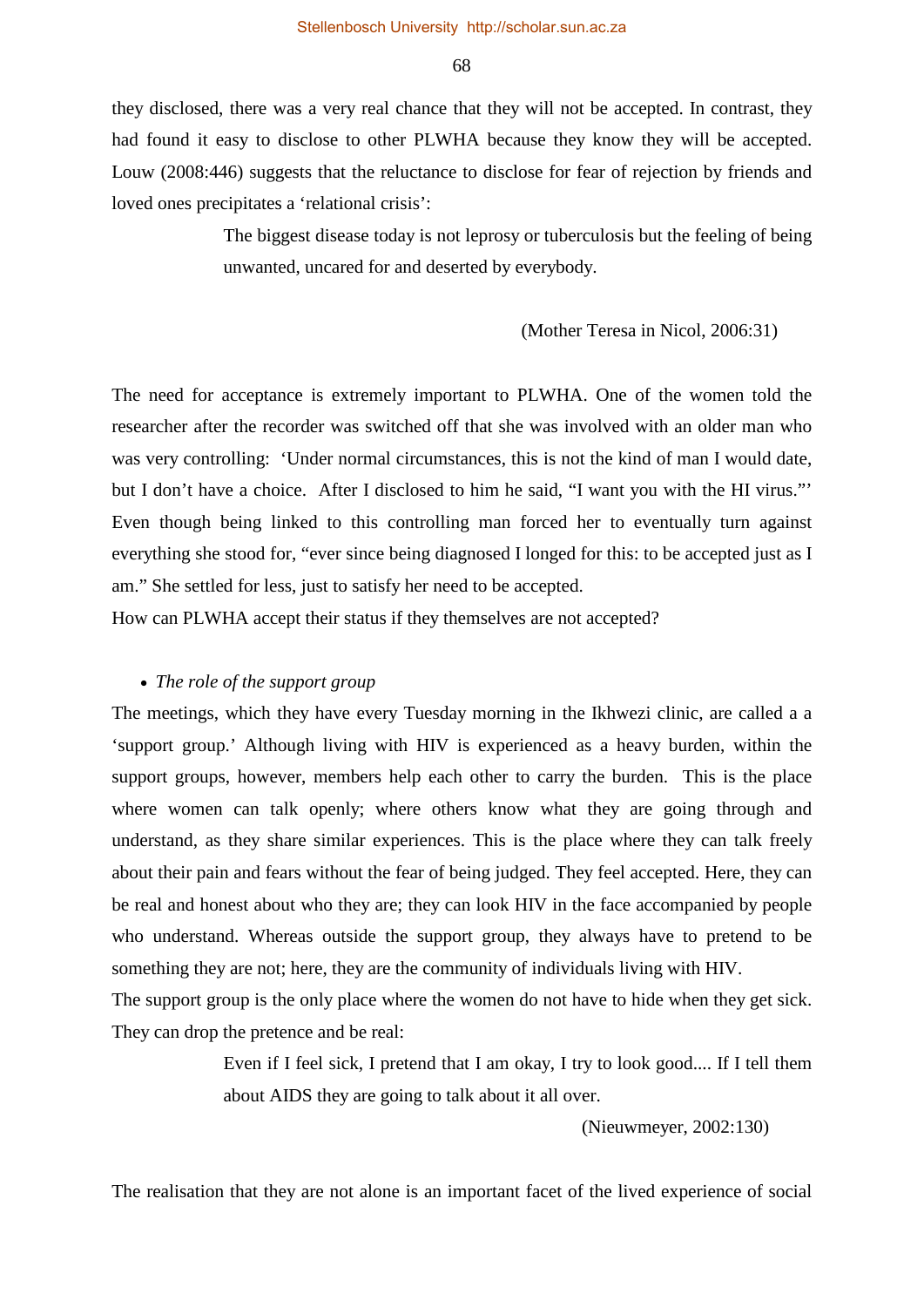support (Smyth, 2004:110). Interaction with others who are HIV-positive gives participants hope and a sense that they could be brave and strong despite HIV. There is a sense of universalism and belonging in realising that they are not alone in their experience with HIV. In support groups, ubuntu at its best is practised.

#### **4.5 The researcher's general impression of the interviews**

Before examining the evidence collected from the interviews in particular, it will be helpful to first explore some of the more general findings about women and HIV – particularly black South African women.

An overwhelming majority of those living with HIV in South Africa are women. Results of the National Antenatal Survey showed that, at the end of 2002, almost three million women between the ages of 15 and 49 years were infected with HIV (Smyth, 2004:14). (UNAIDS 2003) suggests that African women are more likely to be infected than men. Several factors could contribute to this. In South Africa, great social inequalities and societal imbalances exist, and these contribute towards making black South African women are the most susceptible to infection (Walker & Gilbert, 2002: 66 ). Xhosa women are under enormous cultural pressure to fall pregnant. All of the women in this research went to have their status tested because they were pregnant. Pregnancy itself does not seem to have any significant effect on the progress of the HIV disease if the mother is in the early asymptomatic phase of infection. Only in those cases where women have more advanced HIV that a pregnancy may cause more rapid progress towards AIDS (Van Dyk, 2008:42).

None of the women interviewed at Ikhwezi clinic for this research showed any AIDS symptoms - they all looked healthy and pregnancy did not seem to be having any significant effect on their health. All the women acknowledged that their pregnancy was the main reason for their being tested for HIV. It would seem that their experience was characteristic of most of the women in Lwandle community: most do not know their status and only get tested if or when they fall pregnant.

None of the women interviewed regarded safe sex as a priority: they thought that there was no point in having relationships where safe sex was negotiated by either partner. One woman told the researcher that her partner did not believe her when she told him that she was infected. The degree of denial, apathy and/or ignorance greatly concerned the researcher. If, in 2010, we still get people that are not afraid of becoming infected who do not believe their partners when they tell them that they are infected, how far are we as a country with decreasing the spread of HIV? Did this man really not believe his partner, or was it easier to say "I don't believe you", rather than face up to the fact that he might be infected as well?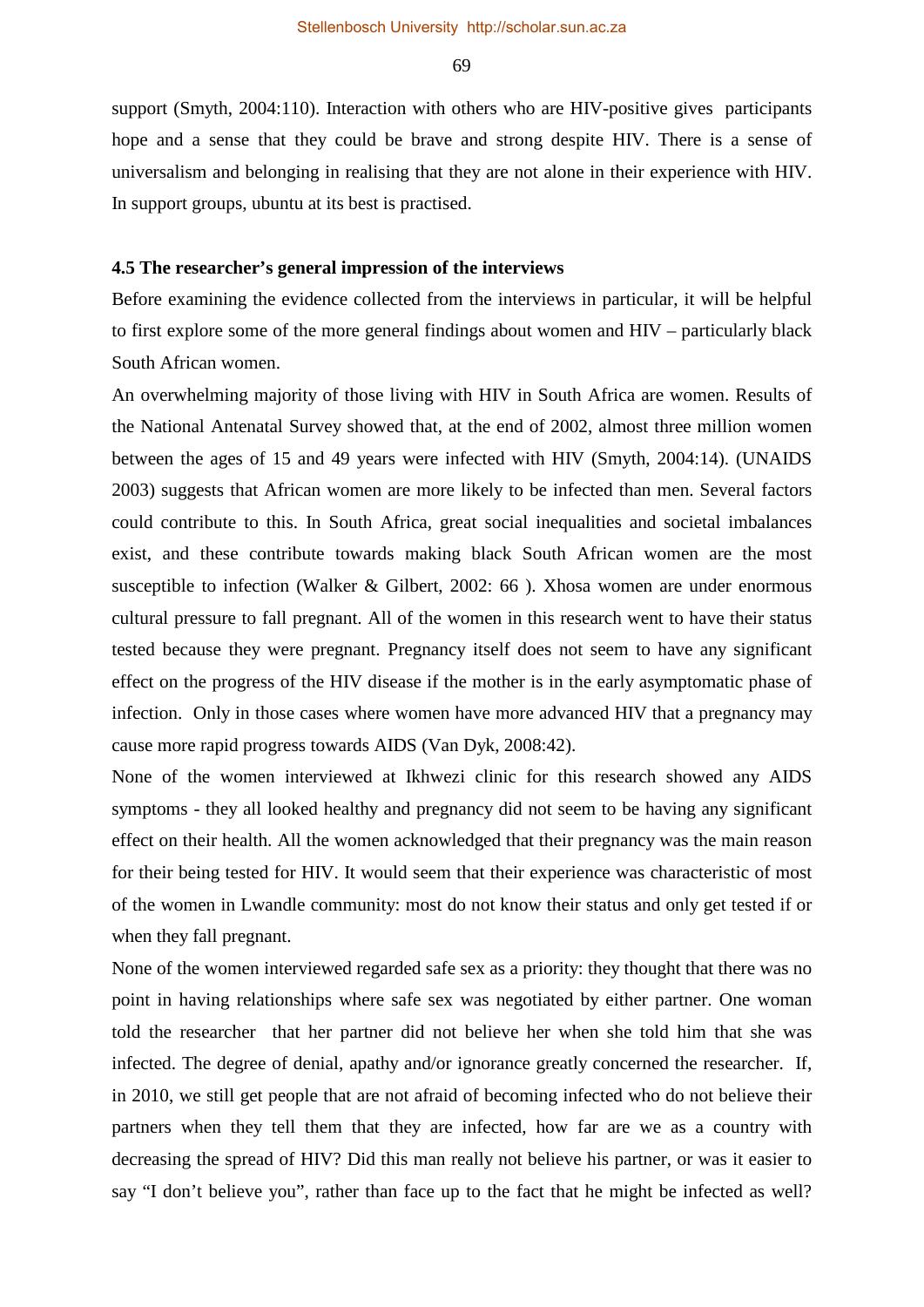This denial and ignorance only serves to increase the spread of the HI virus.

Many people do not realise that they need to protect themselves against re-infection (Van Dyk, 2008:42). Each new infection can cause an increase in the blood's viral load. The person infected for a second or subsequent time may receive a new strain of virus. More concerning, any new HIV infection during pregnancy is likely to result in an increase in the viral load, and that will increase the likelihood of mother-to-child transmission.

Most of the participants in the pilot study had not disclosed their status to their spouses, as they feared that they would be met with blame. One participant said, "When he is drunk, he will shout at me, and use my status to humiliate me in public."

It is not just the humiliation and verbal abuse that they fear so much but also the fear which they harbour deep down that other people will discover their HIV status as the following example illustrates so clearly. Nomu and Zowi work as HIV-pre and –post lay-counsellors. One of them works at the clinic for an organisation that employs HIV-infected individuals only in an attempt to encourage PLWHA to take the treatment. Consequently, members of Lwandle community who go to the clinic know Nomu and Zowi as PLWHA. Even so, these two women - who have accepted their HIV diagnosis and who now work in the community to help their fellow residents - still fear the stigma deep down. After the interview, one of the women acknowledged to the researcher: "You know Sisi, I have this man that is so controlling and is older than me."

When asked why she chose to remain with the man if he was so controlling, the woman replied:

> I don't have to explain myself to him as he is also infected by the HI-virus. He can't stigmatise me. I am afraid to leave him and find somebody else. If I find someone else, I will have to take the risk of disclosing to him and then he might reject me. I don't think I could handle that.

> > (Transcript of interview with focus group/research group)

The interviews with the women in both the pilot study and the focus group revealed the extent to which stigma - or the fear of being stigmatized as a result of their HIV status –

affected their lives. The following aspects emerged:

- None of the women interviewed for this research had disclosed their HIV status publicly to the community
- Some of the women were still not ready to disclose to anybody
- The fact that they were prepared to talk openly about their status inside the support group meeting but not outside the group seems indicative of the degree to which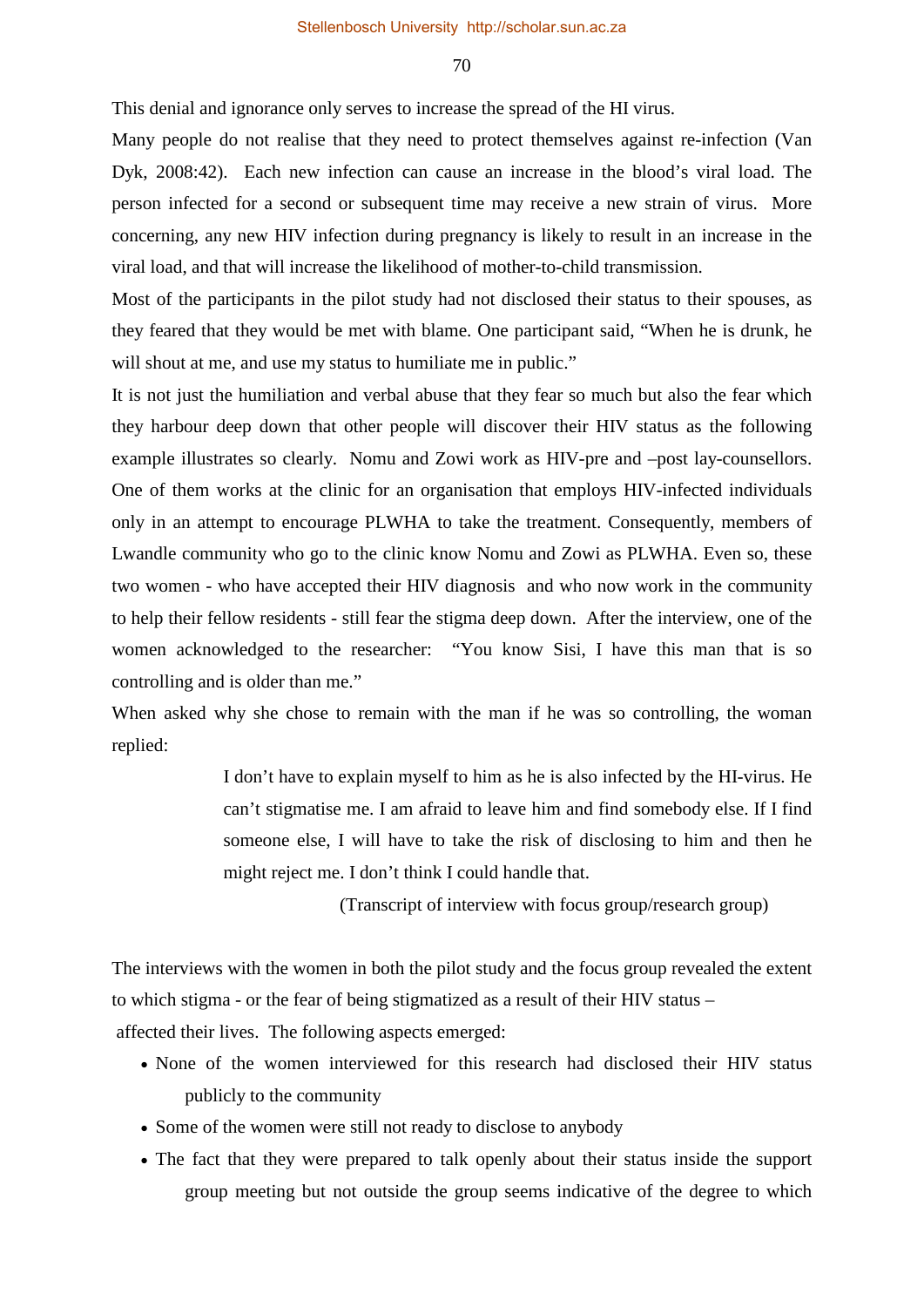they are afraid of the stigma associated with HIV/AIDS

• For the women interviewed in this research – as in other research findings (Nolen, 2007:60), the real fear was not death, it was the STIGMA surrounding HIV/AIDS: "I am going to die, what about the church people? What will they say? What about my parents and neighbours?"

The participants did not show any fear of death or of the disease in its last stages; the fear they appear to carry profoundly is the fear of being stigmatised. This supports (Scurry's 2004:59) observation that PLWHA experience the effects of the illness as much through the *stigma* associated with HIV/AIDS as through the *disease* itself. If the stigma is so alive then the current prevention campaigns will not be enough to stop the spread of this *mbulalazwe (Destroyer of the nation)*.

Other significant findings emerged from the interviews with the pilot group and the focus group. These included :

2. God was the only Being that they were not afraid to tell their secret to. In fact, God appeared to be the ONLY hope for their situation. From the longevity of their lives so that they can see their children grow, faith in God was their survival.

2. The women could not answer the question about their deepest spiritual need. The researcher suggests that perhaps, for these women, there is no distinction. Every need which is beyond their reach or power - whether spiritual or physical - they can only access through God.

3. None of the women had experienced judgemental attitudes in pastoral care. The reason for this might be that most of them did not disclose their HIV status to their church community or seek help from the church. Only one woman did disclose her status: she did not experience any judgemental attitudes from her church community.

### **4.6 Questions left with the researcher after the interview**

The data collected from the interview process left the researcher grappling with a number of issues. These included questions such as:

- Why is HIV/AIDS still referred to as 'the long illness' after all this time?
- What is it about HIV/AIDS that creates so much fear?
- Why is it so difficult for PLWHA to disclose to members of the church community?
- Is there any role that the church can play to destigmatize HIV/AIDS?
- If it is not death that they fear most, then what does that say about us?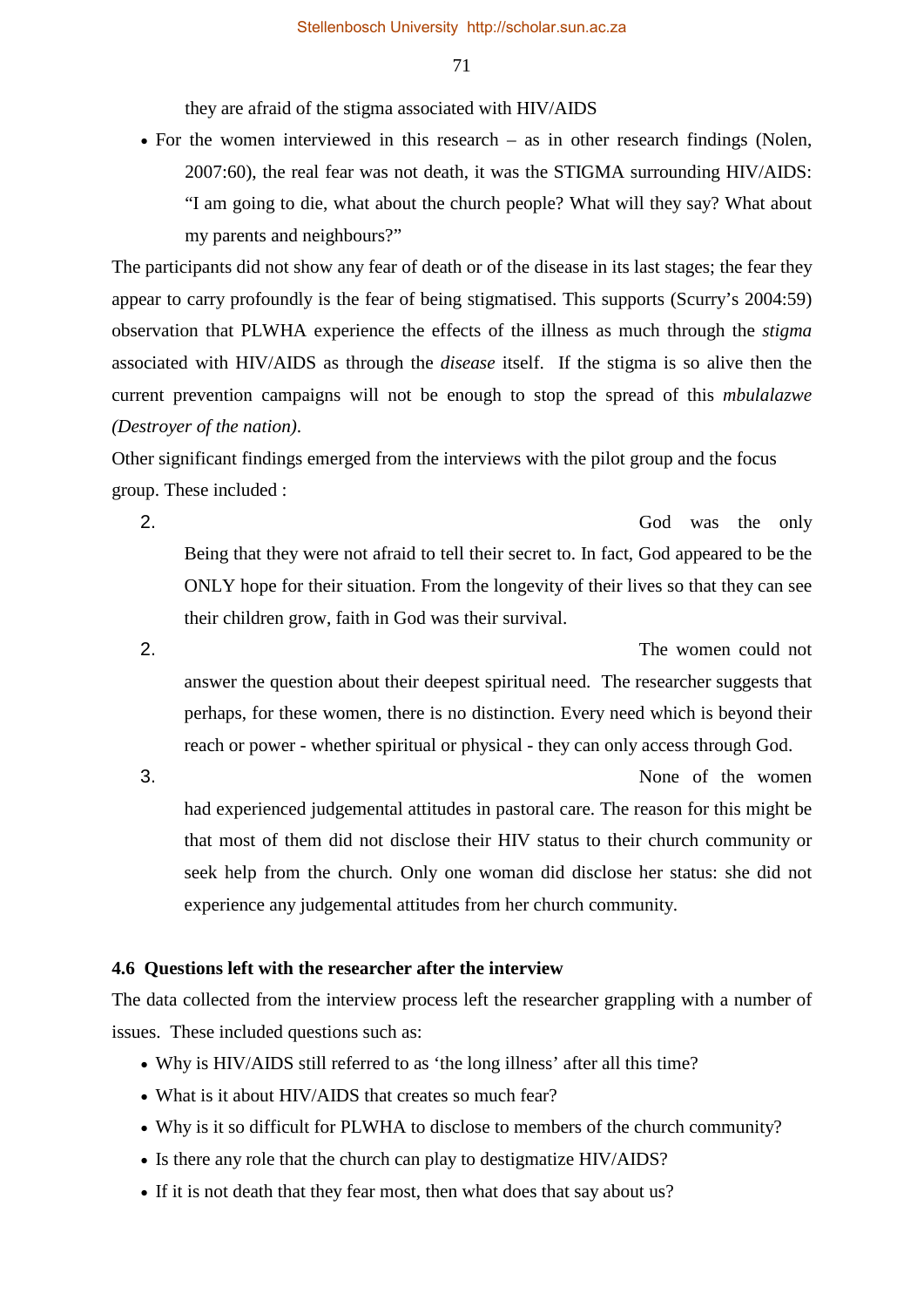- If after so many funerals and deaths people still do not care about practising safe sex how far have we really come in our campaigns to deal with HIV/AIDS?
- What is it that HIV/AIDS takes away from a person that makes a person not know who she/he is?
- What is it that makes the person lose his/her sense of ubuntu the moment HI virus enters the body of the other human being?
- Do PLWHA lose the sense of who they are with HI virus?
- Is the decision to settle for less in a relationship a sign of losing identity: does HIV create loss of identity?
- How can a Pastoral Care bring that sense of belonging/ubuntu back to the faith and residential community?
- What is the role of spiritual counselling in an identity perspective?

The researcher's attempt to wrestle with these questions led to a deeper exploration of the role of spiritual counselling to women living positively with HIV/AIDS.

## 4.7 SPIRITUAL COUNSELLING

Spiritual counselling plays a significant role in the lives of PLWHA. The importance of meeting the spiritual needs of PLWHA emerged very clearly during the interviews with both the pilot and focus group. The most significant need to be addressed in counselling seemed to be issues surrounding identity:

• Does HIV change who people are and, if so, how does this affect their future choices?

This question arose in a discussion which the researcher had with one of the focus group participant. The general consensus seemed to be that PLWHA should not marry.

• If PLWHA are now regarded as distributors of the HI virus, how does this affect who they are now?

This question emerged from the participant's answers as to why they do not disclose to the spouses.

- Do they lose who they really are? Does the HIV diagnosis rob them of the right to make helpful choices in their relationship – for instance, does a woman now have to settle for a 'controlling' relationship because she has HIV?
- Why is it that PLWHA might feel secure in their relationship with God, but that this security does not match how they carry themselves in their community? Who are they with HI virus in the community?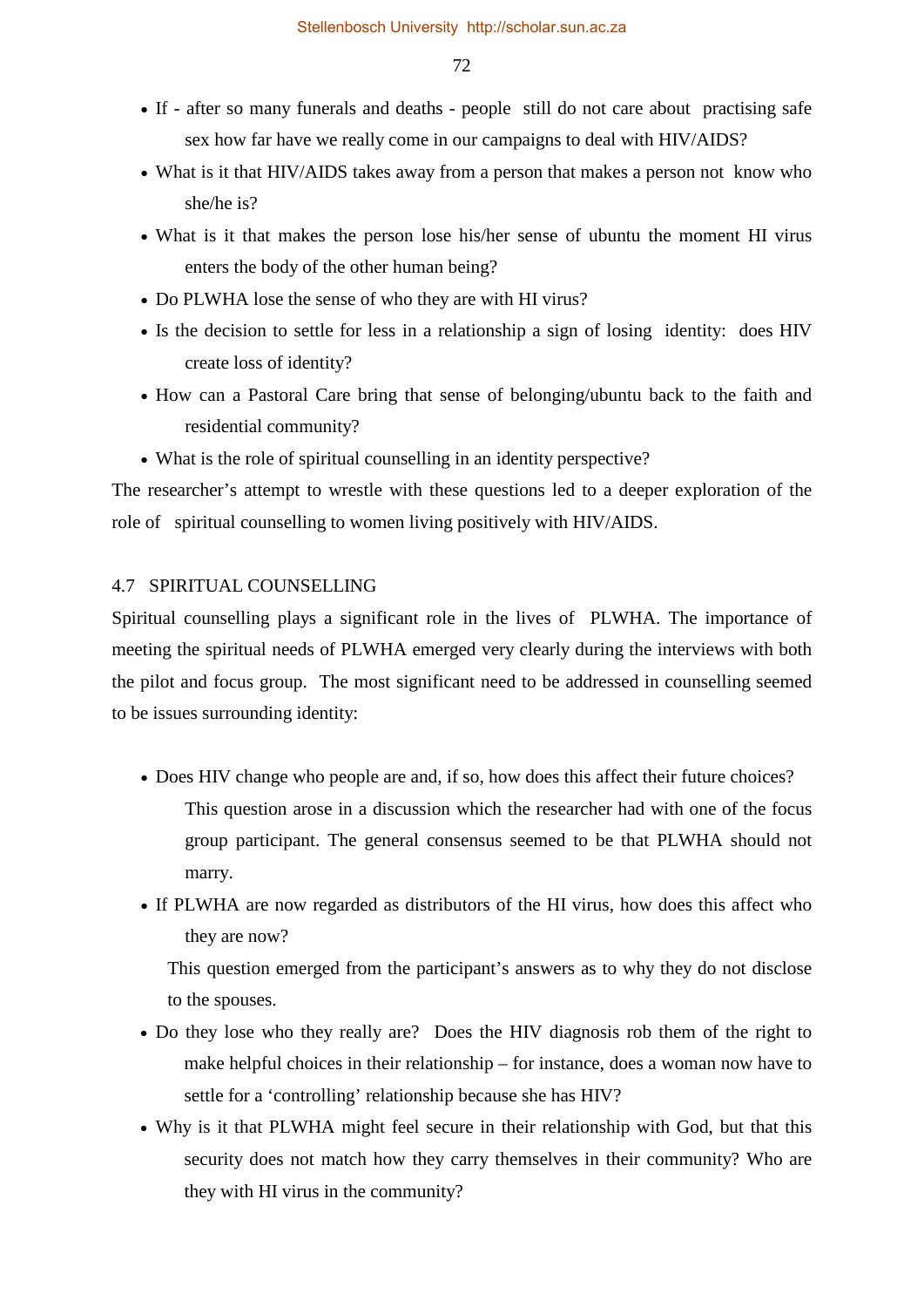- Similarly, why are the women completely at home with who they are in the support groups meetings, but are completely different with members of the wider Lwandle community?
- Who are these women now that they have HIV/AIDS?

From the researcher's point of view, the entry point for spiritual counselling should be their identity in Christ. Spiritual counselling should make it clear that HI virus does not define them. They are defined by their identity in Christ:

> …we are no longer no-bodies, but persons for whom God has released power in Jesus Christ to become sons [daughters] of God. God has not left us, but has made His home with us in Christ.

> > (Oates, 1961:51)

For Oates, forgiveness is key otherwise the seed of the Word falls on stony ground:

…the Incarnate Christ focuses [wo]man's identity through the forgiveness of his [her] history of sin. That happens through the encounter with Christ. This encounter bring about an agonizing and meaningful reappraisal of one's personal history that eventuated in a clear awareness of God's forgiveness and a new interpretation of one's spiritual life. This follows by the clear decision as to who Christ is, as to who Christ would have him [her] to be and what Christ would have him [her] do with his [her] life. This encounter enables the person to clarify his [her] own Christian calling.

(Oates, 1961:74)

(Louw 2012:62) suggests that a person's ability to determine her identity depends on the quality of her response to the God encounter and on the degree and quality of human responsibility. In a theological anthropology, identity means that people discover that God calls them to respond to their destiny, which is to love God and to love their fellow human beings. But even though people are called, they still have the freedom to choose how they will respond. This freedom means that people's choices are not unlimited, but are determined by the ethical principle of unconditional love. This love includes an acceptance of self founded on grace (Louw, 2012:63). True acceptance of self means that people will never underestimate themselves or their own worth. It is this kind of self-acceptance through God's acceptance that will empower PLWHA, and lead them towards healing. The following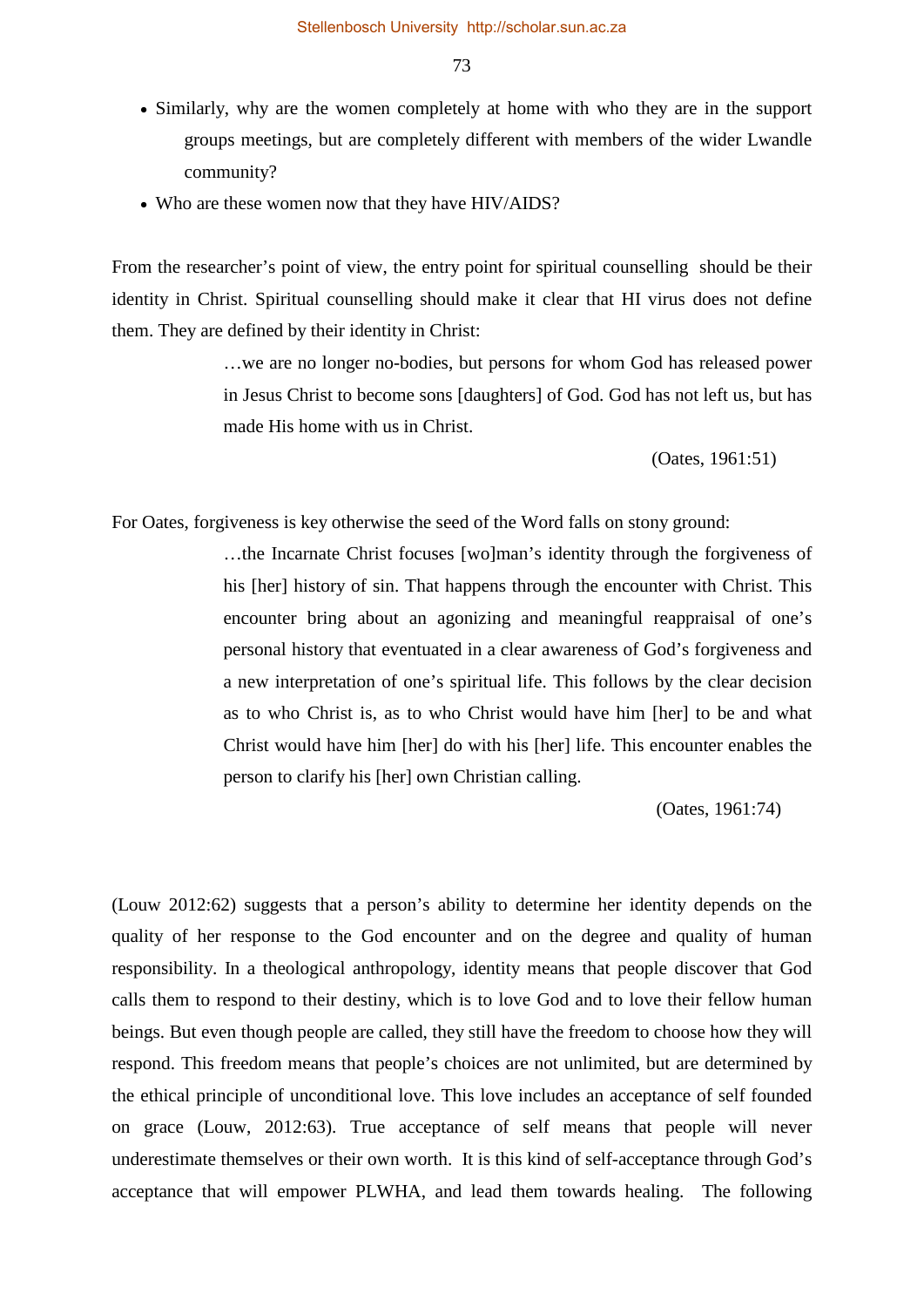chapter will explore this journey in greater depth.

#### 4.8 CONCLUSION

This chapter opened up space for the voices of the women living with HI virus in Lwandle community. The two aspects are particularly significant for the researcher: first, the degree of stigma that is still attached to HIV; and second, the need to help PLWHA renegotiate and re-story their identity, which is clearly affected by virus. In counselling PLWHA, the Pastoral care giver should stress God's unconditional acceptance and God's unconditional love. If PLWHA can see themselves as acceptable before God and entrust themselves to His care, they will stand a better chance of being healed spiritually. When that happens, growth takes place. Growth does not take place in isolation, but in an environment of authentic fellowship, mutual support and encouragement (Mulenga, 2010:120).

Chapter 5 will explore how to nurture an environment where pastoral care and spiritual counselling of PLWHA can take place. Particular focus will be on hope: the role of hope in pastoral care; hope in the resurrection; and the role of hope in creating identity. Lastly,this chapter will focus on PLWHA and spiritual counselling.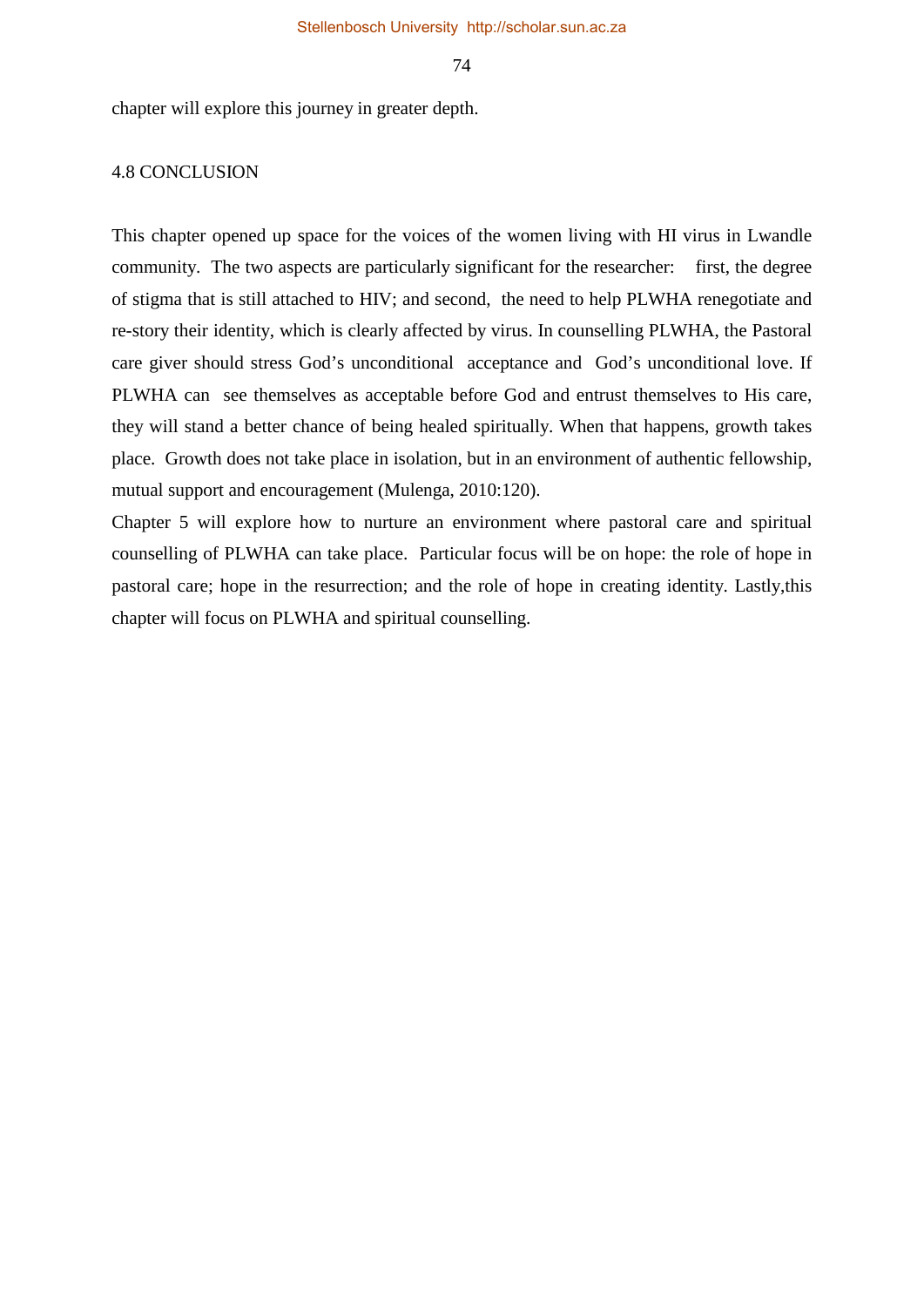# **CHAPTER 5 TOWARDS A THERAPEUTIC APPROACH: THE HUMAN QUEST: FOR EMPOWERMENT IN PASTORAL CARE AND SPIRITUAL COUNSELLING**

#### **5.1 INTRODUCTION**

Once every generation, history brings us to an important crossroads. Sometimes in life there is that moment when it is possible to make a change for the better. This is one of those moments.

 (Elizabeth Glaser, Democratic National Convention, New York, 1992:14 July. Glaser livesd with HIV/AIDS)

This is indeed 'one of those moments': the HIV/AIDS pandemic is an invitation for the church to change their approach to pastoral care and spiritual counselling and to formulate a strategy that will help PLWHA to find acceptance and both emotional and spiritual healing. Pastoral care can assist PLWHA to rely on God's faithfulness even - and especially - in the midst of their suffering. Pastoral care does this through helping PLWHA to reclaim God's scriptures: these fulfil His promises; encourage PLWHA to accept their illness with gratitude; and invite them to see it as a challenge to exercise their faith. Careful pastoral care can transform the distress of an HIV/AIDS diagnosis into an opportunity to live God's victory and to demonstrate faith, hope, love and joy (Louw, 1994:72).

Spiritual counselling nevertheless remains a challenge, especially when it comes to counselling PLWHA. The fact that HIV is largely a sexually-transmitted disease can cause many complications for spiritual and religious counselling (Van Dyk, 2008:318). Worse still, there have been many times when Scripture has been used to judge, ostracise and isolate PLWHA.

As a result, many PLWHA do not voluntarily seek spiritual intervention in their lives; they have lost all hope and their situation seems hopeless. This chapter focuses on ways of providing pastoral care and spiritual counselling. to PLWHA. It looks at how hope - hope in the resurrection and the role of hope in individual lives and in the life of the community – can transform, restore dignity and provide acceptance. This latter role of hope is explored using a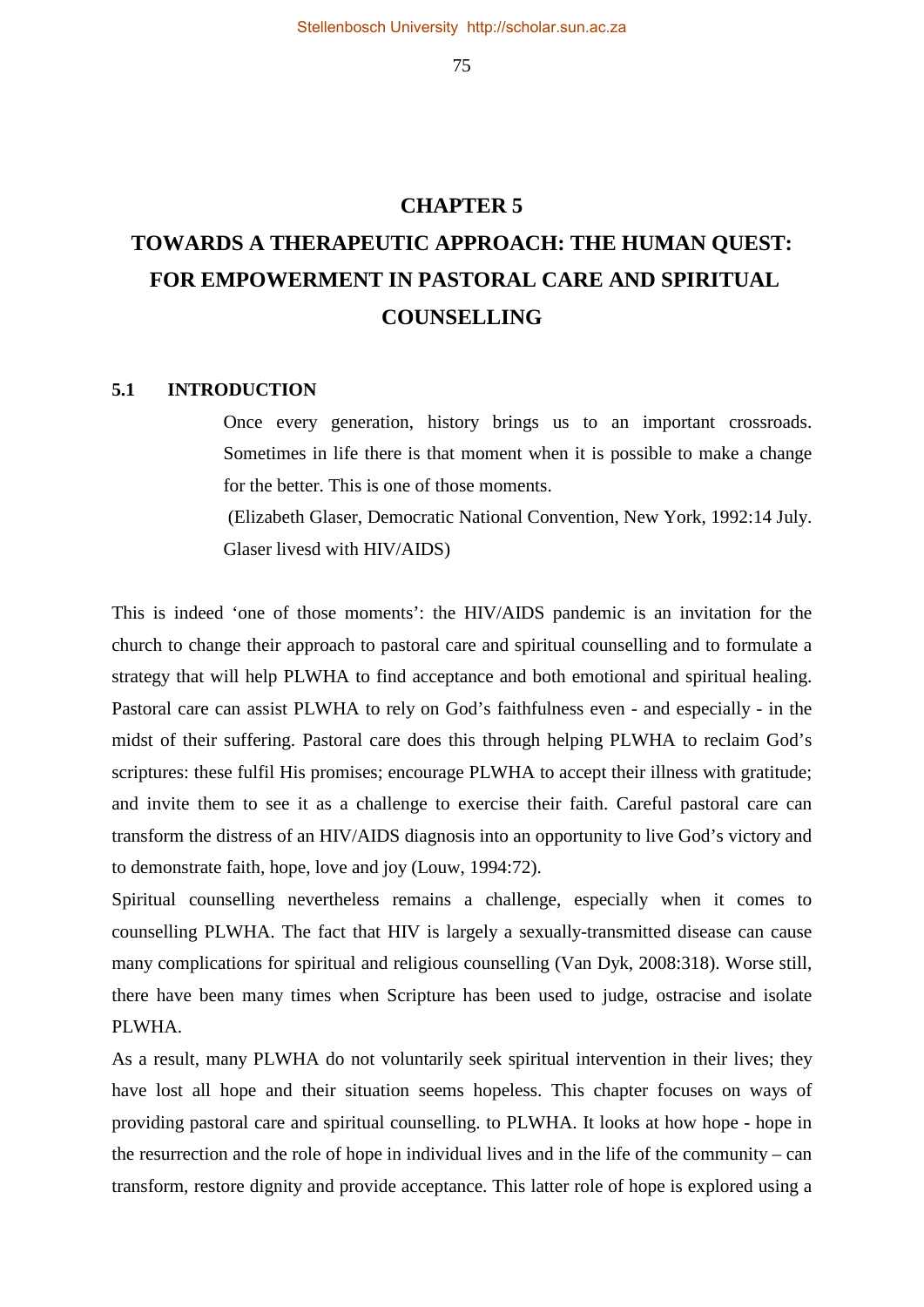real life situation. The last part of this chapter looks at PLWHA and spiritual counselling.

## **5.2 PASTORAL CARE AND SPIRITUAL COUNSELLING**

(Clinebell 1994:25-26) defines pastoral care and counselling as the broad, inclusive ministry of mutual healing and growth within a congregation and its community, through every stage in their life cycle. Pastoral care is used to counsel people one-on-one or in small-group relationships in order to enable healing, empowerment and growth. Pastoral counselling which is one dimension of pastoral care - makes use of a variety of therapeutic methods to help people handle their problems and crises with more maturity and thus experience healing of their brokenness:

> [Pastoral] counselling [is] a facilitative process in which the counsellor, working within the framework of a special helping relationship, uses specific skills to assist clients develop self-knowledge, emotional acceptance, emotional growth and personal resources.

> > (Sikkema & Bisset, 1994 in Van Dyk, 2008: 219)

Pastoral therapy has a distinctive content: it communicates pastoral care in such a way that it influences, heals and changes the way in which a person lives.

Pastoral care and counselling should empower growth towards wholeness in each of the following six interdependent aspects of a person's life (Clinebell, 1994:31):

## *1.To enliven the mind*:

The unused capacity of normal human minds is enormous. This aspect of pastoral care and counselling focuses on developing our rich, partially used personality resources for thinking, feeling, experiencing, envisioning, and creating. A wholenesscentred approach to pastoral care and counselling aims to enrich our consciousness, release our creativity, deepen our insight, sharpen our awareness and expand our intellectual and artistic horizons.

*2.To revitalise the body*.

We need to learn how to experience and enjoy our bodies more fully so as to be able to use it more effectively and lovingly. This aspect of pastoral care and counselling helps people to overcome their alienation from their bodies and to re-discover how to enjoy their body-mind-spirit wholeness. This frequently involves including a focus in counselling on sound nutrition, exercise, stress-reduction and other holistic health and body-wellness approaches.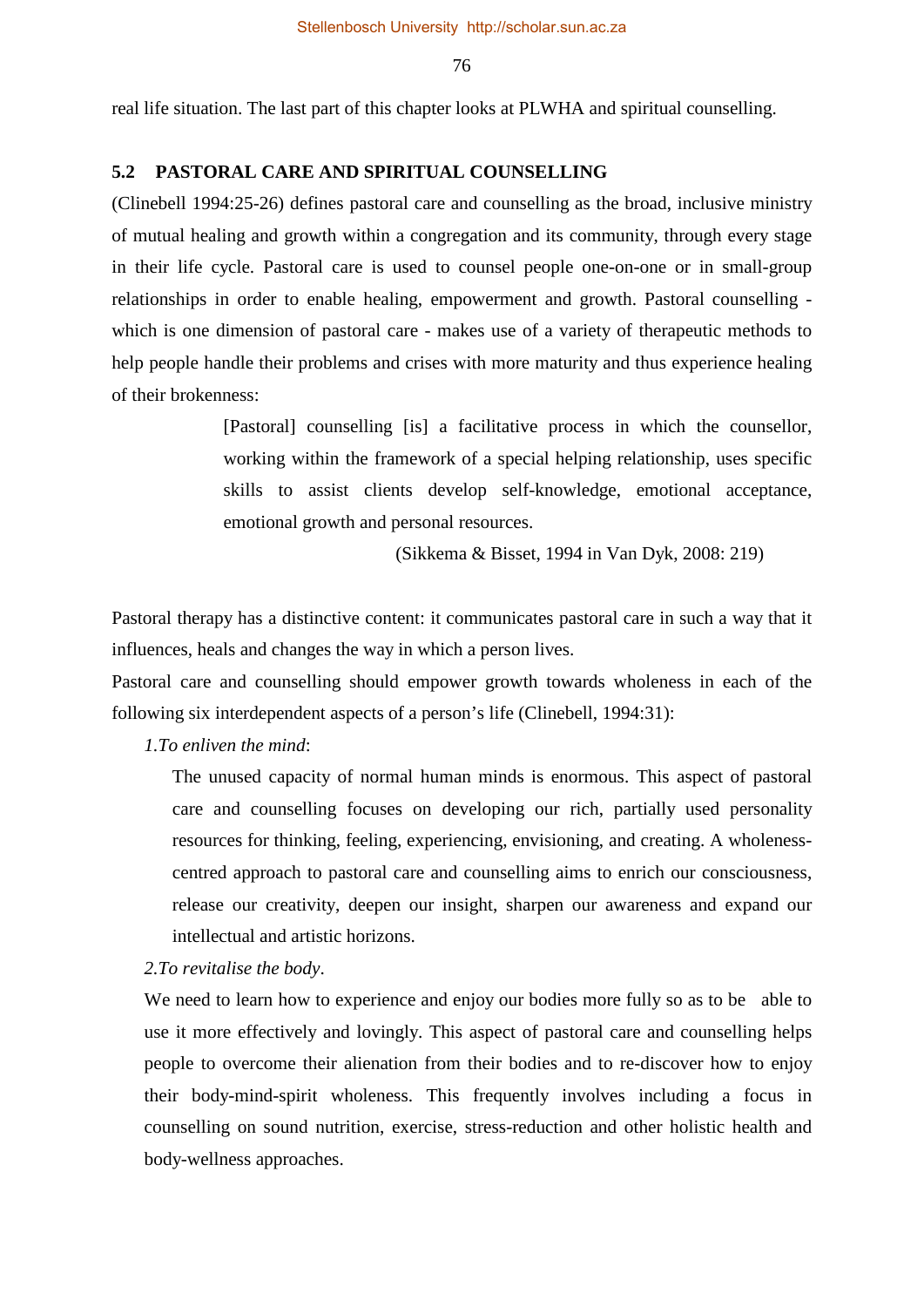#### *3.To repair relationships*

Human personalities are formed, deformed and transformed within a relational web. Healing and growth both depend on the quality of the relationships with significant others. Relational healing and growth skills – skills which help people repair, renew and enrich their network of caring relationships - are thus essential for a ministry of wholeness.

## 4. *To restore our relationship with the environment*

People become more whole, physically, mentally and spiritually when they are helped to develop and cherish a nurturing interaction with our great Mother Nature. Pastoral care and counselling liberates our relationship with the biosphere by increasing our ecological awareness, communion and caring.

#### 5. *To transform societies and institutions*

It is easy for pastoral care and counselling to be seduced by the narcissistic and self-obsessed pressures of our hyper-individualistic society. But there can be no full or long-term wholeness for individuals and families in a broken world, a world that destroys wholeness by its systems of injustice, poverty, violence and exploitation. Pastoral care must thus broaden its focus to include liberation, healing and growth within societies and institutions. This will include:

- Unmasking the pervasive ways in which racism, sexism, ageism, classism, speciesism, nationalism, militarism, economic exploitation and political oppression cripple human wholeness on a massive scale in all societies.
- Consciousness raising to make people more aware of the societal roots of their individual pain, brokenness and truncated growth.
- Subverting privatised pastoral care and counselling, along with privatised religion by insisting that the pastoral care of groups and institutions must be seen as the other side of personal and relational healing and growth work.
- Liberating, motivating and empowering people to work with others to make our institutions places where wholeness will be better nurtured in everyone.

#### 6. *To nurture spiritual growth*

The key to human flowering is an open, trustful, nourishing, joyful relationship with the loving Spirit of God who is the source of all life, all healing and all growth. Methods of spiritual healing and growth aim at enhancing our meanings, our guiding values, our faith, our moments of transcendence and our empowering relationship with the creative Spirit of the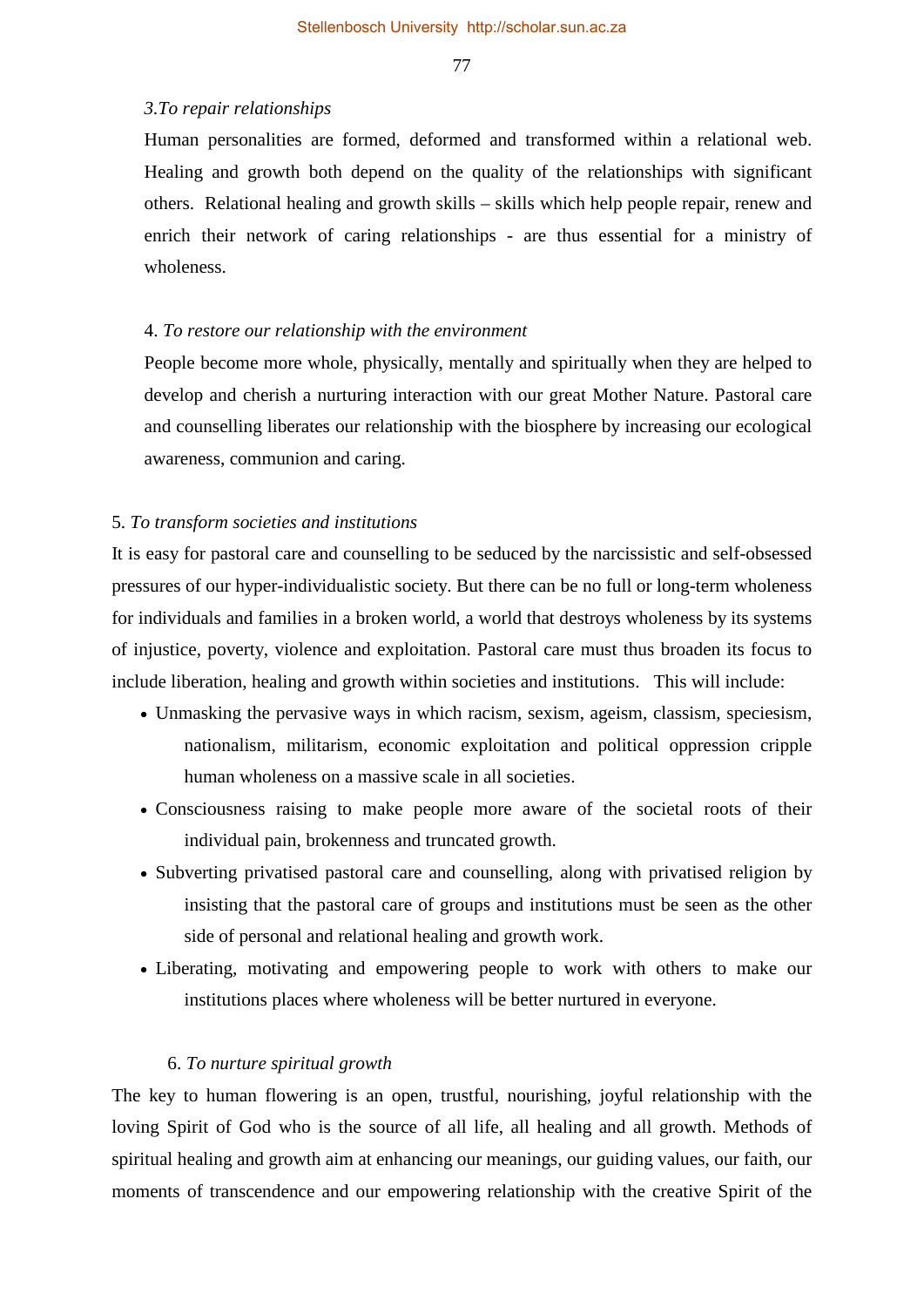Stellenbosch University http://scholar.sun.ac.za

78

universe. This spiritual dimension intersects and unites the other five aspects of pastoral care and counselling.

Pastoral caregivers have unique training and resources to enable spiritual growth. They can help people come alive at their centre, their higher self, which is their inner point of contact with God. Healing at this point can ripple out to transform peoples' lives and relationships at every other level.

(Louw 2000:258) describes the nature of pastoral counselling in terms of the following four factors:

- *It is a trialogue and not a dialogue*: Word and the Spirit form a transforming third factor in pastoral counselling.
- *It is essentially a hermeneutic process*: pastoral care aims to interpret and under stand the Christian faith within human contexts.
- *It has a covenantal character*: the pastoral care giver reflects the nature of God's covenantal relationship with us. Pastoral care should thus be characterised by *agape* – the grace, truth and love of God.
- *The pastoral diagnosis deals with a very specific issue*: the association between a person's God-images, faith development and growth. Pastoral care thus assesses the value of faith in the human quest for meaning.

In what ways is *pastoral* counselling thus different from counselling in a *psychological* model? (Louw2000:259) suggests the following characteristics of pastoral counselling which differentiate it from a psychological model:

• *Content*:

The content of pastoral counselling is determined by the notion of salvation and the dynamic influence of God's promises in Scripture.

• *Source*:

The source of pastoral counselling is the Spirit, who communicates God's faithfulness.

• *Anthropology*:

Pastoral care works from a *theological* anthropology. The counselees of pastoral counselling people in need people who are *created in the image of God*.

• *Motivation*:

The reason and motivation for pastoral counselling is to convey the compassion of God, the Father and Mediator to the parishioners and give them the consolation of the Holy Spirit.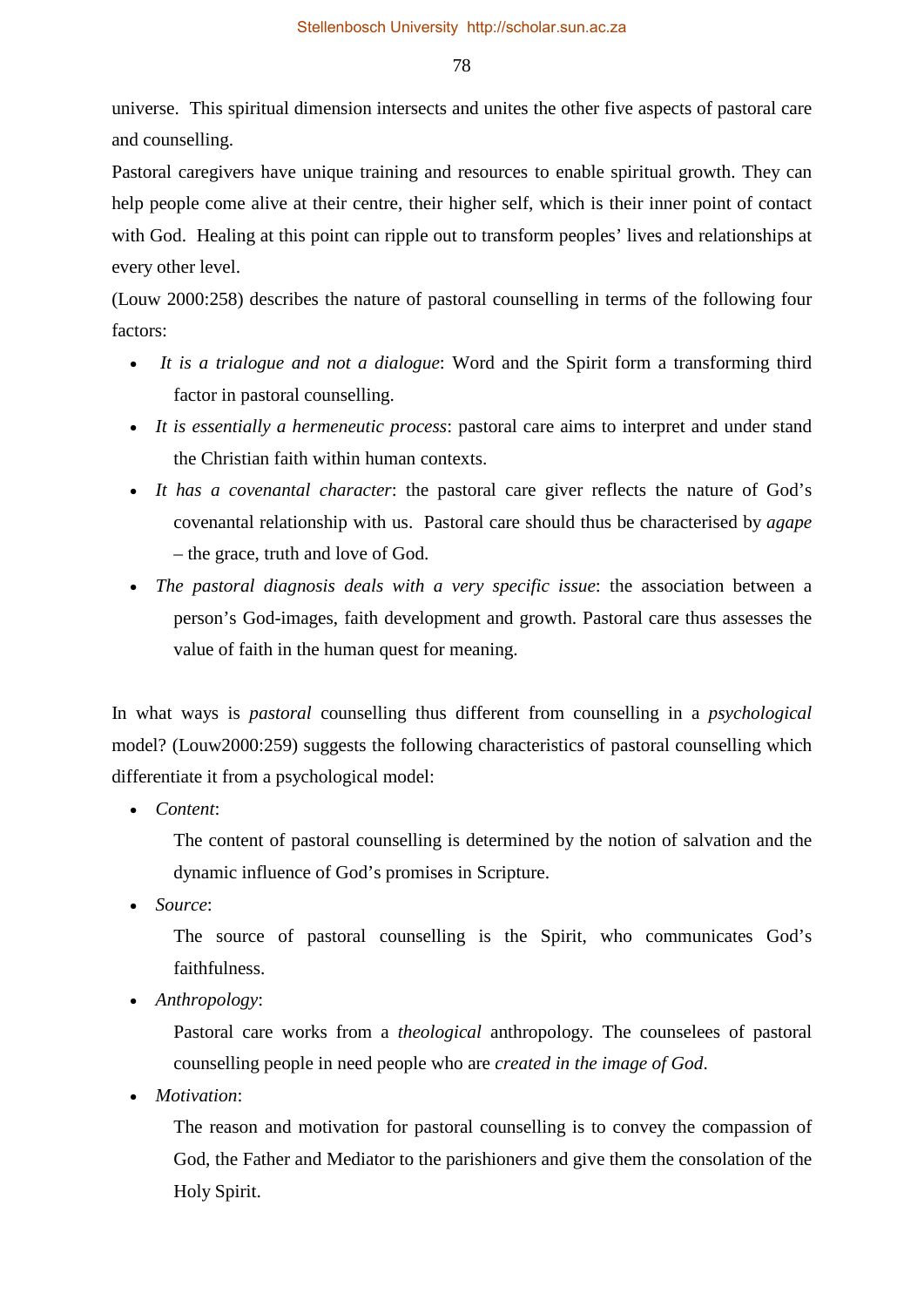#### • *Attitude*:

The attitude of pastoral counselling is *agape* love, as exercised through priestly compassion and real charity.

• *Objective*:

The objective of pastoral counselling is a mature faith, a vital hope and the disclosure of significance and meaning.

• *Context*:

The environment and context of pastoral counselling takes place within the fellowship of the believers (*koinonia*) as well as within the wider the social and public context.

(Oden 1989:99) insists that in Christian counsel, the active agent of change is not the human analyst or agent alone, but God's own active Spirit to whom the human spirit may respond. This aspect underlines Louw's notion of pastoral counselling being a trialogue rather than a dialogue. The trialogic character of pastoral care opens up the way for the human spirit to be addressed, constrained or freed by the power of God's own Spirit. Thus for Oden, pastoral counselling must to point beyond itself to God's own indwelling Spirit.

The role of the Holy Spirit - the Para clete - must be understood as the comforter: the one who comes alongside to comfort, encourage, console and equip. The Spirit *knows* what is in the human spirit; the Spirit can create insight and bring about radical change (Louw, 1998:168). The point at which the Holy Spirit and the human spirit intersect is frequently through narratives: the stories the person is telling him/herself and how this personal story relates to the overarching narrative – the Story of God's creative and re-creative power at work within our stories, past present and future:

> To maintain integrity, pastoral care and counselling must be rooted in a theological anthropology that includes awareness that a person's core narratives include stories from all three dimensions of human temporality, past, present and future. More specifically, the narrative paradigm teaches us that persons can be fully understood and effectively cared for only if the pastoral caregiver attends to their future stories. The narrative paradigm guides the minister to incorporate the future dimension of time-consciousness into pastoral care. Since the future dimension provides the content and the energy for hope, a ministry that identifies the nurture of hope as a primary function must attend to the future arena of human experience. Narrative theory informs the task of pastoral assessment by reminding us that since a person's personal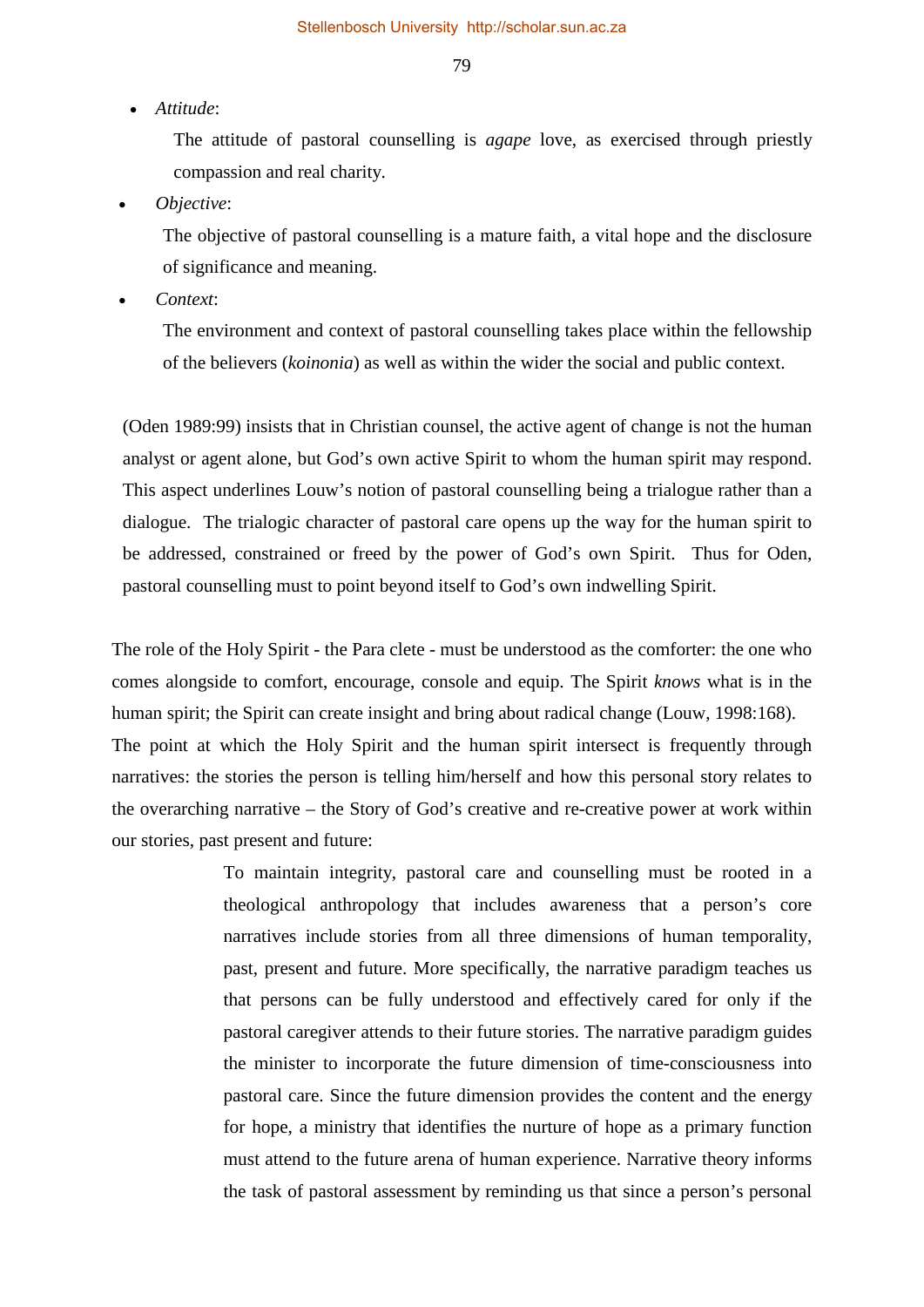identity is composed of past, present and future stories, then cutting these stories free does serious damage to a person's core narrative.

(Lester, 1995:41)

 One of the greatest threats posed by HIV/AIDS is the threat to our future: those hopes, dreams, aspirations and goals that keep us from despair. Pastoral care is uniquely equipped to deal with this threat. It has the capacity to meet the anxiety, guilt, shame and fear that plague PLWHA with promises of hope and a future not because of the diagnosis, but in spite of it. It is a hope and future based on God's faithfulness to God's promises. The aim of pastoral care is thus to re-orientate people's lives from a position of despair to one of hope.

How easy is it to effect such change? (Taylor 1991:103) insists that 'the power to change our understanding is a gift of the Holy Spirit that we are called to cooperate with and appropriate.' (Louw 2005: 37) acknowledges that it is usually difficult for people to change their lifestyles, customs and personalities. But since pastoral care works that the basic assumption of a hermeneutical approach - that change is indeed possible if one is willing to change one's attitude towards the problem in the light of a new perspective – then helping someone to recognise who they are in Christ might well supply the energy and hope to risk shifting position:

> The willingness to change is often in direct opposition to our very nature. Human beings do not change easily due to inner resistance, stubbornness and sinfulness. The motivation and readiness for change must come from the external factor. In the case of Christian maturity the external factor is eschatology: who we are in Christ and who we can become in the power of the Spirit are the determinants for intended and future change.

#### (Louw, 2005:37)

(Cavanagh 1982:240-250) lists four major reasons why people who seek help resist change:

- 1. *Seeking help causes anxiety and pain.* Change is anxiety-producing and painful. It involves choosing to let go of the old ways of dealing with anxieties and to facing their fears as they develop new ways of coping. Both of these activities are uncomfortable.
- 2*. Change is complex*. People have to both stop old behaviours and start new ones. Letting go of the old and starting the new are complicated procedures and combining them multiplies the complexity.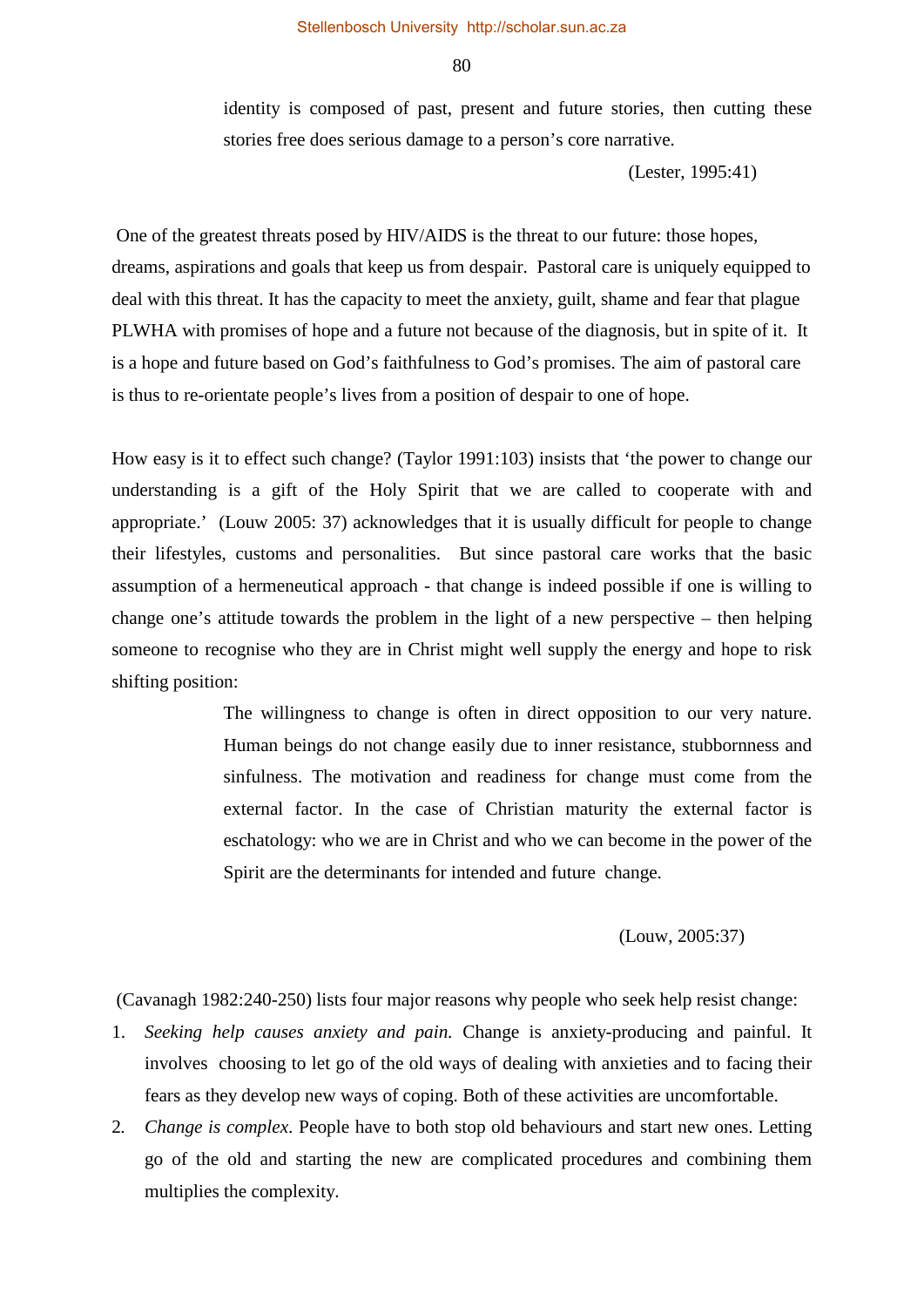- 3*. Old behaviours are important*. The behaviours that people must give up are important to their personal dynamics. These behaviours have fulfilled psychological needs, provided distraction, created ways of venting anger and coping with guilt.
- 4*. Poor motives for change inhibit change*. People frequently lack sufficient motivation to change. They do not want to change enough. Instead they might use the process to gain permission *not* to change, to validate previously made decisions, to prove they are beyond help, to score points against the counsellor or to please or satisfy others.

Thus *metanoia* – true transformation/ renewal of our minds - is hard even when we want it, because there is always a part of us that does not want to be altered (Cavanagh, 1982: 249). If people are content with their position in life, there is indeed no reason for change (Louw, 2005:38). But if people are not content with their position and become aware of the connection between problematic life issues and the inappropriateness of positions, a shift in position becomes more than a challenge: it becomes a vocation. It is exactly at this point that a spiritual and Christian approach to life's issues becomes appropriate and paramount. In a spiritual approach, the assumption is that the wisdom of the Christian faith can motivate people to change. (Fryback&Reninert 1999:13) observed that, spirituality is viewed often as a bridge between hopelessness and sense of meaning.The hope for the better future can motivate people to change. That is why spiritual counselling also need to provide hope, to the hopeless situations.

## **5.3 PASTORAL CARE AND HOPE**

## **5.3.1 Definition of hope**

The American poet, Emily Dickinson, described hope as a 'thing with many feathers' – hope is a multi-faceted thing indeed. The *Penguin English Dictionary* defines hope as a pleasurable and confident expectation; an expectation that something desired will happen. Hope is also defined as 'a diffuse, inclusive concept, denoting a mood or an attitude in which beliefs, emotions, imaginations and purpose are all combined, characterised by a measure of confidence and affirmative expectation about the future' (Macquarrie in Lester, 1995:62). Hope has traditionally been understood as the conviction that God will judge the evil of the world and create a new heaven and a new earth with righteousness. The Old Testament prophets tell us that the whole of history is divinely ordered and interpreted, even the most hopeless hours, in light of the coming victory of God. A new age will replace the present one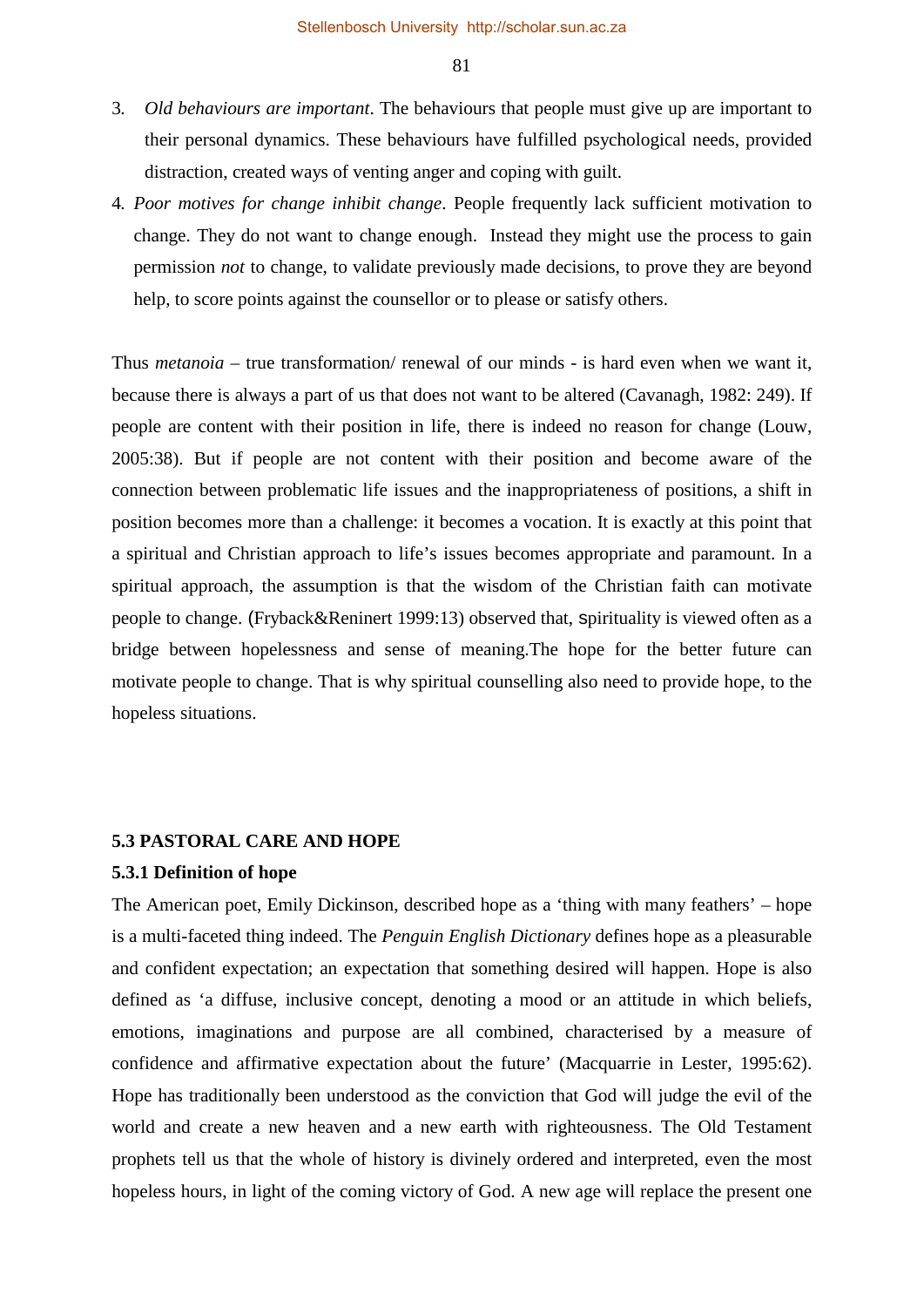putting an end to all sadness and sin (Henry, 1973:298).

(Packer 1988:321) suggests that in theology hope has two main meanings. It can define the *object* of hope - namely Christ and all that His final coming implies; or it can define a *position or perspective* on life – namely, to look forward expectantly to God's future activity. The basis of hope is God's past activity in Jesus Christ, who points the way to God's purpose for his creation. Thus, the believer looks forward to the resurrection of God's people and the arrival of God's kingdom, confident because Jesus has inaugurated the kingdom and has been raised from death. In worship, the believer prays, "Your Kingdom come," and celebrates the Lord's supper in anticipation of the heavenly banquet, because he looks back to Christ's death and resurrection, which opens the way to the kingdom (1 Cor. 11:26). In community with others, he/she experiences the Spirit as a foretaste of the eschatological kingdom (2 Cor. 1:22). Because believers expect to be like Christ in the end, they seek to be like Christ now (1 John 3:2-3). Because they long for a better country (Heb. 11:13-16), they adopt the attitude of a pilgrim. As long as believers live in hope rather than in the fullness of the kingdom, however, they walk by faith rather than by sight (2 Cor. 5:7). Their lives are marked more by suffering than by triumph (1 Cor. 4:8-13). Christians are liberated from fear about their own future in order to care about the fear of struggles of others. Hope is thus not merely a private matter, for the scope of God's kingdom is universal. This insistence on the broader, sociopolitical dimension of hope has become prominent in modern Theology.

The debate has been stimulated by the recognition that eschatology is at the heart of Jesus' message, and by philosophical interest in the phenomenon of hope as a human experience. Hope invigorates faith again and again, with perseverance. In the Christian life faith has the priority, but hope the primacy. Without faith's knowledge of Christ, hope becomes a utopia and remains hanging in the air. But without hope, faith falls to pieces, becomes a fainthearted and ultimately a dead faith. It is through faith that man finds the path of true life, but it is only hope that keeps him on that path. Therefore it is that hope gives faith in Christ its breadth and leads it into life (Moltmann, 1993:20).

#### **5.3.2 Hope in the resurrection**

In the light of the resurrection, humans are assessed from the perspective of *life* (affirmation) and not from the perspective of *death* (destruction) (Louw, 2008:432). Resur rection hope is about the death of death: God has finally obliterated every form of rejection, stigmatisation and isolation. People suffering from HIV should therefore be empowered to start to live life positively/constructively, despite the reality of the virus.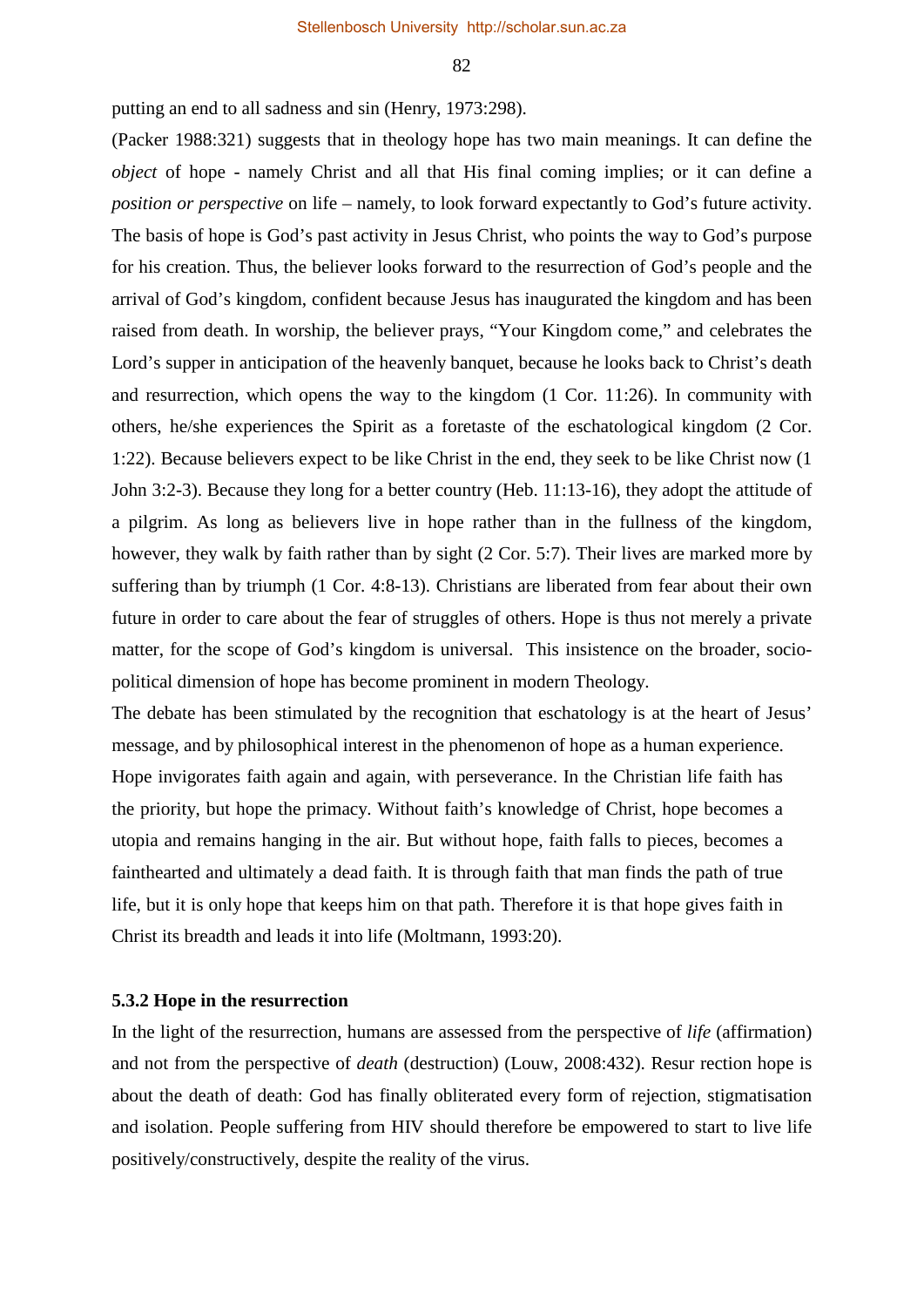Guthrie (1981:378) lists the significance of the resurrection as follows:

• *The Resurrection throws light on the Doctrine of God: it shapes our understanding of the person and work of Christ.* 

One of the most significant factors in early Christian understanding of the resurrection is the light it throws on the doctrine of God. The act of resurrection is always the act of God. Only a strong belief in the event of the Resurrection can assure the continuity of the pre-existence of Christ. Only if the Resurrection were a real event can the doctrine of Jesus - as both God and man - be maintained. No other view of Him is possible if the New Testament evidence is to be taken seriously. If the Resurrection was not true, then a choice would have to be made between a Divine person who never really became man and who did not die and the human person who was not divine, who died, but never rose. In both cases, parts of the New Testament evidence would have to be explained away.

• *The Resurrection links the person and work of Christ.* 

The Resurrection expresses God's satisfaction with what Christ has done. If Christ had not been raised, there would have been no certainty that his death had affected anything. As Paul says, humankind would still be living a sinful life.

• *The Resurrection is indispensable to humankind's salvation*.

The belief that Christ has a continued interest in the welfare of his people – that He sits at God's right hand and intercedes for them - depends on the resurrection. Christ's capacity for effectively acting on behalf of His people in his continued ministry is as unlimited as his sovereignty.

• *Being witness to the Resurrection is a qualification for apostleship*.

One of the major qualifications for the office of an apostle, as laid down by Peter when the church needed a successor for Judas, was that the person must be a witness to the Resurrection of Jesus (Acts 1:22).

• *The Resurrection made effective Jesus' claim to be the good Shepherd*.

The main idea in 1 Peter 4:1-5:10 is that suffering will give way to glory and the glory is that of the risen Christ. The reality of the Resurrection is therefore an indispensable basis for Christian hope in the future.

• *The Resurrection testifies to Christ overcoming the power of death and sin.*

The fact that Christ, through death, destroyed the devil who had the power of death, and brought deliverance to those in bondage of the fear of death, is rooted in the Resurrection. A dead Christ could never deliver us from the fear of death, because He had, himself, been delivered into death. However a risen Christ could do so, because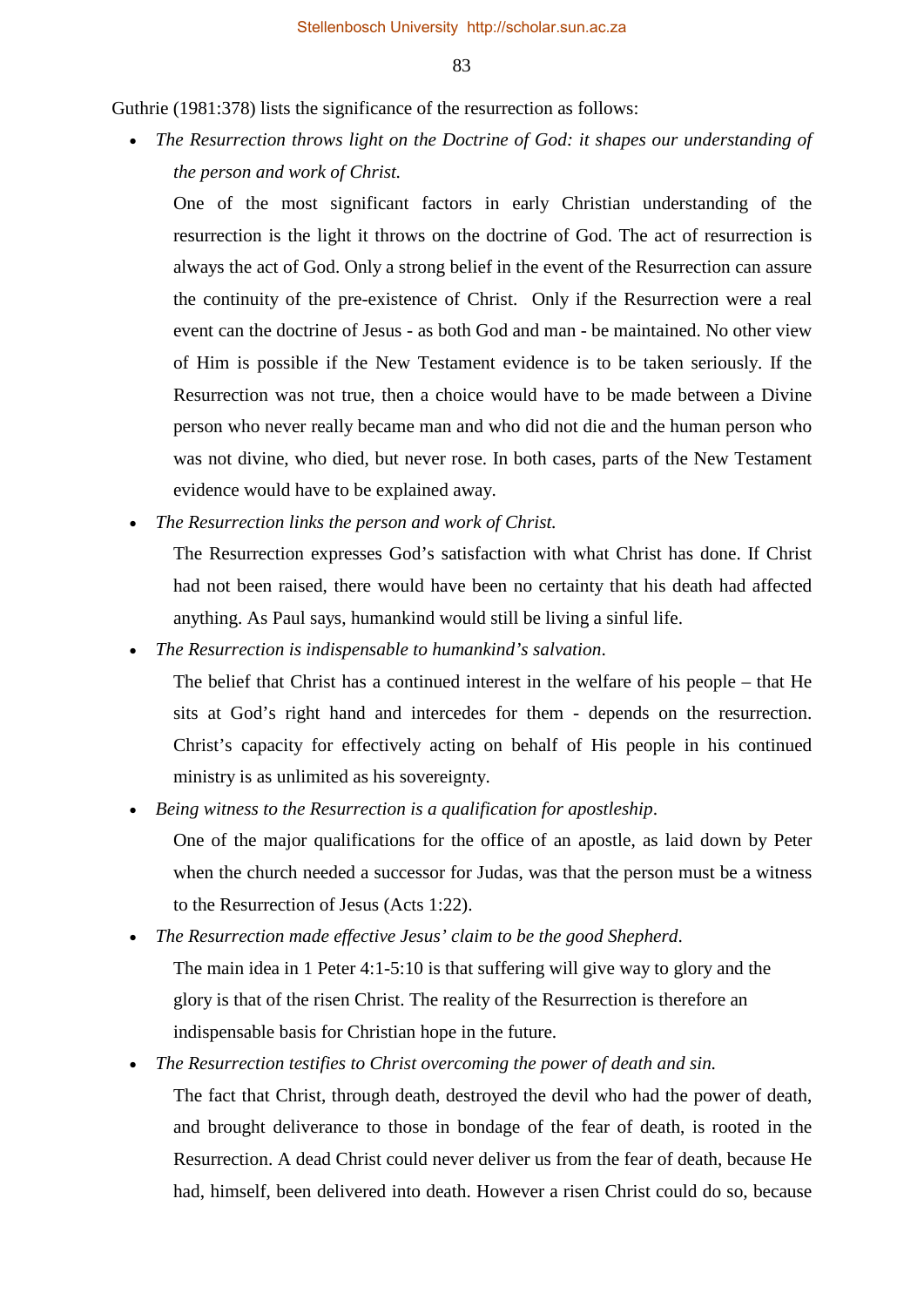in Him was the power of renewed life.

Faith in the Resurrection ensures that Christian hope is not just wishful thinking or a panacea for anxiety: We do not hope because we are afraid of death. In terms of Christ's resurrection, we hope in spite of our anxiety. Louw (2000:154) insists that the theological grounds for Christian hope must rest on the following:

- Salvation, justification and Christ's mediatory work.
- The overcoming of death by the Resurrection of Christ.
- The eternal value of our bodily existence in terms of Christ's resurrected body.
- Eschatology and the promise of a radical new future.

Since the Resurrection is not only a new perspective but also an historic reality, it has consequences for hope (Louw, 2008:435). The Resurrection is not a mere psychological or existential event in the subjective memory of human beings. It is the new way in which God deals radically and victoriously with the whole of creation. The Resurrection thus has healing implications: the existential and historical fact of an empty grave and a Risen Christ point to God's transforming power and faithfulness. Our Christian hope is that the same transforming power and faithfulness that brought Jesus Christ from the dead will be present despite disfigurement, suffering and death - even within the pandemic of HIV/AIDS.

In a paper on the Resurrection and public life delivered at Stellenbosch University Faculty of Theology, on the Theological Day in 2011, Le Bruyn emphasises the link between Resurrection and hope:

> Christians will remain a witnessing, steadfast and active church in the land of the Resurrection. For Christians, the Resurrection is the great symbol of their hope. The basis of Christian hope is God, and God alone. The Resurrection is the finger of God that can be seen when we put all hope and trust in God, when the dark begins to creep in. It serves as a reminder that Jesus is still at work in the world.

> The whole existence of Christians revolves around the belief in the crucifixion and resurrection. Resurrection nurtures the faith that hope of resurrection will overcome all suffering from injustice and oppression. The Resurrection creates new life, revives love, promotes peace and calls for reconciliation to live together in the land. Hope is the appropriate response in our ambiguous contexts to the promise of transformed life God starts to keep in the Resurrection of Christ. Hope is the appropriate response to eschatological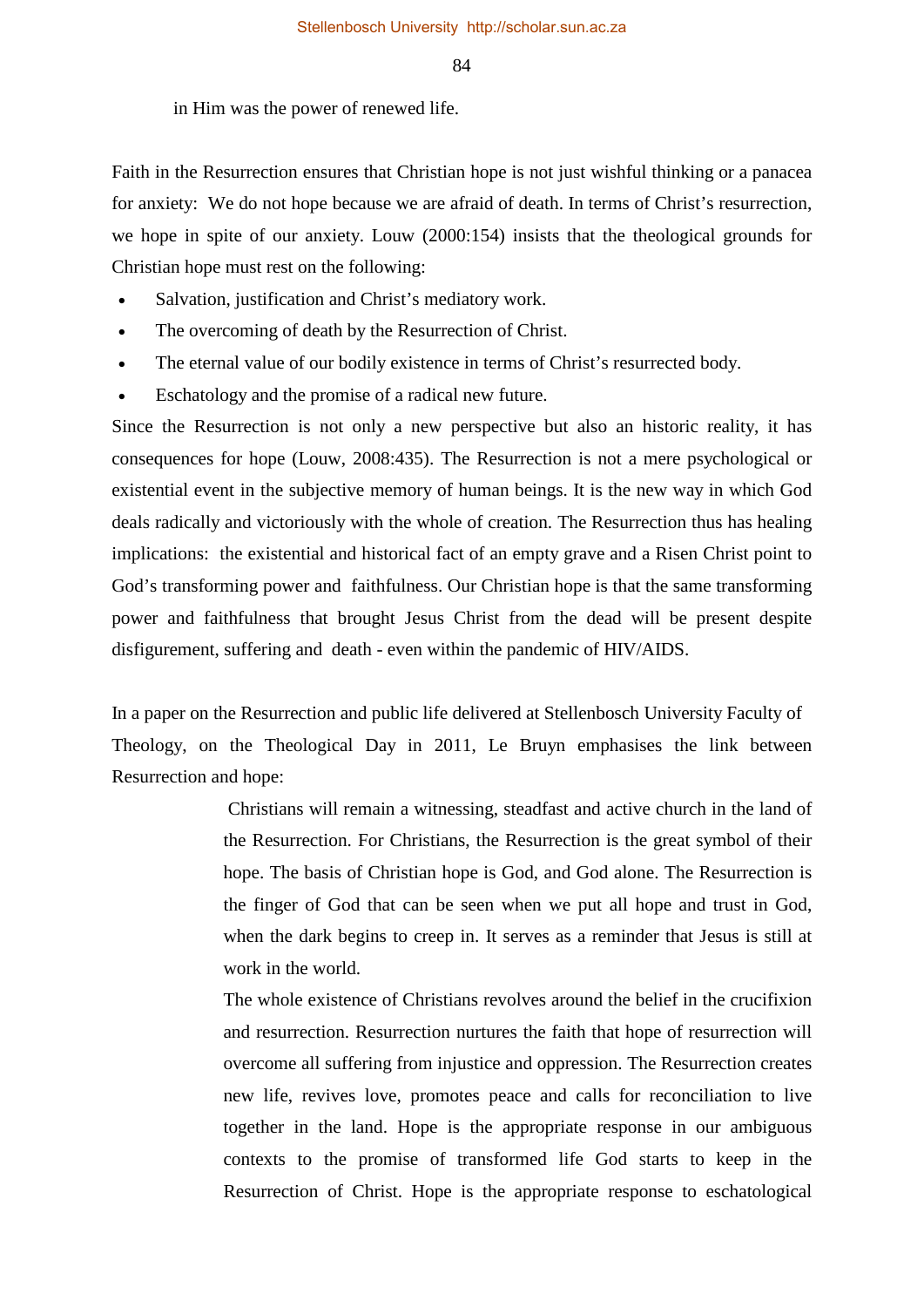blessings. It has to do with the attitude of expectancy that a good and desired transformation of everyday contexts, which has already begun, will indeed be actualised. It is an attitude oriented towards one's ultimate and proximate contexts. Jesus' resurrection eliminates the oppression behind His crucifixion and inaugurates the end time amidst such oppression. This does not do away with continuing suffering. As centres of finite power ourselves, with joyous hopefulness, we can necessarily enact our hopefulness in public spaces and times. This can not describe it in a privatising way. Hope involves a commitment to an array of practices in public - celebratory, formation, intention, emotional expression, learning, epistemological, consciousness. It is this particularity in attitude that enacts certain practices because of specific moods.

This attitude is well grounded, the possibility of such hope lies solely in the actuality of God keeping his promise. It is a resistance to chaos or oppression. A response to the promise of God. A hope for glory .

Christians will remain a witnessing, steadfast and active church in the land of the Resurrection. For Christians, the Resurrection is the great symbol of their hope. The basis of Christian hope is God, and God alone. The Resurrection is the finger of God that can be seen when we put all hope and trust in God, when the dark begins to creep in. It serves as a reminder that Jesus is still at work in the world.

The whole existence of Christians revolves around the belief in the crucifixion and resurrection…. [Hope cannot be described] in a privatising way. Hope involves a commitment to an array of practices in public - celebratory, formation, intention, emotional expression, learning, epistemological, consciousness. It is this particularity in attitude that enacts certain practices because of specific moods.

This attitude is well grounded, the possibility of such hope lies solely in the actuality of God keeping his promise. It is a resistance to chaos or oppression. A response to the promise of God. A hope for glory.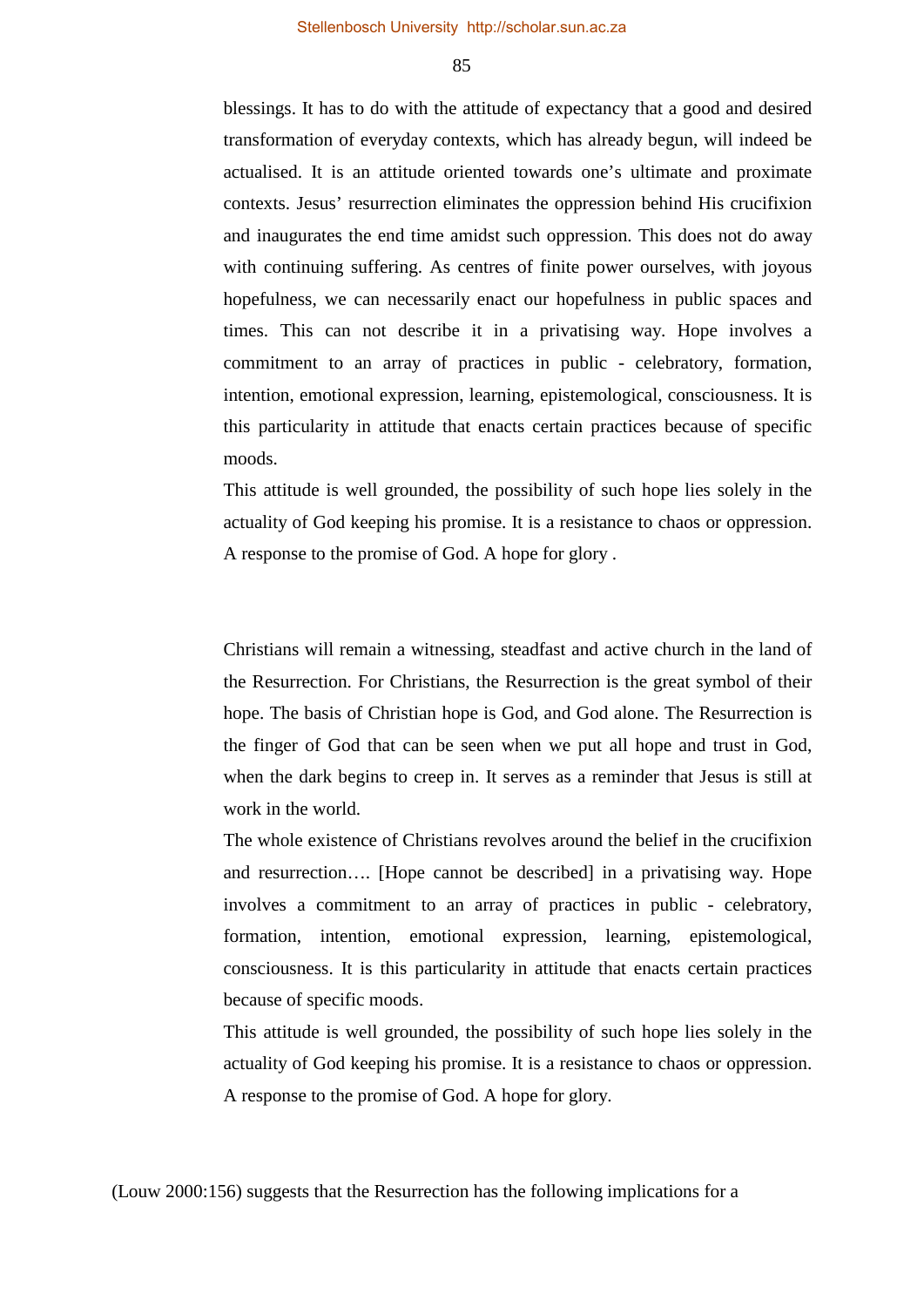Theology of Pastoral Care and can profoundly shape how we care for PLWHA. The Resurrection:

- It Promises victory over death and instils a vivid hope amidst the anxiety surrounding death – even death as a consequence of HIV/AIDS.
- It Enables us to become participants in the resurrection, power and life, amidst struggle and suffering. Living in fellowship with God means being empowered by the Spirit to live and to become engaged in human relationships. HIV/AIDS is thus not necessarily a death sentence, but can be an invitation to live in relationships – to self, others, God and the environment – in ways that nurture human dignity, acceptance and a sense of belonging.
- It Restores trust in life and provides security because it opens up a new hermeneutics, that is, to experience the living God in every dimension of existence, as well as in the whole of the cosmos. Life becomes an opportunity to embody God's grace and to enflesh love.

Pastoral care in suffering is a ministry which emanates from resurrection to life. Its primary task is to help believers to discover a new direction in life. Pastoral care becomes a ministry which embodies and incarnates the vivid hope of the Resurrection (Louw, 2008:437). It becomes a sign of eschatology in action(Louw 2008:437):

> As victory care, pastoral care is not triumphalism (self-sufficiency), nor does it contain any notion of a *theologia gloriae* (ignoring the painfulness of pain and suffering). Victory as an eschatological reality, links the Cross and the Resurrection and addresses the painfulness of pain within the paradoxes of life.

> The Cross calls for patient surrender, but at the same time for protest (lament), the Resurrection awakens a sense of victory and empowers one to face suffering. The power of the Resurrection however does not lead to resignation and passivity. On the contrary, it can even make one rebellious and assist one in one's struggle against suffering.

> > (Louw, 2008:438)

Pastoral care which works from the power of the Resurrection can indeed equip all who are touched by the HIV/AIDS pandemic (PLWHA, their families and caregivers, medical staff and the community) with hope: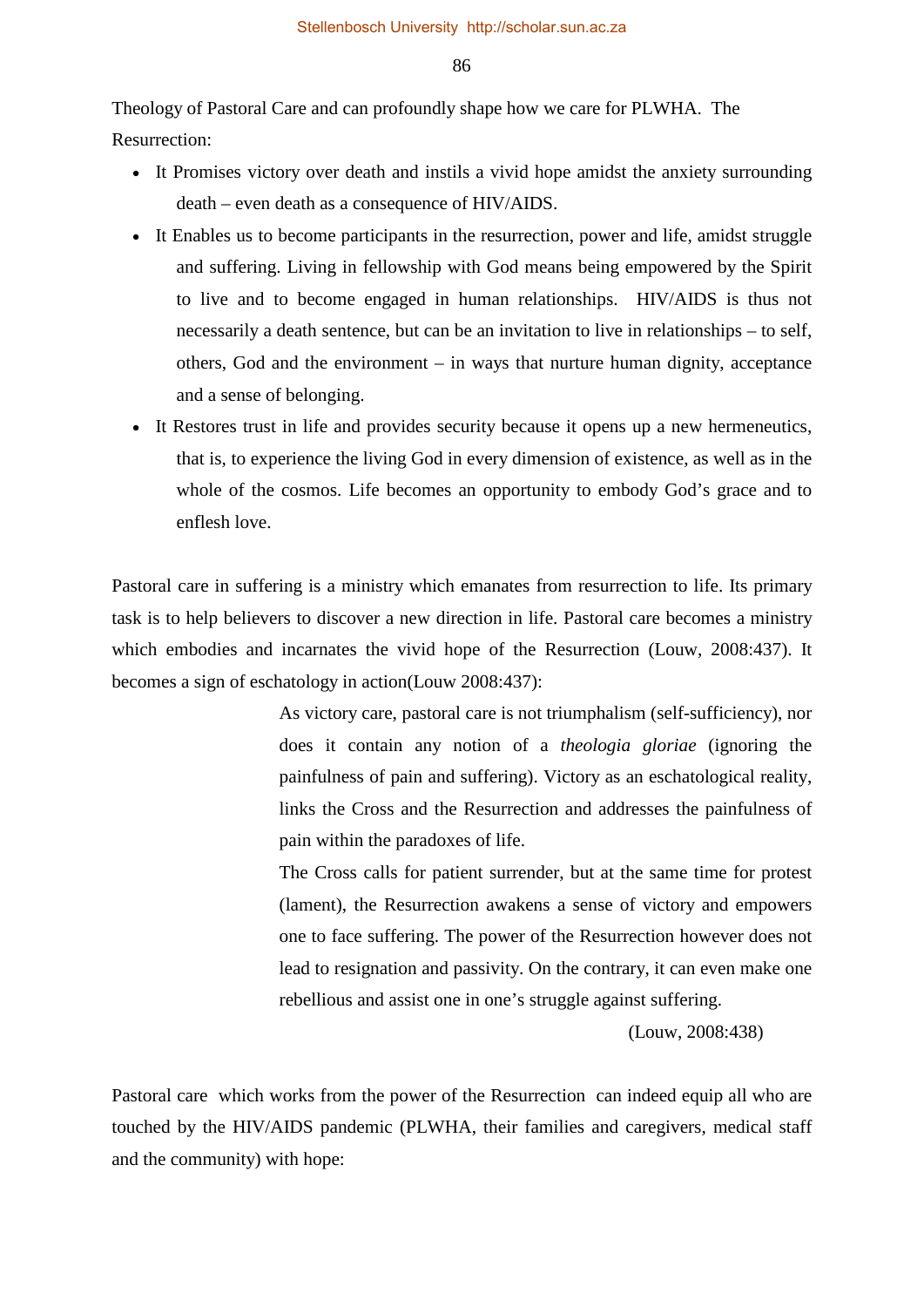Resurrection means that the cross is not a last word pronouncement on life. Resurrection means that the work of justice is ongoing and that everything is possible. Resurrection also means that, on the cross, the life of struggle did not end.

(Thornton, 2002:214)

#### **5.3.3 The role of hope in a person**

To be human includes the ability to hope. This ability to anticipate the future is an ontological given, perhaps the most authentic and distinct

ive characteristic of humanity. Hope is the driving force that enables humans to move into the future dimension of time consciousness. Hope is the engine that provides the energy that pulls humans to the future. But *how* one anticipates the future matters enormously:

> How a person thinks about, and feels toward, the "not-yet" is crucial to physical, emotional and spiritual health. The attitude one takes toward the future can be placed on a continuum between hope and despair.

> > (Lester, 1995:59)

(Louw's(2008:11) *Cura vitae* gives us some helpful pointers in shaping the nature of our hope:

*Cura vitae* is about a theology of life and the healing of life from the viewpoint of Christian spirituality. It is about how new life in the risen Christ and the indwelling presence of the Spirit can contribute to the empowerment of human beings. It is about HOPE, care, and the endeavour to give meaning to life within the reality of suffering, our human vulnerability, and the ever-present predicament of trauma, illness and sickness.

The distinctive feature about *pastoral* care to PLWHA is the source of our hope – the faithfulness of God. Christian hope is 'the refusal to accept the reading of reality which is the majority opinion' (Brueggemann, 1978:67). Christian hope allows for an alternate reading of reality: we find meaning in suffering, not because suffering *per se* has any meaning in it, but because God is in the suffering with us:

> Hope gives us the ability to recognize that we must refuse to scale down our aspirations to the level of the facts in our present situation because God is always calling us to move beyond the present to shape and mould a better tomorrow.

> > (Thornton, 2002:149)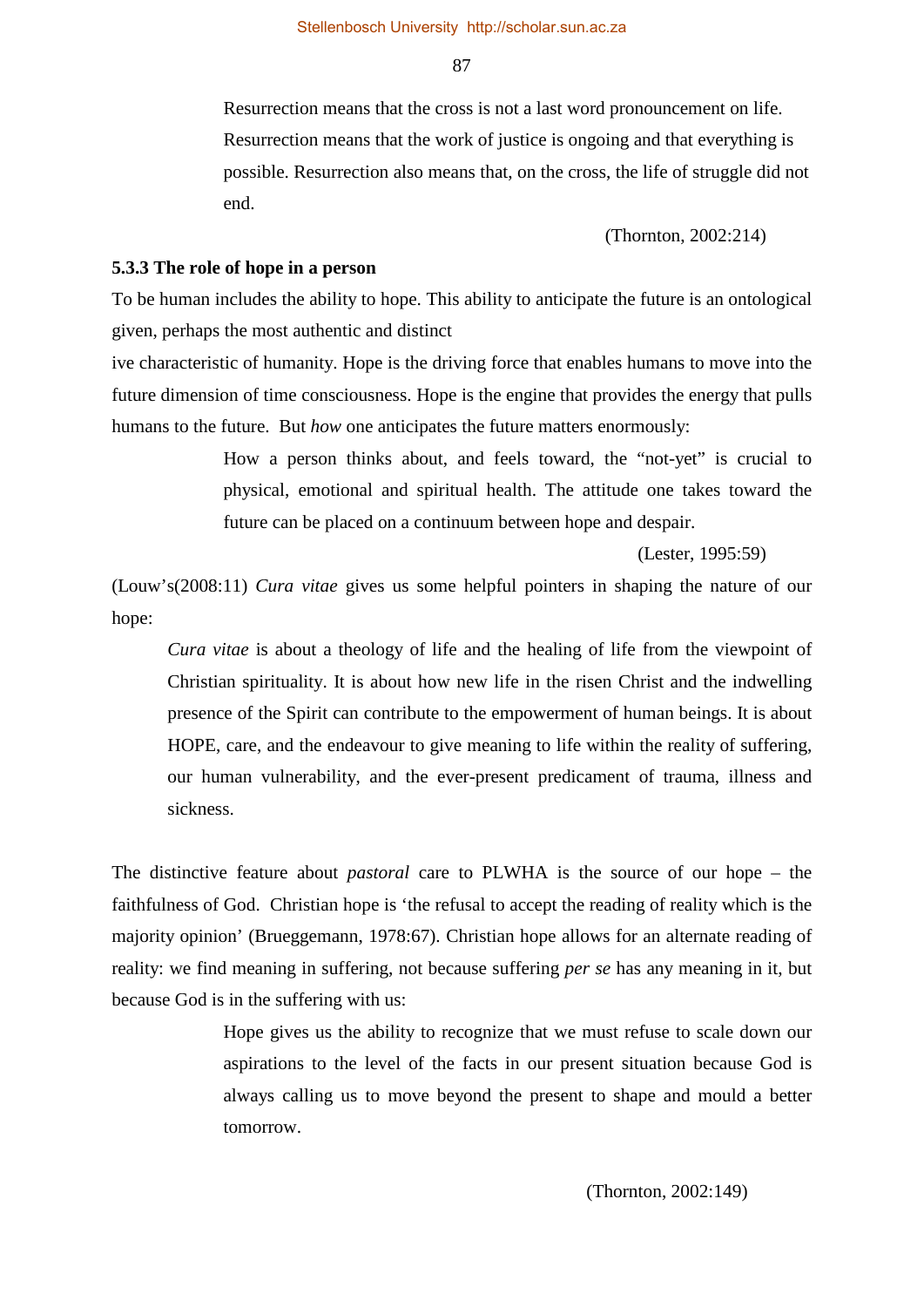Hope is empowering. Hope enables one to become an active sufferer instead of a passive sufferer. When one has hope, one's voice is heard. To qualify this statement, the researcher would like to draw from the participatory research she undertook while counselling PLWHA at Living Hope Community Centre.

The researcher met Zozo, a teenage girl, at the local hospital. Zozo was not ill, but her ninemonth-old baby was really sick and was covered with sores from head to toe.

Zozo's baby cried every time she was even touched making even nappy changing very difficult. The baby was in a single ward. The child's name, *Alikho ithemba,* was written on a label above at the top of the bed. The name caught the researcher's eye and she asked Zozo about the meaning of this name. Zozo nodded in the direction of the sickly, crying baby as she said, "As you can see, there is no hope."

Zozo then narrated her story: how she had lost her mother through AIDS; how her baby's father had rejected her after she had become pregnant; and how she, herself, had tested HIVpositive. She also narrated the story of her sick child who, like herself, will die through *lo mbulala zwe* (this nation killer). Zozo voiceds her despair: "What is left for her baby? Nothing. *Alikho ithemba* will also get sick and will, eventually, die. Is there hope for someone in her situation? No."

According to Zozo, there was NO HOPE. Hence the reason for her baby's name: *Alikho ithemba* means 'No hope'.

In situations such as Zozo's, people are hurting and crying out for a new horizon of hope. They need future stories that provide security, excitement and joy in the present moment. Therefore, Ppastoral caregivers have a part to play in enabling despairing persons to gain the courage to lean into their future, to revise and reconstruct future stories that are connected to hope rather than despair (Lester, 1995:139). Following Louw (2000:156) pastoral care is the ministry of hope in terms of a new reality, with new possibilities for existence and a new perspective for the future. The researcher used Louw's understanding of hope to guide her as she began caring with Zozo and her baby. Hope is not limited to a spiritual dimension: realistic hope must embrace every aspect of a person's life. In Zozo's case, the nurses were not only dealing with the HI virus, they were also fighting the baby's malnutrition. The Living Hope Community Centre believes in a holistic approach. The first step in saving the life of this teenager and her child was to help Zozo feed the child nutritious food. Zozo was also advised to join the group of PLWHA where she was immediately supported and encouraged. The group helped hold hope *with* Zozo:

Hope is something too important - its effect on body and soul too significant -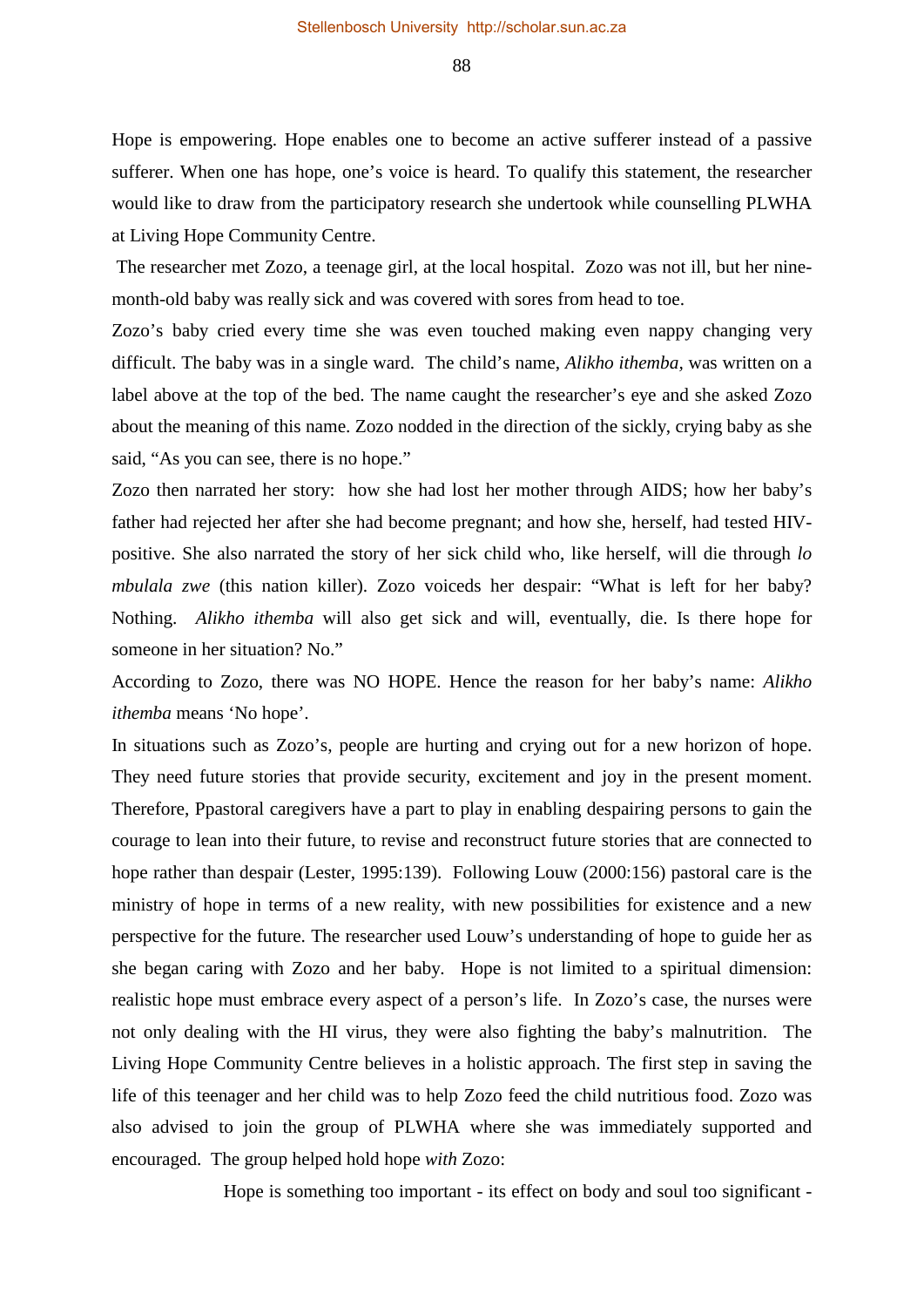to be left to individuals alone. Hope must be the responsibility of the community. Where this is so, and when this is so, radical amazement occurs. There is an abyss. Often, we can look across or we can look in. We can find ourselves in it or know others who are. When we enter the abyss, when we see it, then radical amazement is ours. Ours. Together. With hope.

(Weingarten, 2006 :4)

In( Devries 2004:451), hope is that it is something you gain from and share with others. Hope is the responsibility of the community.

Once hope has been firmly established as an emerging property of the community, a realistic hope becomes achievable. Once Zozo had gained hope, she changed the name of her child to *Lelethu*, which means Jesus is our Hope (1 Tim 1:1: 'Paul, an apostle of Jesus Christ, by the commandment of God our Saviour and the Lord Jesus Christ, our HOPE').

Now Zozo could begin to dream again. Zozo found employment which enabled her to support both herself and her baby. Lelethu was put on medication. Zozo married a man who - despite knowing both her and Lelethu's HIV status - was willing to take her in with her baby. Lelethu now goes to school and is alive and healthy.

Hope gave Zozo the ability to recognise that she must refuse to scale down her aspirations to the level of the facts in her present situation. Hope gave her a voice. She is now an active sufferer who is not afraid of being rejected. Hope made her do something she never thought possible - get married and be accepted as she is.

Zozo's story reiterates what is evident in this research: namely, how important acceptance and a sense of belonging means to PLWHA.

The kind of hope that transformed Zozo's life was not 'cheap optimism and superficial euphoria…hope that does not inspire people to ignore pain and suffering' (Louw, 2008:437):

> Hope is only hope in suffering. Hope and victory within suffering do not necessarily mean victory out of suffering. Victory sometimes has to embrace the hope of not overcoming that reveals the patience and long-suffering nature of hope. (Louw,2008:438)

The kind of hope which we offer PLWHA must be what (Weingarten 2006:5)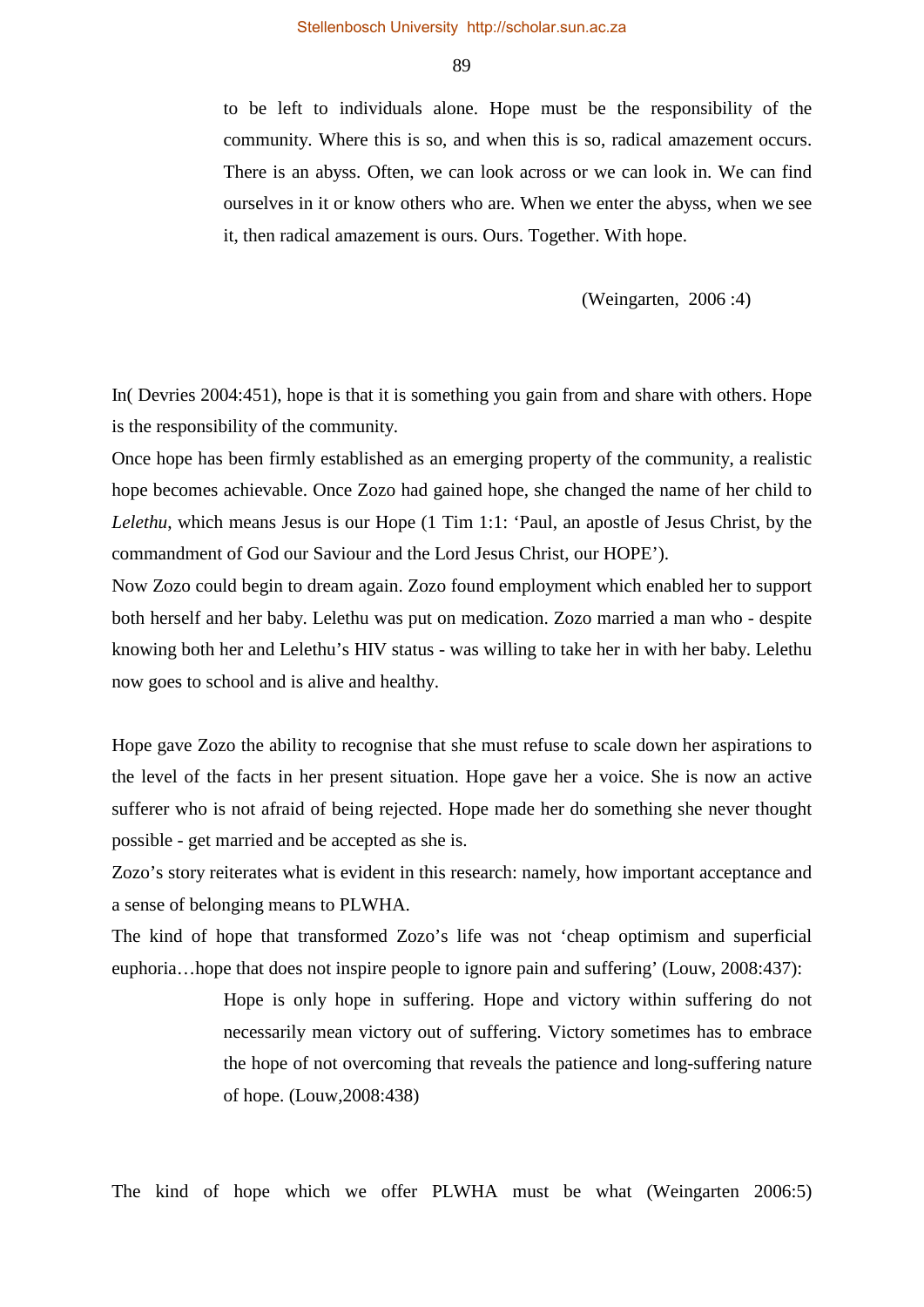calls 'realistic' hope. Zozo's story contains four characteristics of 'realistic' hope:

• *Realistic hope accommodates doubt and despair:* 

- Hope is not the same as optimism. It is not the conviction that something will turn out well, but the certainty that something makes sense, regardless of how it turns out. Doubt and despair are not antithetical to hope, but rather just two feelings or experiences that arise in certain circumstances and which we can make sense of as we would any other feelings.
- *Realistic hope integrates contradictions*

Naïve hope (or wishful thinking) hope prefers a straight line, a black or white, a simple form. Realistic hope is comfortable with a mess. It accepts that chaos can sort itself into order. It embraces contradiction. Realistic hope, with its acceptance of contradictions, offers a platform on which to stand, even when one cannot stand what one must stand.

• *Realistic hope is pragmatic: it sets goals and pathways to these goals* 

There is a tendency to feel buoyed and hopeful when the goal is clear, the pathway known and hopeless when the way is blocked and the goal obscure. Despair is the conviction that nothing one wants is within reach whether it be love or security or clean water or good health.

• *Realistic hope celebrates a variety of narrative forms* 

Every story has a narrative form. Tragedy plunges in a downward slope, comedy rises up after a big bump, romantic sagas curve like a roller coaster. Each shape signals certain values. This is particularly true with hope's story line, invariably portrayed as a progressive narrative, a straight line up. Hope is always on an upward flight. The progressive narrative form, however, does not depict the shapes that realistic hope can take, for its shape is determined less by the outcome of events than by the responses of the communities of people who support each other through events. In communities, any narrative form - including uncertain ones - can be borne. Realistic hope celebrates that diversity.

These four characteristics of realistic hope make doing hope more feasible. *Doing* hope is not *feeling* hopeful. It is far more useful to focus on the practice of doing hope than it is to try to stimulate the feeling of hope. In the matter of hope, feeling follows action.

Zozo and her child still have a virus in their blood. As( Louw 2008:437) reminds us when he says, this is hope within suffering. The role of spiritual counselling to PLWHA help to provide this hope within suffering.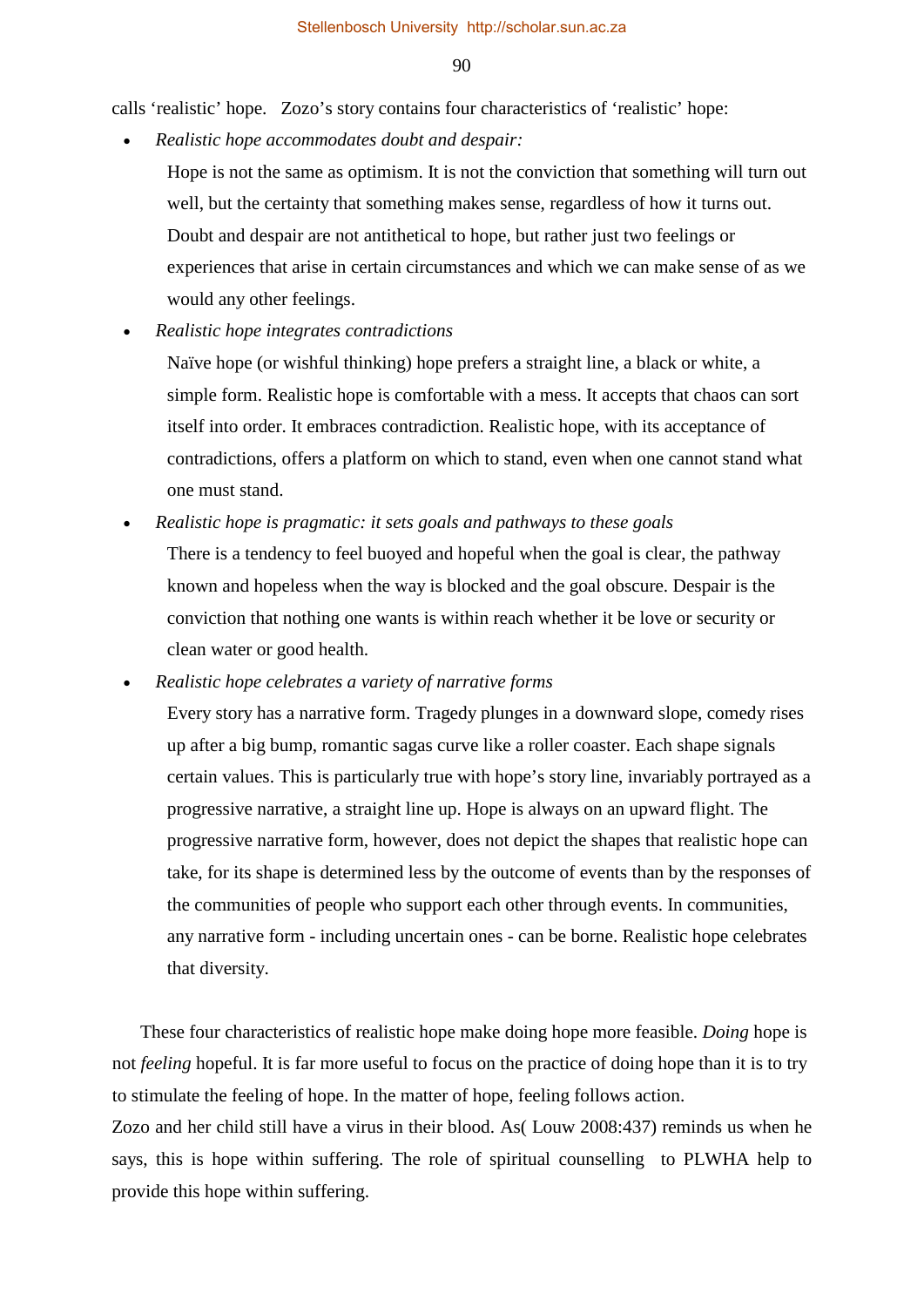## **5.4 PLWHA and spiritual counselling**

The aim of counselling an HIV-positive individual is to focus on life beyond infection and not to dwell unnecessarily on the constraints of the disease (Van Dyk, 2008:220). The main problem of living with HIV is fear, especially the fear of disclosure and the consequent rejection and stigmatisation (Louw, 2008:445).

(Van Dyk 2008:223-227) proposes a four stage model of counselling that can be applied to the therapeutic relationship in general:

1. *Relationship building* 

This stage establishes an open and trusting relationship in which the person feels safe enough to address personal issues and to disclose information.

2. *Helping the client to tell her/his story*

This stage helps the person to explore the problem situation. During this stage the person must grapple with the first fundamental question: 'What is going on in my life?' Exploring this stage will help the counsellor to get an understanding of the person's world. It is essentially a data gathering process.

3. *Developing an increased understanding of the problem* 

 The goal of this stage is for both counsellor and the person to gain a deeper understanding of the problem and to form the basis for specific action. The fundamental question at stake here is 'What do I want?' The more the counsellor understands the person's world, the better they will be able to explore the story.

4. *Intervention or action* 

This stage explores intervention options and helps the person to take action to manage the problem(s). The fundamental question at stake here is 'How do I make all this happen?' Intervention is not about the counsellor offering a solution; rather, it is about co-labouring with the person in a journey that will improve the quality of her/his life.

(Louw's 2008:447-449) five stage model focuses specifically on counselling PLWHA spiritually:

• *The impact stage:*

Receiving a positive HIV diagnosis might trigger an immediate reaction of shock, denial, severe anxiety and helplessness. The focus must be on meeting the person's basic need for acceptance, understanding, love and sustenance. The counsellor must incarnate the love, acceptance, understanding and sustenance of God by simply 'being there':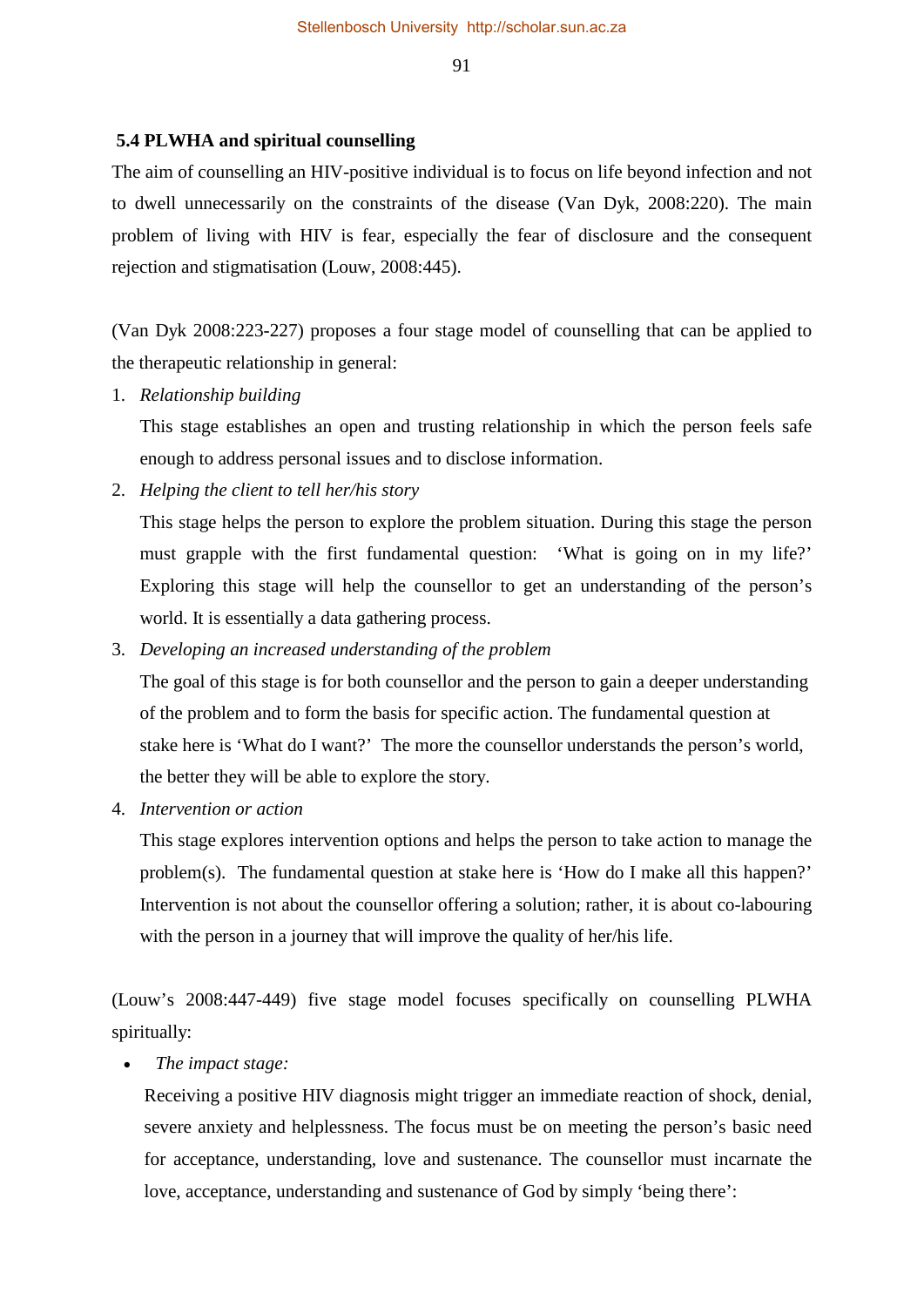Presence is a primary word for pastoral care and for pastoral psychotherapy. A counsellor is pastoral when he/she is truly there for others, is fully present to others, and recognises that this presence is in the name of God, who has called the counsellor to be available at a depth beyond normal association. The pastoral therapist is one who has answered the call to be present with all of the self that can be owned by that person, the conscious experiences of being as well as the unconscious experiences as they rise to awareness. When one is truly there for another, a depth of communication occurs that is beyond words or style, or technique, or theory or even theology. It is presence gifted by Presence.

(Augsburger, 1986:37 in Louw, 2008:447)

#### • *The regression stage:*

Many people retreat emotionally when forced to deal with the reality of their situation. They go into a state of psychological isolation, loneliness and mourning. Internalised anger might also surface as well as a hostile approach to the social and cultural environment. The focus of counselling during this stage must be on helping the person to deal with feelings of guilt and anger. The issue of disclosure – whether or not to disclose, and to whom – also surfaces at this stage as the person wrestles with answering the question, 'Who can I trust?' As the person struggles with issues of trust and trustworthiness, the experience of understanding and acceptance – from the caregivers, family, friends or support group – play a crucial role. The need to experience love and compassion becomes paramount:

> The central element from the perspective of the relational metaphor, is the contact achieved, the empathic feeling and understanding experienced and the genuine caring communicated. For a pastoral counsellor, such presence, acceptance and love are the core quality of grace that makes counselling authentically pastoral.

> > (Augsburger, 1986:362 in Louw 2008:448)

#### • *The internalisation stage*

During this stage the person begins to come to terms with the long-term consequences of their HIV/AIDS status and the pressure that the taking of medication puts on them. The person gradually acknowledges and accepts the reality of the situation. Whereas the question of 'Who can I trust?' characterised the previous stage, during this stage the focus is more on 'How can I tell my HIV story in a way that I prefer?' The pastoral caregiver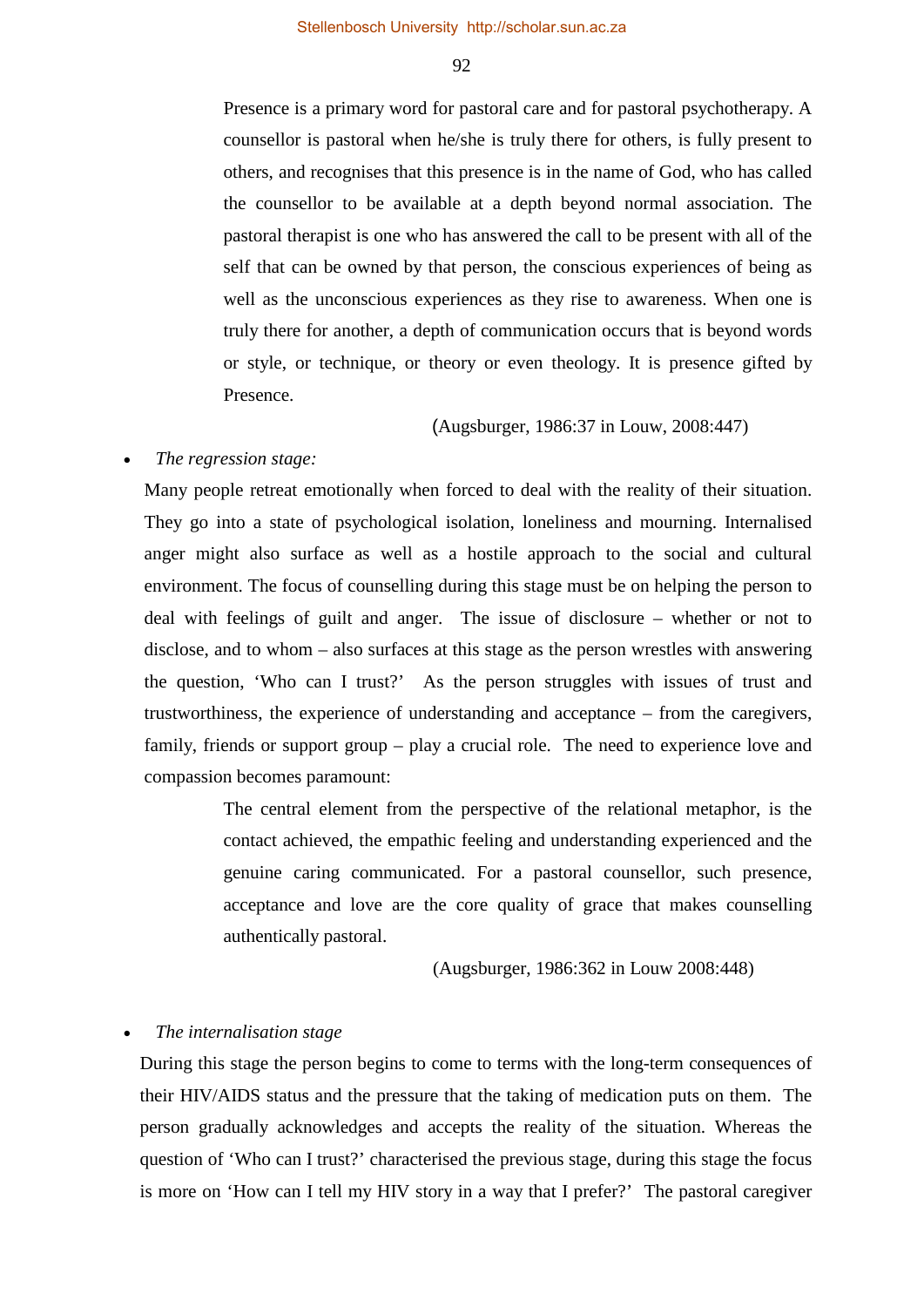helps to facilitate a forum of sharing and disclosure. At a deeper spiritual level, the caregiver tries to establish within the PLWHA an awareness of the continuity, endurance and perseverance that is possible because of God's faithfulness. The notion of hope – hope in the presence and faithfulness of God - plays a vital role in fostering an attitude of growth.

#### • *The reconstruction stage:*

This stage is directly connected with decision making (the quality of choices), future planning, target development and meaningful actions. The person's faith and confidence in God's faithfulness to God's promises can help to restore the person's sense of dignity, respect and self- esteem and can encourage the person to start living positively with HIV. At this stage it is vital that the person discovers that they are not isolated individuals, but embedded in a network of caring relationships:

Humans are covenanting beings and their lives are created by the covenants they make with themselves, their significant others, their surrounding community and their Creator.

(Augsburger, 1986:110 in Louw 2008:448)

#### *The constructive stage:*

The focus of counselling during this stage is to develop a quality of life which uses the person's positive HIV status as a means for growth, quality decisionmaking and goal setting. Particular attention

## • *The constructive stage:*

The focus of counselling during this stage is to develop a quality of life which uses the person's positive HIV status as a means for growth, quality decision-making and goal setting. Particular attention needs to be paid to the person's God images at this stage.

The questions of disclosure – *what* do I say about my status, to *whom*, and *when*? – will need to be faced at every stage of the person's journey with HIV/AIDS. But counselling on the issue of disclosure cannot be dealt with without first changing stereotypes and attitudes. This includes looking at the narratives people tell themselves about themselves, HIV and their relationship with HIV. If people continue to allow their lives to be shaped by the stories around HIV – especially the stories of stigma and stigmatization – they will continue to be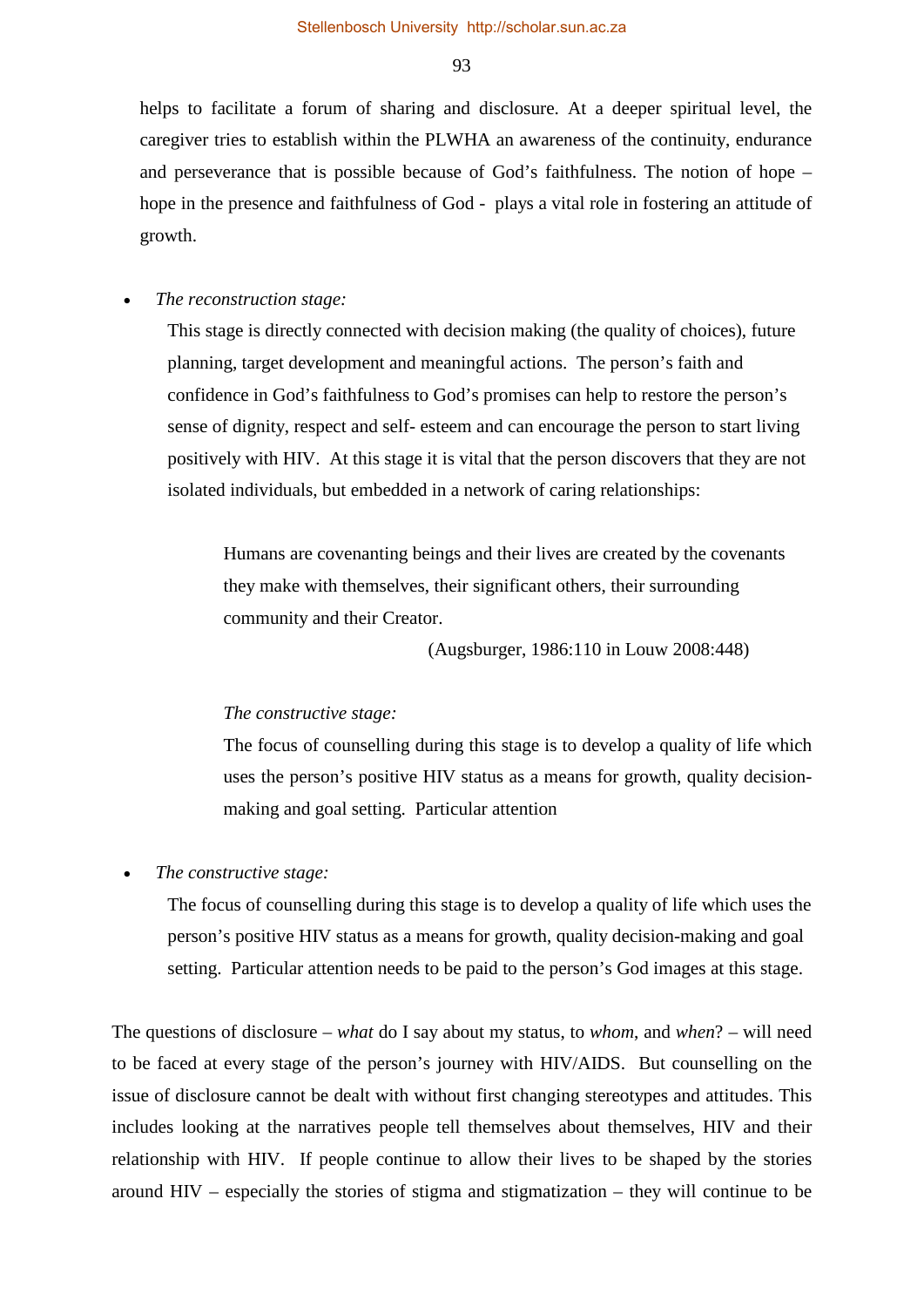imprisoned by the disease, with all the concomitant despair, hopelessness and helplessness it brings with it. But if people are able to change the stories they tell about themselves – thereby transforming their attitudes about illness and healing – transformation can come. Hence the researcher's decision to combine (Louw's 2008:447) five stage approach with narrative approach to pastoral care and spiritual counselling.

Narrative therapy uses 'externalizing conversations' to separate or put distance between people and the 'problem' stories that people are telling about themselves. In the case of PLWHA, the HIV/AIDS diagnosis – with all the threats painful disease, stigma and stigmatization – can easily shape the way people view themselves. Morgan (2000:17) describes these internalizing conversations – ways of speaking that locate the problem inwardly – as having negative effects on peoples' lives, and resulting in thin conclusions or descriptions about themselves. Moreover, these internalizing conversations - the belief that the problems of their lives are a reflection of their own identity or the identity of others, or a reflection of the identity of their relationships – shapes the way people try to resolve their problems. Unfortunately, these efforts invariably exacerbate the problems. People come to believe that their problems are internal to their self, or the selves of others - that they or others are in fact the problem (White, 2007:9-10).

'Externalizing conversations' can open up space for the person to speak about HIV/AIDS in a way that allows for a richer description of self and empowers the person with some sense of agency rather than being overwhelmed by the 'totalizing' nature of the diagnosis:

> Externalisation is a practice supported by the belief that a problem is something operating or impacting on or pervading a person's life, something separate and different from the person. It separates the person's identity from their problem.

> > (Freedman & Combs, 1996:47)

PLWHA frequently believe that their lives are defined by the virus/ diagnosis. They are frequently judged by others as 'that group of people who reap what they've sown.' This belief only sinks them further into the problems that they are attempting to resolve. This attitude results in PLWHA 'internalising' the problem. Exter nalising conversation can provide an antidote to these internal understand ings by objectifying the problem. They employ practices of objectification of the problem against cultural practices of objectification of people. This makes it possible for people to experience an identity that is separate from the problem: the *problem* becomes the problem, not the *person*. In the context of externalising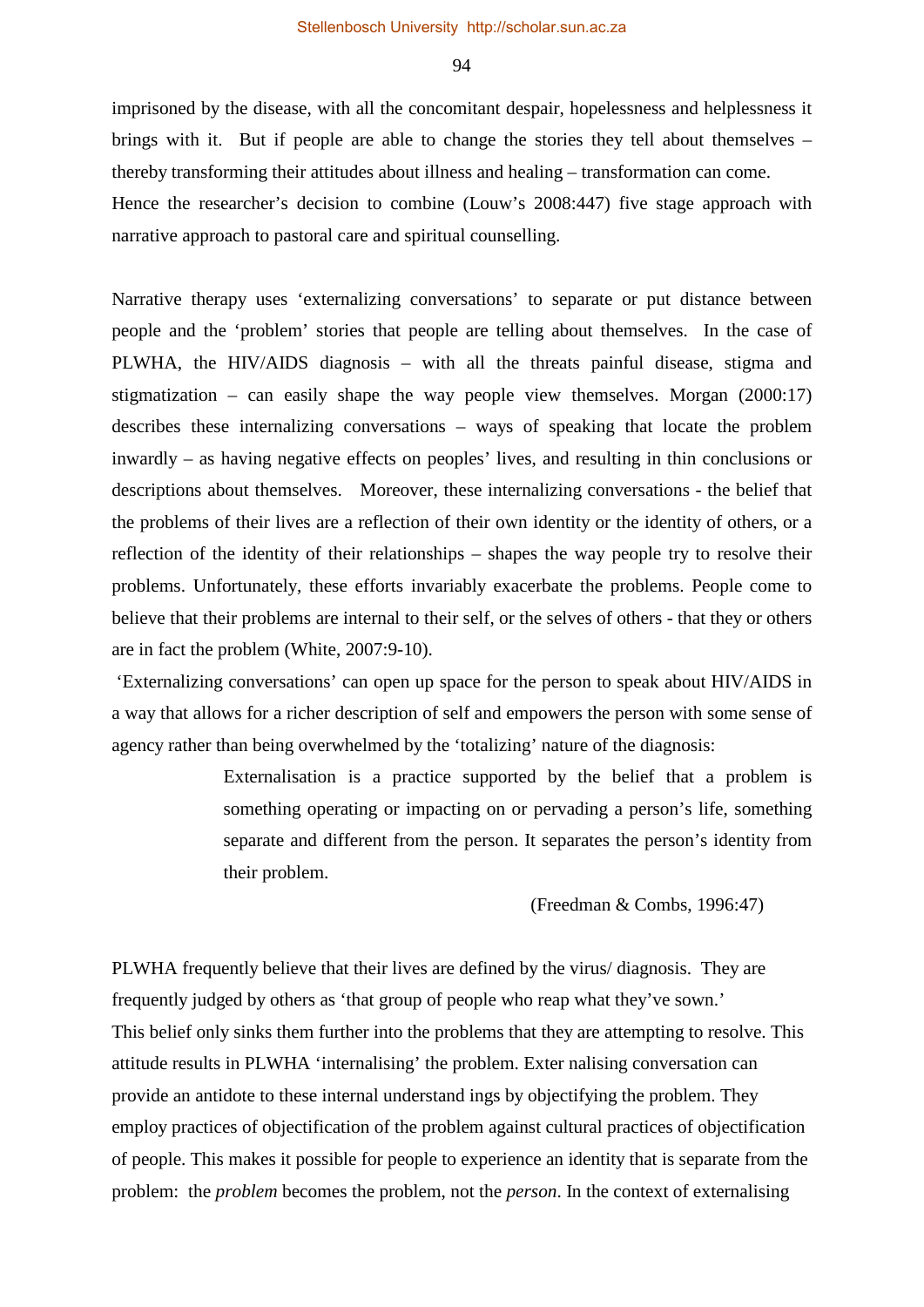conversations, the problem (HIV/AIDS) ceases to represent the 'truth' about people's identities and options for successful problem resolution suddenly become visible and accessible (White, 2007:10).

This separation of the person's identity from the identity of the problem does not relinquish people from a responsibility to address the problems that they are encountering. Rather, it makes it more possible for people to assume this responsibility. If the person is the problem, there is very little that can be done outside of taking action that is self-destructive. But if a person's relationship with the problem becomes more clearly defined - as it does in externalising conversations - a range of possibilities become available to revise this relationship (White, 2007:10).

The narrative approach separates the person from the problem. There is more to a person than the HI virus. The narrative approach believes that - no matter what a person has experienced and no matter how dark the problem story-line is - there is always more to a person than the problem or trauma. This holds true even in the case of HIV/AIDS. Such a conversation points to life and living with HIV/AIDS in a different way. Instead of identity being defined by the HIV/AIDS diagnosis, space is opened up to negotiate new understandings of self, and new hope to find ways of living with HIV/AIDS (Van Dyk, 2008:270).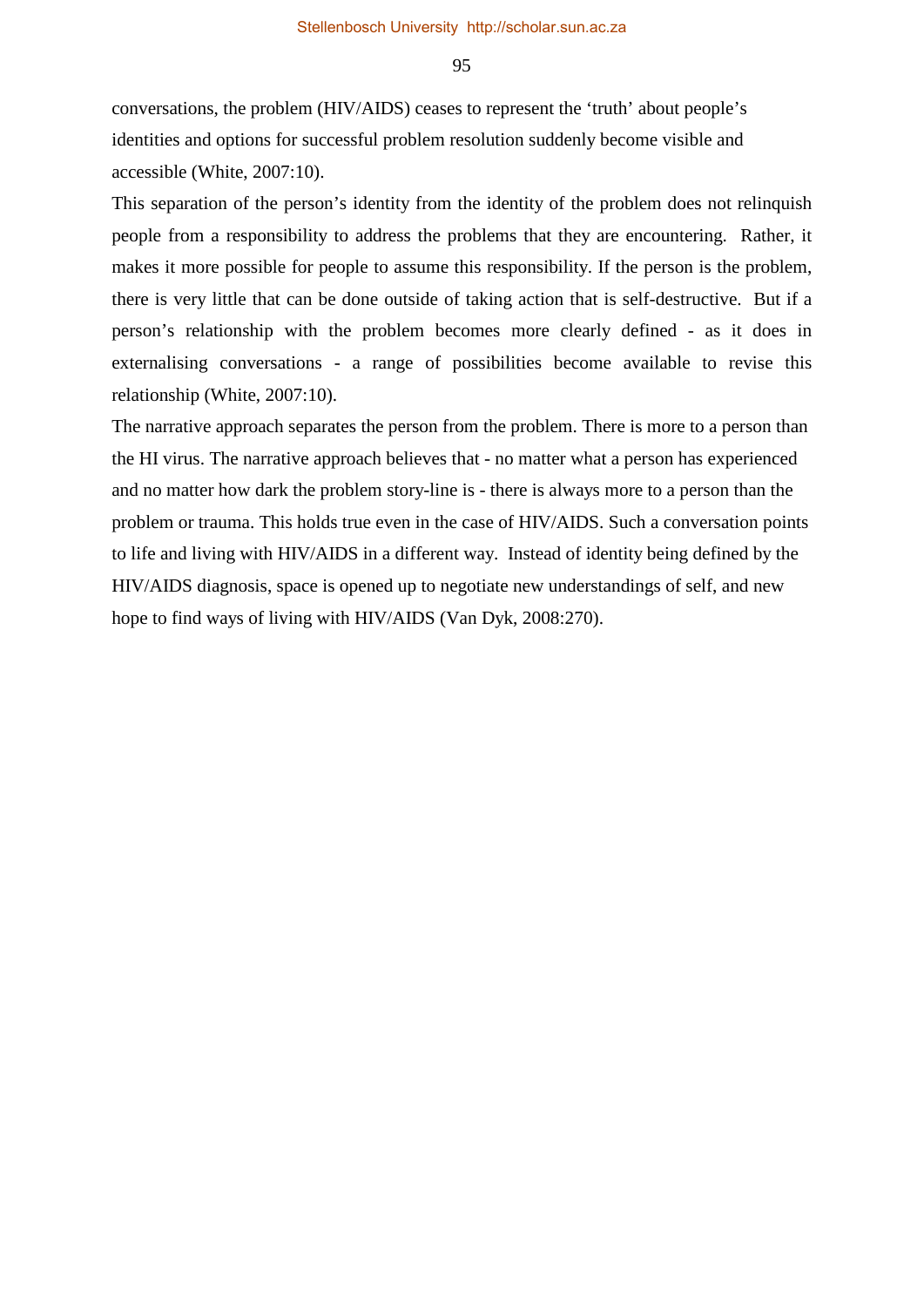### **5.5 CONCLUSION**

This chapter focused on Pastoral Care and spiritual counselling. The overarching role of hope as part of spiritual counselling - hope in the Resurrection and the role of hope in a person – was emphasised throughout this chapter. If we cannot give people hope, then we might as well do nothing. It is the hope that allows people to look beyond their circumstances. It was this kind of 'realistic' Resurrection hope that was at work in Zozo's life, transforming her story from *Alikho ithemba* (no hope) to *Lelethu* (Jesus is our Hope). The last part of this chapter looked at PLWHA and spiritual counselling,following (Louw 2008:447) we looked at four stages of counselling The following chapter look at the findings and discussions, lessons learnt and possible future studies.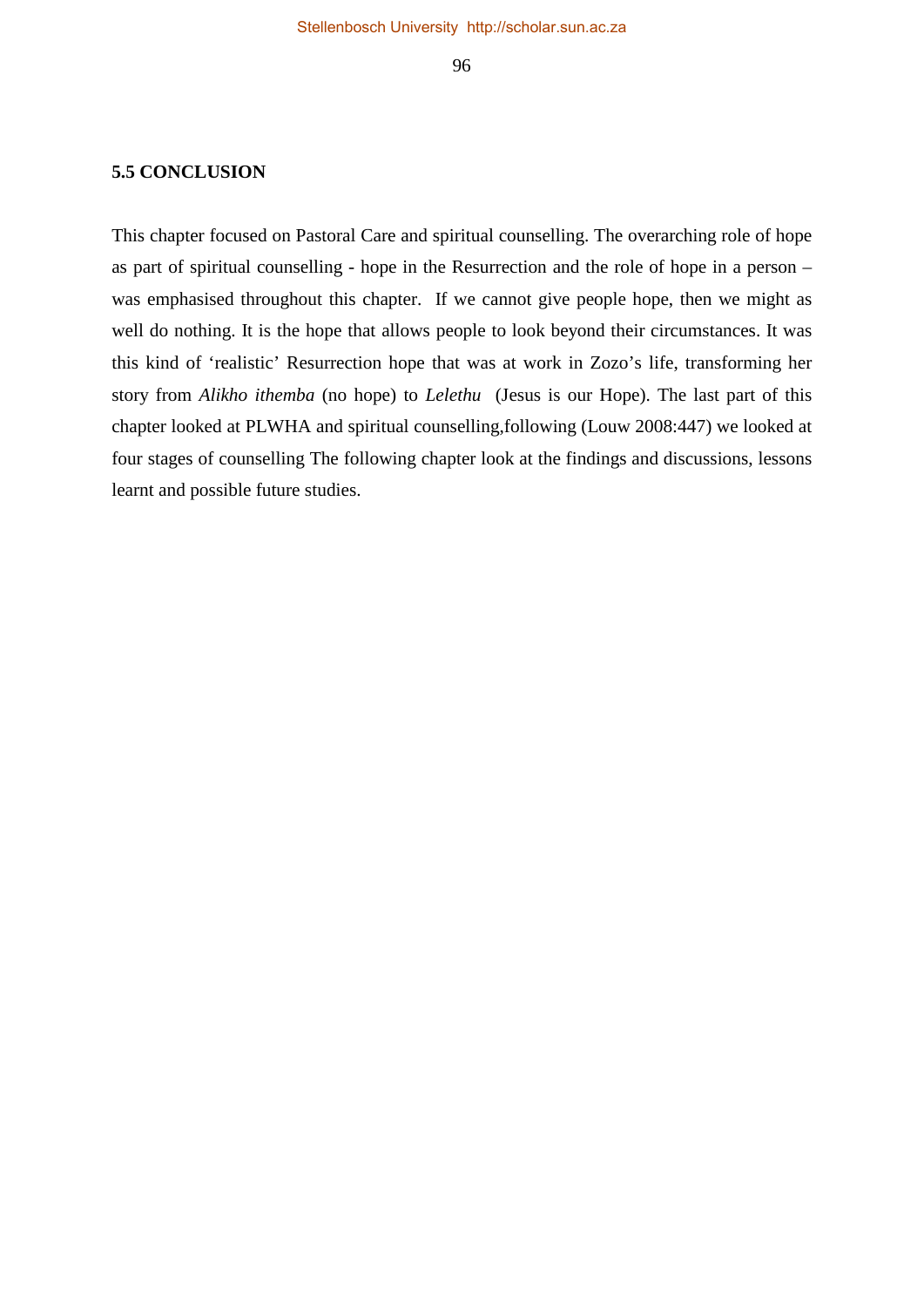## **CHAPTER 6**

## **FINDINGS AND CONCLUSION**

#### **6.1 INTRODUCTION**

The aim of this study was to investigate the judgemental attitudes in pastoral care and spiritual counselling for PLWHA - in particular, women living in the township of Lwandle. In this context, an empirical study was conducted in order to learn from the women who are infected by HIV/AIDS. This final chapter will discuss the findings, reflect on the lessons learned, and recommend possible areas for future study.

## **6.2 DISCUSSION**

The starting point for the exploration of judgemental attitudes in pastoral care within spiritual counselling to women living positively with HIV/AIDS was the presupposition that HIV/AIDS is a disease with an undertone of sexual deviance; within religious circles in particular, HIV/AIDS is a disease associated with sexual intercourse. The church's traditional teaching regarded procreation as the sole purpose of sexual intercourse: as such, it should only take place between legally married, heterosexual couples.

More recently, many churches have entrenched their position that HIV/AIDS is a disease that infects those who are not morally sound and upright (Van Dyk, 2008:318). Consequently, those who have contracted this disease are frequently sent to the background of the church's life at best or ostracised and abandoned at worst. These attitudes make it difficult for pastoral counsellors to counsel PLWHA without speaking of the causes of this disease and, when they do so, they often appear to be condemning and judging the infected people. This in turn frequently makes it difficult for PLWHA to disclose their status because of the stigma attached to the disease.

The stigma surrounding HIV/AIDS was found to be still alive in this community of Lwandle. The participants whom the researcher interviewed were still fearful of what the community might do when they learnt about their status. Even though they were living positively with the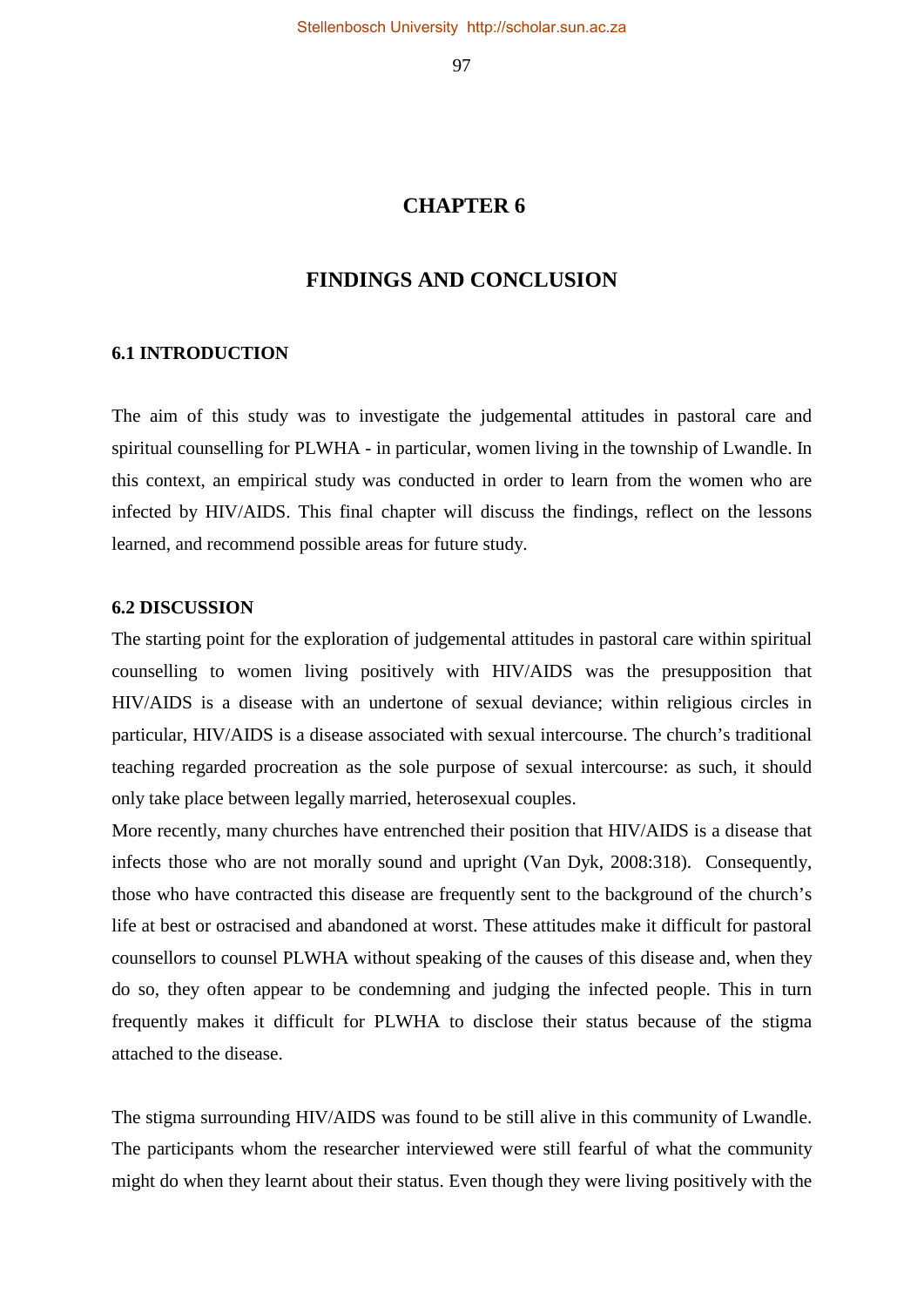disease, their deep-seated fear still paralysed them and prevented them from living their lives to the full. Many of them also lived a life of pretence: even though they felt ill, they pretended to be well so that neighbours, fellow church members and the wider community will not suspect their HIV/AIDS diagnosis (Nieuwmeyer, 2002:85). The additional stress of keeping up this type of pretence only increased their vulnerability, decreased their immunity and exacerbated their condition.

The literature defines stigma as a construction of deviations from some ideal or expectation: stigma marginalizes and excludes individuals from groups because their HIV-positive diagnosis (Smyth, 2004:28).

South Africa is not alone in stigmatizing HIV/AIDS. Throughout the world, an HIV-positive diagnosis still carries a stigma: more especially, stigma that someone who has contracted HIV/AIDS has made choices which have indelibly blemished their moral character. Throughout the world there remain in place cultural, sexual, religious and legal influences that dictate sexual practices, sexual preferences, sexual desires, the number and type of sexual partners, the practice of birth control, and the use of condoms and drugs which link individuals who are HIV-positive to undesirable sexual behaviour. Pre-marital/extra-marital sex continues to be viewed a sin that blemishes an individual's character.

The stigma connected to HIV/AIDS remains deeply entrenched for a number of reasons Herek, 1999 in (Smyth, 2004:29). Perhaps most damaging – and most intractable in church communities - is the belief that contracting HIV has been perceived to be the bearer's responsibility: it has been contracted through voluntary and avoidable immoral behaviour. Even today, three decades after the first cases were diagnosed, the word 'HIV/AIDS' still carries so much stigma, especially the tendency amongst many in church communities to see HIV/AIDS as a punishment for sin. This link is not something new. As Susan Sontag reminds us, 'plagues are invariably regarded as judgements on society' (in Ackermann, 2003: 89). This research described what stigma is and some of the beliefs that spawn stigma in the communities, the church community, and society. If we need reminding of the dangers of stigma, we only have to remember Gugu Dhlamini, the AIDS activist in Kwa-Zulu Natal, who was stoned to death in 1998 by her community because she disclosed her status publicly. Stigma is a social ill as well as a personal experience. Gugu's community perceived AIDS as bringing shame, not only to her as an individual, but also to her community at large. Her disclosure thus seemed to require a communal response:

> HIV unmasks many presuppositions regarding the meaning of human sexuality. When sexuality is connected with death, a short circuit occurs in the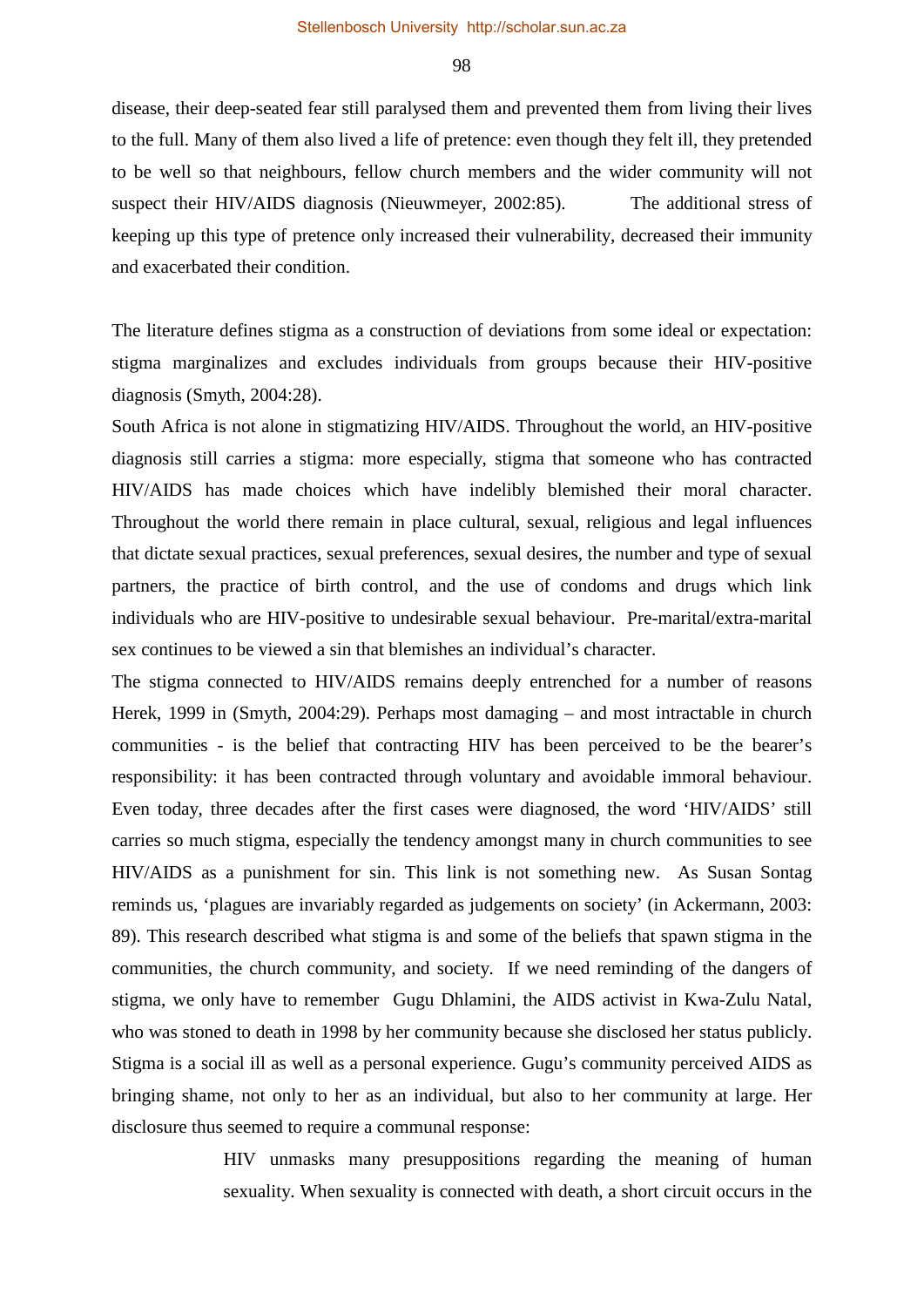human psyche and this is surely the main reason for the terrifying anxiety that AIDS creates in many people. The possible spread of the disease becomes a battlefield for repression and here they must dare to face up to issues that otherwise get swept under the carpet.

#### (Louw, 2008:351)

Perhaps even more pernicious than individual denial has been the denial of the South African State that its citizens are being ravaged by a pandemic. Although not dealt with in this research project, the insistence by President Thabo Mbeki and his cabinet of the need to debate 'scientific questions' in regard to HIV/AIDS squandered precious years in the fight against this pandemic (Ackermann, 2003: 84-5). This research focused on the valuable years the church continues to squander by allowing stigmatization of PLWHA to continue.

Eradicating stigma will take bold and courageous action. HIV/AIDS forces communities (the black community in particular) to face issues that are not normally spoken about in public. Speaking about sex is still taboo in the black culture. HIV makes the black community uncomfortable because it involves sex, which is not supposed to be discussed in public. Parents even feel uncomfortable speaking to their children about issues of sex: 'In our part of the world… everything related to sex is so private' (Graca Machel in Nolen, 2007:346). Culturally, it is unthinkable for a Xhosa elder to discuss matters related to sexuality in public. It is no different in the township churches where teaching about sex in the church is unthinkable. That is one of the reasons why PLWHA find it so difficult to disclose their status to the church. Of the six women who attended church regularly interviewed by (Scurry, 2004:78) four of them had not disclosed their status in their religious community. Several of them spoke of going to church more often to seek solace with God, yet they did not seek, or expect, comfort from other church members. This paradox is fascinating – and deeply disturbing - given the women's strong expressions of faith.

The church has played a critical role in developing and fostering communities of women in South Africa. Networks of religious women are a key site of survival practice and a place where poor and marginalised women are taking control of their lives (Haddad, 2001: 16). In the light of this involvement, one would expect that the church would equally be a site of spiritual support and survival for women living with HIV/AIDS. Listening to their narratives, however, suggests that there is something unique to church, as a church *per se*, that makes it especially difficult to disclose there. Fear of disclosure is not limited to church communities – this research revealed that its pervasive presence was experienced throughout Lwandle. But the continuation of stigma in church communities makes it imperative that churches begin to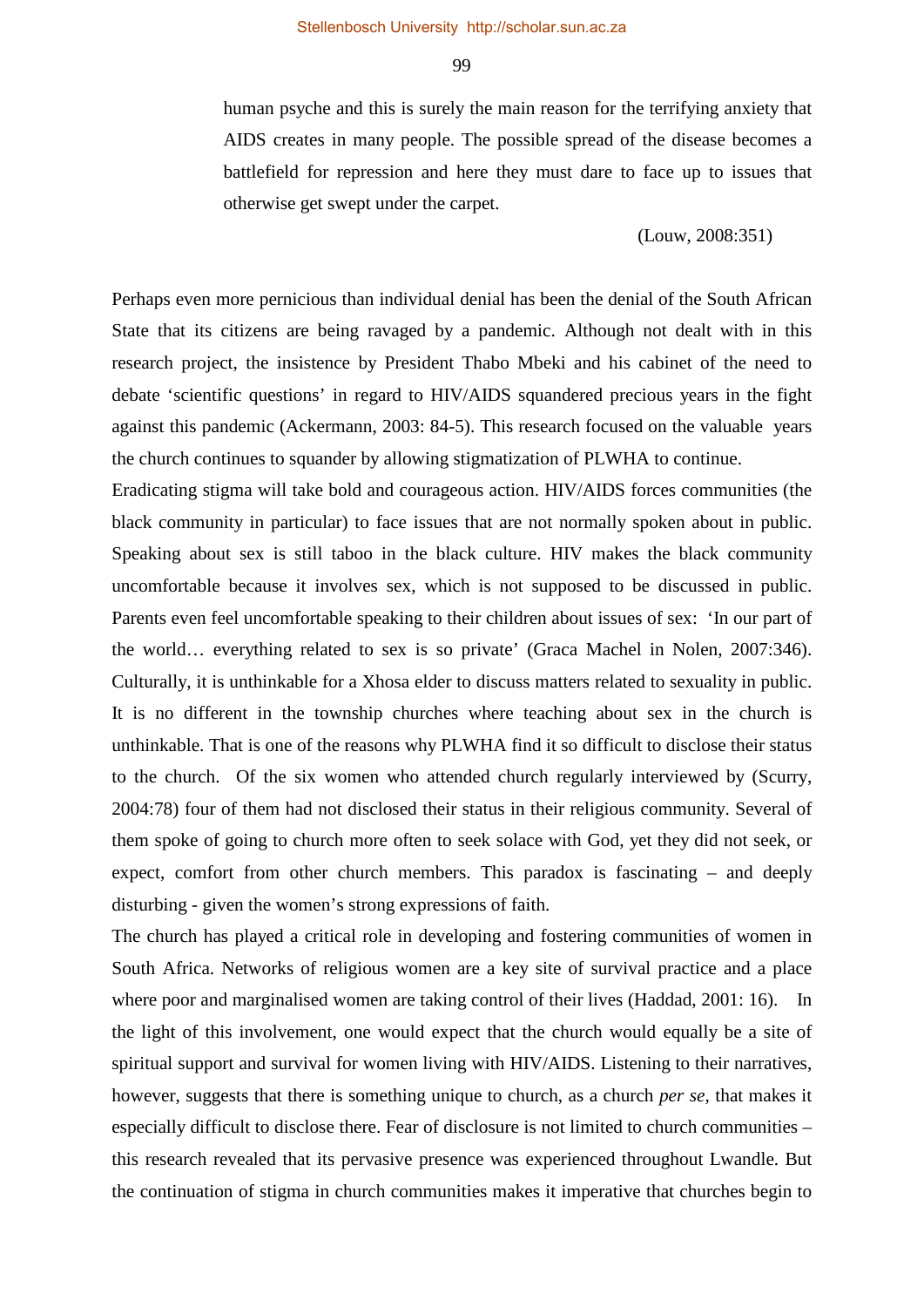wrestle with the reality of HIV/AIDS.

In the early stages of the pandemic, churches were hesitant to become involved with HIV. (Louw 2008:427) likens HIV/AIDS to the 'leprosy' of the  $21<sup>st</sup>$  century. The pandemic has forced churches to confront it : the question of *how* they choose to confront it is as significant as choosing not to confront it at all. The real danger arises when churches apply biblical texts - such as Leviticus13:45-46 – inappropriately.

This research began by exploring the ethical debate surrounding: 'Is HIV God's punishment for the promiscuous lifestyle of the members of our modern society?' This question forced the direction of this research towards a theological exploration of the question 'Who is God?' The doctrine of God led in turn to exploring the concept of God as Judge in both the New and Old Testaments and how illness is perceived in both Testaments.

The theological issue at stake with regards to HIV/AIDS is bound up with God-images. Questions such as 'Is God a Judge?' and, if so 'How does God judge?' were posed. The literature confirmed that, indeed, God is Judge. Thus how people interpret the *nature* of that judgment can become problematic. There is an erroneous belief that the Old Testament reveals God solely as a God of wrath and the New Testament solely as a God of love. Other theological writings revealed God's wrath in both the New and the Old Testaments. This study showed that it is not only in the Old Testament that we read stories about sudden destruction, as a divine punishment, overtaking those who thwart God's purposes or flout His mercy. Together with Old Testament stories of God's wrath – such as the fate that befell the 42 men who had taunted Elisha with the words, 'Go up, thou bald head' at Bethel (2 Ki. 12:22-24) - one must hold New Testament stories that speak equally of the 'wrath of God'. We see this in stories such as Herod Agrippa being struck suddenly by a devastating mortal disease (Acts 12:22 -23); or Ananias and Sapphira who were punished by sudden death for tempting the Spirit of the Lord (Acts 5:9).

How then do we understand the image of God – or Jesus – as Judge?

(Packer 1973: 27) identifies four aspects to the image of 'God as Judge':

- a judge is a person with authority
- a judge is a person who is identified with what is good and right
- a judge is a person of wisdom, able to discern the truth

• a judge is a person of power, who is also empowered to propose and execute sentences In contrast to these helpful images of God as judge, people often revert to negative images of God – 'images which sometimes are provoked even by the teachings of the church' (Louw, 2008: 427). (Ackermann 2003: 89-90) rails against such teaching: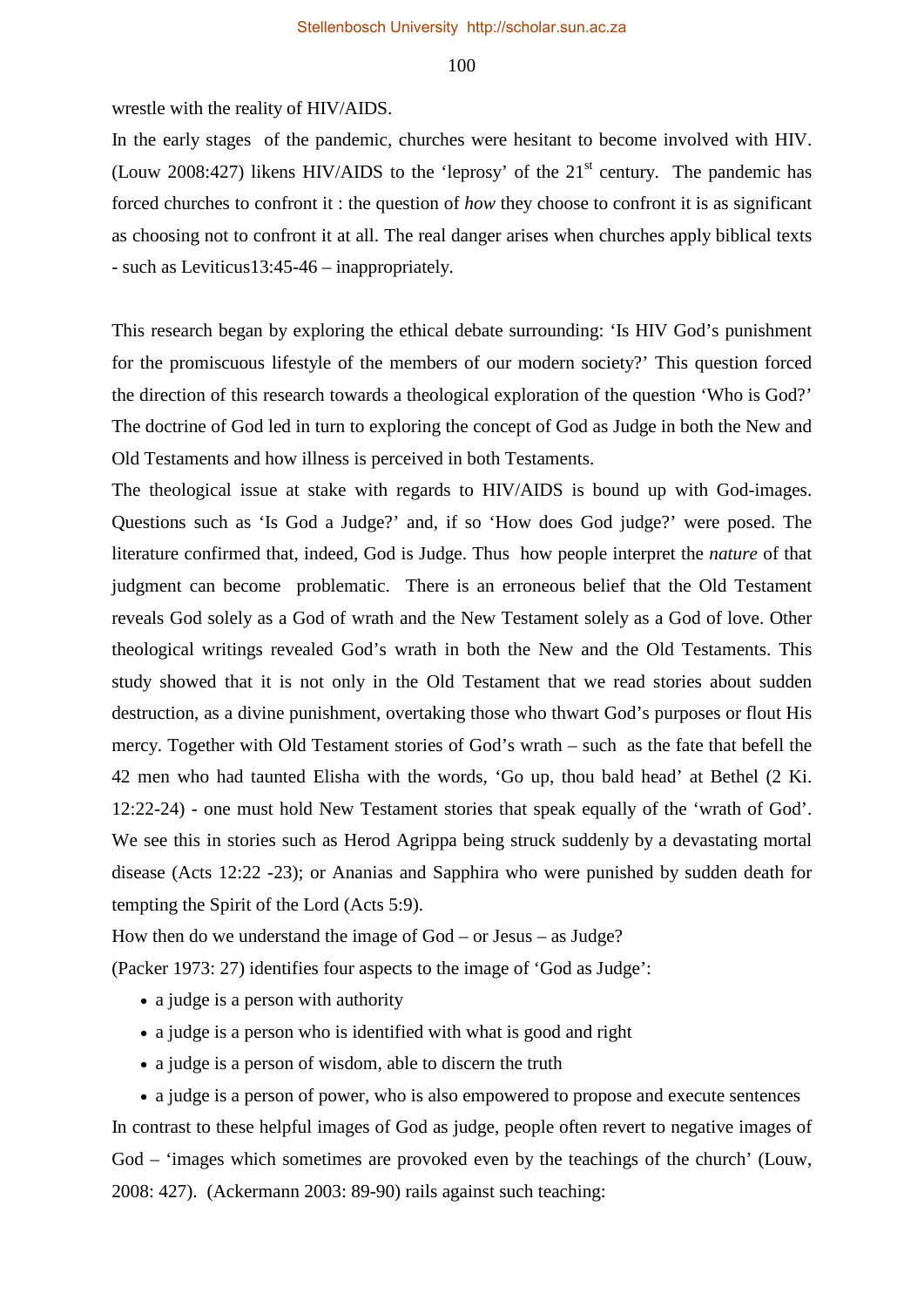Death is certainly not a punishment for contracting AIDS. Imagine God punishing defenceless, infected women and children with death! Yet death can certainly be a result of sin. We are a very violent species. The body is implicated in the process of sin. The very context in which we live is affected by sin. Innocents suffer. Everything that is 'born' must die. It is part of our condition. The only way to get off the theological merry-go-round [we are mortal from the start] is to accept that our responsibility is to live and to die in loving solidarity with that sighing and groaning community of creatures described by Paul as waiting for 'the redemption of our bodies' (Rom 8:23).

In contrast to the attitudes so prevalent in the church, the women interviewed for this research did not regard HIV as a punishment from God. Instead, they viewed God in a positive way: their images were of God as their loving Father. One woman, who did not know God before her positive status, stated that the virus had brought her closer to God. In their quest to live longer, all the women interviewed said that they regarded God as the Giver of Life and as a source of their strength. They also regarded God as their Provider: they needed employment, and they turned to God to provide it. They literally saw their faith in God as a means of survival. (Haddad 2001:16) calls this 'survival faith.' From the interviews, the point that stood out about God is that they all see Him as their main source of survival: their dependence on God for their daily bread is real. They expected daily mercies straight from God's hand. They expected God to provide work for them so that they could feed their families.

The interesting part of this research is that – despite these positive images of God – the women still did not find the courage to disclose their status to the church. Perhaps they not regard God as a judge: they did not need to, because they already were being judged in very real terms by the church community.

If disclosing one's HIV status proved difficult in the church community, the women found it no less difficult at home. Disclosing their status to their families frequently resulted in them being a blamed for bringing the virus into the marriage. One of the women interviewed confided that, while her husband was watching an AIDS programme on television, he told her that he would leave her if she ever came home and told him that she was HIV-positive (Scurry, 2004:61).

Fear of abandonment – with the permanent change in romantic relationships that so frequently happens as a result of disclosure - is indicative of the most devastating aspects of HIV/AIDS. Women tend to experience this stigma more than men because stigma reinforces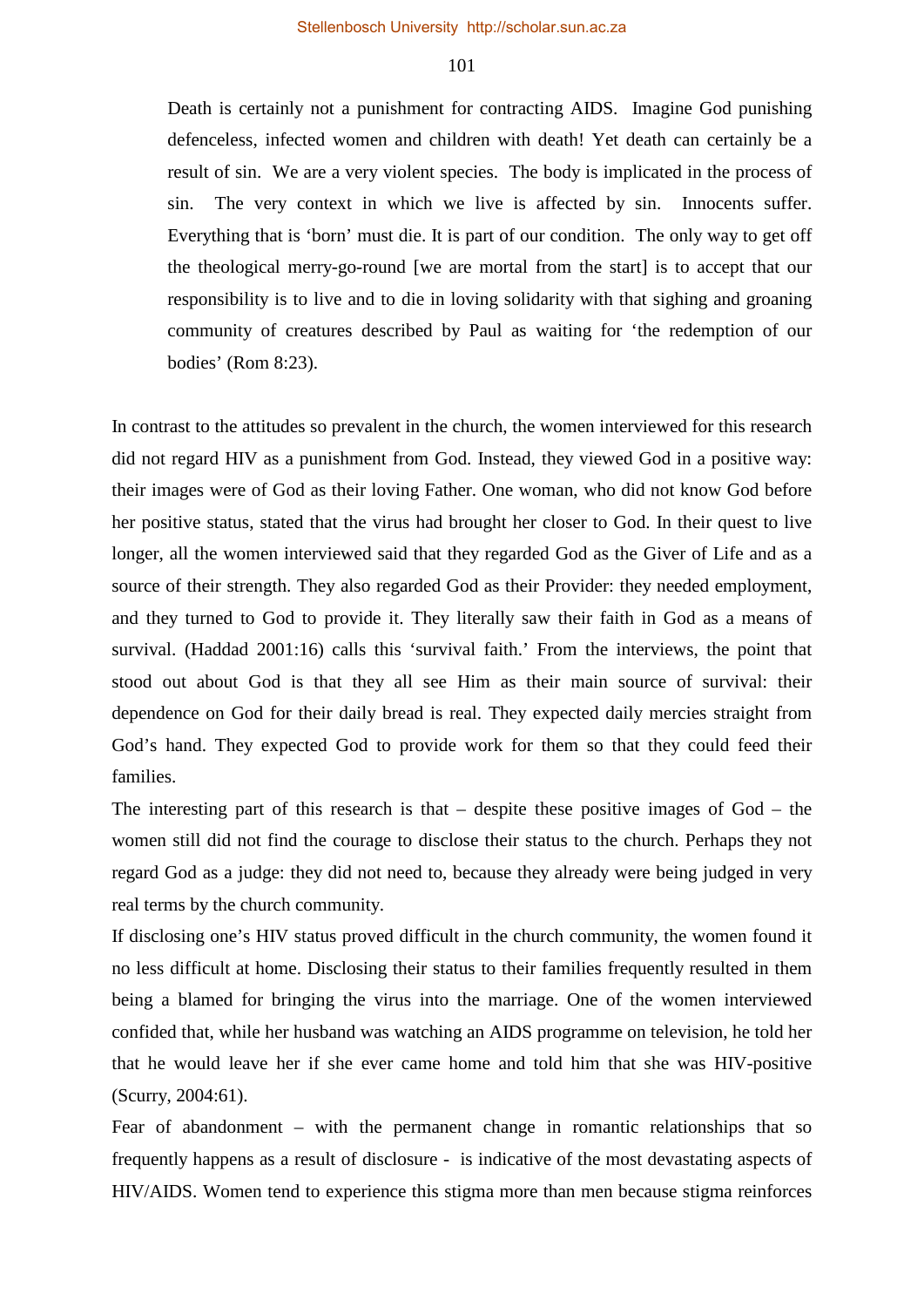existing forms of discrimination against women. Women, who have been traditionally viewed as 'sexually dangerous' are blamed as carriers of the pandemic. Moreover, the HIV/AIDS pandemic has unmasked the distorted power relationships inherent in a patriarchal society. This 'virus' – the virus that makes people regard women as inferior to men – is perhaps even more dangerous than the HIV virus:

This is the virus that causes men to abuse women. It is the virus that is responsible for the shocking fact that in many countries in Africa the condition that carries the highest risk of HIV infection is that of being a married woman....When the dominant religious tradition in our country (bolstered by cultures that are male centred) has a long and sad history of treating women as second-class citizens, we cannot be surprised that women are victims in a particular way in this pandemic. HIV/AIDS thrives on disordered gender relations. I know that the virus is no respecter of class, race, or gender, but it does have its greatest impact on the most vulnerable members of our society: poor women and children. If you have little education and live in a patriarchal relationship, you have little or no power to negotiate what happens to your body. Once infected, you run the risk of being beaten, thrown out, or even killed, ironically by partners who themselves are the cause of your infection. This is happening daily. So disempowered women therefore choose the path of concealment.

#### (Ackermann, 2003: 83)

The research explored the link between pastoral care and hope, more particularly, hope in the Resurrection and its implications for PLWHA. The Church as the Body of Christ can serve a vital role by making space for storytelling:

When people who live with the virus tell their stories, they name and claim their identities. Instead of others labelling you or speaking on your behalf, you name *your* experience of *your* reality. Telling our stories also helps us to make sense of what is happening.

#### (Ackermann, 2003: 86)

Zozo's story illustrates the role of hope in the Resurrection and the transformative power of storytelling. It was this kind of 'realistic' Resurrection hope that was at work in Zozo's life, transforming her story from *Alikho ithemba* (no hope) to *Lelethu* (Jesus is our Hope). Hope changed the direction of Zozo's life. But such hope is too difficult to do alone. The Living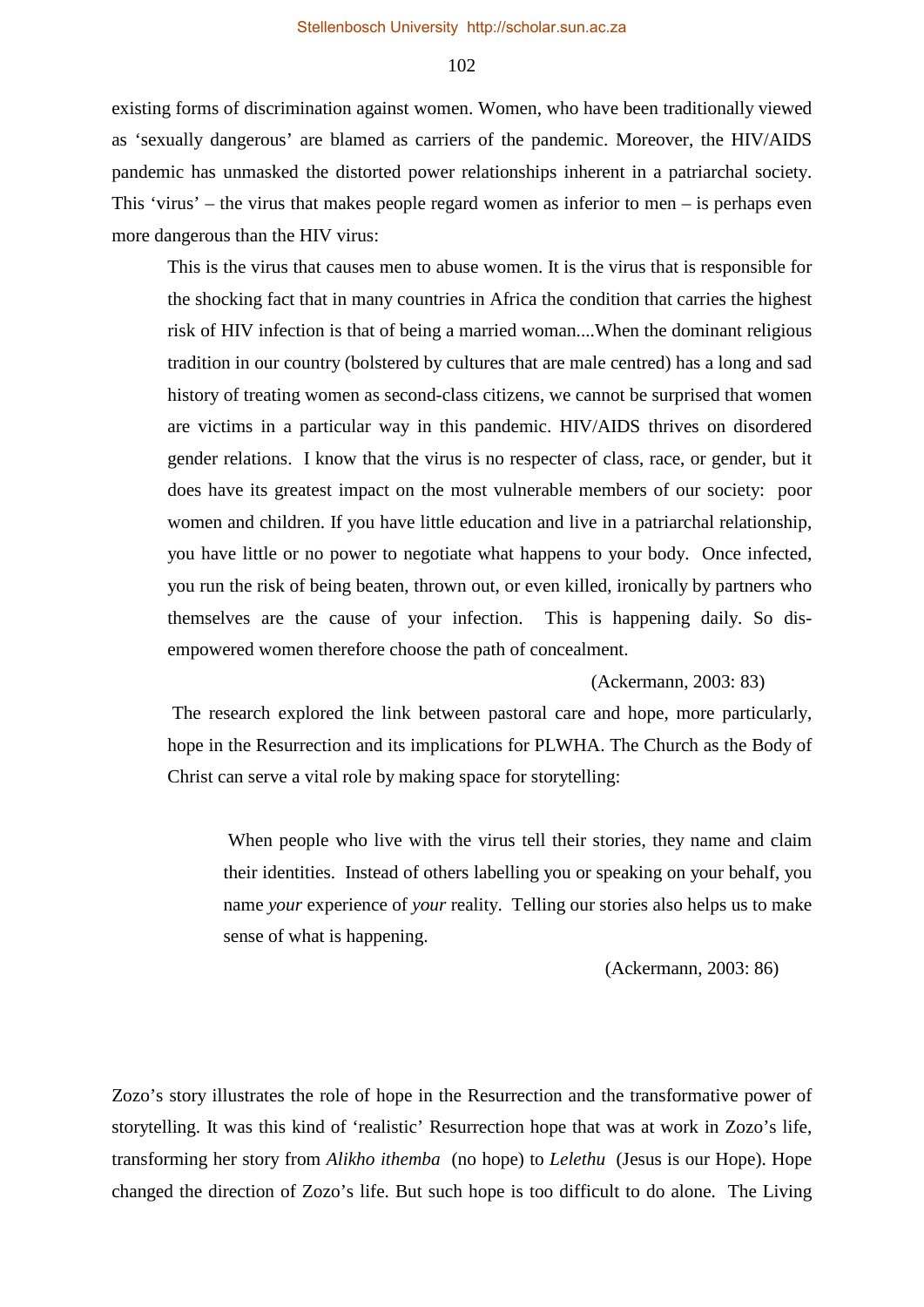Hope Community Centre – the outreach programme of the Fish Hoek Baptist Church – safeguarded Zozo's hope with her. Zozo did not hope alone, but hoped with fellow HIVpositive people, who also hoped for her when she had no hope in her life. This is the Body of Christ working at its most effective to challenge and overcome the stigma and prejudices surrounding HIV/AIDS.

The church – as the Body of Christ – has a unique calling. If instead of judgement and abandonment, the church community could be a place in which women's gifts are recognised and where they are accorded the dignity and justice that is their birthright as members of Christ's body, it would no longer be 'party to bolstering male-dominated structures and relationships that presently constitute death traps' (Ackermann, 2003: 84).

Finally, One way in which the church could help provide the dignity, respect and justice which PLWHA would be through pastoral care and spiritual counselling, provided it was offered in a non-judgmental way.

The researcher found (Louw's 2008:447) five-phase model useful in understanding the different milestones encountered on the HIV/AIDS journey. Supplementing this understanding with Narrative therapy's practice of ' externalizing conversations' – conversations which separate problems from the people experiencing those problems – helped PLWHA to speak about themselves as being affected by the problem rather that the diagnosis being part of their identity. The linguistic shift from 'I am HIV/AIDS positive' to 'I am living with HIV/AIDS' can transform how a woman sees herself, her disease and her future. Instead of despair and a future that is foreclosed, women can reclaim a sense of agency, the future has many options and many possibilities, and they can begin to live with hope.

If the research revealed how judgemental attitudes can contribute to the spread of the HI-virus it also showed how pastoral care and spiritual counselling can help to destigmatise PLWHA:

> Hearing and telling stories challenges stigma and prejudices. The question of stigma is particularly relevant to persons suffering from HIV/AIDS. Once you are infected, you simply become 'an HIV positive', a statistic whose identity is now defined by your status. Stigmas can paralyse us. They deny the active, meaningful, and contributing lives of many HIV-positive people. Through telling and hearing stories, we discover connections and then, hopefully, we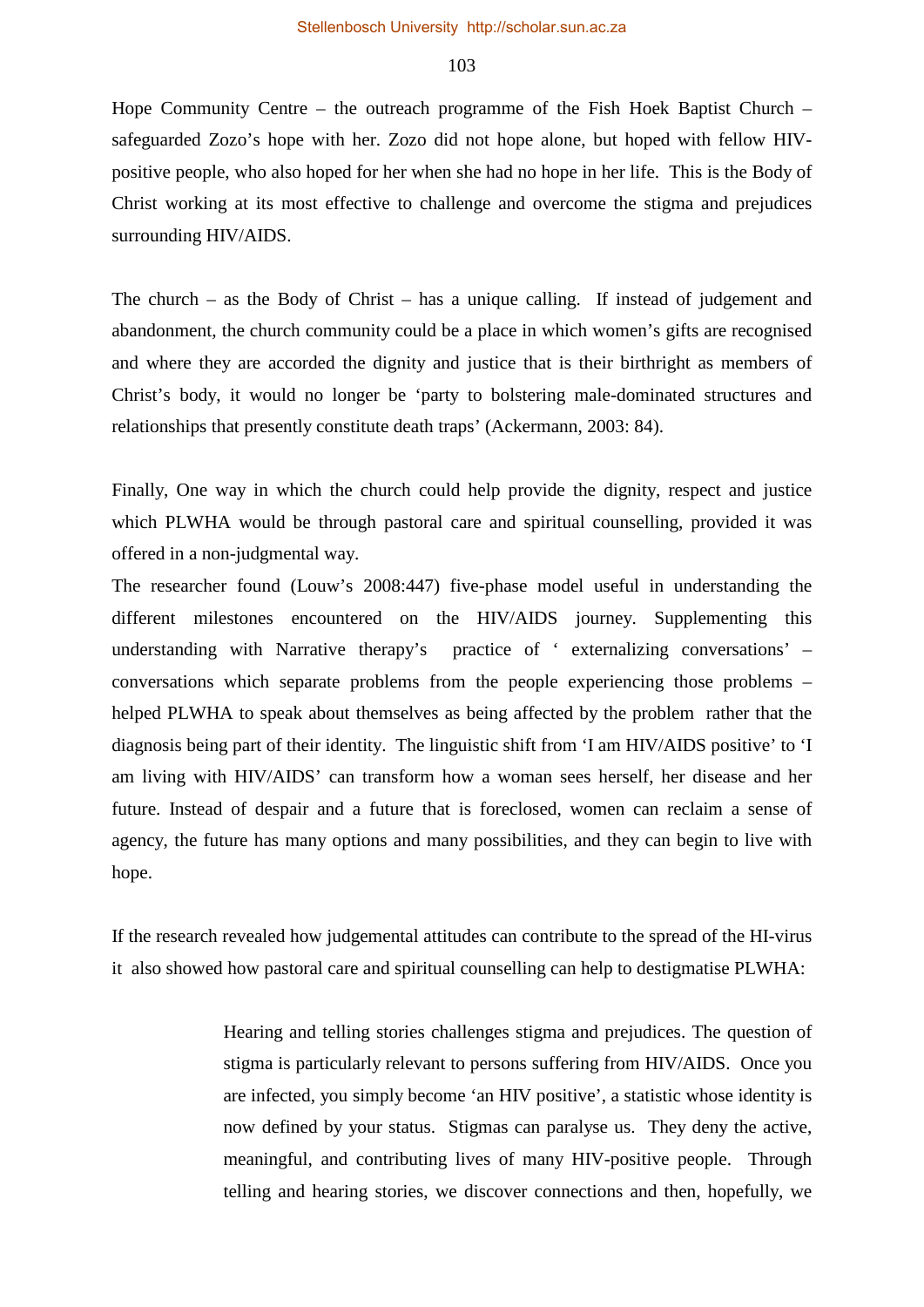begin to care in new ways because the shared story of our faith is our sounding board. It shows not only Jesus' care and concern for the suffering but confronts us with a person whose life makes sense and gives hope even when he suffers death on a cross.

(Ackermann, 2003: 86)

#### **6.3 LESSONS LEARNED**

Perhaps one of the most important lessons learned through this research relates directly to the importance of storytelling and how crucial the kinds of questions we ask are in determining the nature of the response. This emerged very clearly during the pilot group. Because of time pressure, only a short time was allocated for explanation of the questions and subsequent discussion of the answers. This meant that not everyone had a chance to tell their story. Allowing more time for discussion after each question would have made a huge difference and would have made the participants feel more relaxed and at ease with the researcher, allowing even more information to be gathered. Having said this, the nature of the group – and the fact that the group met fortnightly and seldom consisted of the same women – added to the pressure to get the pilot study discussion completed in one interview. Similarly, a different venue could have produced different results. The venue was problematic in that the main reason for the women being at the clinic was not to be interviewed by the researcher, but to be checked by the doctors and to collect the milk formula for their babies as well. As a result, not all of their attention was being paid to the questions that they were being asked at the time.

A better and more trusting relationship with the researcher could have been possible if the women could have come to a place where they could be met by the researcher alone. But because the researcher received access to the participants through the clinic, she had no choice but to conduct the interviews inside the clinic, despite everything else that was going on inside the clinic at that time.

The focus group's venue was different. Although it was not very quiet, it was nevertheless a great deal quieter than the pilot group's venue. The relative lack of interruption enabled the researcher to witness the disadvantage of taking the questionnaires from the English script and translating this into Xhosa as the questions were being asked. The questions therefore had to be asked twice before the women were able to grasp the meaning of the questions.

In contrast to the pilot group where the questions were put to the whole group, the five women who made up the focus group were interviewed individually. After all the interviews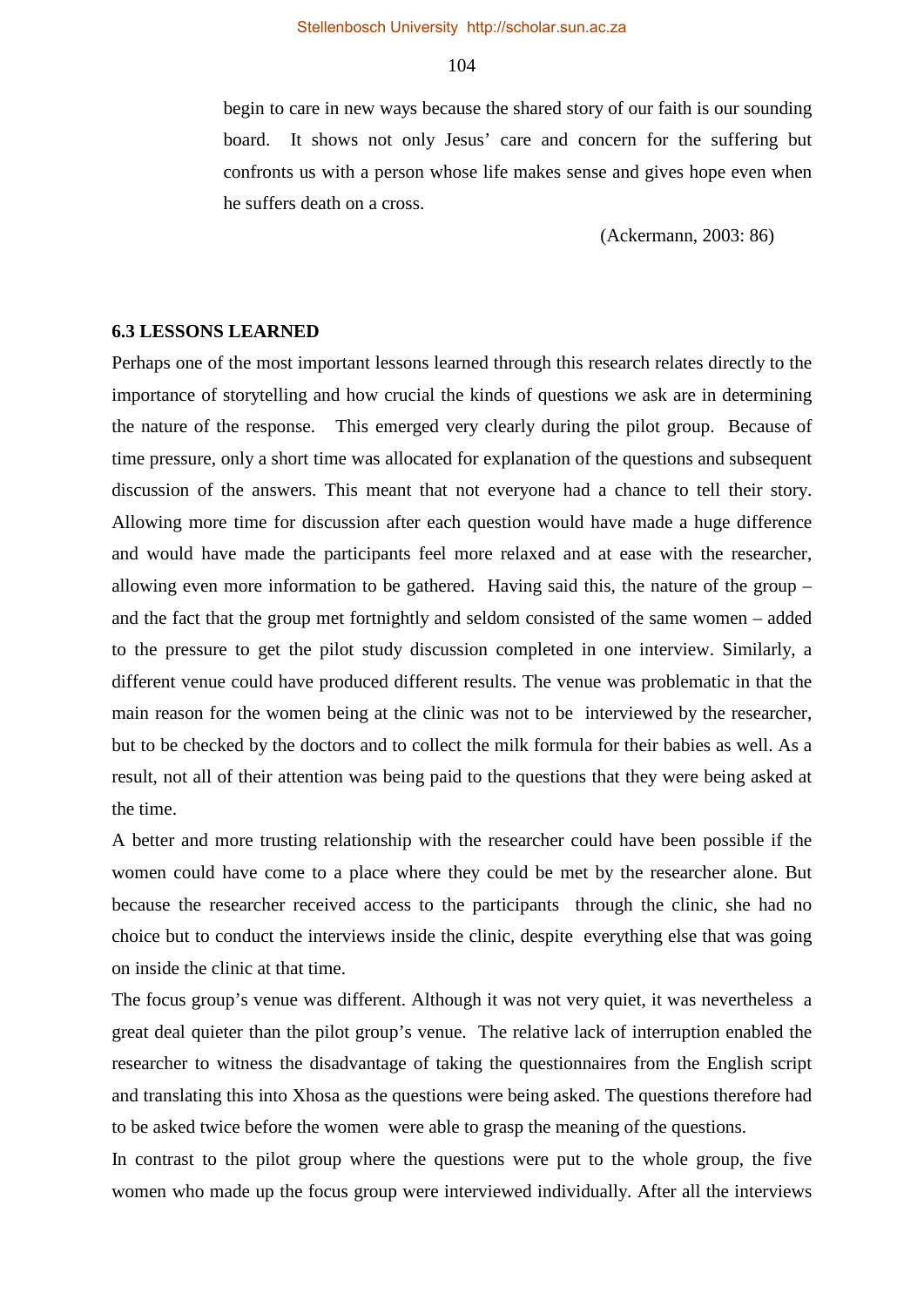were completed, the researcher remained with them a little longer in order to answer their questions about why this research was being carried out. It was from that casual conversation that the most valuable input came up. The researcher came to the conclusion that in future this kind of research needs to be led by the stories that emerge from the group rather than be shaped by a formal set of questions. The conversation from the PLWHA must lead the direction of the research.

### **6.4 FUTURE STUDIES**

If further empirical research is done on judgemental attitudes in pastoral care and counselling, it might be advisable for the researcher to interview the church pastors as well. The findings of this research did not reveal clearly whether or not the pastors were judgemental. If they were judgemental, was it because they wanted to be judgemental, or simply because they lacked knowledge of the disease or the skill necessary to handle HIV-infected people? Empowering and educating pastors is crucial for taking a stand against the stigmatization surrounding HIV/AIDS.

If pastors were able to address the pandemic of HIV/AIDS in compassionate rather than in judgemental ways, it might help to lessen the fear of speaking about sex in the church. For instance, one of the participants interviewed from the focus group told the researcher off the record that, when her fellow-members saw condoms in her house, they (falsely) assumed that she was promiscuous. To openly support and empower women living with HIV/AIDS, members of the Body of Christ need to be comfortable talking about the issues that affect living with the virus, for example, the use of condoms.

Perhaps greater clarity might have been shed on this research topic had the empirical study been more specific. This might have been possible had the focus group only included church goers belonging to one particular church and had the question (only one question) been posed along these lines of: 'How do you feel about HIV/AIDS in the church and what role should pastoral care and spiritual counselling play?'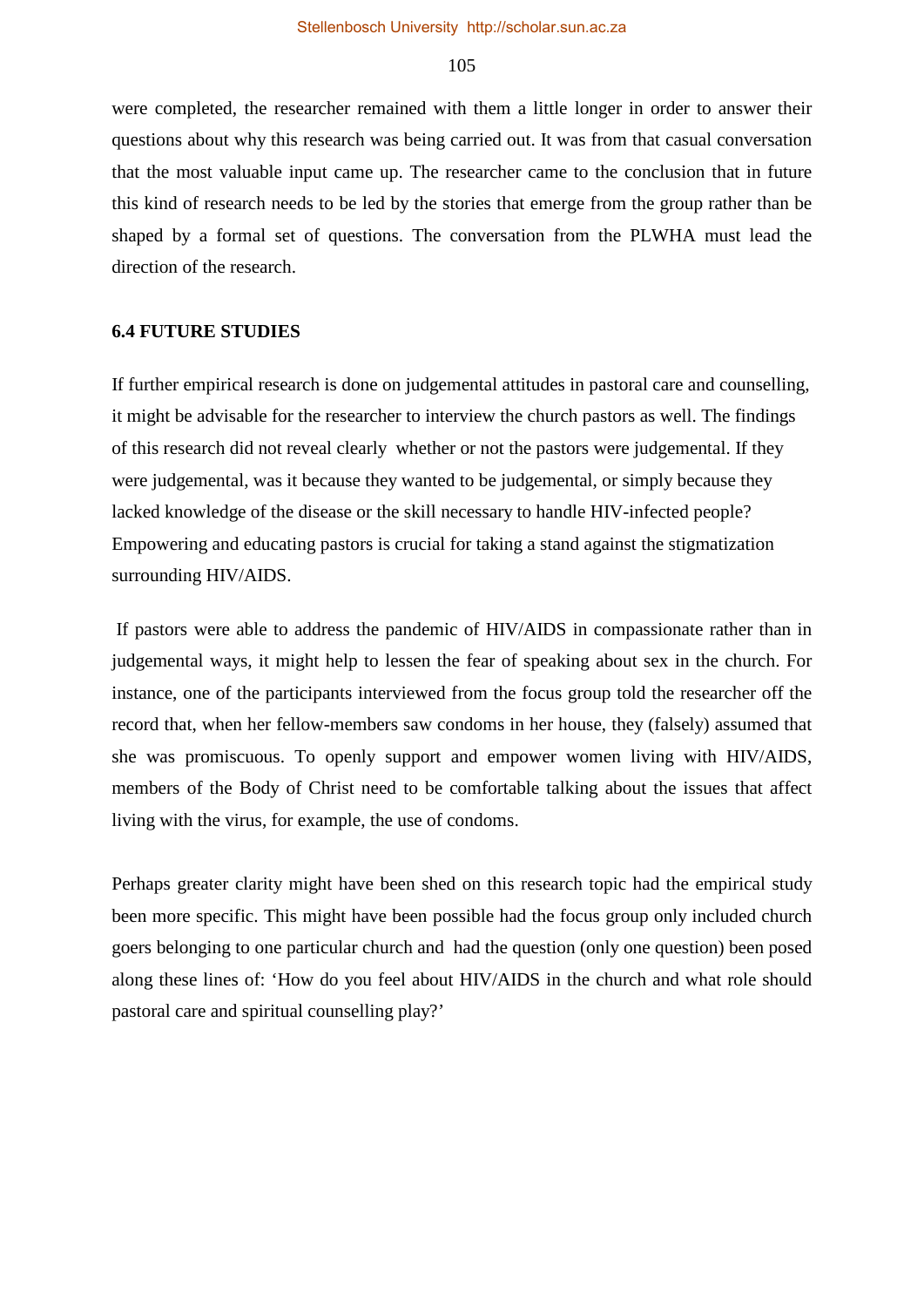#### **6.5 CONCLUSION**

The findings of the present research suggest that interventions aimed at destroying the stigma attached to HIV/AIDS should be taken up by the religious community. (Ackermann 2003: 91) calls HIV/AID our 'kairos; it is a time when the ordinary rhythm of life is suspended. It is make-or-break time for those of us who have faith. Will it be a time of doom and no hope, or will we find a new unveiling of God's presence and love for us here and now?'

This research has revealed the extent to which stigma fuels the flames responsible for the spread of the HI-virus. The church as the Body of Christ has AIDS (Ackermann, 2003: 91). We also have the promise of the God's love and faithfulness as evidenced in our Resurrection hope. The challenge facing us is enormous; but the 'realistic' hope we have in the Risen Christ means that we are not alone. The researcher would like to conclude this research with reiterating (Pillay's 2008:172) challenge:

> If we allow the fire to rage out of control ... it will ravage generation after generation ... until we are no more. And we will be remembered and branded a loveless, uncaring species, responsible for 'their own extinction.' Now that is a reality to consider ....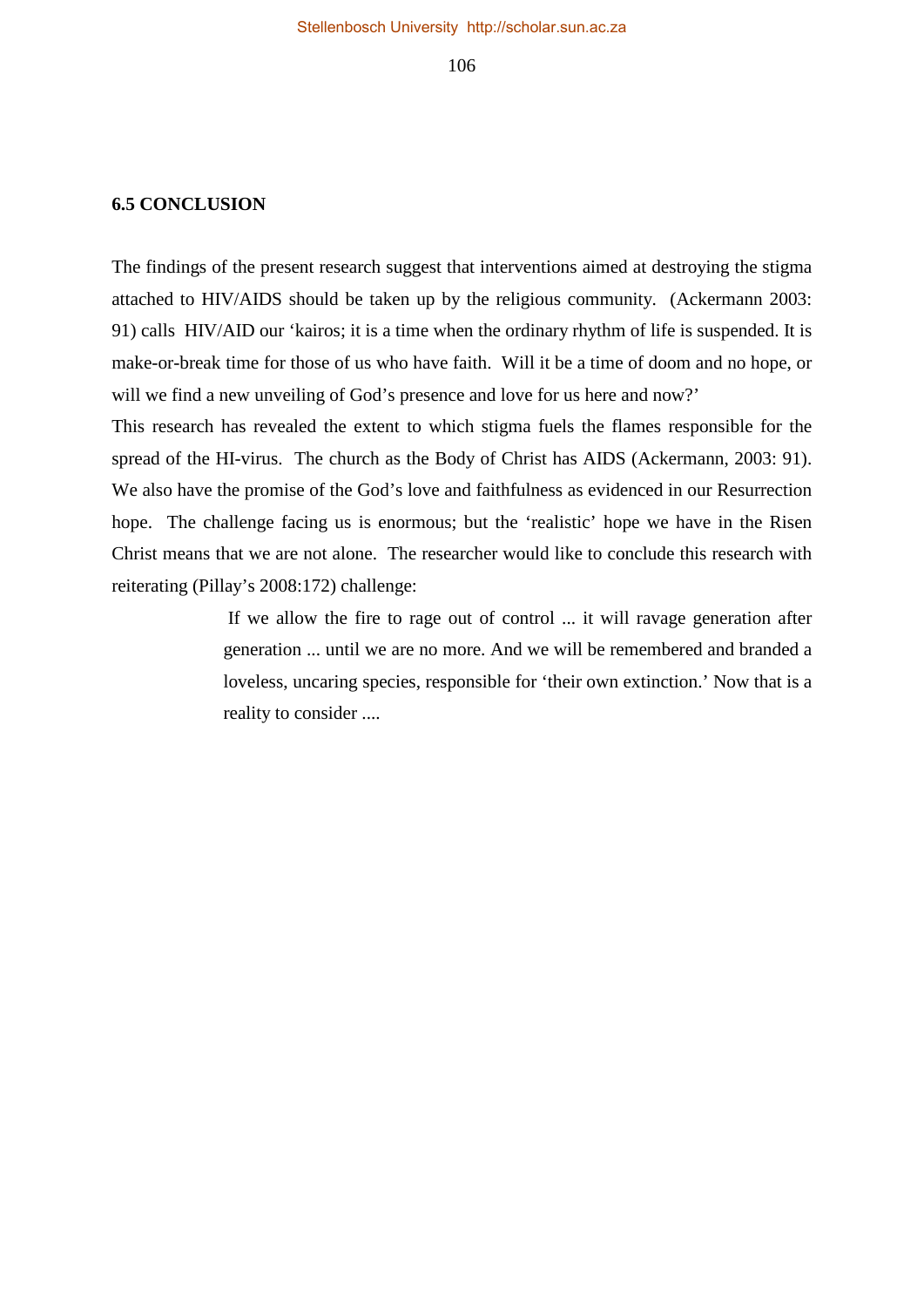#### **REFERENCES**

Ackermann, D. 2000. *Claiming our footprints: South African women reflect on context, identity and spiritualit*y. Matieland. South Africa.

Ackermann, D. 2003. *After the Locusts: Letters from a Landscape of Faith.* David Philips Publishers, South Africa.

- Amanze, J.A., Keolotshwe, O.N. & Nkomazan, F. (eds.). 2007. *Christian ethics and HIV/AIDS in Africa*. Bay Publishers, Gaborone.
- Anderson, J. 2000. *A guide to the clinical care of women with HIV*. Government Printing Office, Washington DC.
- Akintunde, D.O. 2003. The Attitude of Jesus to the "Anointing Prostitute": A model for Contemporary Churches in the Face of HIV/AIDS in Africa, in B. Haddad, M. Masenga & I.A. Phiri (eds.). *African women, HIV/AIDS and faith community.* Cluster Publications, Pietermaritzburg. 98-100

Augsburger, D.W. 1986. *Pastoral counselling across culture*. Philadelphia. Westminster.

- Ayanga, H., Hinga, T.M., Kubai, A.N. & Mwaura, P. (eds.). 2008. *Women, religion and HIV/AIDS in Africa: Responding to ethical and theological challenges*. Cluster Publications, Pietermaritzburg.
- Barbee, A.P. & Derlega, V.J. (eds.). 1998. *HIV and social interaction*. Sage Publications, London.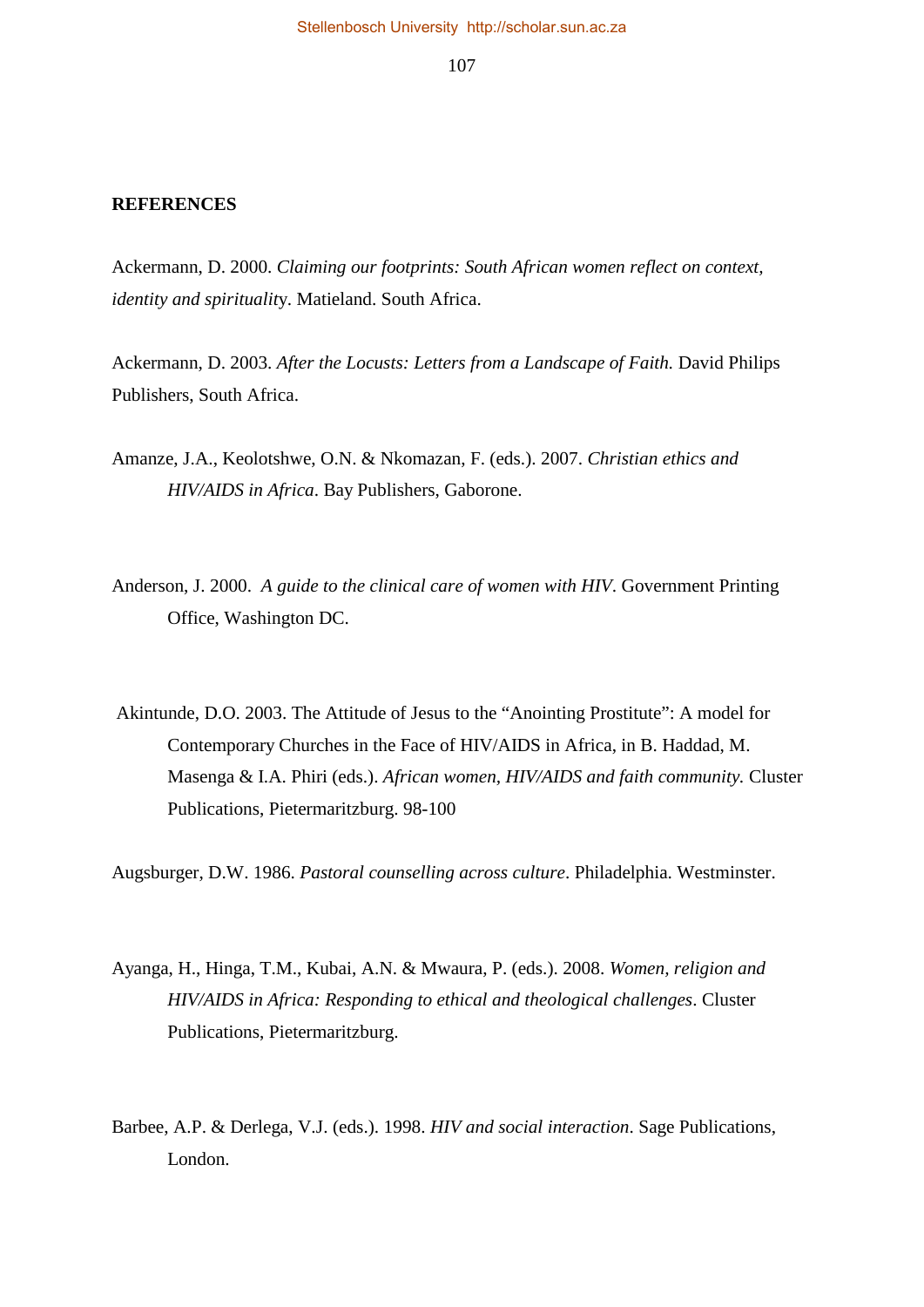- Baylies, C. 2004. Community-Based Research on AIDS in the Context of Global Inequalities-Making a Virtue of Necessity? in S. Craddock, J. Ghosh, E. Kalipeni & J.R. Oppong (eds.).*HIV/AIDS in Africa: Beyond Epidemiology*. Blackwell Publishing. Australia. 236-237
- Bond, G.C., Kreniske, J., Susser, I. & Vincent, J. (eds.). 1997. *Aids in Africa and the Caribbean*. Westview Press, Oxford.
- Bor, R. & Elford, J. 1998. *The family and HIV today*. British Library Cataloguing in Publication.
- Brown, C. 1971. *Dictionary of New Testament*. The Paternoster Press, U.K.
- Brown, J.L. 2004. *HIV/AIDS alienation: Between prejudice and acceptance.* Unpublished doctoral dissertation. Stellenbosch: Stellenbosch University.

Brueggemann, W. 1997. *Theology of the Old Testament*. Fortress Press.

- Cavahagh, M.E. 1982. *The counselling experience: A Theoretical and Practical Approach*. Waveland Press.
- Chauke, E. 2003. Theological Challenges and Ecclesiological Responses to Women Experiencing HIV/AIDS: A South Eastern Zimbabwe context, in B . Haddad, M.M. Mphahlele & I.A. Phiri, *African Women, HIV/AIDS and Faith Communities*. Cluster Publications. Pietermaritzburg.128-139
- Chilton, D. 1987. *Power in the Blood. A Christian Response to Aids.*Wolgemuth and Hayatt. Brentwood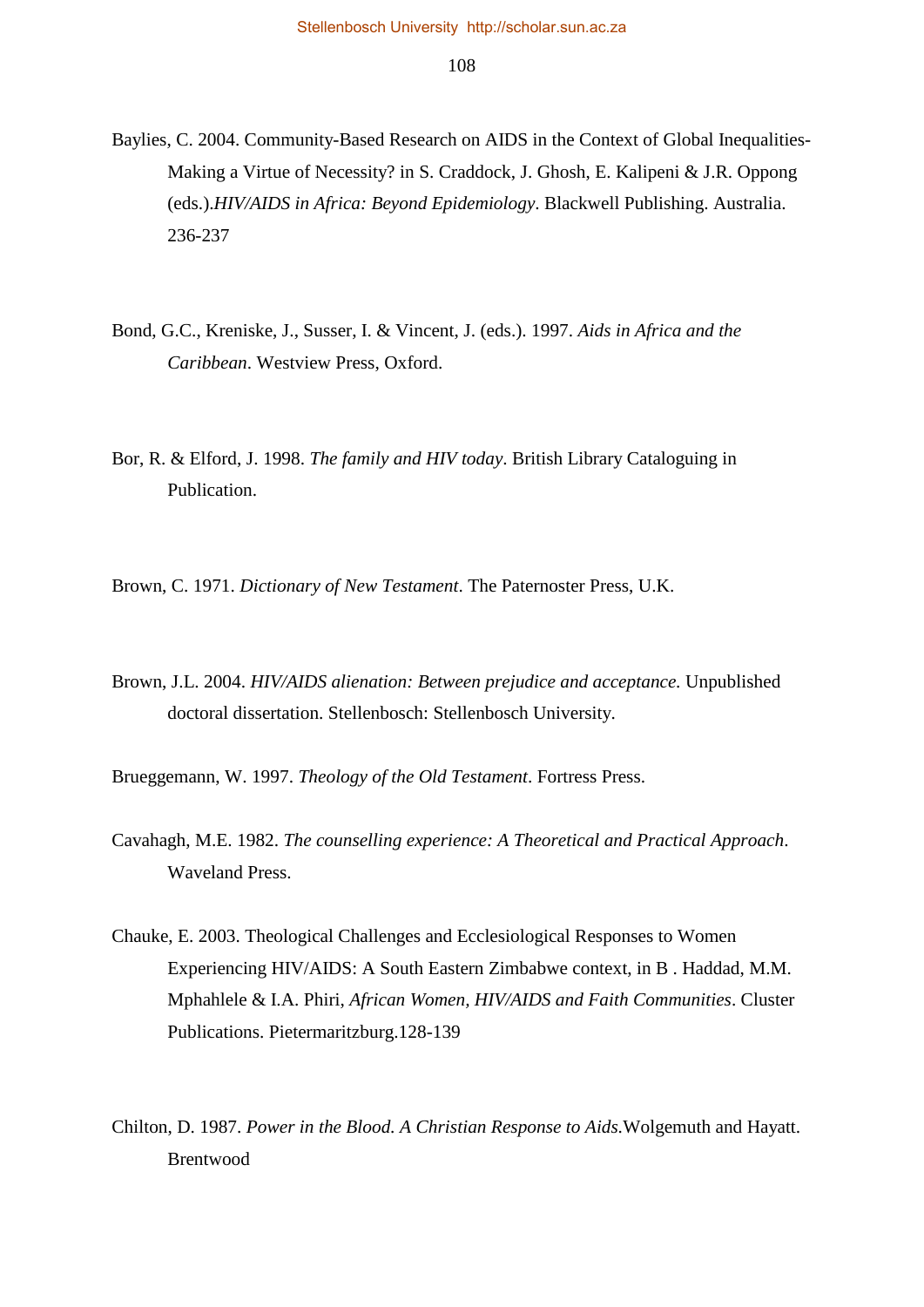Combs, G & Freedman, J. 1996. *Narrative Therapy: The Social Construction of Preferred Realities.* W.W. Norton Company New York.

Colston, L.G. 1969. *Judgment in Pastoral Counselling*. Nashville. Abingdon.

- Couture, P.D. & Miller-McLemore, B.J. (eds.). 2003. *Poverty, suffering and HIV/AIDS: International practical Theological perspective*. Cardiff Academic Press.
- Deacon, H. 2005. *Understanding HIV/AIDS Stigma: A Theoretical and Methodological analysis.* HSRC press. Cape Town.
- De Vries, C. 2004. *Narratives of a family living with HIV/AIDS and a researcher's alternative story*. Unpublished Master's thesis. Stellenbosch:, Stellenbosch University.
- Dixon, P. 2002. *Aids and you*. OM Books, Secundarabad.
- Dube, W.M. 2003. *HIV/AIDS curriculum: Methods of integrating HIV/AIDS in theological programmes*. WCC Publications, Pietermaritzburg.

Erasmus-Kritzinger, L. 2003. *Inspirational women at work.* LAPA Publishers. Pretoria.

- Ferguson, S.B., Packer J.I. & Wright D.F. (eds.). 1988. *New dictionary of theology.* Inter*-*Vasity Press*,*London
- Freedman,J & Combs, G. 1996. *Narrative Therapy: The social construction of preferred realities*. USA: Haddon Craftsmen Inc.
- Frei, H.W. 1975. *The identity of Jesus Christ: The hermeneutical bases of dogmatic Theology.* Fortress. Philadelphia.
- Fryback,P.B.& Reinert B.R 1999. *Spirituality and people with potentially fatal diagnoses.*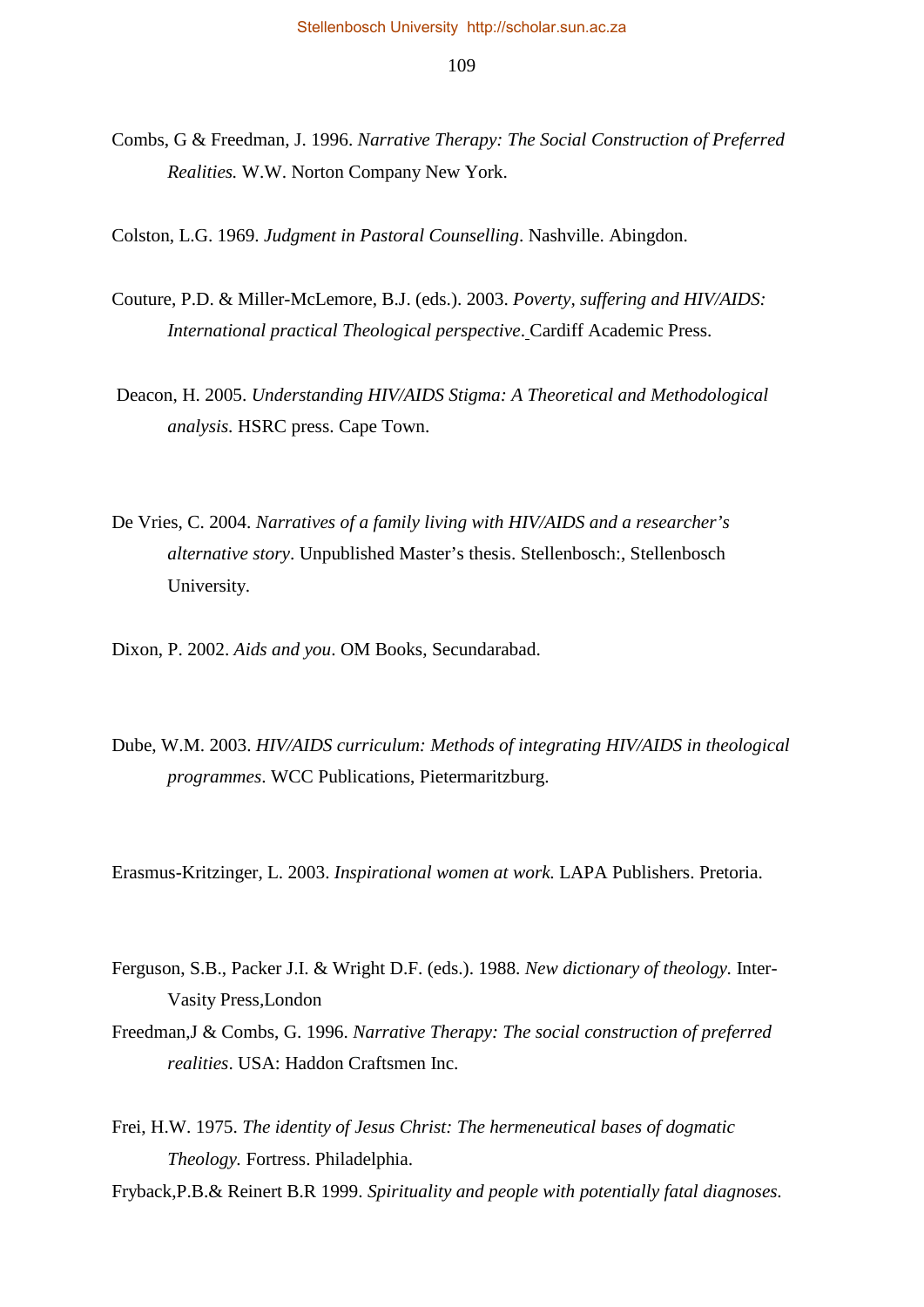Nursing Forum, 34 (1) 13-22

Garmonsway, G.N. 1965. *The Penguin English Dictionary*. Penguin books. England.

- Glaser, E. 1992. *AIDS: A Personal Story*. Speech delivered in the Democratic National Convention, New York, 14 July 1992. Available:htt[pwww.pedaids.org/1992](http://www.pedaids.org/1992) DNCS.
- Greyling, C. 2003. *The impact of HIV/AIDS on poverty in the Eastern Cape*: A case study of Lusikisiki. Department of Statistics.

Guthrie, D. 1981. *New Testament theology*. Inter Varsity Press.

Haddad, B. 2001. Journal of Theology for Southern Africa. 110. July:5-19.

Heatherton, T.F., Hebl, M.R., Hull, J.G. & Kleck, R.E. (eds.). 2003. *The social psychology of stigma.* The Guilford Press, London.

Holy Bible. 1985. New International version. Bible Society.

- Ibrahim, S.T. 2006. Evidence for population level decline in adult HIV prevalence in Kenya, in sexually transmitted infections. *US National library Medicine*. 2006. April:121- 126.
- Kaleeba, N. 2000. Excerpt from We Miss you All: AIDS in the Family. in A.S. Karim & A. Karim (eds.). *HIV/AIDS in South Africa*. Cambridge University press. New York. (264-266).
- Kaleeba, N. & Kalibala, S. 1997. Participatory evaluation of counselling, medical and social services of the Aids support organisation. (TASO) in Uganda*.* AIDS Care, 9 (1) 13- 14.

Kalipeni, E. 2003. *HIV in Africa: Beyond epidemiology*. Malden. Mass, Blackwell.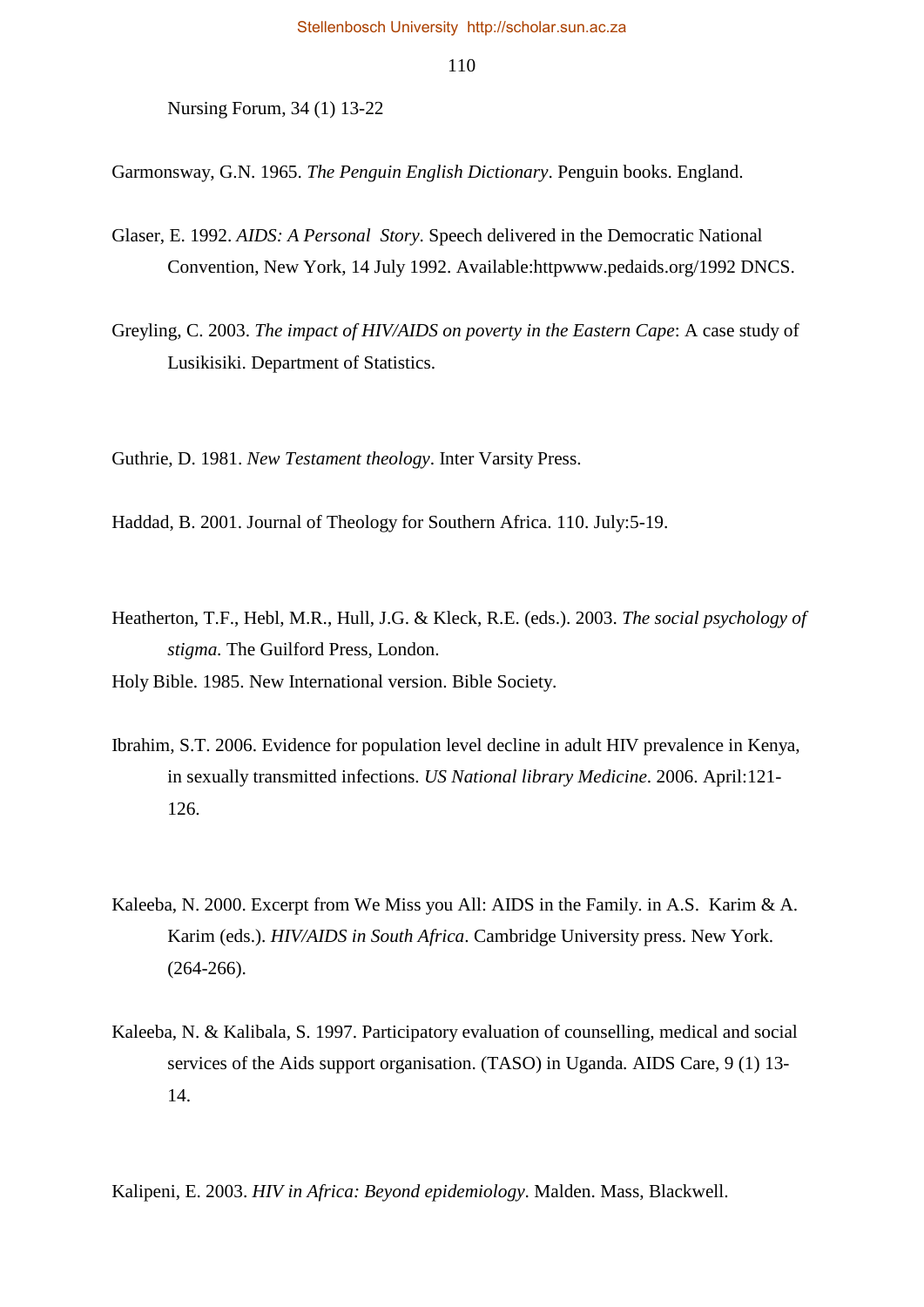- Krotke, W. 2000. Hope in the last judgement and human dignity. *International Journal of Systematic Theology* 2 (3), 270-281.
- Lapsley, D.K. & Narvaez, D. (eds.). 2009. *Personality, identity and character*. Cambridge University Press.
- Le Bruyn, 2011. *The resurrection and public life*. Unpublished paper presented at the Theological Day, 31 January 2011. Stellenbosch: Stellenbosch University.
- Lester, A.D. 1995. *Hope in pastoral care and counselling*. John Knox Press, Kentucky.
- Le Roux, E. 2008. *Spirituality in film: A Critical enquiry into the film Yesterday and the question of stigmatisation.* Published Unpublished Master's thesis. Stellenbosch: . Stellenbosch University.
- Link, B.G & Alexander, A. 2003. *The impact of contact on stigmatizing attitudes towards people with mental illness.* Columbia University. New York.
- Louw, D.J. 1994. *Illness as crisis and challenge: Guidelines for pastoral care*. Orion Publishers, Halfway House.

Louw, D.J. 1998. *A pastoral hermeneutics of care and encounter*. Lux Verbi, Wellington.

Louw, D.J. 2008. *Cura vitae: Illness and the healing of life*. Lux Verbi, Wellington.

.

Louw,, D.J. 2000. *Meaning in suffering: A theological reflection on the cross and the*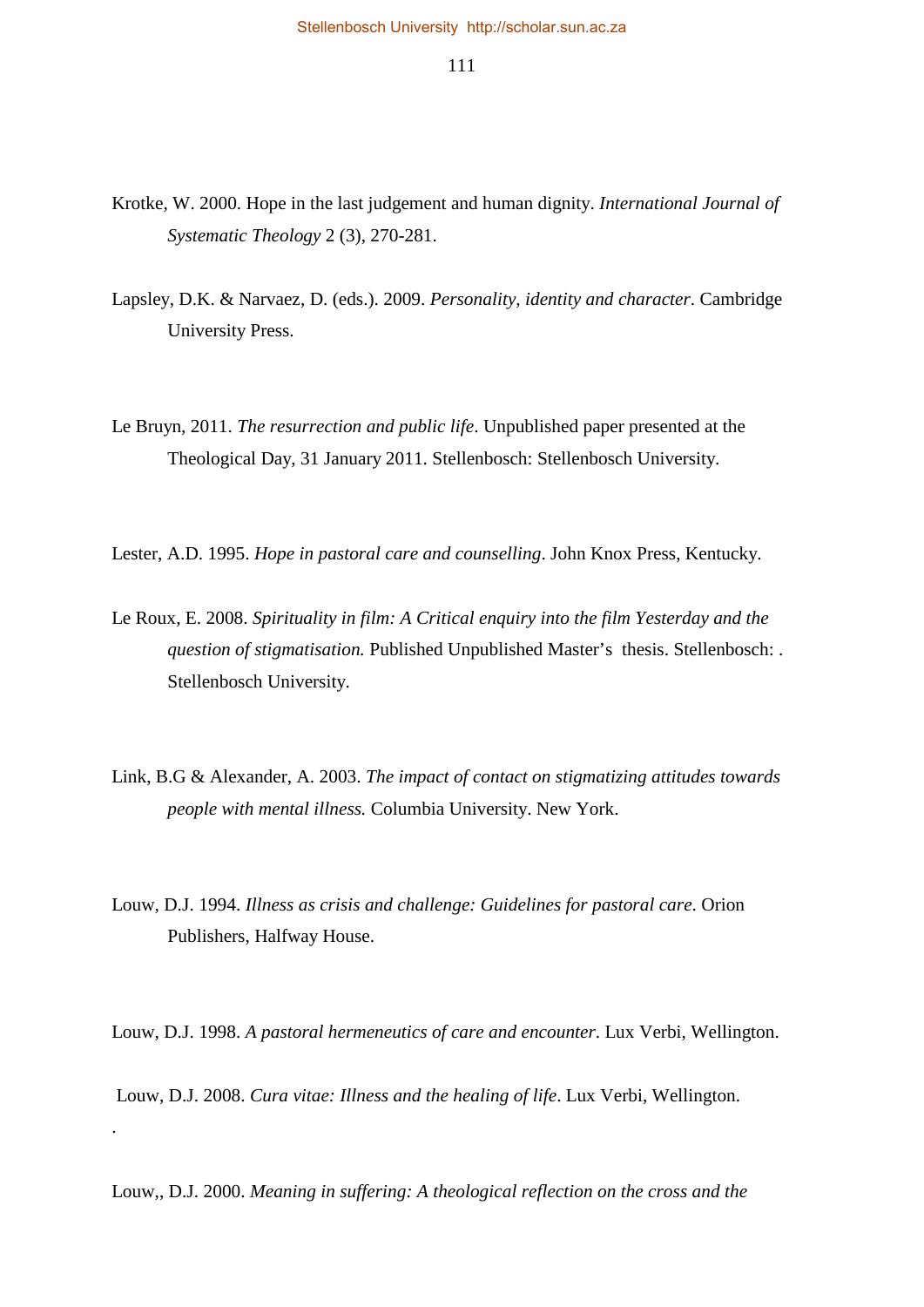*resurrection for pastoral care and counselling*. Frankfurt am main, Germany.

Louw, D.J. 2005. *Mechanics of the human soul*. Sun Press, Stellenbosch.

Louw, D.J. 2012. *Network of the Human Soul*. Sun Media. Stellenbosch.

.

- Mboyi, B.L. 2005. Shattering the silence-an auto-biographic, reflective narrative on living with HIV/AIDS*,* in A.S. Karim & A.Q. Karim (eds.). *HIV/AIDS in South Africa*. Cambridge University Press. USA: 321-335.
- McNeil, Jr. D.G. 1998. Neighbors Kill an H.I.V. Positive AIDS Activist in South Africa*. New York Times*, 28 December 1998.
- McFague, S. 1987. *Models of God: Theology for an Ecological nuclear age*. SCM Press. London.
- Mealy, J.W. 1992. *After the thousand years: Resurrection and judgment in Revelation 20*. JSOT Press, England.
- Miles, et al. 1997. Personal, family, and health. Related correlates of Depressive Symptoms in Mother with HIV. *Journal of Family Psychology*. 11:23-34.
- Mnyanda, Y.N. 2006. *Managing HIV and AIDS stigma in the workplace: Case study of the Eastern Cape Department of Social Development*. Unpublished Master's thesis, Stellenbosch: Stellenbosch University.
- Mouton, J. 2001. *How to succeed in your Master's and Doctoral studies*: *A South African guide and resource book*. Van Wyk Publishers, Pretoria.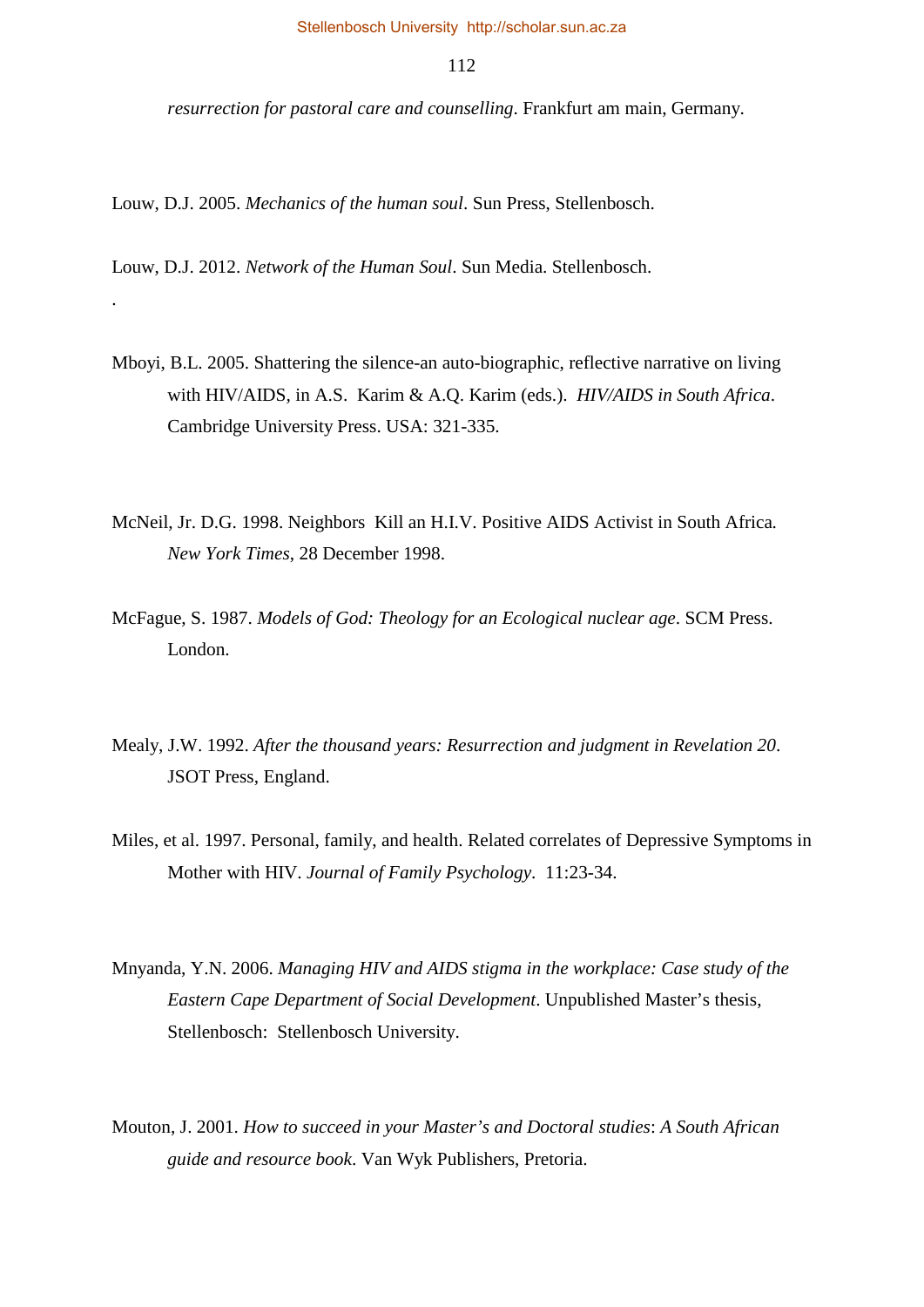Morgan, A. 2000. *What is narrative therapy?* Dulwich Centre publication, South Australia.

- Mthethwa, S. 1996. African Spirituality in the Context of Modernity. *Bulletin for Contextual Theology in Southern Africa and Africa.* 3/2,21-
- Mulenga, K.C. 2010. Pastoral care of People living with HIV and AIDS in Zambia, in E. Chitando & P. Nicles (eds.). *What's faith got to do with it?* A Global Multi faith Discussion on HIV Responses. Norwegian Church Aid, Actalliance. Cuaha.
- Ndhlovu, J. 2008. Combating HIV: A ministerial strategy for Zambian Churches. Unpublished doctoral dissertation. Stellenbosch: Stellenbosch University.

Nolen, S. 2007. *28 stories of Aids in Africa*. Portobello Books Ltd., London.

Nyblade, L.C. 2003. Measuring HIV Stigma: Existing knowledge and gaps*. Psychology, health and medicine*. 11 (3) 335-345.

Oates, W.E. 1961. *Christ and selfhood*. New York Association Press.

Oden, T.C. 1989. *Pastoral counsel*. The Crossroads Publishing Company, New York.

Packer, J.I. 1973. *Knowing God*. Hodder and Stoughton. London.

- Pequegnat, W. & Szapoczni, J. (eds.). 2000. *Working with families in the era of HIV/AIDS*. Sage Publication.
- Pillay, M.N. 2008. *Re-visioning stigma: A socio-rhetorical reading of Luke 10:25-37 in the context of HIV/AIDS in South Africa*. Unpublished doctoral dissertation: University of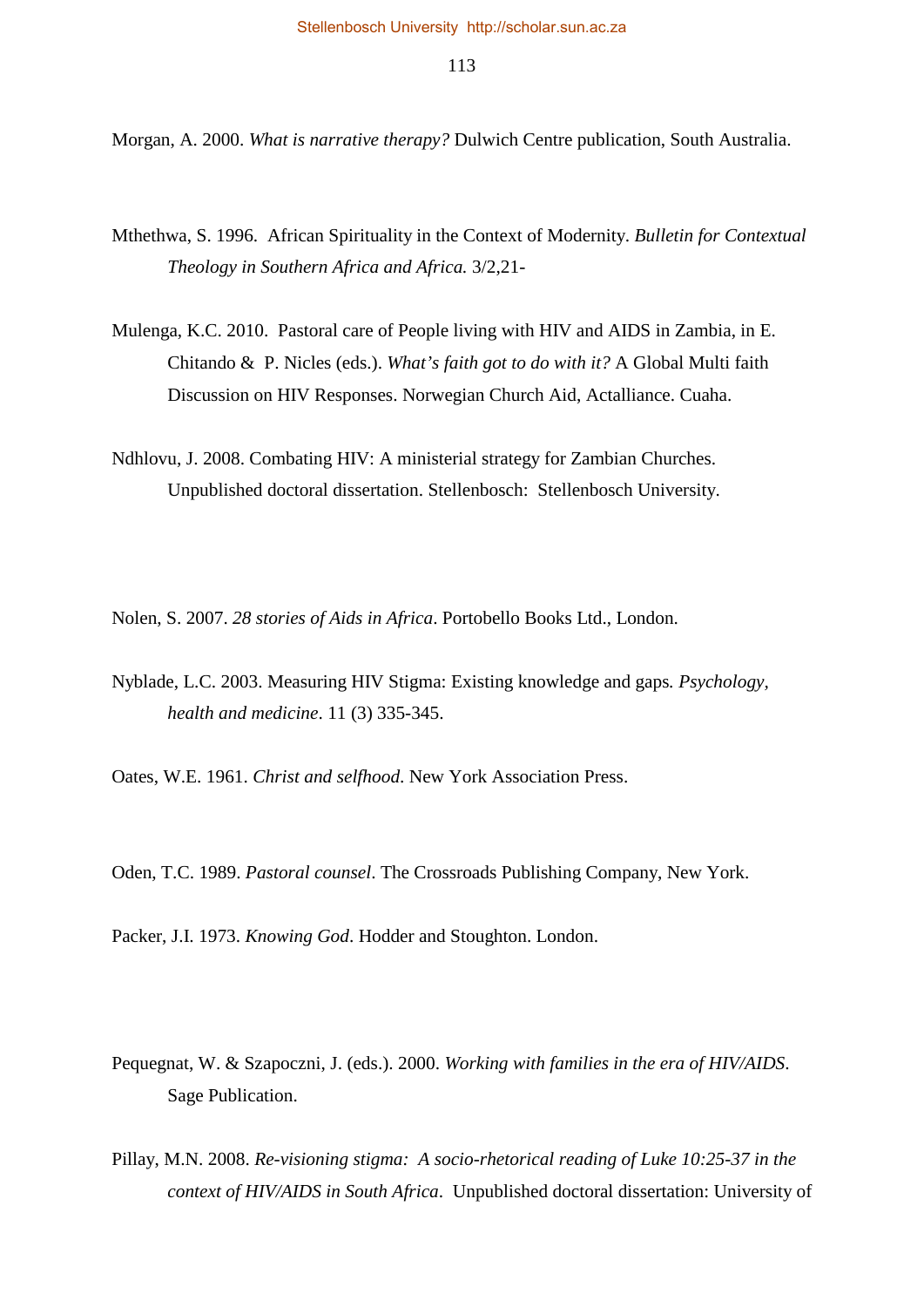the Western Cape.

Poku, N.N. 2005. *Aids in Africa*. Polity Press, Cambridge.

Ramphela, M. 1993. *A bed called home: Life in the migrant labour hostels of Cape Town.*  Phillip Press. Cape Town

Richter, M. 2001. *Nature and extent of discrimination against PLWAs in South Africa:* Interviews and a study of Aids. Law Project. Client files,1993-2001. Retrieved from [www.alp.org](http://www.alp.org/)

Richards, S.2000.International Journal of Systematic Theology. 2(3) November:340-345

Ross, R. 1999. *A concise history of South Africa*. Cambridge University Press, Cambridge.

- Sabbatier, R. 1988. *Blaming others: Prejudice, race and worldwide AIDS*. Panos Publica tions, London.
- Schoepf, B.G. 2004. Aids, History, and Struggles over Meaning, in S. Craddock, J. Ghosh, E. Kalipeni & J.R. Oppong (eds.).*HIV and AIDS in Africa: Beyond epidemiology*. Blackwell Publication, USA.19-21.
- Scurry, K. 2004. *Violence, rejection and faith: Experiences of women living with HIV and AIDS in South African townships..* A published thesis for the Higher degree. Princeton University.
- Shepherd, N. 2003. Judgment, in C.F.H. Henry (ed.). *Baker's dictionary of Christian ethics*. Baker Book House Company. United States of America. 357-358.

Smith, K.G. 2008. *Academic Writing and Theological Research: A Guide for Students.* South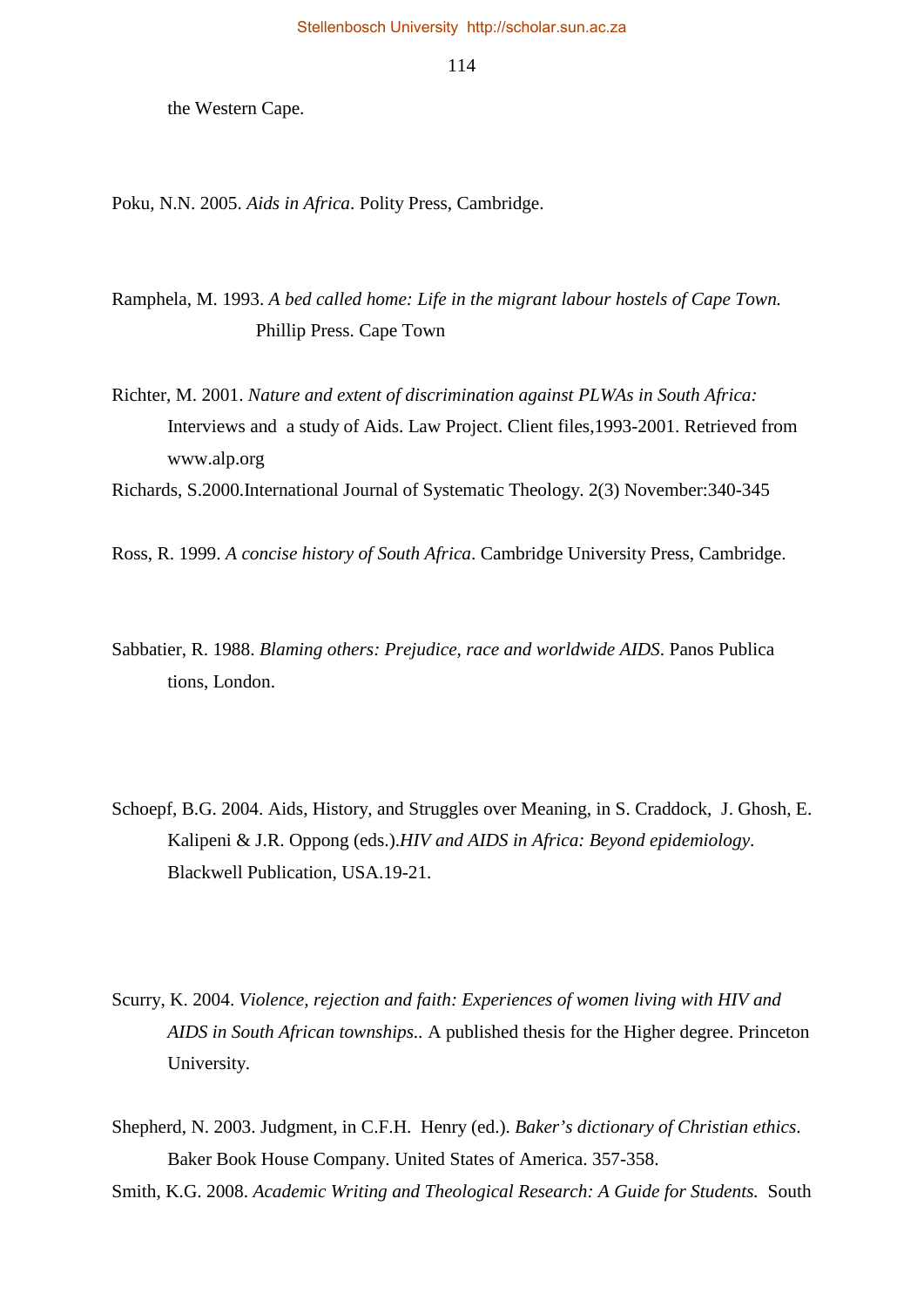African Theological Seminary Press.Johannesburg.

Smyth, L.D. 2004. *A phenomenological inquiry into the lived experience of social support for black SA women with HIV.* Unpublished Master's thesis. Stellenbosch: Stellenbosch University.

Squire, C.1993. *Women and Aids*. Sage Publishers, London.

Squire, C. 2007. *HIV in South Africa: Talking about the big thing*. Routledge, Great Britain.

Stagg, F. 1962. *New Testament theology*. Broadman Press Nashville, Tennessee.

- Stein, J. 2003. HIV/AIDS *Stigma: The Latest Dirty Secret.* Centre for Social Science Research, University of Cape Town.
- Stein, J. 2004. AIDS and the culture of silence: Disclosure to children. *AIDS Bulletin* (1) 15- 18.
- Taylor, C.W. 1991. *Skilled Pastor. Counselling as the Practice of Theology*. Augsburg. USA.
- Thomas, J.C. 2002. *The devil, disease and deliverance: Origins of illness in New Testament thought.* Sheffield Academic Press, New York.
- Thornton, S.G. 2002. *Broken yet Beloved: A Pastoral Theology of the Cross.* Chalice Press Missouri.

Van Dyk, A. 2008. *HIV/AIDS: Care and counselling*. Ceri Printers, Cape Town.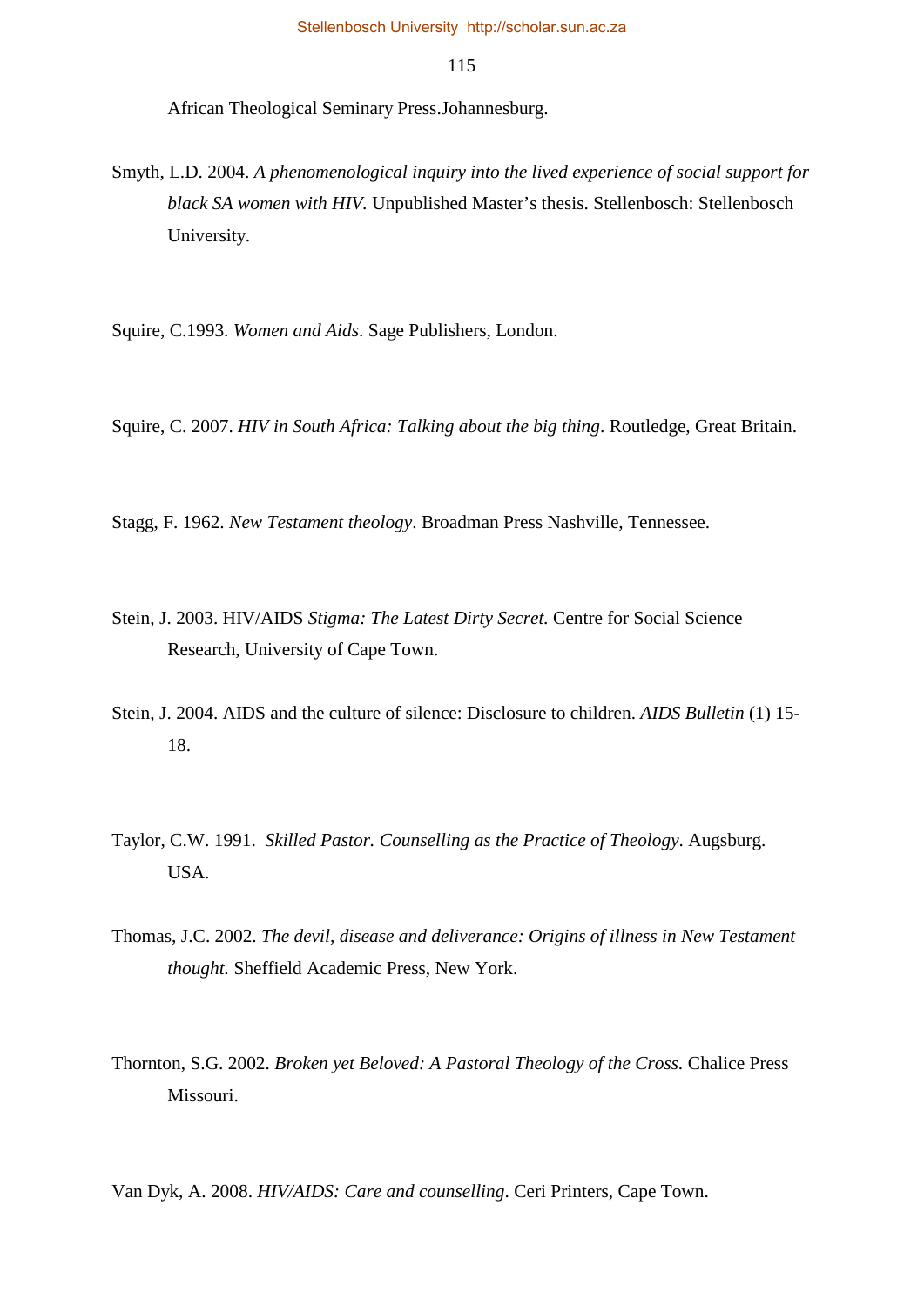- Walker, L.& Gilbert, L. 2002a. HIV/AIDS: South African Women at risk. *African Journal of Aids research*. 1:75-80.
- Walker, L. & Gilbert. L. 2002b. Treading the path of least resistance: HIV/AIDS and Social inequalities. A South African case study. *Social science and Medicine*. 5:93-110.
- Weingarten, K.2006. Hope in time of global despair. *XV IFTA, reflection, hope and resilience*. 4-7 October 2006. Reykjavik, Iceland.
- White, M. 2007. *Maps of narrative practice*. United States of America.
- World Health Organization, 1998. *AIDS: Prevention and control*. Presentations and papers from the World Summit of Ministers of Health on Programmes for AIDS and prevention. Pergamon Press, Oxford.